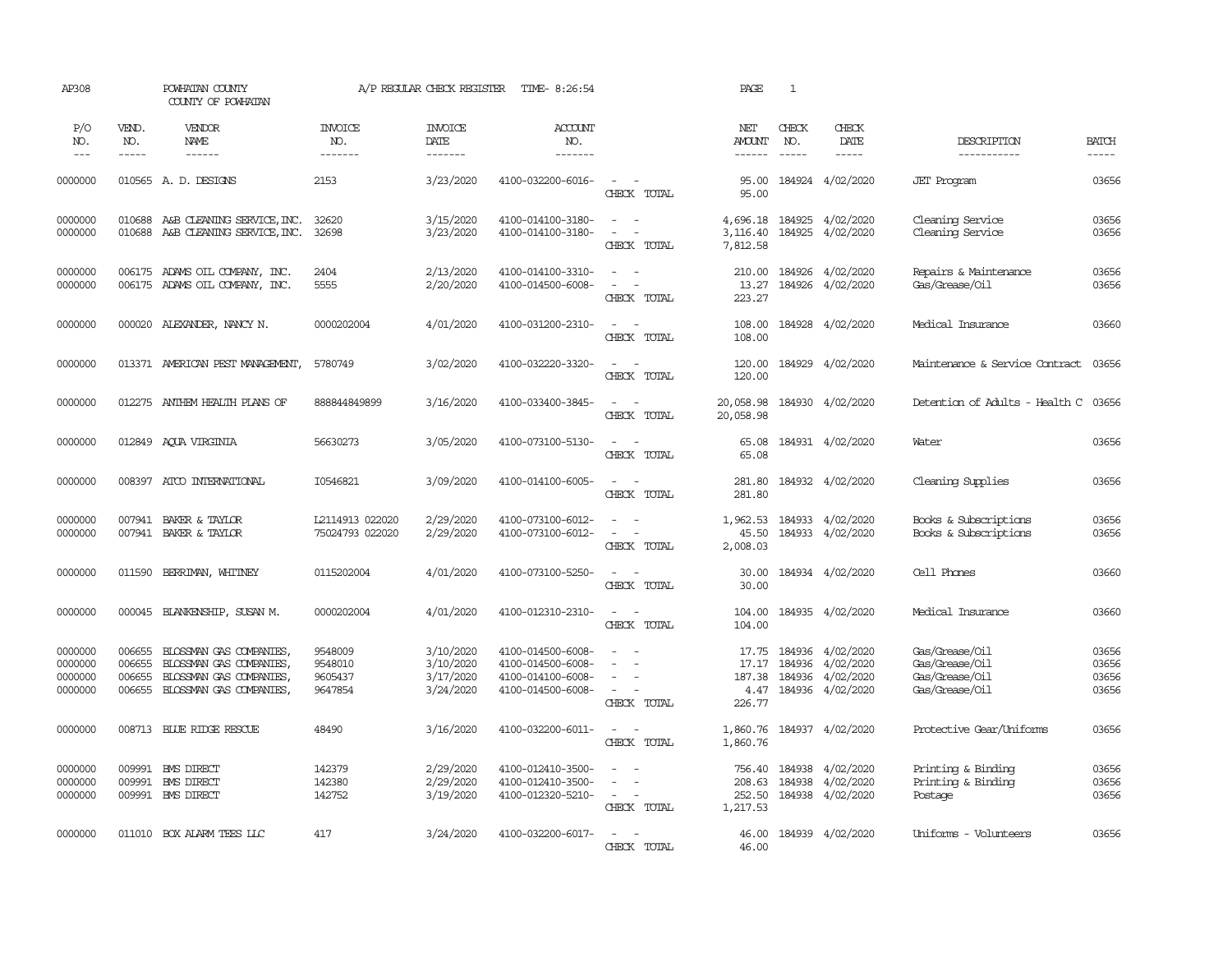| AP308                                    |                                      | POWHATAN COUNTY<br>COUNTY OF POWHATAN                                                    |                                      | A/P REGULAR CHECK REGISTER                       | TIME- 8:26:54                                                                    |                                                   | PAGE                          | 2            |                                                                                         |                                                                                                  |                                  |
|------------------------------------------|--------------------------------------|------------------------------------------------------------------------------------------|--------------------------------------|--------------------------------------------------|----------------------------------------------------------------------------------|---------------------------------------------------|-------------------------------|--------------|-----------------------------------------------------------------------------------------|--------------------------------------------------------------------------------------------------|----------------------------------|
| P/O<br>NO.                               | VEND.<br>NO.                         | VENDOR<br>NAME                                                                           | <b>INVOICE</b><br>NO.                | <b>INVOICE</b><br>DATE                           | <b>ACCOUNT</b><br>NO.                                                            |                                                   | NET<br>AMOUNT                 | CHECK<br>NO. | CHECK<br>DATE                                                                           | DESCRIPTION                                                                                      | <b>BATCH</b>                     |
| $---$                                    | $- - - - -$                          | ------                                                                                   | -------                              | -------                                          | -------                                                                          |                                                   | ------                        | $- - - - -$  | -----                                                                                   | -----------                                                                                      | -----                            |
| 0000000<br>0000000                       | 009984<br>009984                     | BRAME SPECIALITY $\infty$ , INC.<br>BRAME SPECIALITY CO., INC.                           | 7506441<br>7506508                   | 3/13/2020<br>3/03/2020                           | 4100-014100-6005-<br>4100-014100-6005-                                           | $\equiv$                                          | 259.20<br>81.29               | 184940       | 184940 4/02/2020<br>4/02/2020                                                           | Cleaning Supplies<br>Cleaning Supplies                                                           | 03656<br>03656                   |
| 0000000                                  | 009984                               | BRAME SPECIALITY CO., INC.                                                               | 7506558                              | 3/16/2020                                        | 4100-014100-6005-                                                                |                                                   | 936.48                        | 184940       | 4/02/2020                                                                               | Cleaning Supplies                                                                                | 03656                            |
| 0000000                                  |                                      | 009984 BRAME SPECIALITY CO., INC. 7507268                                                |                                      | 3/16/2020                                        | 4100-014100-6005-                                                                | CHECK TOTAL                                       | 238.27<br>1,515.24            |              | 184940 4/02/2020                                                                        | Cleaning Supplies                                                                                | 03656                            |
| 0000000                                  | 007838                               | BROUGHTON, THOMAS B. JR.                                                                 | 0078202004                           | 4/01/2020                                        | 4100-031200-2310-                                                                | $\sim$ $\sim$<br>CHECK TOTAL                      | 92.00<br>92.00                |              | 184942 4/02/2020                                                                        | Medical Insurance                                                                                | 03660                            |
| 0000000                                  | 009876                               | BSN SPORTS, LLC                                                                          | 908557660                            | 4/09/2020                                        | 4100-014600-3310-                                                                | $\sim$<br>CHECK TOTAL                             | 718.00<br>718.00              |              | 184943 4/02/2020                                                                        | Repairs and Maintenance                                                                          | 03656                            |
| 0000000                                  | 011388                               | CARAHSOFT TECHNOLOGY CORP 15120992INV                                                    |                                      | 3/20/2020                                        | 4100-022100-6012-                                                                | $\sim$<br>$\sim$<br>CHECK TOTAL                   | 1,037.82<br>1,037.82          |              | 184945 4/02/2020                                                                        | Books & Subscriptions                                                                            | 03656                            |
| 0000000<br>0000000<br>0000000            | 000540<br>000540<br>000540           | CENTRAL VIRGINIA WASTE<br>CENTRAL VIRGINIA WASTE<br>CENTRAL VIRGINIA WASTE               | 25251<br>25293<br>25293              | 3/16/2020<br>3/26/2020<br>3/26/2020              | 4100-014300-3175-<br>4100-014300-3176-<br>4100-014300-3176-                      | $\equiv$<br>$\equiv$<br>$\overline{\phantom{a}}$  |                               |              | 17, 113. 21  184947  4/02/2020<br>15,990.00 184947 4/02/2020<br>221.96-184947 4/02/2020 | Waste Disposal<br>Recycling Pulls<br>Recycling Pulls                                             | 03656<br>03656<br>03656          |
|                                          |                                      |                                                                                          |                                      |                                                  |                                                                                  | CHECK TOTAL                                       | 32,881.25                     |              |                                                                                         |                                                                                                  |                                  |
| 0000000                                  | 010808                               | CERULLO, ROBERT                                                                          | 0108202004                           | 4/01/2020                                        | 4100-022100-5250-                                                                | $\overline{\phantom{a}}$<br>CHECK TOTAL           | 30.00<br>30.00                |              | 184948 4/02/2020                                                                        | Cell Phones                                                                                      | 03660                            |
| 0000000                                  | 007809                               | COALITION OF HIGH GROWIH                                                                 | 4TH OTR MOU                          | 3/25/2020                                        | 4100-053910-5643-                                                                | $\sim$<br>CHECK TOTAL                             | 3,750.00<br>3,750.00          |              | 184949 4/02/2020                                                                        | PCCAA Services - Federal CSBG                                                                    | 03656                            |
| 0000000                                  | 007088                               | COLONIAL POWERLIFT, INC.                                                                 | 2020-134                             | 3/04/2020                                        | 4100-014100-3310-                                                                | $\sim$<br>$\sim$<br>CHECK TOTAL                   | 177.60<br>177.60              |              | 184950 4/02/2020                                                                        | Repairs & Maintenance                                                                            | 03656                            |
| 0000000                                  |                                      | 007294 CUMBERLAND FARM & AUTO                                                            | 042321                               | 3/04/2020                                        | 4100-032200-6009-                                                                | $\overline{\phantom{a}}$<br>$\sim$<br>CHECK TOTAL | 13.87<br>13.87                |              | 184952 4/02/2020                                                                        | Auto Repairs and Parts                                                                           | 03656                            |
| 0000000<br>0000000                       | 000860<br>000860                     | DOMINION ENERGY VIRGINIA<br>DOMINION ENERGY VIRGINIA                                     | 4691491015 3/02<br>5420366014 3/02   | 3/04/2020<br>3/04/2020                           | 4100-014600-5110-<br>4100-014100-5110-                                           | $\equiv$                                          | 6.59<br>148.85                | 184953       | 4/02/2020<br>184953 4/02/2020                                                           | Electricity<br>Electricity                                                                       | 03656<br>03656                   |
| 0000000<br>0000000                       | 000860<br>000860                     | DOMINION ENERGY VIRGINIA<br>DOMINION ENERGY VIRGINIA                                     | 6024003557 3/02<br>9750120975 3/03   | 3/04/2020<br>3/04/2020                           | 4100-014100-5110-<br>4100-032220-5110-                                           | $\sim$<br>CHECK TOTAL                             | 21.89<br>2,426.65<br>2,603.98 |              | 184953 4/02/2020<br>184953 4/02/2020                                                    | Electricity<br>Electricity                                                                       | 03656<br>03656                   |
| 0000000                                  |                                      | 009373 DOUBLE D FARM                                                                     | 3/12/20 VISIT                        | 3/20/2020                                        | 4100-035100-3110-                                                                | $\overline{\phantom{a}}$<br>CHECK TOTAL           | 300.00<br>300.00              |              | 184954 4/02/2020                                                                        | Professional Health Services                                                                     | 03656                            |
| 0000000                                  | 001910                               | DUNN GAS COMPANY                                                                         | 81114                                | 3/03/2020                                        | 4100-014100-5120-                                                                | $\sim$<br>CHECK TOTAL                             | 1,472.69<br>1,472.69          |              | 184955 4/02/2020                                                                        | Fuel                                                                                             | 03656                            |
| 0000000                                  |                                      | 006842 EAGLE FIRE INC.                                                                   | <b>SRVCE130677</b>                   | 2/28/2020                                        | 4100-032220-3310-                                                                | $\sim$ $ -$<br>CHECK TOTAL                        | 765.17                        |              | 765.17 184956 4/02/2020                                                                 | Repairs & Maintenance                                                                            | 03656                            |
| 0000000<br>0000000<br>0000000<br>0000000 | 009093<br>009093<br>009093<br>009093 | FARMVILLE WHOLESALE<br>FARMVILLE WHOLESALE<br>FARMVILLE WHOLESALE<br>FARMVILLE WHOLESALE | 685170<br>685172<br>685174<br>685202 | 3/11/2020<br>3/11/2020<br>3/11/2020<br>3/11/2020 | 4100-014100-3310-<br>4100-032220-3310-<br>4100-032220-3310-<br>4100-014100-3310- | $\sim$<br>$\sim$<br>$\sim$                        | 327.00<br>133.20<br>81.12     |              | 184957 4/02/2020<br>184957 4/02/2020<br>184957 4/02/2020<br>37.72 184957 4/02/2020      | Repairs & Maintenance<br>Repairs & Maintenance<br>Repairs & Maintenance<br>Repairs & Maintenance | 03656<br>03656<br>03656<br>03656 |
|                                          |                                      |                                                                                          |                                      |                                                  |                                                                                  | CHECK TOTAL                                       | 579.04                        |              |                                                                                         |                                                                                                  |                                  |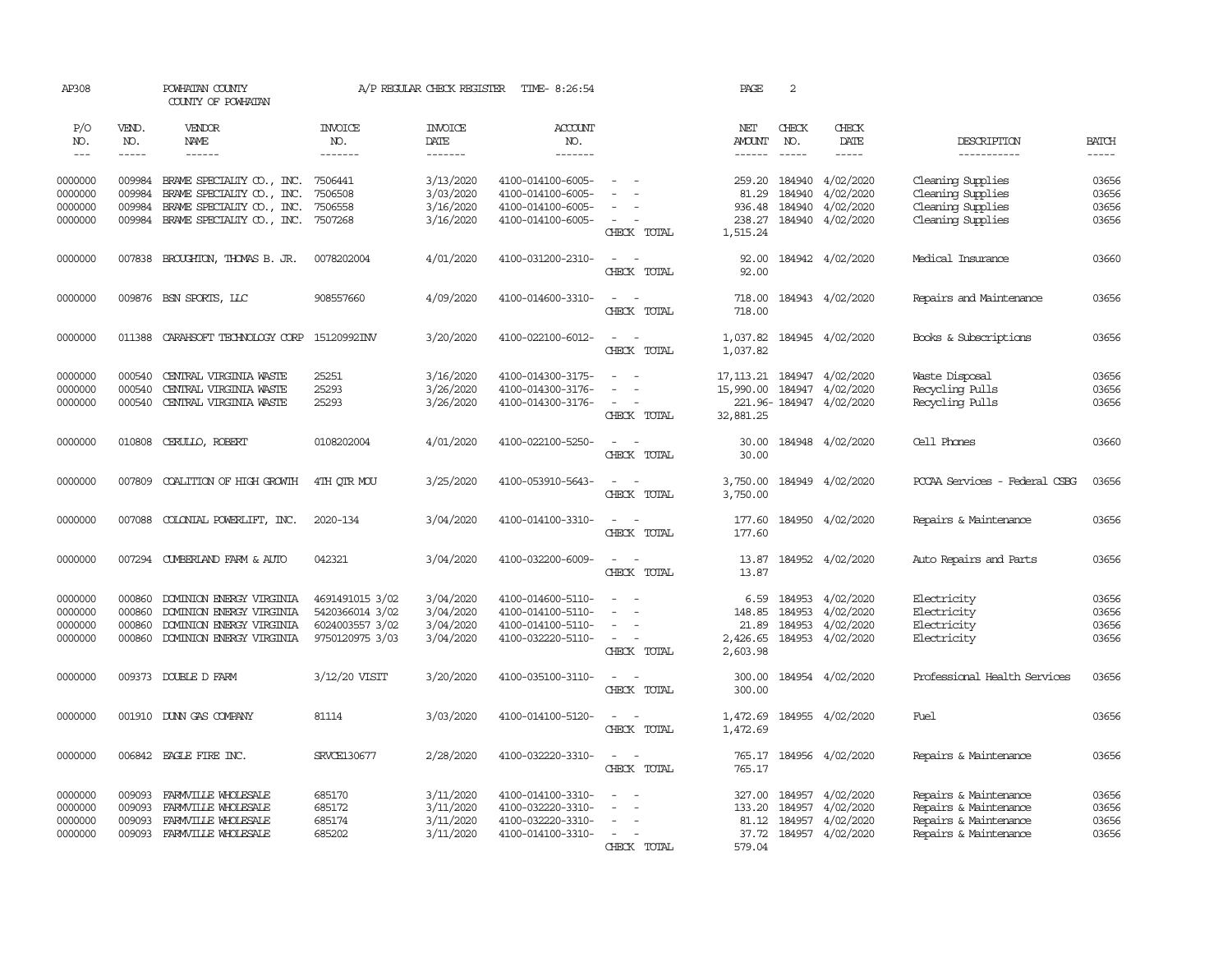| AP308                                                                                |                                                                              | POWHATAN COUNTY<br>COUNTY OF POWHATAN                                                                                                                                                                        |                                                                                      | A/P REGULAR CHECK REGISTER                                                                           | TIME- 8:26:54                                                                                                                                                        |                                                                                                               | PAGE                                                                                | 3                                                        |                                                                                                                             |                                                                                                                                                                                                                                                   |                                                                      |
|--------------------------------------------------------------------------------------|------------------------------------------------------------------------------|--------------------------------------------------------------------------------------------------------------------------------------------------------------------------------------------------------------|--------------------------------------------------------------------------------------|------------------------------------------------------------------------------------------------------|----------------------------------------------------------------------------------------------------------------------------------------------------------------------|---------------------------------------------------------------------------------------------------------------|-------------------------------------------------------------------------------------|----------------------------------------------------------|-----------------------------------------------------------------------------------------------------------------------------|---------------------------------------------------------------------------------------------------------------------------------------------------------------------------------------------------------------------------------------------------|----------------------------------------------------------------------|
| P/O<br>NO.<br>$---$                                                                  | VEND.<br>NO.<br>$- - - - -$                                                  | VENDOR<br>NAME<br>$- - - - - -$                                                                                                                                                                              | <b>INVOICE</b><br>NO.<br>-------                                                     | <b>INVOICE</b><br>DATE<br>-------                                                                    | <b>ACCOUNT</b><br>NO.<br>-------                                                                                                                                     |                                                                                                               | NET<br><b>AMOUNT</b><br>$- - - - - -$                                               | CHECK<br>NO.<br>$\frac{1}{2}$                            | CHECK<br>DATE<br>-----                                                                                                      | DESCRIPTION<br>-----------                                                                                                                                                                                                                        | <b>BATCH</b><br>$- - - - -$                                          |
| 0000000                                                                              |                                                                              | 009673 FIELDS, THERESA A.                                                                                                                                                                                    | 3/20 ELECTION                                                                        | 3/17/2020                                                                                            | 4100-013200-1015-                                                                                                                                                    | $\overline{\phantom{a}}$<br>$\sim$<br>CHECK TOTAL                                                             | 150.00<br>150.00                                                                    |                                                          | 184958 4/02/2020                                                                                                            | COMP: Election Officials                                                                                                                                                                                                                          | 03656                                                                |
| 0000000                                                                              |                                                                              | 001380 FORD, SUSAN P.                                                                                                                                                                                        | 0013202004                                                                           | 4/01/2020                                                                                            | 4100-012310-2310-                                                                                                                                                    | $\sim$<br>$\sim$ $-$<br>CHECK TOTAL                                                                           | 104.00<br>104.00                                                                    |                                                          | 184959 4/02/2020                                                                                                            | Medical Insurance                                                                                                                                                                                                                                 | 03660                                                                |
| 0000000<br>0000000                                                                   | 013458<br>013458                                                             | FOUNDATION BUILDING MATER<br>FOUNDATION BUILDING MATER 20739926-00                                                                                                                                           | 20739925-00                                                                          | 3/12/2020<br>3/12/2020                                                                               | 4100-014100-3310-<br>4100-014100-3310-                                                                                                                               | $\sim$<br>$\sim$ $\sim$<br>$\sim$<br>$\sim$<br>CHECK TOTAL                                                    | 110.40<br>150.00<br>260.40                                                          |                                                          | 184960 4/02/2020<br>184960 4/02/2020                                                                                        | Repairs & Maintenance<br>Repairs & Maintenance                                                                                                                                                                                                    | 03656<br>03656                                                       |
| 0000000                                                                              |                                                                              | 008314 FREE CLINIC OF POWHATAN                                                                                                                                                                               | 4TH QTR MOU                                                                          | 3/25/2020                                                                                            | 4100-053910-5643-                                                                                                                                                    | $\sim$<br>$\sim$<br>CHECK TOTAL                                                                               | 6,250.00<br>6,250.00                                                                |                                                          | 184961 4/02/2020                                                                                                            | PCCAA Services - Federal CSBG                                                                                                                                                                                                                     | 03656                                                                |
| 0000000<br>0000000<br>0000000                                                        | 012905<br>012905<br>012905                                                   | GALLS, LLC<br>GALLS, LLC<br>GALLS, LLC                                                                                                                                                                       | 015172801<br>015201978<br>015216857                                                  | 3/03/2020<br>3/06/2020<br>3/09/2020                                                                  | 4100-031200-6011-<br>4100-031200-6011-<br>4100-031200-6011-                                                                                                          | $\equiv$<br>$\sim$<br>CHECK TOTAL                                                                             | 28.00<br>219.22<br>45.74<br>292.96                                                  |                                                          | 184962 4/02/2020<br>184962 4/02/2020<br>184962 4/02/2020                                                                    | Uniforms<br>Uniforms<br>Uniforms                                                                                                                                                                                                                  | 03656<br>03656<br>03656                                              |
| 0000000                                                                              |                                                                              | 006013 GRAINGER                                                                                                                                                                                              | 9464509497                                                                           | 3/05/2020                                                                                            | 4100-032220-3310-                                                                                                                                                    | $\sim$<br>$\sim$<br>CHECK TOTAL                                                                               | 63.36<br>63.36                                                                      |                                                          | 184963 4/02/2020                                                                                                            | Repairs & Maintenance                                                                                                                                                                                                                             | 03656                                                                |
| 0000000                                                                              | 010966                                                                       | HABITAT FOR HUMANITY-                                                                                                                                                                                        | 4TH QTR MOU                                                                          | 3/25/2020                                                                                            | 4100-053910-5643-                                                                                                                                                    | $\overline{a}$<br>$\sim$<br>CHECK TOTAL                                                                       | 7,250.00<br>7,250.00                                                                |                                                          | 184964 4/02/2020                                                                                                            | PCCAA Services - Federal CSBG                                                                                                                                                                                                                     | 03656                                                                |
| 0000000                                                                              | 010755                                                                       | <b>INOVATIVE TURF</b>                                                                                                                                                                                        | 4572                                                                                 | 3/18/2020                                                                                            | 4100-014600-3312-                                                                                                                                                    | $\frac{1}{2} \left( \frac{1}{2} \right) \left( \frac{1}{2} \right) \left( \frac{1}{2} \right)$<br>CHECK TOTAL | 9,756.00<br>9,756.00                                                                |                                                          | 184965 4/02/2020                                                                                                            | Field Maintenance                                                                                                                                                                                                                                 | 03656                                                                |
| 0000000<br>0000000<br>0000000<br>0000000<br>0000000<br>0000000<br>0000000<br>0000000 | 000120<br>000120<br>000120<br>000120<br>000120<br>000120<br>000120<br>000120 | <b>JAMES RIVER AIR</b><br><b>JAMES RIVER AIR</b><br><b>JAMES RIVER AIR</b><br><b>JAMES RIVER AIR</b><br><b>JAMES RIVER AIR</b><br><b>JAMES RIVER AIR</b><br><b>JAMES RIVER AIR</b><br><b>JAMES RIVER AIR</b> | C218940<br>C218941<br>C218974<br>C218974<br>C218974<br>S158445<br>S158515<br>S158793 | 4/01/2020<br>4/01/2020<br>4/01/2020<br>4/01/2020<br>4/01/2020<br>3/16/2020<br>3/13/2020<br>3/13/2020 | 4100-014100-3320-<br>4100-032220-3320-<br>4100-014100-3320-<br>4100-032210-3320-<br>4100-035100-3320-<br>4100-031210-3310-<br>4100-014100-3310-<br>4100-014100-3310- | $\equiv$<br>$\sim$<br>$\equiv$<br>$\sim$<br>$\overline{\phantom{a}}$<br>$\sim$<br>CHECK TOTAL                 | 7,217.00<br>1,125.00<br>468.00<br>261.00<br>865.80<br>526.76<br>574.76<br>16,384.32 | 184966<br>184966<br>184966<br>184966<br>184966<br>184966 | 184966 4/02/2020<br>4/02/2020<br>5,346.00 184966 4/02/2020<br>4/02/2020<br>4/02/2020<br>4/02/2020<br>4/02/2020<br>4/02/2020 | Maintenance & Service Contract<br>Maintenance & Service Contract<br>Maintenance & Service Contract<br>Maintenance & Service Contract<br>Landscaping - Animal Control<br>Repairs and Maintenance<br>Repairs & Maintenance<br>Repairs & Maintenance | 03656<br>03656<br>03656<br>03656<br>03656<br>03656<br>03656<br>03656 |
| 0000000                                                                              |                                                                              | 011973 KURNOS, JULIANNE N.                                                                                                                                                                                   | 0119202004                                                                           | 4/01/2020                                                                                            | 4100-081100-5250-                                                                                                                                                    | $\overline{\phantom{a}}$<br>$\sim$<br>CHECK TOTAL                                                             | 30.00<br>30.00                                                                      |                                                          | 184967 4/02/2020                                                                                                            | Cell Phones                                                                                                                                                                                                                                       | 03660                                                                |
| 0000000<br>0000000                                                                   | 006629<br>006629                                                             | LANDSCAPE SUPPLY, INC.<br>LANDSCAPE SUPPLY, INC.                                                                                                                                                             | 0177798-IN<br>0177798-IN                                                             | 3/20/2020<br>3/20/2020                                                                               | 4100-014600-3310-<br>4100-014500-3190-                                                                                                                               | $\equiv$<br>$\sim$<br>CHECK TOTAL                                                                             | 1,142.21<br>425.00<br>1,567.21                                                      | 184968                                                   | 184968 4/02/2020<br>4/02/2020                                                                                               | Repairs and Maintenance<br>Grands Maintenance                                                                                                                                                                                                     | 03656<br>03656                                                       |
| 0000000                                                                              |                                                                              | 009552 MANSFIELD OIL COMPANY                                                                                                                                                                                 | SOLCD-579110                                                                         | 3/01/2020                                                                                            | 4100-032200-5120-                                                                                                                                                    | $\sim$ $\sim$<br>CHECK TOTAL                                                                                  | 142.52<br>142.52                                                                    |                                                          | 184970 4/02/2020                                                                                                            | Apparatus Fuel                                                                                                                                                                                                                                    | 03656                                                                |
| 0000000                                                                              |                                                                              | 009276 MCCREIGHT, FRAN                                                                                                                                                                                       | 0092202004                                                                           | 4/01/2020                                                                                            | 4100-073100-5250-                                                                                                                                                    | $\sim$<br>$\sim$<br>CHECK TOTAL                                                                               | 30.00<br>30.00                                                                      |                                                          | 184971 4/02/2020                                                                                                            | Cell Phones                                                                                                                                                                                                                                       | 03660                                                                |
| 0000000                                                                              |                                                                              | 011840 MCI COMM SERVICE                                                                                                                                                                                      | 2DG98147 2/20                                                                        | 3/17/2020                                                                                            | 4100-021100-5230-                                                                                                                                                    | $\sim$<br>$\sim$<br>CHECK TOTAL                                                                               | 32.67<br>32.67                                                                      |                                                          | 184972 4/02/2020                                                                                                            | Telephone Services                                                                                                                                                                                                                                | 03656                                                                |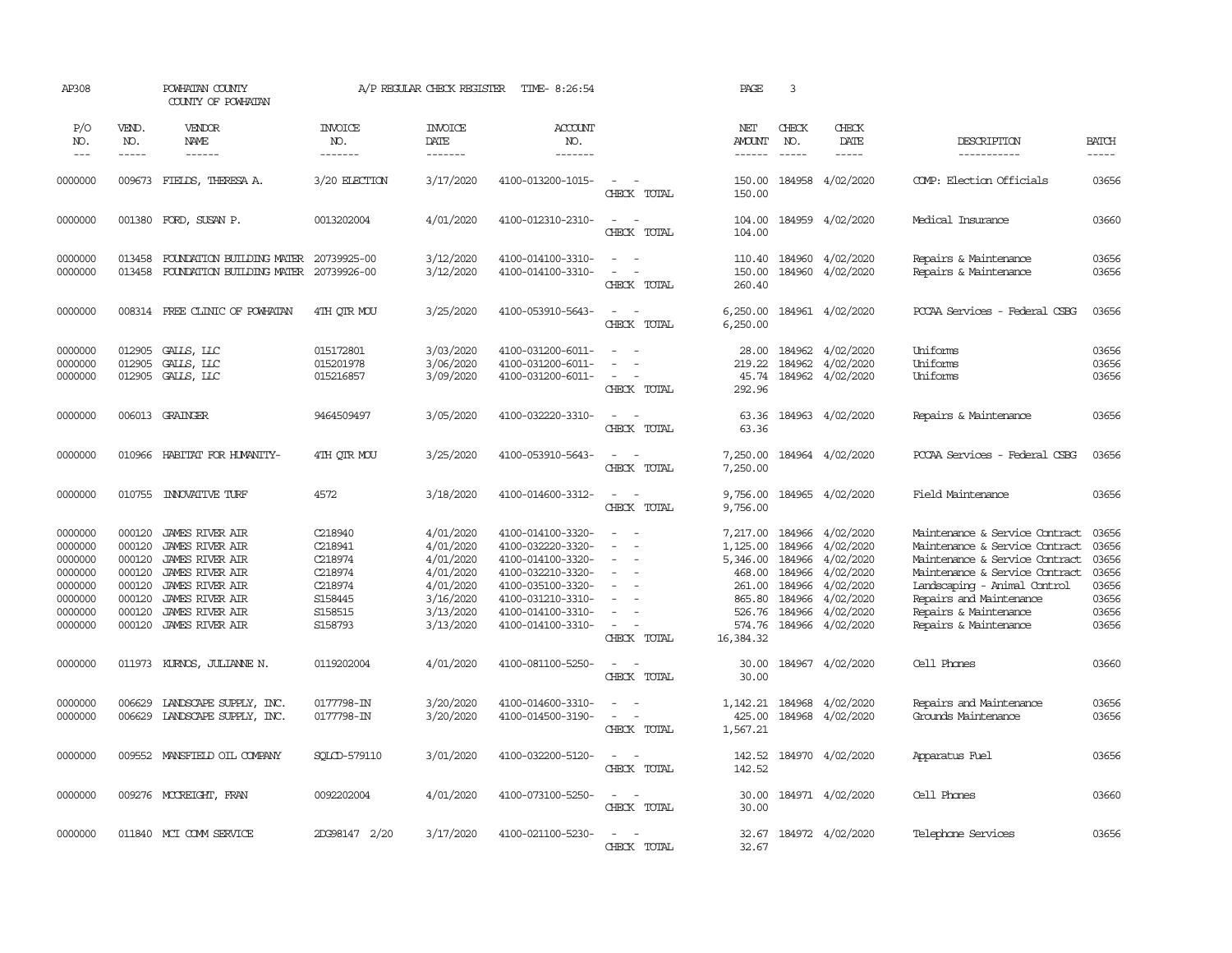| AP308                                                                                                      |                                                                                                  | POWHATAN COUNTY<br>COUNTY OF POWHATAN                                                                                                                                                                                                                            |                                                                    | A/P REGULAR CHECK REGISTER                                                                                                     | TIME- 8:26:54                                                                                                                                                                                                  |                                                                                                   | PAGE                                                                                                          | $\overline{4}$                                                                         |                                                                                                                                       |                                                                                                                                                                                   |                                                                                        |
|------------------------------------------------------------------------------------------------------------|--------------------------------------------------------------------------------------------------|------------------------------------------------------------------------------------------------------------------------------------------------------------------------------------------------------------------------------------------------------------------|--------------------------------------------------------------------|--------------------------------------------------------------------------------------------------------------------------------|----------------------------------------------------------------------------------------------------------------------------------------------------------------------------------------------------------------|---------------------------------------------------------------------------------------------------|---------------------------------------------------------------------------------------------------------------|----------------------------------------------------------------------------------------|---------------------------------------------------------------------------------------------------------------------------------------|-----------------------------------------------------------------------------------------------------------------------------------------------------------------------------------|----------------------------------------------------------------------------------------|
| P/O<br>NO.<br>$\frac{1}{2}$                                                                                | VEND.<br>NO.<br>$- - - - -$                                                                      | VENDOR<br>NAME<br>------                                                                                                                                                                                                                                         | <b>INVOICE</b><br>NO.<br>-------                                   | <b>INVOICE</b><br>DATE<br>-------                                                                                              | <b>ACCOUNT</b><br>NO.<br>-------                                                                                                                                                                               |                                                                                                   | NET<br><b>AMOUNT</b><br>$- - - - - -$                                                                         | CHECK<br>NO.<br>$\frac{1}{2}$                                                          | CHECK<br>DATE<br>$- - - - -$                                                                                                          | DESCRIPTION<br>-----------                                                                                                                                                        | <b>BATCH</b><br>$- - - - -$                                                            |
| 0000000<br>0000000                                                                                         |                                                                                                  | 010924 MITCHELL PEST<br>010924 MITCHELL PEST                                                                                                                                                                                                                     | 130621<br>131540                                                   | 3/03/2020<br>3/03/2020                                                                                                         | 4100-014100-3320-<br>4100-014100-3320-                                                                                                                                                                         | $\equiv$<br>$\equiv$<br>÷.<br>CHECK TOTAL                                                         | 150.00<br>95.00<br>245.00                                                                                     | 184973<br>184973                                                                       | 4/02/2020<br>4/02/2020                                                                                                                | Maintenance & Service Contract<br>Maintenance & Service Contract                                                                                                                  | 03656<br>03656                                                                         |
| 0000000<br>0000000                                                                                         | 007297<br>007297                                                                                 | NAFECO, INC.<br>NAFECO, INC.                                                                                                                                                                                                                                     | 1029710<br>1030332                                                 | 3/17/2020<br>3/18/2020                                                                                                         | 4100-032200-3310-<br>4100-032200-6011-                                                                                                                                                                         | $\sim$<br>$\sim$<br>CHECK TOTAL                                                                   | 832.50<br>522.21<br>1,354.71                                                                                  | 184974                                                                                 | 4/02/2020<br>184974 4/02/2020                                                                                                         | Equipment Repair<br>Protective Gear/Uniforms                                                                                                                                      | 03657<br>03657                                                                         |
| 0000000                                                                                                    | 000375                                                                                           | PIEDMONT REGIONAL JAIL                                                                                                                                                                                                                                           | 3266                                                               | 1/31/2020                                                                                                                      | 4100-033400-3841-                                                                                                                                                                                              | - 14<br>CHECK TOTAL                                                                               | 28,032.00<br>28,032.00                                                                                        |                                                                                        | 184975 4/02/2020                                                                                                                      | Detention of Adults                                                                                                                                                               | 03657                                                                                  |
| 0000000                                                                                                    | 009638                                                                                           | POE, INEZ L                                                                                                                                                                                                                                                      | 0096202004                                                         | 4/01/2020                                                                                                                      | 4100-013200-2310-                                                                                                                                                                                              | $\sim$<br>$\equiv$<br>CHECK TOTAL                                                                 | 120.00<br>120.00                                                                                              |                                                                                        | 184976 4/02/2020                                                                                                                      | Medical Insurance                                                                                                                                                                 | 03660                                                                                  |
| 0000000                                                                                                    | 011929                                                                                           | POMPEI, ANDREW                                                                                                                                                                                                                                                   | 0119202004                                                         | 4/01/2020                                                                                                                      | 4100-081100-5250-                                                                                                                                                                                              | $\overline{\phantom{a}}$<br>CHECK TOTAL                                                           | 30.00<br>30.00                                                                                                |                                                                                        | 184977 4/02/2020                                                                                                                      | Cell Phones                                                                                                                                                                       | 03660                                                                                  |
| 0000000                                                                                                    | 001980                                                                                           | POORE, FRANCES                                                                                                                                                                                                                                                   | 0019202004                                                         | 4/01/2020                                                                                                                      | 4100-012100-2310-                                                                                                                                                                                              | $\overline{\phantom{a}}$<br>CHECK TOTAL                                                           | 88.00<br>88.00                                                                                                |                                                                                        | 184978 4/02/2020                                                                                                                      | Medical Insurance                                                                                                                                                                 | 03660                                                                                  |
| 0000000                                                                                                    | 006043                                                                                           | POWERS, KATHRYN C.                                                                                                                                                                                                                                               | 0060202004                                                         | 4/01/2020                                                                                                                      | 4100-021600-2310-                                                                                                                                                                                              | $\sim$<br>$\sim$<br>CHECK TOTAL                                                                   | 120.00<br>120.00                                                                                              |                                                                                        | 184979 4/02/2020                                                                                                                      | Medical Insurance                                                                                                                                                                 | 03660                                                                                  |
| 0000000                                                                                                    | 001250                                                                                           | POWHATAN AUTO & TRACTOR                                                                                                                                                                                                                                          | 588832                                                             | 3/10/2020                                                                                                                      | 4100-014100-6008-                                                                                                                                                                                              | $\sim$<br>CHECK TOTAL                                                                             | 1.99<br>1.99                                                                                                  |                                                                                        | 184980 4/02/2020                                                                                                                      | Gas/Grease/Oil                                                                                                                                                                    | 03657                                                                                  |
| 0000000                                                                                                    | 008579                                                                                           | POWHATAN COMMERCIAL                                                                                                                                                                                                                                              | 0085202004                                                         | 4/01/2020                                                                                                                      | 4100-014400-5420-                                                                                                                                                                                              | $\equiv$<br>$\overline{\phantom{a}}$<br>CHECK TOTAL                                               | 2,634.00<br>2,634.00                                                                                          |                                                                                        | 184981 4/02/2020                                                                                                                      | Rent - Office Space                                                                                                                                                               | 03660                                                                                  |
| 0000000                                                                                                    | 006928                                                                                           | POWHATAN COUNTY DEPT. OF                                                                                                                                                                                                                                         | FOOD SAMS CILIB                                                    | 3/26/2020                                                                                                                      | 4100-053910-5642-                                                                                                                                                                                              | $\equiv$<br>÷.<br>CHECK TOTAL                                                                     | 142.50<br>142.50                                                                                              |                                                                                        | 184982 4/02/2020                                                                                                                      | PCCAA Services - TANF                                                                                                                                                             | 03657                                                                                  |
| 0000000                                                                                                    |                                                                                                  | 008294 POWHATAN COUNTY PUBLIC                                                                                                                                                                                                                                    | 0082202004                                                         | 4/01/2020                                                                                                                      | 4100-031200-2310-                                                                                                                                                                                              | $\sim$<br>$\overline{\phantom{a}}$<br>CHECK TOTAL                                                 | 718.00<br>718.00                                                                                              |                                                                                        | 184983 4/02/2020                                                                                                                      | Medical Insurance                                                                                                                                                                 | 03660                                                                                  |
| 0000000<br>0000000<br>0000000<br>0000000<br>0000000<br>0000000<br>0000000<br>0000000<br>0000000<br>0000000 | 012955<br>012955<br>012955<br>012955<br>012955<br>012955<br>012955<br>012955<br>012955<br>012955 | POWHATAN COUNTY PUBLIC<br>POWHATAN COUNTY PUBLIC<br>POWHATAN COUNTY PUBLIC<br>POWHATAN COUNTY PUBLIC<br>POWHATAN COUNTY PUBLIC<br>POWHATAN COUNTY PUBLIC<br>POWHATAN COUNTY PUBLIC<br>POWHATAN COUNTY PUBLIC<br>POWHATAN COUNTY PUBLIC<br>POWHATAN COUNTY PUBLIC | 133<br>133<br>133<br>133<br>133<br>133<br>133<br>133<br>133<br>133 | 3/23/2020<br>3/23/2020<br>3/23/2020<br>3/23/2020<br>3/23/2020<br>3/23/2020<br>3/23/2020<br>3/23/2020<br>3/23/2020<br>3/23/2020 | 4100-031210-6008-<br>4100-032200-5120-<br>4100-032200-5120-<br>4100-035100-6008-<br>4100-031200-6008-<br>4100-014500-6008-<br>4100-014100-6008-<br>4100-081100-6008-<br>4100-034100-6008-<br>4100-083500-6008- | $\equiv$<br>$\equiv$<br>$\sim$<br>$\sim$<br>$\sim$<br>$\sim$<br>$\equiv$<br>$\sim$<br>CHECK TOTAL | 15.84<br>29.95<br>4,258.65<br>283.02<br>8,876.54<br>440.97<br>295.85<br>99.69<br>173.54<br>14.60<br>14,488.65 | 184984<br>184984<br>184984<br>184984<br>184984<br>184984<br>184984<br>184984<br>184984 | 4/02/2020<br>4/02/2020<br>4/02/2020<br>4/02/2020<br>4/02/2020<br>4/02/2020<br>4/02/2020<br>4/02/2020<br>4/02/2020<br>184984 4/02/2020 | Gas/Greases/Oil<br>Apparatus Fuel<br>Apparatus Fuel<br>Gas/Grease/Oil<br>Gas/Grease/Oil<br>Gas/Grease/Oil<br>Gas/Grease/Oil<br>Gas/Grease/Oil<br>Gas/Grease/Oil<br>Gas/Grease/Oil | 03659<br>03659<br>03659<br>03659<br>03659<br>03659<br>03659<br>03659<br>03659<br>03659 |
| 0000000<br>0000000                                                                                         | 012971                                                                                           | POWHATAN EQUINE RESCUE LE 3/12-3/20<br>012971 POWHATAN EQUINE RESCUE LE 3/21-4/3                                                                                                                                                                                 |                                                                    | 3/26/2020<br>3/26/2020                                                                                                         | 4100-035100-3110-<br>4100-035100-3110-                                                                                                                                                                         | CHECK TOTAL                                                                                       | 1,180.00<br>1,912.95<br>3,092.95                                                                              | 184985                                                                                 | 4/02/2020<br>184985 4/02/2020                                                                                                         | Professional Health Services<br>Professional Health Services                                                                                                                      | 03657<br>03657                                                                         |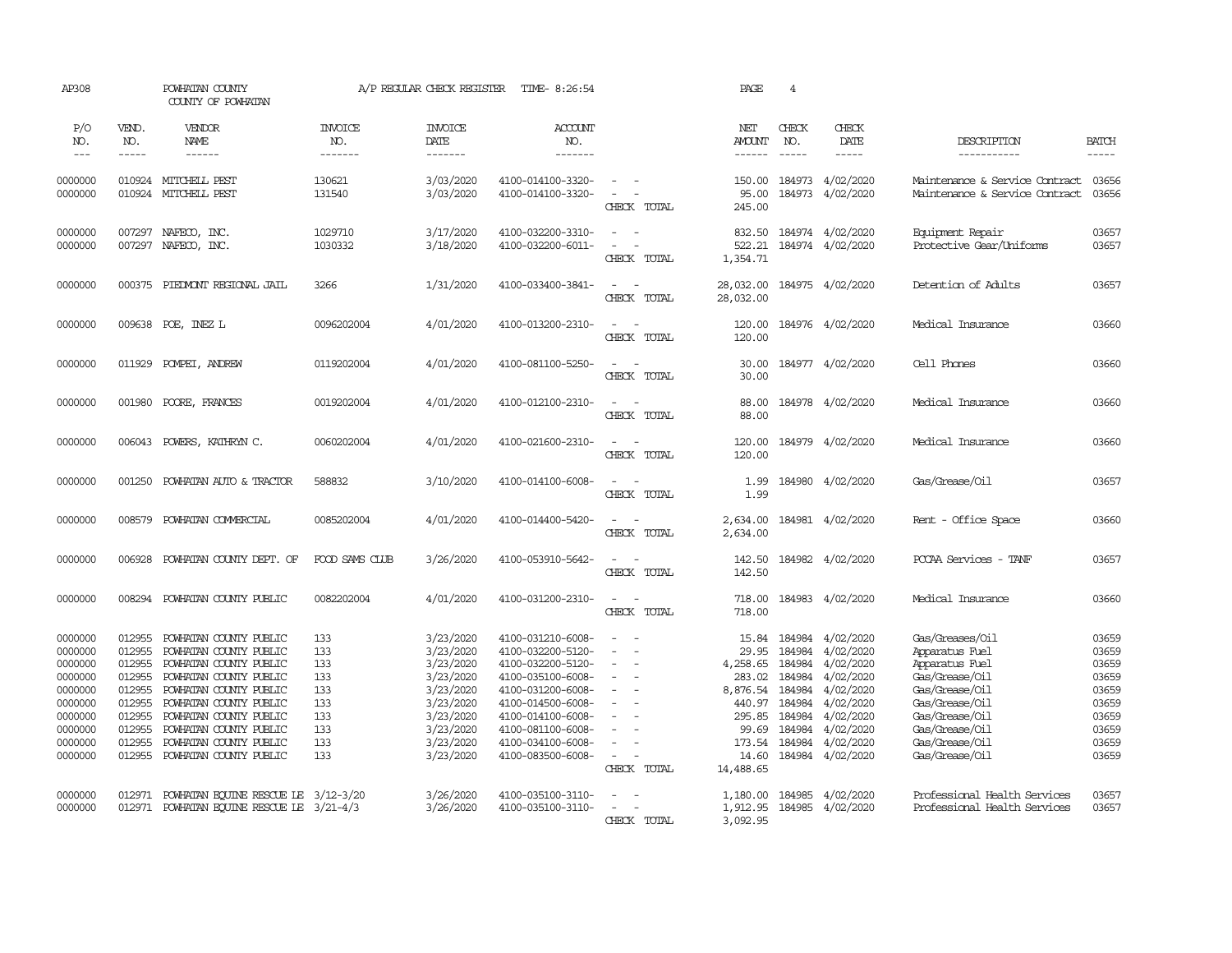| AP308                         |                  | POWHATAN COUNTY<br>COUNTY OF POWHATAN                                                                             |                       | A/P REGULAR CHECK REGISTER          | TIME- 8:26:54                                               |                                                                                                                                                                                      | PAGE                                       | 5                      |                                            |                                                                         |                         |
|-------------------------------|------------------|-------------------------------------------------------------------------------------------------------------------|-----------------------|-------------------------------------|-------------------------------------------------------------|--------------------------------------------------------------------------------------------------------------------------------------------------------------------------------------|--------------------------------------------|------------------------|--------------------------------------------|-------------------------------------------------------------------------|-------------------------|
| P/O<br>NO.                    | VEND.<br>NO.     | VENDOR<br>NAME                                                                                                    | <b>INVOICE</b><br>NO. | <b>INVOICE</b><br>DATE              | ACCOUNT<br>NO.                                              |                                                                                                                                                                                      | NET<br>AMOUNT                              | CHECK<br>NO.           | CHECK<br>DATE                              | DESCRIPTION                                                             | <b>BATCH</b>            |
| $\frac{1}{2}$                 | -----            | ------                                                                                                            | -------               | -------                             | -------                                                     |                                                                                                                                                                                      | ------                                     | $- - - - -$            | $- - - - -$                                | -----------                                                             | -----                   |
| 0000000<br>0000000<br>0000000 | 000620           | 000620 R. C. GOODWIN & SONS, INC 0895670<br>R. C. GOODWIN & SONS, INC<br>000620 R. C. GOODWIN & SONS, INC 0895774 | 0895701               | 3/06/2020<br>3/06/2020<br>3/06/2020 | 4100-014600-3310-<br>4100-014500-3190-<br>4100-014100-3310- | $\omega_{\rm{max}}$ and $\omega_{\rm{max}}$<br>$\sim$<br>$\frac{1}{2} \left( \frac{1}{2} \right) \left( \frac{1}{2} \right) = \frac{1}{2} \left( \frac{1}{2} \right)$<br>CHECK TOTAL | 36.96<br>4.99<br>55.93                     | 13.98 184986<br>184986 | 4/02/2020<br>4/02/2020<br>184986 4/02/2020 | Repairs and Maintenance<br>Grounds Maintenance<br>Repairs & Maintenance | 03657<br>03657<br>03657 |
| 0000000                       |                  | 007833 RESERVE ACCOUNT                                                                                            | 0016055832 3/20       | 3/31/2020                           | 4100-032200-5210-                                           | $\overline{\phantom{a}}$<br>$\overline{\phantom{a}}$<br>CHECK TOTAL                                                                                                                  | 100.00<br>100.00                           |                        | 184987 4/02/2020                           | Postage                                                                 | 03657                   |
| 0000000                       |                  | 009077 REYNOLDS, SHIRLEY                                                                                          | 0090202004            | 4/01/2020                           | 4100-031200-2310-                                           | $\sim$<br>$\sim$<br>CHECK TOTAL                                                                                                                                                      | 96.00<br>96.00                             |                        | 184988 4/02/2020                           | Medical Insurance                                                       | 03660                   |
| 0000000<br>0000000<br>0000000 | 007062           | 007062 RUIHERFORD JANITOR SUPPLY 1149175<br>RUIHERFORD JANITOR SUPPLY<br>007062 RUIHERFORD JANITOR SUPPLY 1149209 | 1149176               | 3/19/2020<br>3/19/2020<br>3/19/2020 | 4100-032220-6005-<br>4100-032210-6005-<br>4100-014100-6005- | $\sim$ 100 $\sim$<br>$\sim$<br>$\sim$<br>$\sim$<br>CHECK TOTAL                                                                                                                       | 343.68 184989<br>150.00<br>53.00<br>546.68 | 184989                 | 4/02/2020<br>4/02/2020<br>184989 4/02/2020 | Cleaning Supplies<br>Cleaning Supplies<br>Cleaning Supplies             | 03657<br>03657<br>03657 |
| 0000000                       | 011800           | SCHARDEIN, BRET                                                                                                   | 0118202004            | 4/01/2020                           | 4100-081100-5250-                                           | $\overline{\phantom{a}}$<br>$\overline{\phantom{a}}$<br>CHECK TOTAL                                                                                                                  | 30.00<br>30.00                             |                        | 184990 4/02/2020                           | Cell Phones                                                             | 03660                   |
| 0000000                       |                  | 010282 SCHUBERT, CHARLA                                                                                           | 0102202004            | 4/01/2020                           | 4100-012200-5250-                                           | $\sim$<br>$\sim$<br>CHECK TOTAL                                                                                                                                                      | 30.00<br>30.00                             |                        | 184991 4/02/2020                           | Cell Phones                                                             | 03660                   |
| 0000000                       |                  | 006921 SEA-CLEAR AQUARIUM                                                                                         | 6610                  | 3/15/2020                           | 4100-073100-3320-                                           | $\sim$ $ \sim$<br>CHECK TOTAL                                                                                                                                                        | 80.00<br>80.00                             |                        | 184992 4/02/2020                           | Maintenance & Service Contract                                          | 03657                   |
| 0000000<br>0000000            | 001940<br>001940 | STANDBY SYSTEMS, INC.<br>STANDBY SYSTEMS, INC.                                                                    | 03200504<br>03200505  | 3/20/2020<br>3/20/2020              | 4100-014100-3320-<br>4100-032220-3320-                      | $\sim$<br>$\sim$<br>$\overline{\phantom{a}}$<br>$\sim$<br>CHECK TOTAL                                                                                                                | 153.00<br>170.00<br>323.00                 |                        | 184994 4/02/2020<br>184994 4/02/2020       | Maintenance & Service Contract<br>Maintenance & Service Contract        | 03657<br>03657          |
| 0000000                       |                  | 006569 STICKELS, RANDAL LEE                                                                                       | 0065202004            | 4/01/2020                           | 4100-031200-2310-                                           | $\sim$ $ \sim$<br>CHECK TOTAL                                                                                                                                                        | 72.00<br>72.00                             |                        | 184995 4/02/2020                           | Medical Insurance                                                       | 03660                   |
| 0000000                       |                  | 007115 STOKES, GARLAND KENNETH                                                                                    | 0071202004            | 4/01/2020                           | 4100-031200-2310-                                           | $\sim$ $ \sim$<br>CHECK TOTAL                                                                                                                                                        | 68.00<br>68.00                             |                        | 184996 4/02/2020                           | Medical Insurance                                                       | 03660                   |
| 0000000                       |                  | 013294 SYDNOR, LEON                                                                                               | FF I & II FVOC        | 3/24/2020                           | 4100-032200-5815-                                           | $\sim$ $ \sim$<br>CHECK TOTAL                                                                                                                                                        | 528.00<br>528.00                           |                        | 184997 4/02/2020                           | Training/Seminars                                                       | 03657                   |
| 0000000                       | 006267           | TIMBERLAKE, II, JAMES B.                                                                                          | FLAG COIL             | 3/25/2020                           | 4100-012310-5210-                                           | $\sim$<br>$\sim$<br>CHECK TOTAL                                                                                                                                                      | 165.00<br>165.00                           |                        | 184998 4/02/2020                           | Postage                                                                 | 03657                   |
| 0000000                       |                  | 007391 TREASURER OF VIRGINIA                                                                                      | ID 2533               | 3/27/2020                           | 4100-031210-5421-                                           | $\overline{\phantom{a}}$<br>$\sim$<br>CHECK TOTAL                                                                                                                                    | 1,000.00<br>1,000.00                       |                        | 184999 4/02/2020                           | Rent - Towers                                                           | 03657                   |
| 0000000                       |                  | 007905 TREASURER OF VIRGINIA                                                                                      | J CUMBERLEDGE         | 3/09/2020                           | 4100-035300-3110-                                           | $\sim$ $\sim$<br>CHECK TOTAL                                                                                                                                                         | 20.00<br>20.00                             |                        | 185000 4/02/2020                           | Professional Health Services                                            | 03657                   |
| 0000000                       |                  | 009574 UNIQUE MANAGEMENT                                                                                          | 592461                | 3/01/2020                           | 4100-073100-6012-                                           | $\sim$<br>$\sim$<br>CHECK TOTAL                                                                                                                                                      | 89.55<br>89.55                             |                        | 185001 4/02/2020                           | Books & Subscriptions                                                   | 03657                   |
| 0000000                       |                  | 011193 VERIZON                                                                                                    | 617343425 3/20        | 2/29/2020                           | 4100-031210-5230-                                           | $\sim$ $\sim$<br>CHRCK TOTAL                                                                                                                                                         | 6.80<br>6.80                               |                        | 185003 4/02/2020                           | Telephone Services                                                      | 03657                   |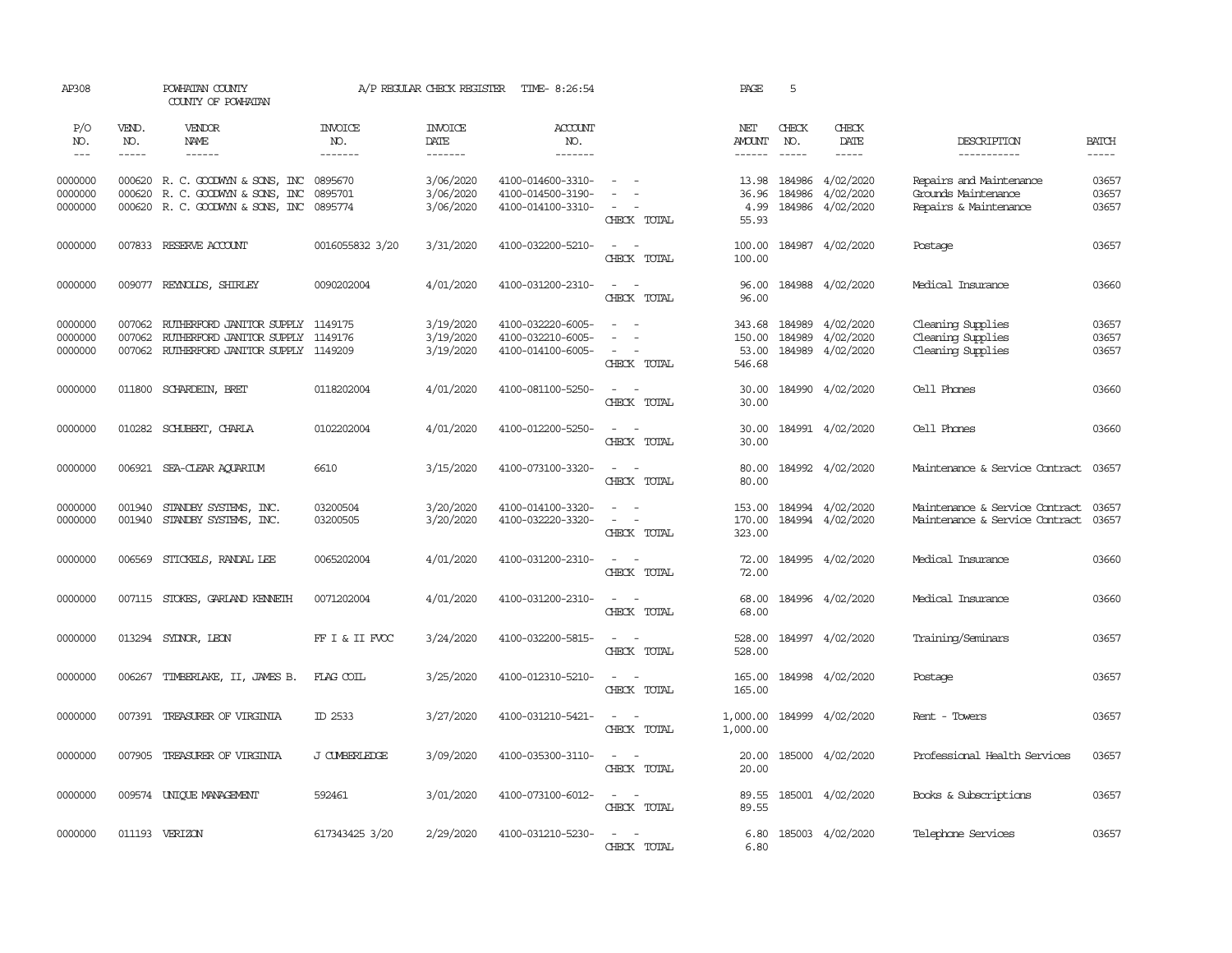| AP308                                               |                                                | POWHATAN COUNTY<br>COUNTY OF POWHATAN                                                                                          |                                           | A/P REGULAR CHECK REGISTER                                    | TIME- 8:26:54                                                                                         |                                                                | PAGE                               | 6                             |                                                                                   |                                                                                   |                                           |
|-----------------------------------------------------|------------------------------------------------|--------------------------------------------------------------------------------------------------------------------------------|-------------------------------------------|---------------------------------------------------------------|-------------------------------------------------------------------------------------------------------|----------------------------------------------------------------|------------------------------------|-------------------------------|-----------------------------------------------------------------------------------|-----------------------------------------------------------------------------------|-------------------------------------------|
| P/O<br>NO.<br>$---$                                 | VEND.<br>NO.<br>$- - - - -$                    | <b>VENDOR</b><br>NAME<br>$- - - - - -$                                                                                         | <b>INVOICE</b><br>NO.<br>-------          | <b>INVOICE</b><br>DATE<br>-------                             | <b>ACCOUNT</b><br>NO.<br>-------                                                                      |                                                                | NET<br><b>AMOUNT</b><br>------     | CHECK<br>NO.<br>$\frac{1}{2}$ | CHECK<br>DATE<br>$- - - - -$                                                      | DESCRIPTION<br>------------                                                       | <b>BATCH</b><br>$- - - - -$               |
| 0000000<br>0000000<br>0000000                       | 013390<br>013390<br>013390                     | VERIZON<br>VERIZON<br>VERIZON                                                                                                  | 9849863348<br>9849863348<br>9849863348    | 3/06/2020<br>3/06/2020<br>3/06/2020                           | 100-000100-0006-<br>4100-012510-5260-<br>4100-035500-5260-                                            | $\equiv$<br>$\sim$<br>CHECK TOTAL                              | 68.58<br>40.11<br>40.01<br>148.70  | 185004                        | 185004 4/02/2020<br>4/02/2020<br>185004 4/02/2020                                 | Due from Other Agencies<br>Internet Usage<br><b>Internet</b>                      | 03657<br>03657<br>03657                   |
| 0000000<br>0000000                                  | 008327<br>008327                               | VIRGINIA EQUINE PLLC<br>VIRGINIA EQUINE PLLC                                                                                   | 10015835<br>10015857                      | 3/12/2020<br>3/16/2020                                        | 4100-035100-3110-<br>4100-035100-3110-                                                                | $\equiv$<br>$\sim$<br>$\sim$<br>CHECK TOTAL                    | 1,775.00<br>1,775.00<br>3,550.00   |                               | 185006 4/02/2020<br>185006 4/02/2020                                              | Professional Health Services<br>Professional Health Services                      | 03657<br>03657                            |
| 0000000                                             | 007368                                         | WARNER, PHIL                                                                                                                   | 0073202004                                | 4/01/2020                                                     | 4100-032200-5250-                                                                                     | $\sim$<br>$\sim$<br>CHECK TOTAL                                | 30.00<br>30.00                     |                               | 185007 4/02/2020                                                                  | Cell Phones                                                                       | 03660                                     |
| 0000000                                             | 012458                                         | WIMMER, WILLIE                                                                                                                 | 1497                                      | 3/25/2020                                                     | 4100-032200-6009-                                                                                     | $\sim$<br>$\sim$ $-$<br>CHECK TOTAL                            | 5,090.00<br>5,090.00               |                               | 185008 4/02/2020                                                                  | Auto Repairs and Parts                                                            | 03657                                     |
| 0000000                                             | 002080                                         | WOODCOCK, LYNN T.                                                                                                              | 0020202004                                | 4/01/2020                                                     | 4100-031200-2310-                                                                                     | $\sim$<br>$\sim$<br>CHECK TOTAL                                | 108.00<br>108.00                   |                               | 185009 4/02/2020                                                                  | Medical Insurance                                                                 | 03660                                     |
| 0000000<br>0000000                                  | 006551<br>006551                               | YARD WORKS, LLC<br>YARD WORKS, LLC                                                                                             | 9592719-IN<br>9595080-IN                  | 3/12/2020<br>3/17/2020                                        | 4100-014500-3190-<br>4100-014500-3190-                                                                | $\equiv$<br>CHECK TOTAL                                        | 96.00<br>72.00<br>168.00           |                               | 185010 4/02/2020<br>185010 4/02/2020                                              | Grounds Maintenance<br>Grounds Maintenance                                        | 03657<br>03657                            |
| 0000000                                             |                                                | 011434 AGA JANITORIAL SOLUTIONS,                                                                                               | 00574                                     | 3/31/2020                                                     | 4100-014100-3180-                                                                                     | $\sim$<br>$\sim$<br>CHECK TOTAL                                | 965.00<br>965.00                   |                               | 185011 4/09/2020                                                                  | Cleaning Service                                                                  | 03661                                     |
| 0000000                                             | 008397                                         | ATCO INTERNATIONAL                                                                                                             | I0548818                                  | 3/26/2020                                                     | 4100-014100-6005-                                                                                     | $\equiv$<br>CHECK TOTAL                                        | 104.40<br>104.40                   |                               | 185013 4/09/2020                                                                  | Cleaning Supplies                                                                 | 03661                                     |
| 0000000                                             | 012857                                         | BLASKA, MADISON                                                                                                                | FIRE AWARD 2020                           | 3/30/2020                                                     | 4100-032200-6018-                                                                                     | $\overline{\phantom{a}}$<br>$\sim$<br>CHECK TOTAL              | 588.71<br>588.71                   |                               | 185014 4/09/2020                                                                  | Volunteer Incentive Payments                                                      | 03663                                     |
| 0000000<br>0000000<br>0000000                       | 006655<br>006655<br>006655                     | BLOSSMAN GAS COMPANIES,<br>BLOSSMAN GAS COMPANIES,<br>BLOSSMAN GAS COMPANIES,                                                  | 9647853<br>9711180<br>9798267             | 3/24/2020<br>3/31/2020<br>4/01/2020                           | 4100-014500-6008-<br>4100-014500-6008-<br>4100-014500-6008-                                           | $\equiv$<br>$\equiv$<br>$\sim$<br>CHECK TOTAL                  | 6.71<br>3.00<br>22.32              | 185015                        | 12.61 185015 4/09/2020<br>4/09/2020<br>185015 4/09/2020                           | Gas/Grease/Oil<br>Gas/Grease/Oil<br>Gas/Grease/Oil                                | 03661<br>03661<br>03661                   |
| 0000000<br>0000000                                  | 009984<br>009984                               | BRAME SPECIALIY CO., INC.<br>BRAME SPECIALITY CO., INC.                                                                        | 7513601<br>7513602                        | 3/31/2020<br>3/31/2020                                        | 4100-014100-6005-<br>4100-014100-6005-                                                                | $\sim$<br>$\sim$<br>$\sim$<br>CHECK TOTAL                      | 48.30<br>198.59<br>246.89          | 185018                        | 4/09/2020<br>185018 4/09/2020                                                     | Cleaning Supplies<br>Cleaning Supplies                                            | 03661<br>03661                            |
| 0000000                                             | 012755                                         | BREATHING AIR SYSTEMS                                                                                                          | 1075667-IN B                              | 6/12/2020                                                     | 4100-032200-3320-                                                                                     | $\sim$<br>$\sim$<br>CHECK TOTAL                                | 45.00<br>45.00                     |                               | 185019 4/09/2020                                                                  | Maintenance & Service Contract                                                    | 03661                                     |
| 0000000                                             | 008723                                         | CAS SEVERN                                                                                                                     | 3005482                                   | 3/31/2020                                                     | 4100-012510-5260-                                                                                     | $\sim$<br>$\sim$<br>CHECK TOTAL                                | 1,857.85<br>1,857.85               |                               | 185021 4/09/2020                                                                  | Internet Usage                                                                    | 03661                                     |
| 0000000<br>0000000<br>0000000<br>0000000<br>0000000 | 000540<br>000540<br>000540<br>000540<br>000540 | CENTRAL VIRGINIA WASTE<br>CENTRAL VIRGINIA WASTE<br>CENTRAL VIRGINIA WASTE<br>CENTRAL VIRGINIA WASTE<br>CENTRAL VIRGINIA WASTE | 25280<br>25280<br>25280<br>25280<br>25280 | 3/23/2020<br>3/23/2020<br>3/23/2020<br>3/23/2020<br>3/23/2020 | 4100-014600-3185-<br>4100-014100-3185-<br>4100-035100-3185-<br>4100-073100-3185-<br>4100-032210-3185- | $\overline{\phantom{a}}$<br>$\sim$<br>$\blacksquare$<br>$\sim$ | 298.79<br>170.71<br>21.34<br>42.67 | 185022<br>185022<br>185022    | 185022 4/09/2020<br>4/09/2020<br>4/09/2020<br>4/09/2020<br>21.34 185022 4/09/2020 | Trash Removal<br>Trash Removal<br>Trash Removal<br>Trash Removal<br>Trash Removal | 03661<br>03661<br>03661<br>03661<br>03661 |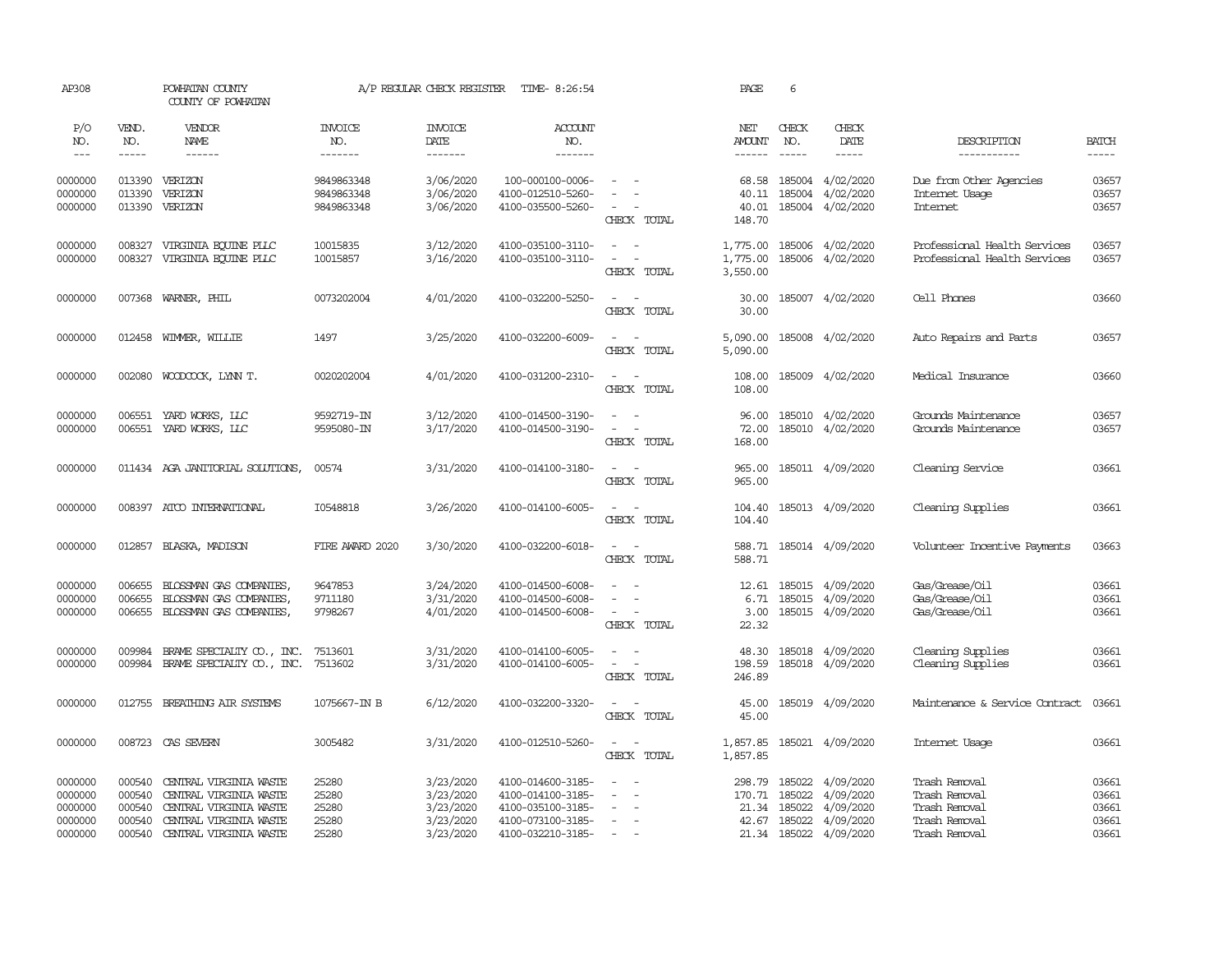| AP308                                                                                                      |                                                                                                  | POWHATAN COUNTY<br>COUNTY OF POWHATAN                                                                                                    |                                                                                                                                | A/P REGULAR CHECK REGISTER                                                                                                     | TIME- 8:26:54                                                                                                                                                                                                  |                                                                                                                                                                   | PAGE                                                                                                | $7\phantom{.0}$                                                                                                                                                                                                                                                                                                                                                                                                                                                                                     |                                                                                                                                              |                                                                                                                              |                                                                                        |
|------------------------------------------------------------------------------------------------------------|--------------------------------------------------------------------------------------------------|------------------------------------------------------------------------------------------------------------------------------------------|--------------------------------------------------------------------------------------------------------------------------------|--------------------------------------------------------------------------------------------------------------------------------|----------------------------------------------------------------------------------------------------------------------------------------------------------------------------------------------------------------|-------------------------------------------------------------------------------------------------------------------------------------------------------------------|-----------------------------------------------------------------------------------------------------|-----------------------------------------------------------------------------------------------------------------------------------------------------------------------------------------------------------------------------------------------------------------------------------------------------------------------------------------------------------------------------------------------------------------------------------------------------------------------------------------------------|----------------------------------------------------------------------------------------------------------------------------------------------|------------------------------------------------------------------------------------------------------------------------------|----------------------------------------------------------------------------------------|
| P/O<br>NO.<br>$\qquad \qquad - -$                                                                          | VEND.<br>NO.<br>$- - - - -$                                                                      | VENDOR<br>NAME<br>------                                                                                                                 | <b>INVOICE</b><br>NO.<br>-------                                                                                               | <b>INVOICE</b><br>DATE<br>-------                                                                                              | <b>ACCOUNT</b><br>NO.<br>-------                                                                                                                                                                               |                                                                                                                                                                   | NET<br><b>AMOUNT</b>                                                                                | CHECK<br>NO.<br>$\begin{tabular}{ccccc} \multicolumn{2}{c}{} & \multicolumn{2}{c}{} & \multicolumn{2}{c}{} & \multicolumn{2}{c}{} & \multicolumn{2}{c}{} & \multicolumn{2}{c}{} & \multicolumn{2}{c}{} & \multicolumn{2}{c}{} & \multicolumn{2}{c}{} & \multicolumn{2}{c}{} & \multicolumn{2}{c}{} & \multicolumn{2}{c}{} & \multicolumn{2}{c}{} & \multicolumn{2}{c}{} & \multicolumn{2}{c}{} & \multicolumn{2}{c}{} & \multicolumn{2}{c}{} & \multicolumn{2}{c}{} & \multicolumn{2}{c}{} & \mult$ | CHECK<br>DATE<br>$- - - - -$                                                                                                                 | DESCRIPTION<br>-----------                                                                                                   | <b>BATCH</b><br>$- - - - -$                                                            |
| 0000000                                                                                                    | 000540                                                                                           | CENTRAL VIRGINIA WASTE                                                                                                                   | 25280                                                                                                                          | 3/23/2020                                                                                                                      | 4100-032220-3185-                                                                                                                                                                                              | $\sim$<br>$\sim$<br>CHECK TOTAL                                                                                                                                   | 21.34<br>576.19                                                                                     |                                                                                                                                                                                                                                                                                                                                                                                                                                                                                                     | 185022 4/09/2020                                                                                                                             | Trash Removal                                                                                                                | 03661                                                                                  |
| 0000000                                                                                                    |                                                                                                  | 009213 CHUMEY, MARTHA                                                                                                                    | FIRE AWARD 2020                                                                                                                | 3/30/2020                                                                                                                      | 4100-032200-6018-                                                                                                                                                                                              | $\sim$<br>$\sim$<br>CHECK TOTAL                                                                                                                                   | 588.71                                                                                              |                                                                                                                                                                                                                                                                                                                                                                                                                                                                                                     | 588.71 185023 4/09/2020                                                                                                                      | Volunteer Incentive Payments                                                                                                 | 03663                                                                                  |
| 0000000<br>0000000<br>0000000                                                                              | 006965<br>006965<br>006965                                                                       | CINIAS CORPORATION<br>CINIAS CORPORATION<br>CINIAS CORPORATION                                                                           | 4046901163<br>4046901163<br>4046901163                                                                                         | 4/01/2020<br>4/01/2020<br>4/01/2020                                                                                            | 4100-014100-6011-<br>4100-014500-6011-<br>4100-014300-6011-                                                                                                                                                    | $\sim$<br>CHECK TOTAL                                                                                                                                             | 23.77<br>26.21<br>24.08<br>74.06                                                                    |                                                                                                                                                                                                                                                                                                                                                                                                                                                                                                     | 185024 4/09/2020<br>185024 4/09/2020<br>185024 4/09/2020                                                                                     | Uniforms<br>Uniforms<br>Uniforms                                                                                             | 03661<br>03661<br>03661                                                                |
| 0000000<br>0000000<br>0000000<br>0000000                                                                   | 007341<br>007341<br>007341<br>007341                                                             | CLAWS & PAWS ANIMAL CARE<br>CLAWS & PAWS ANIMAL CARE<br>CLAWS & PAWS ANIMAL CARE<br>CLAWS & PAWS ANIMAL CARE                             | 101091<br>101103<br>101132<br>101371                                                                                           | 2/04/2020<br>2/04/2020<br>2/12/2020<br>2/29/2020                                                                               | 4100-035100-3110-<br>4100-035100-3110-<br>4100-035100-3110-<br>4100-035100-3110-                                                                                                                               | $\sim$<br>$\sim$<br>$\equiv$<br>$\sim$<br>CHECK TOTAL                                                                                                             | 81.20<br>94.65<br>78.50<br>780.50<br>1,034.85                                                       | 185025<br>185025<br>185025                                                                                                                                                                                                                                                                                                                                                                                                                                                                          | 4/09/2020<br>4/09/2020<br>4/09/2020<br>185025 4/09/2020                                                                                      | Professional Health Services<br>Professional Health Services<br>Professional Health Services<br>Professional Health Services | 03661<br>03661<br>03661<br>03661                                                       |
| 0000000                                                                                                    |                                                                                                  | 012756 COMCAST                                                                                                                           | 0089859 3/20                                                                                                                   | 3/07/2020                                                                                                                      | 4100-014300-5260-                                                                                                                                                                                              | $\equiv$<br>CHECK TOTAL                                                                                                                                           | 104.85<br>104.85                                                                                    |                                                                                                                                                                                                                                                                                                                                                                                                                                                                                                     | 185026 4/09/2020                                                                                                                             | Internet                                                                                                                     | 03661                                                                                  |
| 0000000<br>0000000                                                                                         | 008445<br>008445                                                                                 | COMONWEALTH OF VIRGINIA<br>COMONWEALTH OF VIRGINIA                                                                                       | T431011<br>T431171                                                                                                             | 4/01/2020<br>4/01/2020                                                                                                         | 4100-031210-5230-<br>4100-012510-5260-                                                                                                                                                                         | $\sim$<br>$\sim$<br>$\sim$<br>CHECK TOTAL                                                                                                                         | 9.68<br>295.38<br>305.06                                                                            |                                                                                                                                                                                                                                                                                                                                                                                                                                                                                                     | 185027 4/09/2020<br>185027 4/09/2020                                                                                                         | Telephone Services<br>Internet Usage                                                                                         | 03661<br>03661                                                                         |
| 0000000                                                                                                    |                                                                                                  | 013467 DATTALO, PATRICK                                                                                                                  | FIRE AWARD 2020                                                                                                                | 3/30/2020                                                                                                                      | 4100-032200-6018-                                                                                                                                                                                              | $\sim$<br>$\sim$<br>CHECK TOTAL                                                                                                                                   | 294.35<br>294.35                                                                                    |                                                                                                                                                                                                                                                                                                                                                                                                                                                                                                     | 185029 4/09/2020                                                                                                                             | Volunteer Incentive Payments                                                                                                 | 03663                                                                                  |
| 0000000                                                                                                    |                                                                                                  | 010079 DEAL & LACHENEY P.C.                                                                                                              | 4891                                                                                                                           | 4/01/2020                                                                                                                      | 4100-012210-3150-                                                                                                                                                                                              | $\sim$<br>$\sim$<br>CHECK TOTAL                                                                                                                                   | 10,000.00<br>10,000.00                                                                              |                                                                                                                                                                                                                                                                                                                                                                                                                                                                                                     | 185030 4/09/2020                                                                                                                             | Contracted County Attorney                                                                                                   | 03661                                                                                  |
| 0000000                                                                                                    |                                                                                                  | 011160 DUNIVAN, DAVID                                                                                                                    | HAND SANITIZER                                                                                                                 | 3/31/2020                                                                                                                      | 4100-034100-6001-                                                                                                                                                                                              | $\sim$<br>$\sim$<br>CHECK TOTAL                                                                                                                                   | 35.00<br>35.00                                                                                      |                                                                                                                                                                                                                                                                                                                                                                                                                                                                                                     | 185031 4/09/2020                                                                                                                             | Office Supplies                                                                                                              | 03661                                                                                  |
| 0000000                                                                                                    |                                                                                                  | 006510 EMERGENCY SERVICES                                                                                                                | 408                                                                                                                            | 3/31/2020                                                                                                                      | 4100-032200-3140-                                                                                                                                                                                              | $\sim$<br>$\sim$ $-$<br>CHECK TOTAL                                                                                                                               | 13,728.00<br>13,728.00                                                                              |                                                                                                                                                                                                                                                                                                                                                                                                                                                                                                     | 185032 4/09/2020                                                                                                                             | Professional Services                                                                                                        | 03661                                                                                  |
| 0000000<br>0000000<br>0000000<br>0000000<br>0000000<br>0000000<br>0000000<br>0000000<br>0000000<br>0000000 | 012905<br>012905<br>012905<br>012905<br>012905<br>012905<br>012905<br>012905<br>012905<br>012905 | GALLS, LLC<br>GALLS, LLC<br>GALLS, LLC<br>GALLS, LLC<br>GALLS, LLC<br>GALLS, LLC<br>GALLS, LLC<br>GALLS, LLC<br>GALLS, LLC<br>GALLS, LLC | 015267408<br>015293630<br>015293937<br>015294330<br>015294763<br>015298452<br>015298456<br>015341949<br>015350036<br>015359510 | 3/16/2020<br>3/19/2020<br>3/19/2020<br>3/19/2020<br>3/19/2020<br>4/18/2020<br>3/19/2020<br>3/25/2020<br>3/26/2020<br>3/27/2020 | 4100-031200-6011-<br>4100-031200-6011-<br>4100-031200-6011-<br>4100-035100-6011-<br>4100-031200-6011-<br>4100-031200-6011-<br>4100-031200-6011-<br>4100-031200-6011-<br>4100-031200-6011-<br>4100-031200-6011- | $\sim$<br>$\sim$<br>$\equiv$<br>$\sim$<br>$\sim$<br>$\equiv$<br>$\overline{\phantom{a}}$<br>$\equiv$<br>$\overline{\phantom{a}}$<br>$\sim$ $ \sim$<br>CHECK TOTAL | 73.06<br>152.38<br>23.20<br>143.48<br>238.38<br>97.76<br>31.96<br>75.00<br>95.94<br>62.28<br>993.44 | 185033<br>185033<br>185033<br>185033<br>185033<br>185033<br>185033<br>185033                                                                                                                                                                                                                                                                                                                                                                                                                        | 185033 4/09/2020<br>4/09/2020<br>4/09/2020<br>4/09/2020<br>4/09/2020<br>4/09/2020<br>4/09/2020<br>4/09/2020<br>4/09/2020<br>185033 4/09/2020 | Uniforms<br>Uniforms<br>Uniforms<br>Uniforms<br>Uniforms<br>Uniforms<br>Uniforms<br>Uniforms<br>Uniforms<br>Uniforms         | 03661<br>03661<br>03661<br>03661<br>03661<br>03661<br>03661<br>03661<br>03661<br>03661 |
| 0000000                                                                                                    |                                                                                                  | 012905 GALLS, LLC                                                                                                                        | 015362800                                                                                                                      | 3/28/2020                                                                                                                      | 4100-031200-6011-                                                                                                                                                                                              | $\sim$<br>CHECK TOTAL                                                                                                                                             | 152.38<br>152.38                                                                                    |                                                                                                                                                                                                                                                                                                                                                                                                                                                                                                     | 185034 4/09/2020                                                                                                                             | Uniforms                                                                                                                     | 03661                                                                                  |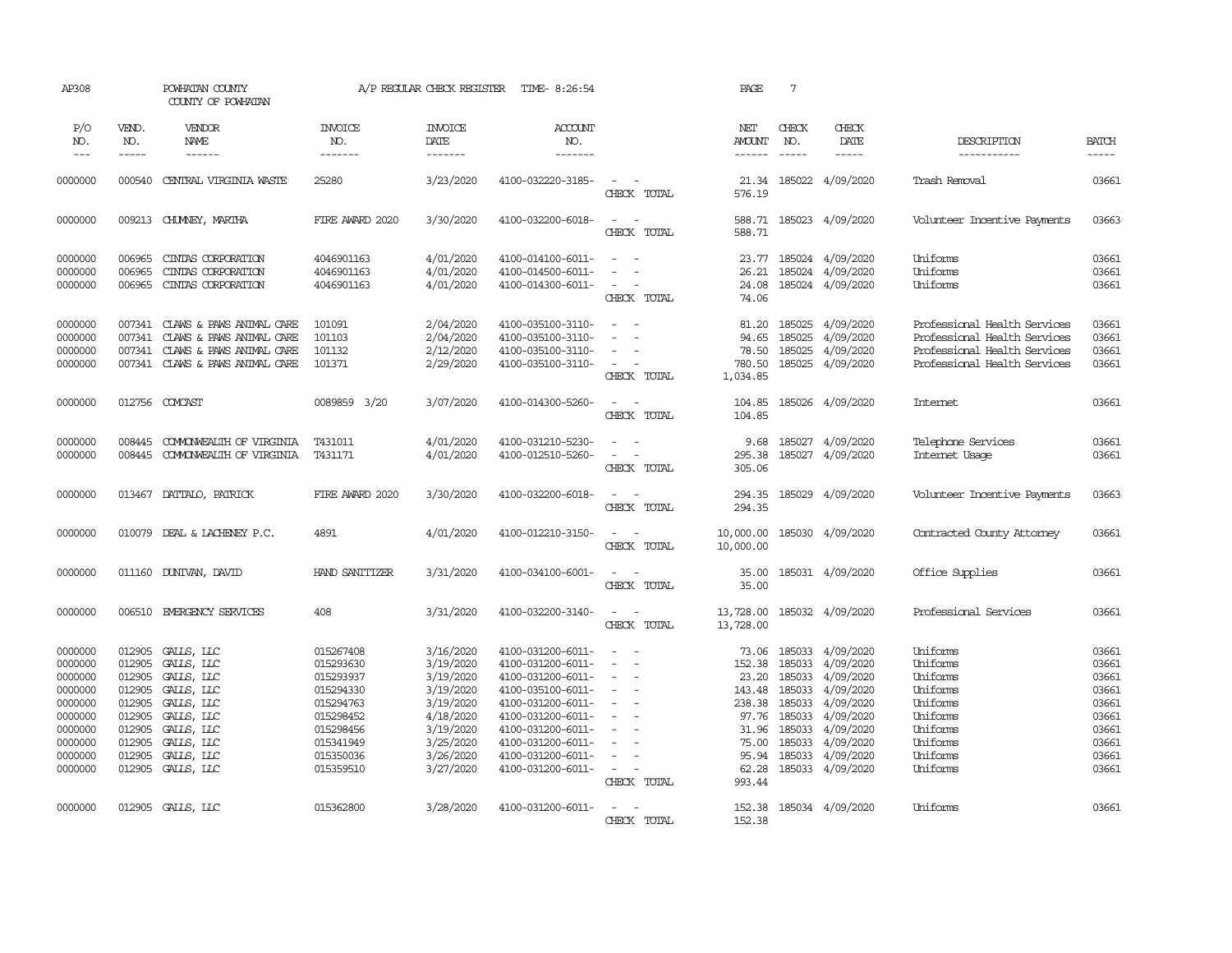| AP308                                               |                                                | POWHATAN COUNTY<br>COUNTY OF POWHATAN                                                                                               |                                                | A/P REGULAR CHECK REGISTER                                    | TIME- 8:26:54                                                                                         |                                                                                               | PAGE                                                 | 8                                                                                                                                                                                                                                                                                                                                                                                                            |                                                                      |                                                                                                                      |                                           |
|-----------------------------------------------------|------------------------------------------------|-------------------------------------------------------------------------------------------------------------------------------------|------------------------------------------------|---------------------------------------------------------------|-------------------------------------------------------------------------------------------------------|-----------------------------------------------------------------------------------------------|------------------------------------------------------|--------------------------------------------------------------------------------------------------------------------------------------------------------------------------------------------------------------------------------------------------------------------------------------------------------------------------------------------------------------------------------------------------------------|----------------------------------------------------------------------|----------------------------------------------------------------------------------------------------------------------|-------------------------------------------|
| P/O<br>NO.<br>$---$                                 | VEND.<br>NO.<br>$- - - - -$                    | VENDOR<br>NAME<br>$- - - - - -$                                                                                                     | <b>INVOICE</b><br>NO.<br>-------               | <b>INVOICE</b><br>DATE<br>-------                             | <b>ACCOUNT</b><br>NO.<br>-------                                                                      |                                                                                               | NET<br>AMOUNT<br>------                              | CHECK<br>NO.<br>$\frac{1}{2} \frac{1}{2} \frac{1}{2} \frac{1}{2} \frac{1}{2} \frac{1}{2} \frac{1}{2} \frac{1}{2} \frac{1}{2} \frac{1}{2} \frac{1}{2} \frac{1}{2} \frac{1}{2} \frac{1}{2} \frac{1}{2} \frac{1}{2} \frac{1}{2} \frac{1}{2} \frac{1}{2} \frac{1}{2} \frac{1}{2} \frac{1}{2} \frac{1}{2} \frac{1}{2} \frac{1}{2} \frac{1}{2} \frac{1}{2} \frac{1}{2} \frac{1}{2} \frac{1}{2} \frac{1}{2} \frac{$ | CHECK<br>DATE<br>$- - - - -$                                         | DESCRIPTION<br>-----------                                                                                           | <b>BATCH</b><br>-----                     |
| 0000000                                             | 010294                                         | GOOCHLAND-POWHATAN CSB                                                                                                              | 7                                              | 3/30/2020                                                     | 4100-014100-3180-                                                                                     | $\sim$<br>$\sim$<br>CHECK TOTAL                                                               | 687.50<br>687.50                                     |                                                                                                                                                                                                                                                                                                                                                                                                              | 185035 4/09/2020                                                     | Cleaning Service                                                                                                     | 03661                                     |
| 0000000                                             |                                                | 006013 GRAINGER                                                                                                                     | 9478849343                                     | 3/18/2020                                                     | 4100-014500-6100-                                                                                     | $\sim$<br>$\sim$<br>CHECK TOTAL                                                               | 30.55<br>30.55                                       |                                                                                                                                                                                                                                                                                                                                                                                                              | 185036 4/09/2020                                                     | Personal Protective Equipment                                                                                        | 03661                                     |
| 0000000                                             | 013466                                         | GREEN, JESSICA ASHLEY                                                                                                               | FIRE AWARD 2020                                | 3/30/2020                                                     | 4100-032200-6018-                                                                                     | $\overline{\phantom{a}}$<br>$\sim$<br>CHECK TOTAL                                             | 294.35<br>294.35                                     |                                                                                                                                                                                                                                                                                                                                                                                                              | 185037 4/09/2020                                                     | Volunteer Incentive Payments                                                                                         | 03663                                     |
| 0000000                                             |                                                | 012176 HARMON, SHAWN                                                                                                                | FIRE AWARD 2020                                | 3/30/2020                                                     | 4100-032200-6018-                                                                                     | $\sim$<br>$\sim$<br>CHECK TOTAL                                                               | 588.71<br>588.71                                     |                                                                                                                                                                                                                                                                                                                                                                                                              | 185038 4/09/2020                                                     | Volunteer Incentive Payments                                                                                         | 03663                                     |
| 0000000<br>0000000                                  | 012508<br>012508                               | HEALTH ECUTTY INC<br>HEALTH EQUITY INC                                                                                              | R4P8T9T<br>OUSJA30                             | 4/06/2020<br>3/05/2020                                        | 4100-012220-2313-<br>4100-012220-2313-                                                                | $\sim$<br>$\sim$<br>$\equiv$<br>$\overline{a}$<br>CHECK TOTAL                                 | 183.35<br>185.70<br>369.05                           | 185039<br>185039                                                                                                                                                                                                                                                                                                                                                                                             | 4/09/2020<br>4/09/2020                                               | HSA and FSA Admin Fees<br>HSA and FSA Admin Fees                                                                     | 03661<br>03661                            |
| 0000000                                             | 013479                                         | INCLUSION SOLUTIONS, LLC                                                                                                            | 14578                                          | 4/03/2020                                                     | 4100-013200-6001-                                                                                     | $\overline{\phantom{a}}$<br>$\sim$<br>CHECK TOTAL                                             | 3,855.98<br>3,855.98                                 |                                                                                                                                                                                                                                                                                                                                                                                                              | 185040 4/09/2020                                                     | Office Supplies                                                                                                      | 03661                                     |
| 0000000<br>0000000                                  | 010811                                         | 010811 LAND AND COATES, INC<br>LAND AND COATES, INC                                                                                 | 3349891<br>3351826                             | 3/26/2020<br>3/30/2020                                        | 4100-014500-3319-<br>4100-014500-3319-                                                                | $\equiv$<br>$\sim$<br>$\sim$<br>$\sim$<br>CHECK TOTAL                                         | 11.82<br>17.10<br>28.92                              |                                                                                                                                                                                                                                                                                                                                                                                                              | 185041 4/09/2020<br>185041 4/09/2020                                 | Equipment Repairs and Maintena<br>Equipment Repairs and Maintena                                                     | 03661<br>03661                            |
| 0000000                                             | 006629                                         | LANDSCAPE SUPPLY, INC.                                                                                                              | 0178185-IN                                     | 3/26/2020                                                     | 4100-035100-3310-                                                                                     | $\sim$<br>$\sim$<br>CHECK TOTAL                                                               | 72.50<br>72.50                                       |                                                                                                                                                                                                                                                                                                                                                                                                              | 185042 4/09/2020                                                     | Repairs & Maintenance                                                                                                | 03661                                     |
| 0000000<br>0000000<br>0000000                       | 009281<br>009281<br>009281                     | OVERDRIVE, INC.<br>OVERDRIVE, INC.<br>OVERDRIVE, INC.                                                                               | CO20068040<br>0020073295<br>CO20073424         | 3/24/2020<br>3/27/2020<br>3/27/2020                           | 4100-073100-6012-<br>4100-073100-6012-<br>4100-073100-6012-                                           | $\overline{\phantom{a}}$<br>CHECK TOTAL                                                       | 665.34 185043<br>690.75<br>571.93<br>1,928.02        | 185043                                                                                                                                                                                                                                                                                                                                                                                                       | 4/09/2020<br>4/09/2020<br>185043 4/09/2020                           | Books & Subscriptions<br>Books & Subscriptions<br>Books & Subscriptions                                              | 03662<br>03662<br>03662                   |
| 0000000                                             | 013299                                         | POE, ANDREA                                                                                                                         | FIRE AWARD 2020                                | 3/30/2020                                                     | 4100-032200-6018-                                                                                     | $\sim$<br>$\sim$<br>CHECK TOTAL                                                               | 588.71<br>588.71                                     |                                                                                                                                                                                                                                                                                                                                                                                                              | 185044 4/09/2020                                                     | Volunteer Incentive Payments                                                                                         | 03663                                     |
| 0000000                                             |                                                | 013464 POE, PATRICK JR                                                                                                              | FIRE AWARD 2020                                | 3/30/2020                                                     | 4100-032200-6018-                                                                                     | $\sim$<br>$\sim$<br>CHECK TOTAL                                                               | 588.71<br>588.71                                     |                                                                                                                                                                                                                                                                                                                                                                                                              | 185045 4/09/2020                                                     | Volunteer Incentive Payments                                                                                         | 03663                                     |
| 0000000                                             | 013470                                         | POE, PATRICK SR                                                                                                                     | FIRE AWARD 2020                                | 3/30/2020                                                     | 4100-032200-6018-                                                                                     | $\sim$<br>$\sim$<br>CHECK TOTAL                                                               | 588.71                                               |                                                                                                                                                                                                                                                                                                                                                                                                              | 588.71 185046 4/09/2020                                              | Volunteer Incentive Payments                                                                                         | 03663                                     |
| 0000000<br>0000000<br>0000000<br>0000000<br>0000000 | 001250<br>001250<br>001250<br>001250<br>001250 | POWHATAN AUTO & TRACTOR<br>POWHATAN AUTO & TRACTOR<br>POWHATAN AUTO & TRACTOR<br>POWHATAN AUTO & TRACTOR<br>POWHATAN AUTO & TRACTOR | 588067<br>589357<br>590982<br>591314<br>591345 | 3/04/2020<br>3/13/2020<br>3/26/2020<br>1/31/2020<br>3/30/2020 | 4100-014300-3310-<br>4100-032200-6009-<br>4100-014300-3310-<br>4100-031200-6009-<br>4100-031200-6009- | $\equiv$<br>$\equiv$<br>$\overline{\phantom{a}}$<br>$\sim$<br>$\sim$<br>$\sim$<br>CHECK TOTAL | 178.48<br>49.96<br>11.99<br>31.99<br>46.56<br>318.98 | 185047<br>185047<br>185047<br>185047                                                                                                                                                                                                                                                                                                                                                                         | 4/09/2020<br>4/09/2020<br>4/09/2020<br>4/09/2020<br>185047 4/09/2020 | Repairs & Maintenance<br>Auto Repairs and Parts<br>Repairs & Maintenance<br>Auto Parts/Repairs<br>Auto Parts/Repairs | 03662<br>03662<br>03662<br>03662<br>03662 |
| 0000000<br>0000000                                  | 009612<br>009612                               | POWHATAN COLLISION AND<br>POWHATAN COLLISION AND                                                                                    | 1207945<br>1207950                             | 3/20/2020<br>3/31/2020                                        | 4100-031200-6009-<br>4100-031200-6009-                                                                | CHECK TOTAL                                                                                   | 50.00<br>50.00<br>100.00                             | 185048                                                                                                                                                                                                                                                                                                                                                                                                       | 4/09/2020<br>185048 4/09/2020                                        | Auto Parts/Repairs<br>Auto Parts/Repairs                                                                             | 03662<br>03662                            |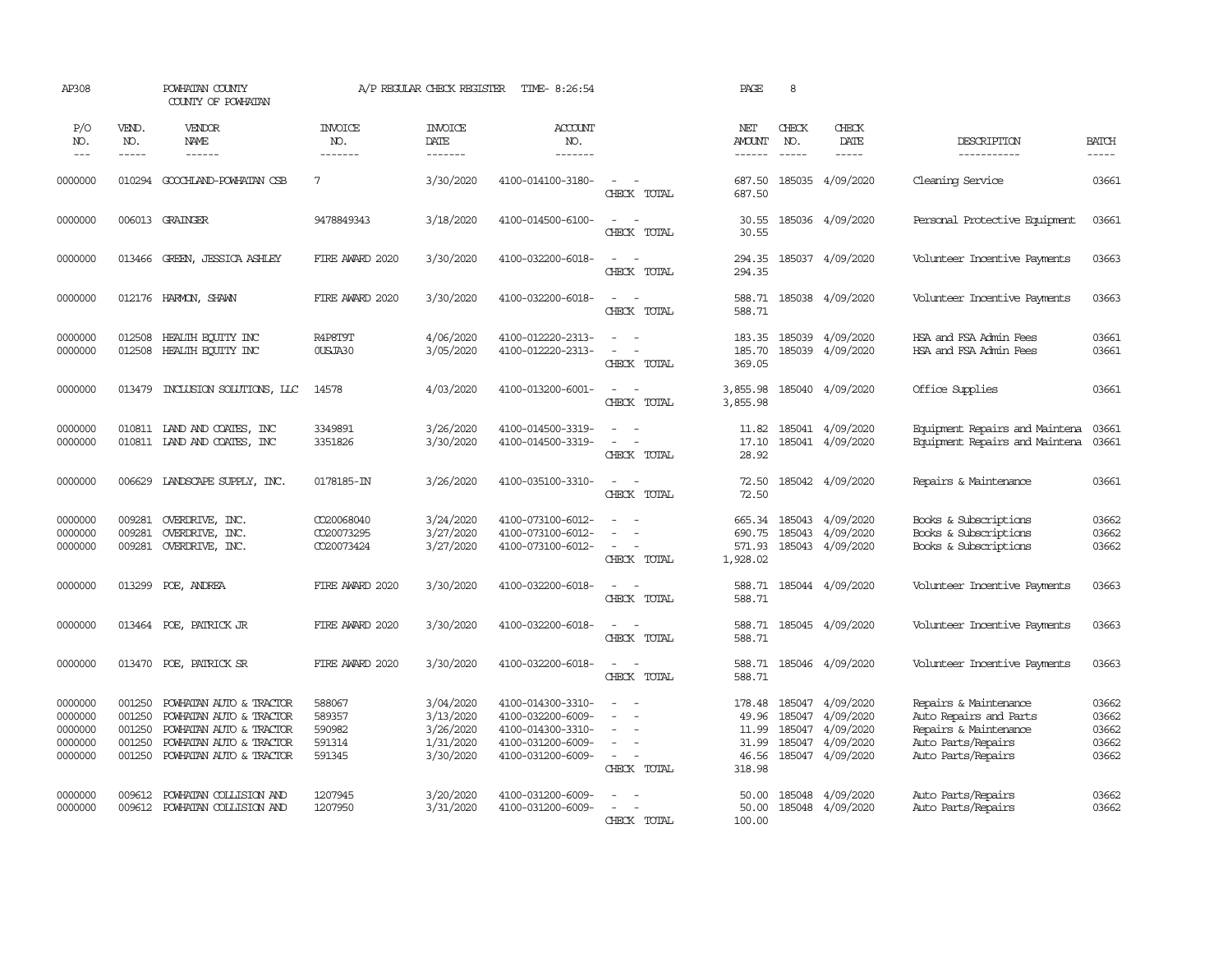| AP308      |               | POWHATAN COUNTY<br>COUNTY OF POWHATAN     |                       | A/P REGULAR CHECK REGISTER | TIME- 8:26:54     |                                         | PAGE                 | 9             |                  |                               |              |
|------------|---------------|-------------------------------------------|-----------------------|----------------------------|-------------------|-----------------------------------------|----------------------|---------------|------------------|-------------------------------|--------------|
| P/O<br>NO. | VEND.<br>NO.  | VENDOR<br>NAME                            | <b>INVOICE</b><br>NO. | <b>INVOICE</b><br>DATE     | ACCOUNT<br>NO.    |                                         | NET<br><b>AMOUNT</b> | CHECK<br>NO.  | CHECK<br>DATE    | DESCRIPTION                   | <b>BATCH</b> |
| $---$      | $\frac{1}{2}$ | ------                                    | -------               | $- - - - - - -$            | --------          |                                         | $- - - - - -$        | $\frac{1}{2}$ | -----            | -----------                   | $- - - - -$  |
| 0000000    | 006928        | POWHATAN COUNTY DEPT. OF                  | <b>COVID PURCHASE</b> | 4/06/2020                  | 4100-053910-5643- | $\overline{\phantom{a}}$<br>CHECK TOTAL | 2,832.05<br>2,832.05 |               | 185049 4/09/2020 | PCCAA Services - Federal CSBG | 03662        |
| 0000000    | 008294        | POWHATAN COUNTY PUBLIC                    | 40 CASES PAPER        | 3/24/2020                  | 100-000100-0015-  | $\sim$                                  | 979.20               | 185050        | 4/09/2020        | Prepaid Expenses              | 03662        |
| 0000000    | 008294        | POWHATAN COUNTY PUBLIC                    | F&R 02/2020           | 2/29/2020                  | 4100-032200-6009- |                                         | 3,030.33             | 185050        | 4/09/2020        | Auto Repairs and Parts        | 03666        |
| 0000000    | 008294        | POWHATAN COUNTY PUBLIC                    | SHERIFF 02/2020       | 2/29/2020                  | 4100-035100-6008- |                                         | 65.00                | 185050        | 4/09/2020        | Gas/Grease/Oil                | 03666        |
| 0000000    | 008294        | POWHATAN COUNTY PUBLIC                    | SHERIFF 02/2020       | 2/29/2020                  | 4100-035100-6009- | ÷                                       | 133.51               | 185050        | 4/09/2020        | Auto Parts/Repairs            | 03666        |
| 0000000    | 008294        | POWHATAN COUNTY PUBLIC                    | SHERIFF 02/2020       | 2/29/2020                  | 4100-031200-6008- |                                         | 724.50               | 185050        | 4/09/2020        | Gas/Grease/Oil                | 03666        |
| 0000000    | 008294        | POWHATAN COUNTY PUBLIC                    | SHERIFF 02/2020       | 2/29/2020                  | 4100-031200-6009- | $\equiv$                                | 3,013.21             | 185050        | 4/09/2020        | Auto Parts/Repairs            | 03666        |
|            |               |                                           |                       |                            |                   | CHECK TOTAL                             | 7,945.75             |               |                  |                               |              |
| 0000000    | 012064        | POWHATAN COUNTY TREASURER 191 1/03-3/03   |                       | 3/20/2020                  | 4100-073100-5140- | $\sim$                                  | 141.83               |               | 185051 4/09/2020 | Sewer                         | 03662        |
| 0000000    | 012064        | POWHATAN COUNTY TREASURER 192 1/03 - 3/03 |                       | 3/20/2020                  | 4100-035100-5140- | $\sim$<br>$\sim$                        | 222.19               |               | 185051 4/09/2020 | Sewer                         | 03662        |
|            |               |                                           |                       |                            |                   | CHECK TOTAL                             | 364.02               |               |                  |                               |              |
| 0000000    | 005050        | POWHATAN LOCK SERVICES                    | 1892                  | 3/27/2020                  | 4100-032220-3310- | $\sim$<br>- 11                          | 54.75                |               | 185052 4/09/2020 | Repairs & Maintenance         | 03662        |
|            |               |                                           |                       |                            |                   | CHECK TOTAL                             | 54.75                |               |                  |                               |              |
| 0000000    | 012340        | PRICE SUPPLY COMPANY, INC                 | 2003-076219           | 3/04/2020                  | 4100-014100-3310- | $\equiv$                                | 42.12                | 185053        | 4/09/2020        | Repairs & Maintenance         | 03662        |
| 0000000    | 012340        | PRICE SUPPLY COMPANY, INC                 | 2003-076236           | 3/04/2020                  | 4100-014100-3310- |                                         | 79.02                | 185053        | 4/09/2020        | Repairs & Maintenance         | 03662        |
| 0000000    | 012340        | PRICE SUPPLY COMPANY, INC                 | 2003-076237           | 3/04/2020                  | 4100-014100-6004- |                                         | 47.83                | 185053        | 4/09/2020        | Tools and Equipment           | 03662        |
| 0000000    | 012340        | PRICE SUPPLY COMPANY, INC                 | 2003-076973           | 3/13/2020                  | 4100-014100-3310- |                                         | 20.76                | 185053        | 4/09/2020        | Repairs & Maintenance         | 03662        |
| 0000000    | 012340        | PRICE SUPPLY COMPANY, INC                 | 2003-077777           | 3/25/2020                  | 4100-032210-3310- |                                         | 212.93               | 185053        | 4/09/2020        | Repairs & Maintenance         | 03662        |
| 0000000    | 012340        | PRICE SUPPLY COMPANY, INC                 | 2003-077778           | 3/25/2020                  | 4100-014100-6004- | $\overline{\phantom{a}}$                | 14.79                |               | 185053 4/09/2020 | Tools and Equipment           | 03662        |
|            |               |                                           |                       |                            |                   | CHECK TOTAL                             | 417.45               |               |                  |                               |              |
| 0000000    | 009518        | QUARLES PETROLEUM, INC.                   | CT-1220848            | 3/31/2020                  | 4100-031200-6008- | $\overline{\phantom{a}}$<br>$\sim$      | 227.17               |               | 185054 4/09/2020 | Gas/Grease/Oil                | 03662        |
|            |               |                                           |                       |                            |                   | CHECK TOTAL                             | 227.17               |               |                  |                               |              |
| 0000000    | 000780        | <b>CUILL CORPORATION</b>                  | 5823132               | 3/26/2020                  | 4100-014100-6005- | $\equiv$<br>$\sim$                      | 52.47                |               | 185055 4/09/2020 | Cleaning Supplies             | 03662        |
|            |               |                                           |                       |                            |                   | CHECK TOTAL                             | 52.47                |               |                  |                               |              |
| 0000000    | 000620        | R. C. GOODWIN & SONS, INC                 | 0884045               | 3/31/2020                  | 4100-032210-3310- | $\overline{\phantom{a}}$                | 23.67                | 185056        | 4/09/2020        | Repairs & Maintenance         | 03662        |
| 0000000    | 000620        | R. C. GOODWYN & SONS, INC                 | 0898130               | 3/24/2020                  | 4100-014300-3310- |                                         | 34.99                |               | 185056 4/09/2020 | Repairs & Maintenance         | 03662        |
|            |               |                                           |                       |                            |                   | CHECK TOTAL                             | 58.66                |               |                  |                               |              |
| 0000000    | 009158        | RICHWEB, INC.                             | 20-092-183            | 4/01/2020                  | 4100-073100-3140- | $\sim$<br>$\sim$                        | 850.00               |               | 185057 4/09/2020 | Professional Services         | 03662        |
|            |               |                                           |                       |                            |                   | CHECK TOTAL                             | 850.00               |               |                  |                               |              |
| 0000000    | 008654        | SEAY'S TOWING                             | UPX-9708 3/23         | 3/23/2020                  | 4100-031200-6014- |                                         | 100.00               |               | 185059 4/09/2020 | Other Operating Supplies      | 03662        |
|            |               |                                           |                       |                            |                   | CHECK TOTAL                             | 100.00               |               |                  |                               |              |
| 0000000    | 013463        | SPRINT                                    | LCI-306318            | 11/12/2018                 | 4100-022100-5840- | $\equiv$                                | 150.00               |               | 185060 4/09/2020 | Miscellaneous                 | 03662        |
|            |               |                                           |                       |                            |                   | CHECK TOTAL                             | 150.00               |               |                  |                               |              |
| 0000000    | 013065        | STAPLES INC                               | 7305231412-0-1        | 2/27/2020                  | 4100-013200-6001- | $\overline{\phantom{a}}$                | 52.99                | 185062        | 4/09/2020        | Office Supplies               | 03662        |
| 0000000    | 013065        | STAPLES INC                               | 7305408579-0-1        | 3/03/2020                  | 4100-012200-6001- |                                         | 44.04                | 185062        | 4/09/2020        | Office Supplies               | 03662        |
| 0000000    | 013065        | STAPLES INC                               | 7305587179-0-1        | 3/05/2020                  | 4100-022100-6001- |                                         | 89.95                | 185062        | 4/09/2020        | Office Supplies               | 03662        |
| 0000000    | 013065        | STAPLES INC                               | 7305926295-0-4        | 3/12/2020                  | 4100-012220-6001- |                                         | 62.99                | 185062        | 4/09/2020        | Supplies                      | 03662        |
| 0000000    | 013065        | STAPLES INC                               | 7305929830-0-1        | 3/12/2020                  | 4100-012220-6001- | $\overline{\phantom{a}}$                | 38.07                | 185062        | 4/09/2020        | Supplies                      | 03662        |
| 0000000    | 013065        | STAPLES INC                               | 7305976229-0-1        | 3/13/2020                  | 4100-013200-6001- | $\equiv$                                | 97.16                |               | 185062 4/09/2020 | Office Supplies               | 03662        |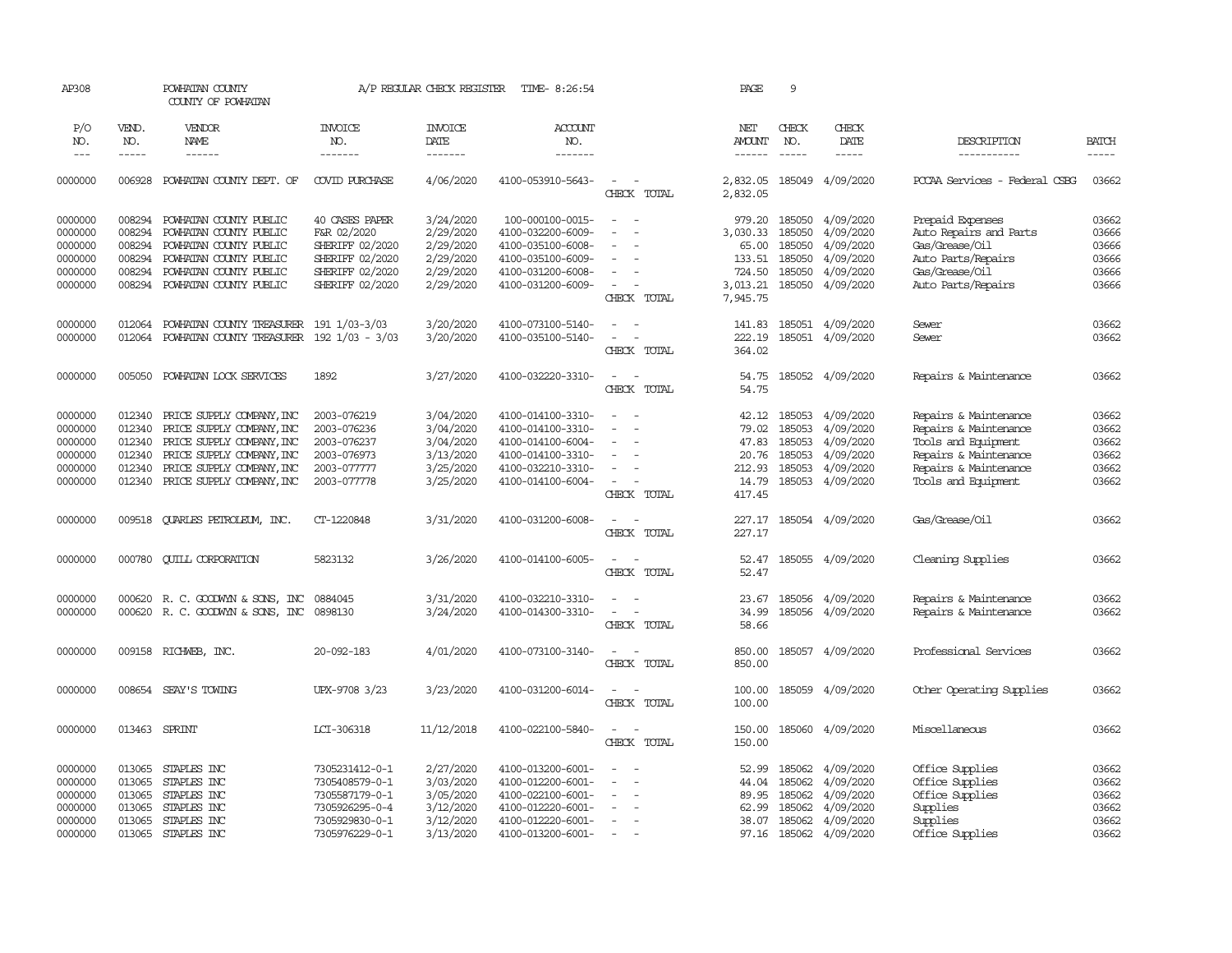| AP308                                                                                                                                                                                   |                                                                                                                                                                        | POWHATAN COUNTY<br>COUNTY OF POWHATAN                                                                                                                                                                                                                                                                                                                                                                                                 |                                                                                                                                                                                                                                            | A/P REGULAR CHECK REGISTER                                                                                                                                                                                                | TIME- 8:26:54                                                                                                                                                                                                                                                                                                                                                     |                                                                  | PAGE                                                                                                                                                         | 10                                                                                                                                                                     |                                                                                                                                                                                                                           |                                                                                                                                                                                                                                                                                                                                                                                                                                                                                                                                                                                  |                                                                                                                                                       |
|-----------------------------------------------------------------------------------------------------------------------------------------------------------------------------------------|------------------------------------------------------------------------------------------------------------------------------------------------------------------------|---------------------------------------------------------------------------------------------------------------------------------------------------------------------------------------------------------------------------------------------------------------------------------------------------------------------------------------------------------------------------------------------------------------------------------------|--------------------------------------------------------------------------------------------------------------------------------------------------------------------------------------------------------------------------------------------|---------------------------------------------------------------------------------------------------------------------------------------------------------------------------------------------------------------------------|-------------------------------------------------------------------------------------------------------------------------------------------------------------------------------------------------------------------------------------------------------------------------------------------------------------------------------------------------------------------|------------------------------------------------------------------|--------------------------------------------------------------------------------------------------------------------------------------------------------------|------------------------------------------------------------------------------------------------------------------------------------------------------------------------|---------------------------------------------------------------------------------------------------------------------------------------------------------------------------------------------------------------------------|----------------------------------------------------------------------------------------------------------------------------------------------------------------------------------------------------------------------------------------------------------------------------------------------------------------------------------------------------------------------------------------------------------------------------------------------------------------------------------------------------------------------------------------------------------------------------------|-------------------------------------------------------------------------------------------------------------------------------------------------------|
| P/O<br>NO.<br>$---$                                                                                                                                                                     | VEND.<br>NO.<br>-----                                                                                                                                                  | VENDOR<br>NAME<br>$- - - - - -$                                                                                                                                                                                                                                                                                                                                                                                                       | <b>INVOICE</b><br>NO.<br>-------                                                                                                                                                                                                           | <b>INVOICE</b><br>DATE<br>-------                                                                                                                                                                                         | ACCOUNT<br>NO.<br>--------                                                                                                                                                                                                                                                                                                                                        |                                                                  | NET<br>AMOUNT<br>-------                                                                                                                                     | CHECK<br>NO.<br>$\frac{1}{2}$                                                                                                                                          | CHECK<br>DATE<br>-----                                                                                                                                                                                                    | DESCRIPTION<br>-----------                                                                                                                                                                                                                                                                                                                                                                                                                                                                                                                                                       | BATCH<br>-----                                                                                                                                        |
| 0000000<br>0000000<br>0000000<br>0000000                                                                                                                                                | 013065<br>013065<br>013065<br>013065                                                                                                                                   | STAPLES INC.<br>STAPLES INC<br>STAPLES INC<br>STAPLES INC                                                                                                                                                                                                                                                                                                                                                                             | 7306178573-0-1<br>7306258640-0-1<br>7306258640-0-3<br>7306258840-0-2                                                                                                                                                                       | 3/19/2020<br>3/24/2020<br>3/24/2020<br>3/20/2020                                                                                                                                                                          | 4100-021600-6001-<br>4100-021600-6001-<br>4100-021600-6001-<br>4100-021600-6001-                                                                                                                                                                                                                                                                                  | $\sim$<br>CHECK TOTAL                                            | 50.28<br>17.85<br>7.89<br>7.89<br>469.11                                                                                                                     | 185062<br>185062<br>185062<br>185062                                                                                                                                   | 4/09/2020<br>4/09/2020<br>4/09/2020<br>4/09/2020                                                                                                                                                                          | Office Supplies<br>Office Supplies<br>Office Supplies<br>Office Supplies                                                                                                                                                                                                                                                                                                                                                                                                                                                                                                         | 03662<br>03662<br>03662<br>03662                                                                                                                      |
| 0000000                                                                                                                                                                                 |                                                                                                                                                                        | 013065 STAPLES INC                                                                                                                                                                                                                                                                                                                                                                                                                    | 7306367338-0-1                                                                                                                                                                                                                             | 3/23/2020                                                                                                                                                                                                                 | 4100-021600-6001-                                                                                                                                                                                                                                                                                                                                                 | $\sim$<br>$\sim$<br>CHECK TOTAL                                  | 174.90<br>174.90                                                                                                                                             |                                                                                                                                                                        | 185063 4/09/2020                                                                                                                                                                                                          | Office Supplies                                                                                                                                                                                                                                                                                                                                                                                                                                                                                                                                                                  | 03662                                                                                                                                                 |
| 0000000                                                                                                                                                                                 | 009520                                                                                                                                                                 | STONE'S OFFICE EQUIPMENT                                                                                                                                                                                                                                                                                                                                                                                                              | 130453                                                                                                                                                                                                                                     | 3/25/2020                                                                                                                                                                                                                 | 4100-073100-3320-                                                                                                                                                                                                                                                                                                                                                 | $\sim$<br>$\sim$<br>CHECK TOTAL                                  | 663.11<br>663.11                                                                                                                                             |                                                                                                                                                                        | 185064 4/09/2020                                                                                                                                                                                                          | Maintenance & Service Contract                                                                                                                                                                                                                                                                                                                                                                                                                                                                                                                                                   | 03662                                                                                                                                                 |
| 0000000                                                                                                                                                                                 | 013468                                                                                                                                                                 | TOPOLINSKI, CALEB                                                                                                                                                                                                                                                                                                                                                                                                                     | FIRE AWARD 2020                                                                                                                                                                                                                            | 3/30/2020                                                                                                                                                                                                                 | 4100-032200-6018-                                                                                                                                                                                                                                                                                                                                                 | $\sim$<br>$\sim$<br>CHECK TOTAL                                  | 147.18<br>147.18                                                                                                                                             |                                                                                                                                                                        | 185066 4/09/2020                                                                                                                                                                                                          | Volunteer Incentive Payments                                                                                                                                                                                                                                                                                                                                                                                                                                                                                                                                                     | 03663                                                                                                                                                 |
| 0000000<br>0000000<br>0000000                                                                                                                                                           | 011193<br>011193                                                                                                                                                       | VERIZON<br>VERIZON<br>011193 VERIZON                                                                                                                                                                                                                                                                                                                                                                                                  | 878401797 3/27<br>921422421 2/20<br>948451841                                                                                                                                                                                              | 3/27/2020<br>1/24/2020<br>3/10/2020                                                                                                                                                                                       | 4100-022100-5230-<br>4100-032220-5230-<br>4100-073100-5230-                                                                                                                                                                                                                                                                                                       | $\overline{\phantom{a}}$<br>$\overline{a}$<br>CHECK TOTAL        | 43.93<br>91.46<br>50.44<br>185.83                                                                                                                            | 185067<br>185067                                                                                                                                                       | 4/09/2020<br>4/09/2020<br>185067 4/09/2020                                                                                                                                                                                | Telephone Services<br>Telephone System<br>Telephone Services                                                                                                                                                                                                                                                                                                                                                                                                                                                                                                                     | 03662<br>03662<br>03662                                                                                                                               |
| 0000000                                                                                                                                                                                 |                                                                                                                                                                        | 013390 VERIZON                                                                                                                                                                                                                                                                                                                                                                                                                        | 9851150166                                                                                                                                                                                                                                 | 3/23/2020                                                                                                                                                                                                                 | 4100-031200-5250-                                                                                                                                                                                                                                                                                                                                                 | $\sim$<br>$\sim$<br>CHECK TOTAL                                  | 2,399.13<br>2,399.13                                                                                                                                         |                                                                                                                                                                        | 185068 4/09/2020                                                                                                                                                                                                          | Cell Phones                                                                                                                                                                                                                                                                                                                                                                                                                                                                                                                                                                      | 03662                                                                                                                                                 |
| 0000000                                                                                                                                                                                 |                                                                                                                                                                        | 012072 VIPRE SECURITY                                                                                                                                                                                                                                                                                                                                                                                                                 | INV00347033                                                                                                                                                                                                                                | 3/26/2020                                                                                                                                                                                                                 | 4100-012510-3320-                                                                                                                                                                                                                                                                                                                                                 | $\sim$<br>- 11<br>CHECK TOTAL                                    | 159.00<br>159.00                                                                                                                                             | 185069                                                                                                                                                                 | 4/09/2020                                                                                                                                                                                                                 | Maintenance & Service Contract                                                                                                                                                                                                                                                                                                                                                                                                                                                                                                                                                   | 03662                                                                                                                                                 |
| 0000000                                                                                                                                                                                 | 008636                                                                                                                                                                 | VIRGINIA DEPARTMENT OF HE 4TH OTR COMMIT                                                                                                                                                                                                                                                                                                                                                                                              |                                                                                                                                                                                                                                            | 3/24/2020                                                                                                                                                                                                                 | 4100-051200-5699-                                                                                                                                                                                                                                                                                                                                                 | $\sim$<br>$\sim$<br>CHECK TOTAL                                  | 43,717.01<br>43,717.01                                                                                                                                       |                                                                                                                                                                        | 185070 4/09/2020                                                                                                                                                                                                          | State Health Department                                                                                                                                                                                                                                                                                                                                                                                                                                                                                                                                                          | 03662                                                                                                                                                 |
| 0000000                                                                                                                                                                                 | 013465                                                                                                                                                                 | WEBB, BREANNE                                                                                                                                                                                                                                                                                                                                                                                                                         | FIRE AWARD 2020                                                                                                                                                                                                                            | 3/30/2020                                                                                                                                                                                                                 | 4100-032200-6018-                                                                                                                                                                                                                                                                                                                                                 | $\sim$<br>. —<br>CHECK TOTAL                                     | 147.18<br>147.18                                                                                                                                             |                                                                                                                                                                        | 185072 4/09/2020                                                                                                                                                                                                          | Volunteer Incentive Payments                                                                                                                                                                                                                                                                                                                                                                                                                                                                                                                                                     | 03663                                                                                                                                                 |
| 0000000<br>0000000<br>0000000<br>0000000<br>0000000<br>0000000<br>0000000<br>0000000<br>0000000<br>0000000<br>0000000<br>0000000<br>0000000<br>0000000<br>0000000<br>0000000<br>0000000 | 011181<br>011181<br>011181<br>011181<br>011181<br>011181<br>011181<br>011181<br>011181<br>011181<br>011181<br>011181<br>011181<br>011181<br>011181<br>011181<br>011181 | WEILS FARGO FINANCIAL<br>WELLS FARGO FINANCIAL<br>WELLS FARGO FINANCIAL<br>WELLS FARGO FINANCIAL<br>WELLS FARGO FINANCIAL<br>WELLS FARGO FINANCIAL<br>WELLS FARGO FINANCIAL<br>WELLS FARGO FINANCIAL<br>WELLS FARGO FINANCIAL<br>WELLS FARGO FINANCIAL<br>WELLS FARGO FINANCIAL<br>WELLS FARGO FINANCIAL<br>WEILS FARGO FINANCIAL<br>WELLS FARGO FINANCIAL<br>WELLS FARGO FINANCIAL<br>WELLS FARGO FINANCIAL<br>WELLS FARGO FINANCIAL | 5009695506<br>5009695506<br>5009695506<br>5009695506<br>5009695506<br>5009695506<br>5009695506<br>5009695506<br>5009695506<br>5009695506<br>5009695506<br>5009695506<br>5009695506<br>5009695506<br>5009695506<br>5009695506<br>5009695506 | 3/19/2020<br>3/19/2020<br>3/19/2020<br>3/19/2020<br>3/19/2020<br>3/19/2020<br>3/19/2020<br>3/19/2020<br>3/19/2020<br>3/19/2020<br>3/19/2020<br>3/19/2020<br>3/19/2020<br>3/19/2020<br>3/19/2020<br>3/19/2020<br>3/19/2020 | 4100-012100-3320-<br>4100-011010-3320-<br>4100-012200-3320-<br>4100-012310-3320-<br>4100-012320-3500-<br>4100-012410-3320-<br>4100-012510-3320-<br>4100-013200-3320-<br>4100-022100-3320-<br>4100-031200-3320-<br>4100-031200-3320-<br>4100-032200-3320-<br>4100-034100-3320-<br>4100-035100-3320-<br>4100-053120-3320-<br>4100-081100-3320-<br>4100-081500-3320- | $\equiv$<br>$\sim$<br>÷.<br>$\sim$<br>$\overline{a}$<br>$\equiv$ | 53.95<br>79.94<br>380.89<br>46.37<br>147.53<br>6.50<br>47.58<br>63.72<br>179.56<br>204.78<br>204.78<br>298.14<br>145.18<br>61.54<br>26.19<br>132.92<br>66.58 | 185073<br>185073<br>185073<br>185073<br>185073<br>185073<br>185073<br>185073<br>185073<br>185073<br>185073<br>185073<br>185073<br>185073<br>185073<br>185073<br>185073 | 4/09/2020<br>4/09/2020<br>4/09/2020<br>4/09/2020<br>4/09/2020<br>4/09/2020<br>4/09/2020<br>4/09/2020<br>4/09/2020<br>4/09/2020<br>4/09/2020<br>4/09/2020<br>4/09/2020<br>4/09/2020<br>4/09/2020<br>4/09/2020<br>4/09/2020 | Maintenance & Service Contract<br>Maintenance & Service Contract<br>Maintenance & Service Contract<br>Maintenance & Service Contract<br>Printing & Binding<br>Maintenance & Service Contract<br>Maintenance & Service Contract<br>Maintenance & Service Contract<br>Maintenance & Service Contract<br>Maintenance & Service Contract<br>Maintenance & Service Contract<br>Maintenance & Service Contract<br>Maintenance & Service Contract<br>Landscaping - Animal Control<br>Maint/Service Contract/Copying<br>Maintenance & Service Contract<br>Maintenance & Service Contract | 03662<br>03662<br>03662<br>03662<br>03662<br>03662<br>03662<br>03662<br>03662<br>03662<br>03662<br>03662<br>03662<br>03662<br>03662<br>03662<br>03662 |
| 0000000                                                                                                                                                                                 |                                                                                                                                                                        | 011181 WEILS FARGO FINANCIAL                                                                                                                                                                                                                                                                                                                                                                                                          | 5009695506                                                                                                                                                                                                                                 | 3/19/2020                                                                                                                                                                                                                 | 4100-021200-8002-                                                                                                                                                                                                                                                                                                                                                 | CHECK TOTAL                                                      | 190.66<br>2,336.81                                                                                                                                           |                                                                                                                                                                        | 185073 4/09/2020                                                                                                                                                                                                          | Copier Lease Agreement                                                                                                                                                                                                                                                                                                                                                                                                                                                                                                                                                           | 03662                                                                                                                                                 |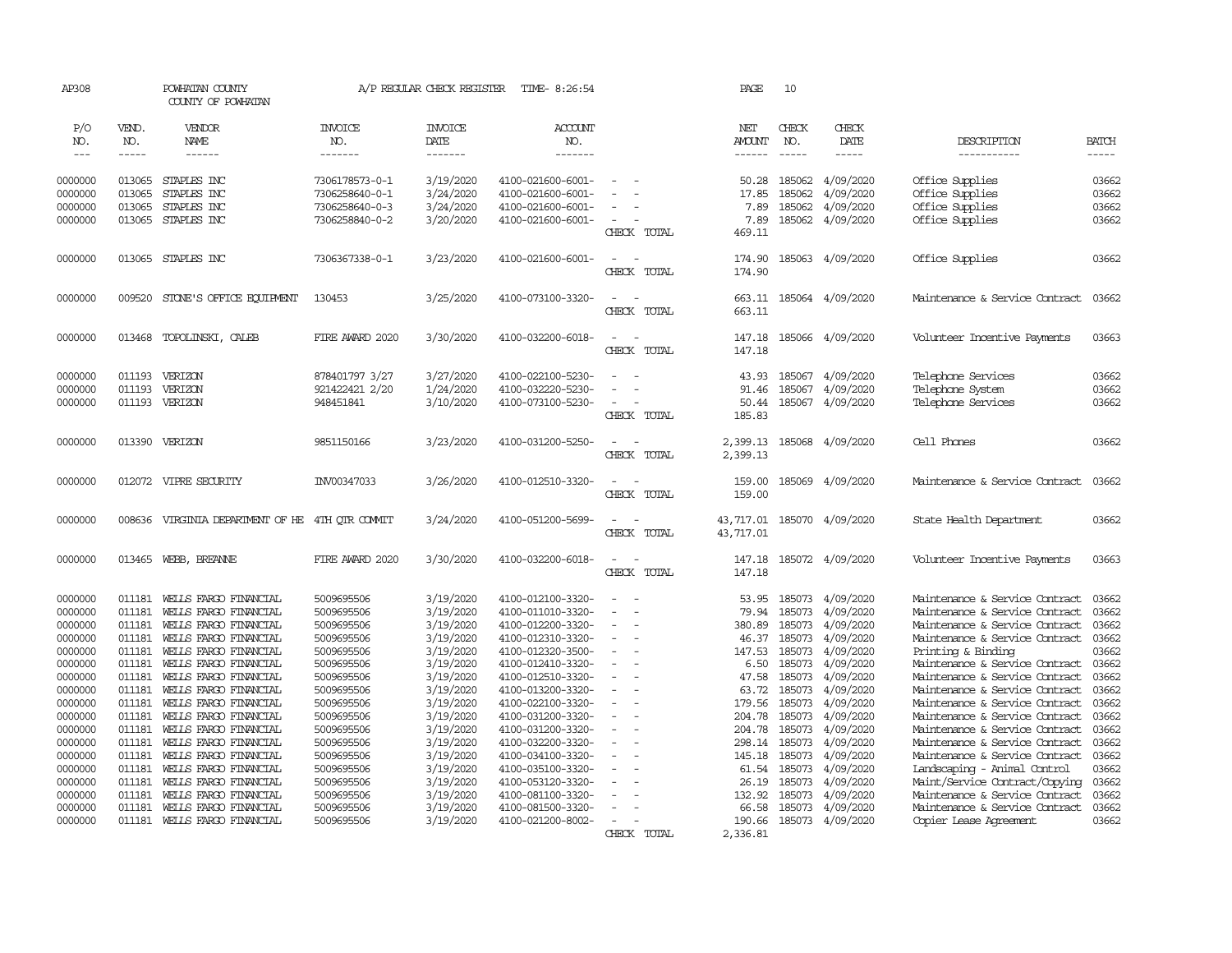| AP308      |              | POWHATAN COUNTY<br>COUNTY OF POWHATAN |                       | A/P REGULAR CHECK REGISTER | TIME- 8:26:54         |                                                      |             | PAGE                 | 11            |                         |                               |              |
|------------|--------------|---------------------------------------|-----------------------|----------------------------|-----------------------|------------------------------------------------------|-------------|----------------------|---------------|-------------------------|-------------------------------|--------------|
| P/O<br>NO. | VEND.<br>NO. | VENDOR<br>NAME                        | <b>INVOICE</b><br>NO. | <b>INVOICE</b><br>DATE     | <b>ACCOUNT</b><br>NO. |                                                      |             | NET<br><b>AMOUNT</b> | CHECK<br>NO.  | CHECK<br>DATE           | DESCRIPTION                   | <b>BATCH</b> |
| $---$      | -----        | ------                                | -------               | --------                   | -------               |                                                      |             | -------              | $\frac{1}{2}$ | $- - - - -$             | -----------                   | -----        |
| 0000000    | 013469       | WENRICH, TYLER                        | FIRE AWARD 2020       | 3/30/2020                  | 4100-032200-6018-     |                                                      | CHECK TOTAL | 588.71               |               | 588.71 185074 4/09/2020 | Volunteer Incentive Payments  | 03663        |
| 0000000    |              | 012063 WINDSTREAM                     | 012272474 4/20        | 3/27/2020                  | 4100-012510-5230-     | $\sim$<br>$\sim$<br>CHECK                            | TOTAL       | 832.62<br>832.62     |               | 185076 4/09/2020        | Telephone Services            | 03662        |
| 0000000    |              | 001890 X-ZACT                         | 5301                  | 9/19/2019                  | 4100-014300-6014-     | $\sim$<br>$\sim$                                     |             | 102.00               |               | 185077 4/09/2020        | Other Operating Supplies      | 03662        |
| 0000000    |              | 001890 X-ZACT                         | 5493                  | 4/01/2020                  | 4100-014300-6014-     |                                                      |             | 180.00               |               | 185077 4/09/2020        | Other Operating Supplies      | 03662        |
|            |              |                                       |                       |                            |                       |                                                      | CHECK TOTAL | 282.00               |               |                         |                               |              |
|            |              |                                       |                       |                            |                       | $\sim$                                               |             |                      |               |                         |                               |              |
| 0000000    |              | 006175 ADAMS OIL COMPANY, INC.        | 36253                 | 3/26/2020                  | 4100-014500-6008-     | CHECK                                                | TOTAL       | 307.50<br>307.50     |               | 185078 4/16/2020        | Gas/Grease/Oil                | 03664        |
|            |              |                                       |                       |                            |                       |                                                      |             |                      |               |                         |                               |              |
| 0000000    | 008668       | BANK OF AMERICA                       | 04/01/2020            | 4/01/2020                  | 4100-012200-5540-     |                                                      |             | .00.                 | 185080        | 4/16/2020               | Conferences & Training        | 03676        |
| 0000000    | 008668       | BANK OF AMERICA                       | 04/01/2020            | 4/01/2020                  | 4100-012200-5540-     |                                                      |             | 1,714.00             | 185080        | 4/16/2020               | Conferences & Training        | 03676        |
| 0000000    | 008668       | BANK OF AMERICA                       | 04/01/2020            | 4/01/2020                  | 4100-013200-5210-     | $\sim$                                               |             | 110.00               | 185080        | 4/16/2020               | Postage                       | 03676        |
| 0000000    | 008668       | BANK OF AMERICA                       | 04/01/2020            | 4/01/2020                  | 4100-031210-5210-     | $\sim$                                               |             | 7.75                 | 185080        | 4/16/2020               | Postage                       | 03676        |
| 0000000    | 008668       | BANK OF AMERICA                       | 04/01/2020            | 4/01/2020                  | 4100-073100-5210-     | $\sim$                                               |             | 18.30                | 185080        | 4/16/2020               | Postage                       | 03676        |
| 0000000    | 008668       | BANK OF AMERICA                       | 04/01/2020            | 4/01/2020                  | 4100-073100-5210-     | $\equiv$                                             |             | 4.66                 | 185080        | 4/16/2020               | Postage                       | 03676        |
| 0000000    | 008668       | BANK OF AMERICA                       | 04/01/2020            | 4/01/2020                  | 4100-073100-5210-     |                                                      |             | 4.66                 | 185080        | 4/16/2020               | Postage                       | 03676        |
| 0000000    | 008668       | BANK OF AMERICA                       | 04/01/2020            | 4/01/2020                  | 4100-014300-6014-     | $\sim$<br>$\sim$                                     |             | 218.00               | 185080        | 4/16/2020               | Other Operating Supplies      | 03676        |
| 0000000    | 008668       | BANK OF AMERICA                       | 04/01/2020            | 4/01/2020                  | 4100-021600-6001-     | $\sim$                                               |             | 12.60                | 185080        | 4/16/2020               | Office Supplies               | 03676        |
| 0000000    | 008668       | BANK OF AMERICA                       | 04/01/2020            | 4/01/2020                  | 4100-034100-6001-     |                                                      |             | 9.53                 | 185080        | 4/16/2020               | Office Supplies               | 03676        |
| 0000000    | 008668       | BANK OF AMERICA                       | 04/01/2020            | 4/01/2020                  | 4100-034100-6011-     | $\overline{\phantom{a}}$<br>$\overline{\phantom{a}}$ |             | 53.57                | 185080        | 4/16/2020               | Uniforms                      | 03676        |
| 0000000    | 008668       | BANK OF AMERICA                       | 04/01/2020            | 4/01/2020                  | 4100-073100-6001-     | $\overline{a}$                                       |             | 21.90                | 185080        | 4/16/2020               | Office Supplies               | 03676        |
| 0000000    | 008668       | BANK OF AMERICA                       | 04/01/2020            | 4/01/2020                  | 4100-083500-6014-     | $\sim$                                               |             | 25.84                | 185080        | 4/16/2020               | Other Operating Supplies      | 03676        |
| 0000000    | 008668       | BANK OF AMERICA                       | 04/01/2020            | 4/01/2020                  | 4100-012510-6001-     | $\equiv$                                             |             | 14.75                | 185080        | 4/16/2020               | Office Supplies               | 03676        |
| 0000000    | 008668       | BANK OF AMERICA                       | 04/01/2020            | 4/01/2020                  | 4100-012510-6001-     | $\overline{\phantom{a}}$<br>$\overline{\phantom{a}}$ |             | 42.85                | 185080        | 4/16/2020               | Office Supplies               | 03676        |
| 0000000    | 008668       | BANK OF AMERICA                       | 04/01/2020            | 4/01/2020                  | 4100-012510-6014-     | $\sim$                                               |             | 165.50               | 185080        | 4/16/2020               | Other Operating Supplies      | 03676        |
| 0000000    | 008668       | BANK OF AMERICA                       | 04/01/2020            | 4/01/2020                  | 4100-012510-6014-     |                                                      |             | 359.99               | 185080        | 4/16/2020               | Other Operating Supplies      | 03676        |
| 0000000    | 008668       | BANK OF AMERICA                       | 04/01/2020            | 4/01/2020                  | 4100-012510-6014-     | $\sim$                                               |             | 99.00                | 185080        | 4/16/2020               | Other Operating Supplies      | 03676        |
| 0000000    | 008668       | BANK OF AMERICA                       | 04/01/2020            | 4/01/2020                  | 4100-012510-6014-     |                                                      |             | 159.95               | 185080        | 4/16/2020               | Other Operating Supplies      | 03676        |
| 0000000    | 008668       | BANK OF AMERICA                       | 04/01/2020            | 4/01/2020                  | 4100-012510-6014-     | $\sim$                                               |             | 32.99                | 185080        | 4/16/2020               | Other Operating Supplies      | 03676        |
| 0000000    | 008668       | BANK OF AMERICA                       | 04/01/2020            | 4/01/2020                  | 4100-012510-6014-     |                                                      |             | 346.98               | 185080        | 4/16/2020               | Other Operating Supplies      | 03676        |
| 0000000    | 008668       | BANK OF AMERICA                       | 04/01/2020            | 4/01/2020                  | 4100-012510-6014-     | $\sim$<br>$\sim$                                     |             | 143.99               | 185080        | 4/16/2020               | Other Operating Supplies      | 03676        |
| 0000000    | 008668       | BANK OF AMERICA                       | 04/01/2020            | 4/01/2020                  | 4100-012510-6014-     | $\sim$                                               |             | 38.97                | 185080        | 4/16/2020               | Other Operating Supplies      | 03676        |
| 0000000    | 008668       | BANK OF AMERICA                       | 04/01/2020            | 4/01/2020                  | 4100-012510-6014-     |                                                      |             | 168.24               | 185080        | 4/16/2020               | Other Operating Supplies      | 03676        |
| 0000000    | 008668       | BANK OF AMERICA                       | 04/01/2020            | 4/01/2020                  | 4100-014500-6100-     | $\overline{\phantom{a}}$<br>$\overline{\phantom{a}}$ |             | 75.96                | 185080        | 4/16/2020               | Personal Protective Equipment | 03676        |
| 0000000    | 008668       | BANK OF AMERICA                       | 04/01/2020            | 4/01/2020                  | 4100-014500-6100-     | $\sim$                                               |             | 32.57                | 185080        | 4/16/2020               | Personal Protective Equipment | 03676        |
| 0000000    | 008668       | BANK OF AMERICA                       | 04/01/2020            | 4/01/2020                  | 4100-014500-6100-     | $\sim$                                               |             | 55.19                | 185080        | 4/16/2020               | Personal Protective Equipment | 03676        |
| 0000000    | 008668       | BANK OF AMERICA                       | 04/01/2020            | 4/01/2020                  | 4100-021600-6001-     | $\equiv$                                             |             | 55.80                | 185080        | 4/16/2020               | Office Supplies               | 03676        |
| 0000000    | 008668       | BANK OF AMERICA                       | 04/01/2020            | 4/01/2020                  | 4100-021600-6001-     | $\sim$                                               |             | 26.27                | 185080        | 4/16/2020               | Office Supplies               | 03676        |
| 0000000    | 008668       | BANK OF AMERICA                       | 04/01/2020            | 4/01/2020                  | 4100-021600-6001-     |                                                      |             | 210.59               | 185080        | 4/16/2020               | Office Supplies               | 03676        |
| 0000000    | 008668       | BANK OF AMERICA                       | 04/01/2020            | 4/01/2020                  | 4100-021600-6001-     |                                                      |             | 97.61                | 185080        | 4/16/2020               | Office Supplies               | 03676        |
| 0000000    | 008668       | BANK OF AMERICA                       | 04/01/2020            | 4/01/2020                  | 4100-021600-6001-     | $\overline{\phantom{a}}$<br>$\overline{\phantom{a}}$ |             | 62.08                | 185080        | 4/16/2020               | Office Supplies               | 03676        |
| 0000000    | 008668       | BANK OF AMERICA                       | 04/01/2020            | 4/01/2020                  | 4100-021600-6001-     |                                                      |             | 14.16                | 185080        | 4/16/2020               | Office Supplies               | 03676        |
| 0000000    | 008668       | BANK OF AMERICA                       | 04/01/2020            | 4/01/2020                  | 4100-021600-6001-     |                                                      |             | 31.58                | 185080        | 4/16/2020               | Office Supplies               | 03676        |
| 0000000    | 008668       | BANK OF AMERICA                       | 04/01/2020            | 4/01/2020                  | 4100-021600-6001-     |                                                      |             |                      | 31.58-185080  | 4/16/2020               | Office Supplies               | 03676        |
| 0000000    | 008668       | BANK OF AMERICA                       | 04/01/2020            | 4/01/2020                  | 4100-031210-6001-     |                                                      |             | 35.98                | 185080        | 4/16/2020               | Office Supplies               | 03676        |
| 0000000    | 008668       | BANK OF AMERICA                       | 04/01/2020            | 4/01/2020                  | 4100-032200-6001-     | $\overline{\phantom{a}}$                             |             | 43.82                | 185080        | 4/16/2020               | Stationery/Office Supplies    | 03676        |
| 0000000    | 008668       | BANK OF AMERICA                       | 04/01/2020            | 4/01/2020                  | 4100-032300-3310-     | $\sim$                                               |             | 83.70                | 185080        | 4/16/2020               | Repairs & Maintenance         | 03676        |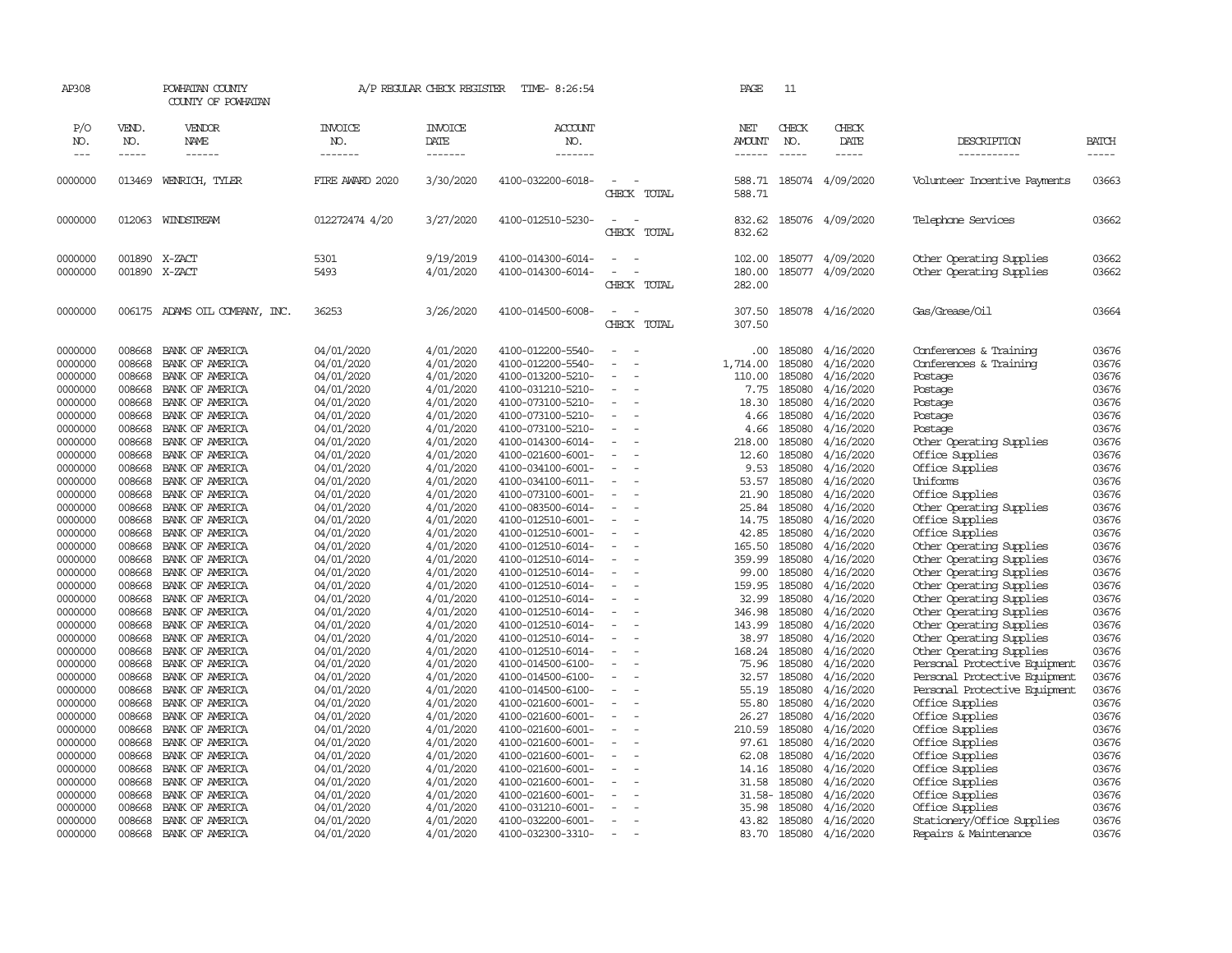| AP308                       |                             | POWHATAN COUNTY<br>COUNTY OF POWHATAN  |                                  | A/P REGULAR CHECK REGISTER        | TIME- 8:26:54                                 | PAGE                           | 12                            |                        |                                |                             |
|-----------------------------|-----------------------------|----------------------------------------|----------------------------------|-----------------------------------|-----------------------------------------------|--------------------------------|-------------------------------|------------------------|--------------------------------|-----------------------------|
| P/O<br>NO.<br>$\frac{1}{2}$ | VEND.<br>NO.<br>$- - - - -$ | <b>VENDOR</b><br>NAME<br>$- - - - - -$ | <b>INVOICE</b><br>NO.<br>------- | <b>INVOICE</b><br>DATE<br>------- | ACCOUNT<br>NO.<br>-------                     | NET<br><b>AMOUNT</b><br>------ | CHECK<br>NO.<br>$\frac{1}{2}$ | CHECK<br>DATE<br>----- | DESCRIPTION<br>-----------     | <b>BATCH</b><br>$- - - - -$ |
| 0000000                     | 008668                      | BANK OF AMERICA                        | 04/01/2020                       | 4/01/2020                         | 4100-032300-6011-                             | 119.85                         | 185080                        | 4/16/2020              | Uniforms                       | 03676                       |
| 0000000                     | 008668                      | BANK OF AMERICA                        | 04/01/2020                       | 4/01/2020                         | 4100-035500-5540-                             |                                | 29.00-185080                  | 4/16/2020              | Conferences & Training         | 03676                       |
| 0000000                     | 008668                      | BANK OF AMERICA                        | 04/01/2020                       | 4/01/2020                         | 4100-073100-6012-                             | 119.00                         | 185080                        | 4/16/2020              | Books & Subscriptions          | 03676                       |
| 0000000                     | 008668                      | BANK OF AMERICA                        | 04/01/2020                       | 4/01/2020                         | 4100-073100-6012-                             | 13.42                          | 185080                        | 4/16/2020              | Books & Subscriptions          | 03676                       |
| 0000000                     | 008668                      | BANK OF AMERICA                        | 04/01/2020                       | 4/01/2020                         | 4100-073100-6012-                             | 17.00                          | 185080                        | 4/16/2020              | Books & Subscriptions          | 03676                       |
| 0000000                     | 008668                      | BANK OF AMERICA                        | 04/01/2020                       | 4/01/2020                         | 4100-012200-6001-<br>$\equiv$                 | 41.35                          | 185080                        | 4/16/2020              | Office Supplies                | 03676                       |
| 0000000                     | 008668                      | BANK OF AMERICA                        | 04/01/2020                       | 4/01/2020                         | 4100-021600-6001-                             | 197.98                         | 185080                        | 4/16/2020              | Office Supplies                | 03676                       |
| 0000000                     | 008668                      | BANK OF AMERICA                        | 04/01/2020                       | 4/01/2020                         | 4100-032200-5815-                             | 98.10                          | 185080                        | 4/16/2020              | Training/Seminars              | 03676                       |
| 0000000                     | 008668                      | BANK OF AMERICA                        | 04/01/2020                       | 4/01/2020                         | 4100-032200-5120-                             | 94.70                          | 185080                        | 4/16/2020              | Apparatus Fuel                 | 03676                       |
| 0000000                     | 008668                      | BANK OF AMERICA                        | 04/01/2020                       | 4/01/2020                         | 4100-073100-6012-                             | 25.00                          | 185080                        | 4/16/2020              | Books & Subscriptions          | 03676                       |
| 0000000                     | 008668                      | BANK OF AMERICA                        | 04/01/2020                       | 4/01/2020                         | 4100-012510-8205-                             | 17.49                          | 185080                        | 4/16/2020              | Hosting Fees                   | 03676                       |
| 0000000                     | 008668                      | BANK OF AMERICA                        | 04/01/2020                       | 4/01/2020                         | 4100-032200-5210-                             | 10.72                          | 185080                        | 4/16/2020              | Postage                        | 03676                       |
| 0000000                     | 008668                      | BANK OF AMERICA                        | 04/01/2020                       | 4/01/2020                         | 4100-012510-8205-<br>$\equiv$                 | 15.99                          | 185080                        | 4/16/2020              | Hosting Fees                   | 03676                       |
| 0000000                     | 008668                      | BANK OF AMERICA                        | 04/01/2020                       | 4/01/2020                         | 4100-013200-6001-                             | 49.91                          | 185080                        | 4/16/2020              | Office Supplies                | 03676                       |
| 0000000                     | 008668                      | BANK OF AMERICA                        | 04/01/2020                       | 4/01/2020                         | 4100-081500-3600-                             | 256.32                         | 185080                        | 4/16/2020              | Advertising                    | 03676                       |
| 0000000                     | 008668                      | BANK OF AMERICA                        | 04/01/2020                       | 4/01/2020                         | 4100-032200-6001-                             | 10.52                          | 185080                        | 4/16/2020              | Stationery/Office Supplies     | 03676                       |
| 0000000                     | 008668                      | BANK OF AMERICA                        | 04/01/2020                       | 4/01/2020                         | 4100-032200-6001-                             | 10.99                          | 185080                        | 4/16/2020              | Stationery/Office Supplies     | 03676                       |
| 0000000                     | 008668                      | BANK OF AMERICA                        | 04/01/2020                       | 4/01/2020                         | 4100-031210-5540-                             | 700.00                         | 185080                        | 4/16/2020              | Conferences and Training       | 03676                       |
| 0000000                     | 008668                      | BANK OF AMERICA                        | 04/01/2020                       | 4/01/2020                         | 4100-035500-6014-                             | 29.24                          | 185080                        | 4/16/2020              | Other Operating Supplies       | 03676                       |
| 0000000                     | 008668                      | BANK OF AMERICA                        | 04/01/2020                       | 4/01/2020                         | 4100-073100-5260-                             | 219.90                         | 185080                        | 4/16/2020              | Internet                       | 03676                       |
| 0000000                     | 008668                      | BANK OF AMERICA                        | 04/01/2020                       | 4/01/2020                         | 4100-073100-5260-                             | 219.90                         | 185080                        | 4/16/2020              | <b>Internet</b>                | 03676                       |
| 0000000                     | 008668                      | BANK OF AMERICA                        | 04/01/2020                       | 4/01/2020                         | 4100-034100-3320-                             | 49.00                          | 185080                        | 4/16/2020              | Maintenance & Service Contract | 03676                       |
| 0000000                     | 008668                      | BANK OF AMERICA                        | 04/01/2020                       | 4/01/2020                         | 4100-073100-5540-                             | 125.00                         | 185080                        | 4/16/2020              | Conferences & Training         | 03676                       |
| 0000000                     | 008668                      | BANK OF AMERICA                        | 04/01/2020                       | 4/01/2020                         | 4100-031210-6008-<br>$\equiv$                 | 20.00                          | 185080                        | 4/16/2020              | Gas/Greases/Oil                | 03676                       |
| 0000000                     | 008668                      | BANK OF AMERICA                        | 04/01/2020                       | 4/01/2020                         | 4100-031200-5540-                             | 419.00                         | 185080                        | 4/16/2020              | Conferences & Training         | 03676                       |
| 0000000                     | 008668                      | BANK OF AMERICA                        | 04/01/2020                       | 4/01/2020                         | 4100-031210-5540-                             | 120.00                         | 185080                        | 4/16/2020              | Conferences and Training       | 03676                       |
| 0000000                     | 008668                      | BANK OF AMERICA                        | 04/01/2020                       | 4/01/2020                         | 4100-031210-5540-                             | 1,257.00                       | 185080                        | 4/16/2020              | Conferences and Training       | 03676                       |
| 0000000                     | 008668                      | BANK OF AMERICA                        | 04/01/2020                       | 4/01/2020                         | 4100-031210-5540-                             | 359.00                         | 185080                        | 4/16/2020              | Conferences and Training       | 03676                       |
| 0000000                     | 008668                      | BANK OF AMERICA                        | 04/01/2020                       | 4/01/2020                         | 4100-034100-6009-<br>$\sim$                   | 34.53                          | 185080                        | 4/16/2020              | Auto Parts/Repairs             | 03676                       |
| 0000000                     | 008668                      | BANK OF AMERICA                        | 04/01/2020                       | 4/01/2020                         | 4100-012510-5260-                             | 75.00                          | 185080                        | 4/16/2020              | Internet Usage                 | 03676                       |
| 0000000                     | 008668                      | BANK OF AMERICA                        | 04/01/2020                       | 4/01/2020                         | 4100-012510-6014-<br>$\equiv$                 | 97.75                          | 185080                        | 4/16/2020              | Other Operating Supplies       | 03676                       |
| 0000000                     | 008668                      | BANK OF AMERICA                        | 04/01/2020                       | 4/01/2020                         | 4100-073100-3320-                             | 50.00                          | 185080                        | 4/16/2020              | Maintenance & Service Contract | 03676                       |
| 0000000                     | 008668                      | BANK OF AMERICA                        | 04/01/2020                       | 4/01/2020                         | 4100-031210-6001-                             | 238.18                         | 185080                        | 4/16/2020              | Office Supplies                | 03676                       |
| 0000000                     | 008668                      | BANK OF AMERICA                        | 04/01/2020                       | 4/01/2020                         | 4100-081100-5540-                             | 550.00                         | 185080                        | 4/16/2020              | Conferences & Training         | 03676                       |
| 0000000                     | 008668                      | BANK OF AMERICA                        | 04/01/2020                       | 4/01/2020                         | 4100-012200-6001-                             | 415.94                         | 185080                        | 4/16/2020              | Office Supplies                | 03676                       |
| 0000000                     | 008668                      | BANK OF AMERICA                        | 04/01/2020                       | 4/01/2020                         | 4100-031210-6001-                             | 523.03                         | 185080                        | 4/16/2020              | Office Supplies                | 03676                       |
| 0000000                     | 008668                      | BANK OF AMERICA                        | 04/01/2020                       | 4/01/2020                         | 4100-081500-5540-                             | 20.00                          | 185080                        | 4/16/2020              | Conferences & Training         | 03676                       |
| 0000000                     | 008668                      | BANK OF AMERICA                        | 04/01/2020                       | 4/01/2020                         | 4100-081500-5540-<br>$\sim$                   |                                | 20.00-185080                  | 4/16/2020              | Conferences & Training         | 03676                       |
| 0000000                     | 008668                      | BANK OF AMERICA                        | 04/01/2020                       | 4/01/2020                         | 4100-021600-6001-                             | 32.05                          | 185080                        | 4/16/2020              | Office Supplies                | 03676                       |
| 0000000                     | 008668                      | BANK OF AMERICA                        | 04/01/2020                       | 4/01/2020                         | 4100-081500-5540-                             | 30.00                          | 185080                        | 4/16/2020              | Conferences & Training         | 03676                       |
| 0000000                     | 008668                      | BANK OF AMERICA                        | 04/01/2020                       | 4/01/2020                         | 4100-081500-5540-                             |                                | 30.00-185080                  | 4/16/2020              | Conferences & Training         | 03676                       |
| 0000000                     | 008668                      | BANK OF AMERICA                        | 04/01/2020                       | 4/01/2020                         | 4100-034100-6009-<br>$\equiv$                 | 5.12                           | 185080                        | 4/16/2020              | Auto Parts/Repairs             | 03676                       |
| 0000000                     | 008668                      | BANK OF AMERICA                        | 04/01/2020                       | 4/01/2020                         | 4100-034100-6012-                             | 172.00                         | 185080                        | 4/16/2020              | Books & Subscriptions          | 03676                       |
| 0000000                     | 008668                      | BANK OF AMERICA                        | 04/01/2020                       | 4/01/2020                         | 4100-034100-6012-                             | 19.45                          | 185080                        | 4/16/2020              | Books & Subscriptions          | 03676                       |
| 0000000                     | 008668                      | BANK OF AMERICA                        | 04/01/2020                       | 4/01/2020                         | 4100-073100-3600-<br>$\overline{\phantom{a}}$ | 119.40                         | 185080                        | 4/16/2020              | Advertising                    | 03676                       |
| 0000000                     | 008668                      | BANK OF AMERICA                        | 04/01/2020                       | 4/01/2020                         | 4100-012510-6014-<br>$\sim$                   | 99.95                          | 185080                        | 4/16/2020              | Other Operating Supplies       | 03676                       |
| 0000000                     | 008668                      | BANK OF AMERICA                        | 04/01/2020                       | 4/01/2020                         | 4100-012410-3321-                             | 19.95                          | 185080                        | 4/16/2020              | BAI.NET Credit Card Fees       | 03676                       |
| 0000000                     | 008668                      | BANK OF AMERICA                        | 04/01/2020                       | 4/01/2020                         | 4100-012200-5540-                             | 35.00                          | 185080                        | 4/16/2020              | Conferences & Training         | 03676                       |
| 0000000                     | 008668                      | BANK OF AMERICA                        | 04/01/2020                       | 4/01/2020                         | 4100-081500-5540-                             | 10.00                          | 185080                        | 4/16/2020              | Conferences & Training         | 03676                       |
| 0000000                     | 008668                      | BANK OF AMERICA                        | 04/01/2020                       | 4/01/2020                         | 4100-012200-5510-CS1-                         | 150.00                         | 185080                        | 4/16/2020              | CPFO Training                  | 03676                       |
| 0000000                     | 008668                      | BANK OF AMERICA                        | 04/01/2020                       | 4/01/2020                         | 4100-031210-5540-                             | 42.12                          | 185080                        | 4/16/2020              | Conferences and Training       | 03676                       |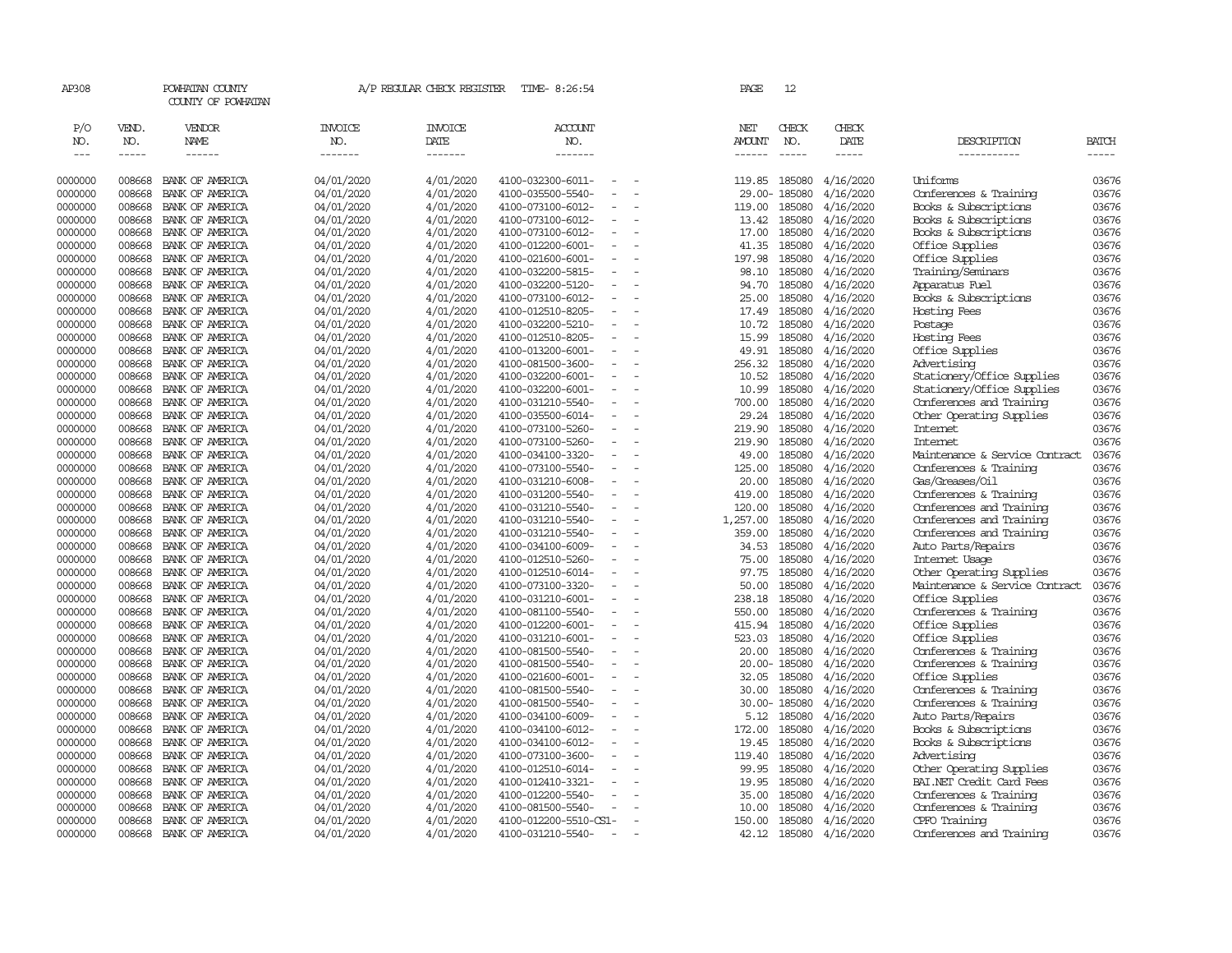| AP308              |                  | POWHATAN COUNTY<br>COUNTY OF POWHATAN |                          | A/P REGULAR CHECK REGISTER | TIME- 8:26:54                          |                                                      | PAGE           | 13                      |                        |                                                      |                |
|--------------------|------------------|---------------------------------------|--------------------------|----------------------------|----------------------------------------|------------------------------------------------------|----------------|-------------------------|------------------------|------------------------------------------------------|----------------|
| P/O<br>NO.         | VEND.<br>NO.     | VENDOR<br>NAME                        | <b>INVOICE</b><br>NO.    | <b>INVOICE</b><br>DATE     | ACCOUNT<br>NO.                         |                                                      | NET<br>AMOUNT  | CHECK<br>NO.            | CHECK<br>DATE          | DESCRIPTION                                          | <b>BATCH</b>   |
| $\qquad \qquad -$  | -----            | ------                                | -------                  | -------                    | -------                                |                                                      | ------         | $\cdots \cdots \cdots$  | -----                  | -----------                                          | $- - - - -$    |
| 0000000            | 008668           | BANK OF AMERICA                       | 04/01/2020               | 4/01/2020                  | 4100-012510-3320-                      | $\equiv$                                             | 54.99          | 185080                  | 4/16/2020              | Maintenance & Service Contract                       | 03676          |
| 0000000            | 008668           | BANK OF AMERICA                       | 04/01/2020               | 4/01/2020                  | 4100-012510-3320-                      |                                                      | 106.45         | 185080                  | 4/16/2020              | Maintenance & Service Contract                       | 03676          |
| 0000000            | 008668           | BANK OF AMERICA                       | 04/01/2020               | 4/01/2020                  | 4100-012100-6001-                      | $\equiv$<br>$\overline{a}$                           | 193.68         | 185080                  | 4/16/2020              | Office Supplies                                      | 03676          |
| 0000000            | 008668           | BANK OF AMERICA                       | 04/01/2020               | 4/01/2020                  | 4100-073100-6015-                      | $\sim$                                               | 31.25          | 185080                  | 4/16/2020              | Summer Reading Program                               | 03676          |
| 0000000            | 008668           | BANK OF AMERICA                       | 04/01/2020               | 4/01/2020                  | 4100-032220-3310-                      | ÷                                                    | 363.57         | 185080                  | 4/16/2020              | Repairs & Maintenance                                | 03676          |
| 0000000            | 008668           | BANK OF AMERICA                       | 04/01/2020               | 4/01/2020                  | 4100-032200-5815-                      |                                                      | 32.84          | 185080                  | 4/16/2020              | Training/Seminars                                    | 03676          |
| 0000000            | 008668           | BANK OF AMERICA                       | 04/01/2020               | 4/01/2020                  | 4100-032200-6016-                      |                                                      | 77.90          | 185080                  | 4/16/2020              | <b>JET</b> Program                                   | 03676          |
| 0000000            | 008668           | BANK OF AMERICA                       | 04/01/2020               | 4/01/2020                  | 4100-032200-5810-                      |                                                      | 75.00          | 185080                  | 4/16/2020              | Dues/Association Memberships                         | 03676          |
| 0000000            | 008668           | BANK OF AMERICA                       | 04/01/2020               | 4/01/2020                  | 4100-035500-6003-                      | $\overline{\phantom{a}}$                             | 162.00         |                         | 185080 4/16/2020       | ECC Relocation/operations                            | 03676          |
|                    |                  |                                       |                          |                            |                                        | CHECK TOTAL                                          | 12,942.28      |                         |                        |                                                      |                |
| 0000000            | 006655           | BLOSSMAN GAS COMPANIES,               | 9627893                  | 3/31/2020                  | 4100-032210-5120-                      |                                                      | 232.45         | 185082                  | 4/16/2020              | Fuel                                                 | 03664          |
| 0000000            | 006655           | BLOSSMAN GAS COMPANIES,               | 9711179                  | 3/31/2020                  | 4100-014500-6008-                      | $\overline{a}$                                       | 19.71          | 185082                  | 4/16/2020              | Gas/Grease/Oil                                       | 03664          |
| 0000000            | 006655           | BLOSSMAN GAS COMPANIES,               | 9720467                  | 3/27/2020                  | 4100-032220-5120-                      |                                                      | 1,735.62       | 185082                  | 4/16/2020              | Fuel                                                 | 03664          |
| 0000000            | 006655           | BLOSSMAN GAS COMPANIES,               | 9802001                  | 4/07/2020                  | 4100-014500-6008-                      |                                                      | 6.96           |                         | 185082 4/16/2020       | Gas/Grease/Oil                                       | 03664          |
|                    |                  |                                       |                          |                            |                                        | CHECK TOTAL                                          | 1,994.74       |                         |                        |                                                      |                |
| 0000000            | 009991           | <b>EMS DIRECT</b>                     | 143343P                  | 4/02/2020                  | 4100-012410-5210-                      | ÷                                                    | 5,136.30       | 185084                  | 4/16/2020              | Postage                                              | 03664          |
| 0000000            |                  | 009991 BMS DIRECT                     | 143344P                  | 4/02/2020                  | 4100-012410-5210-                      | $\blacksquare$<br>$\sim$                             | 8,999.50       | 185084                  | 4/16/2020              | Postage                                              | 03664          |
|                    |                  |                                       |                          |                            |                                        | CHECK TOTAL                                          | 14, 135.80     |                         |                        |                                                      |                |
| 0000000            | 009984           | BRAME SPECIALITY CO., INC.            | 7515001                  | 4/09/2020                  | 4100-014100-6005-                      | $\equiv$                                             | 695.43         | 185086                  | 4/16/2020              | Cleaning Supplies                                    | 03664          |
| 0000000            | 009984           | BRAME SPECIALITY CO., INC.            | 7515095                  | 4/03/2020                  | 4100-014100-6005-                      | $\overline{\phantom{a}}$<br>$\overline{\phantom{a}}$ | 89.85          | 185086                  | 4/16/2020              | Cleaning Supplies                                    | 03664          |
|                    |                  |                                       |                          |                            |                                        | CHECK TOTAL                                          | 785.28         |                         |                        |                                                      |                |
| 0000000            | 011439           | BUSINESS CARD                         | 03/27/2020               | 3/27/2020                  | 4100-031200-6001-                      | ÷                                                    | .00.           | 185087                  | 4/16/2020              | Office Supplies                                      | 03672          |
| 0000000            | 011439           | <b>BUSINESS CARD</b>                  | 03/27/2020               | 3/27/2020                  | 4100-031200-6001-                      |                                                      | 7.26           | 185087                  | 4/16/2020              | Office Supplies                                      | 03672          |
| 0000000            | 011439           | BUSINESS CARD                         | 03/27/2020               | 3/27/2020                  | 4100-031200-6001-                      | $\overline{\phantom{a}}$<br>$\overline{a}$           | 28.38          | 185087                  | 4/16/2020              | Office Supplies                                      | 03672          |
| 0000000            | 011439           | BUSINESS CARD                         | 03/27/2020               | 3/27/2020                  | 4100-031200-6001-                      | $\equiv$                                             | 8.41           | 185087                  | 4/16/2020              | Office Supplies                                      | 03672          |
| 0000000            | 011439           | BUSINESS CARD                         | 03/27/2020               | 3/27/2020                  | 4100-031200-6001-                      | $\equiv$                                             | 33.46          | 185087                  | 4/16/2020              | Office Supplies                                      | 03672          |
| 0000000            | 011439           | BUSINESS CARD                         | 03/27/2020               | 3/27/2020                  | 4100-031200-6001-                      | $\bar{\phantom{a}}$                                  | 72.66          | 185087                  | 4/16/2020              | Office Supplies                                      | 03672          |
| 0000000            | 011439           | BUSINESS CARD                         | 03/27/2020               | 3/27/2020                  | 4100-031200-5540-                      | $\blacksquare$                                       |                | 150.00-185087           | 4/16/2020              | Conferences & Training                               | 03672          |
| 0000000            | 011439           | <b>BUSINESS CARD</b>                  | 03/27/2020               | 3/27/2020                  | 4100-031200-5540-                      | $\equiv$                                             |                | 150.00-185087           | 4/16/2020              | Conferences & Training                               | 03672          |
| 0000000            | 011439           | BUSINESS CARD                         | 03/27/2020               | 3/27/2020                  | 4100-031200-5540-                      | ÷                                                    |                | 150.00-185087           | 4/16/2020              | Conferences & Training                               | 03672          |
| 0000000            | 011439           | BUSINESS CARD                         | 03/27/2020               | 3/27/2020                  | 4100-031200-6001-                      | $\bar{\phantom{a}}$                                  | 55.58          | 185087                  | 4/16/2020              | Office Supplies                                      | 03672          |
| 0000000            | 011439           | BUSINESS CARD                         | 03/27/2020               | 3/27/2020                  | 4100-031200-6014-                      | $\equiv$                                             | 319.60         | 185087                  | 4/16/2020              | Other Operating Supplies                             | 03672          |
| 0000000            | 011439           | BUSINESS CARD                         | 03/27/2020               | 3/27/2020                  | 4100-031200-6014-                      |                                                      | 639.20         | 185087                  | 4/16/2020              | Other Operating Supplies                             | 03672          |
| 0000000            | 011439           | BUSINESS CARD                         | 03/27/2020               | 3/27/2020                  | 4100-031200-5540-                      |                                                      | 275.00         | 185087                  | 4/16/2020              | Conferences & Training                               | 03672          |
| 0000000            | 011439           | BUSINESS CARD                         | 03/27/2020               | 3/27/2020                  | 4100-031200-5540-                      | $\equiv$                                             |                | 275.00- 185087          | 4/16/2020              | Conferences & Training                               | 03672          |
| 0000000<br>0000000 | 011439<br>011439 | BUSINESS CARD<br>BUSINESS CARD        | 03/27/2020               | 3/27/2020<br>3/27/2020     | 4100-031200-5540-<br>4100-031200-5540- | $\overline{\phantom{a}}$                             | 266.88         | 185087<br>266.88-185087 | 4/16/2020<br>4/16/2020 | Conferences & Training                               | 03672<br>03672 |
|                    |                  |                                       | 03/27/2020               |                            |                                        | CHECK TOTAL                                          | 714.55         |                         |                        | Conferences & Training                               |                |
|                    |                  |                                       |                          |                            |                                        |                                                      |                |                         |                        |                                                      |                |
| 0000000<br>0000000 | 011610<br>011610 | BUSINESS CARD<br>BUSINESS CARD        | 03/27/2020<br>03/27/2020 | 3/27/2020<br>3/27/2020     | 4100-031200-6014-<br>4100-031200-6014- | $\equiv$<br>÷                                        | .00.           | 185088<br>185088        | 4/16/2020<br>4/16/2020 | Other Operating Supplies<br>Other Operating Supplies | 03675<br>03675 |
|                    | 011610           | BUSINESS CARD                         |                          | 3/27/2020                  | 4100-031200-6014-                      |                                                      | 34.18          |                         | 4/16/2020              | Other Operating Supplies                             | 03675          |
| 0000000<br>0000000 | 011610           | <b>BUSINESS CARD</b>                  | 03/27/2020<br>03/27/2020 | 3/27/2020                  | 4100-031200-6014-                      | $\equiv$                                             | 12.57<br>12.99 | 185088<br>185088        | 4/16/2020              | Other Operating Supplies                             | 03675          |
| 0000000            | 011610           | BUSINESS CARD                         | 03/27/2020               | 3/27/2020                  | 4100-031200-6011-                      | $\overline{\phantom{a}}$                             | 46.86          | 185088                  | 4/16/2020              | Uniforms                                             | 03675          |
| 0000000            | 011610           | <b>BUSINESS CARD</b>                  | 03/27/2020               | 3/27/2020                  | 4100-031200-6011-                      | $\equiv$                                             | 89.51          |                         | 185088 4/16/2020       | Uniforms                                             | 03675          |
|                    |                  |                                       |                          |                            |                                        | CHECK TOTAL                                          | 196.11         |                         |                        |                                                      |                |
|                    |                  |                                       |                          |                            |                                        |                                                      |                |                         |                        |                                                      |                |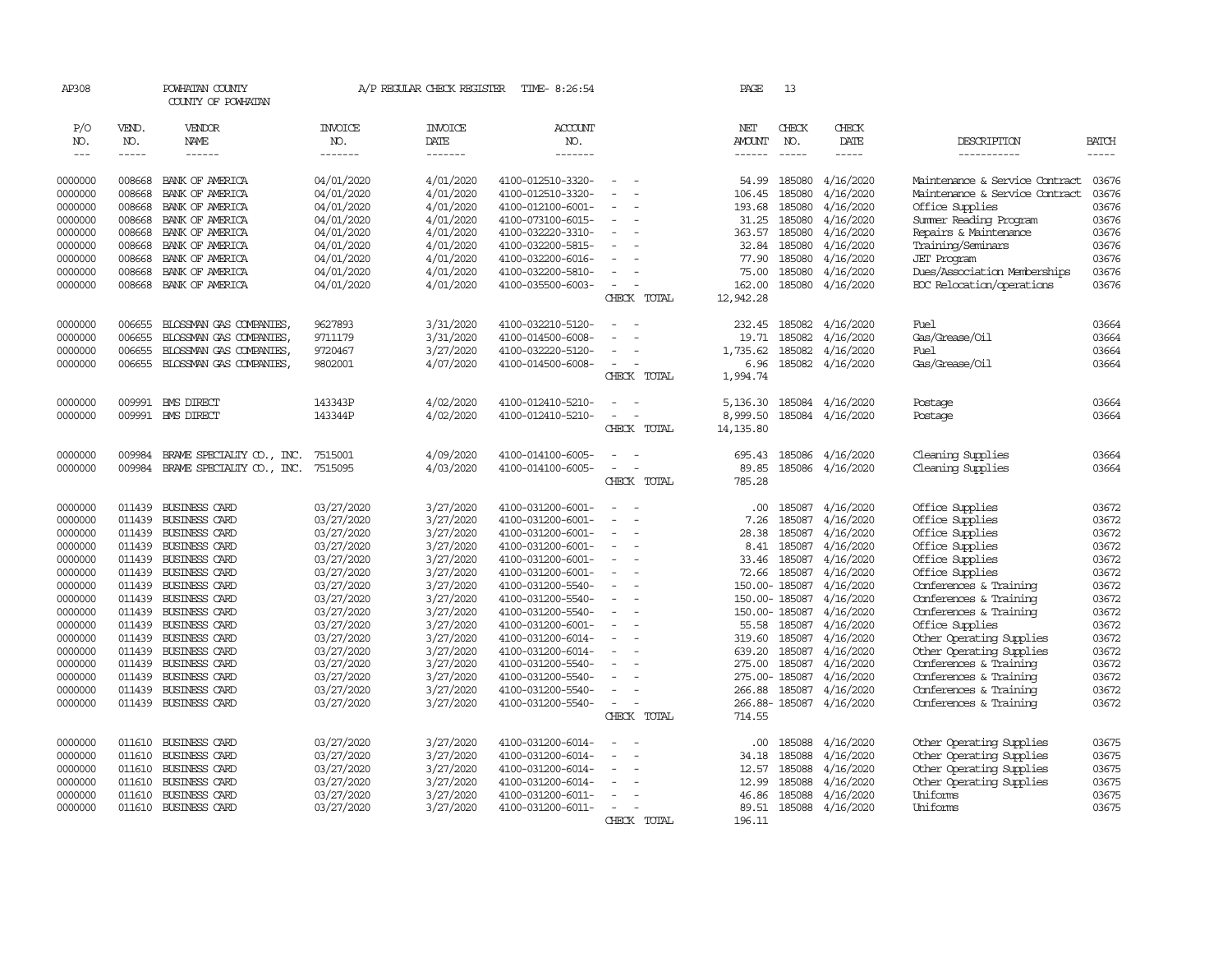| AP308             |              | POWHATAN COUNTY<br>COUNTY OF POWHATAN |                       | A/P REGULAR CHECK REGISTER | TIME- 8:26:54         |                          | PAGE                 | 14                                                                                                                                                                                                                                                                                                                                                                                                                                                                          |                            |                                     |              |
|-------------------|--------------|---------------------------------------|-----------------------|----------------------------|-----------------------|--------------------------|----------------------|-----------------------------------------------------------------------------------------------------------------------------------------------------------------------------------------------------------------------------------------------------------------------------------------------------------------------------------------------------------------------------------------------------------------------------------------------------------------------------|----------------------------|-------------------------------------|--------------|
| P/O<br>NO.        | VEND.<br>NO. | VENDOR<br><b>NAME</b>                 | <b>INVOICE</b><br>NO. | <b>INVOICE</b><br>DATE     | <b>ACCOUNT</b><br>NO. |                          | NET<br><b>AMOUNT</b> | CHECK<br>NO.                                                                                                                                                                                                                                                                                                                                                                                                                                                                | CHECK<br>DATE              | DESCRIPTION                         | <b>BATCH</b> |
| $\qquad \qquad -$ | -----        |                                       | -------               | -------                    | -------               |                          | ------               | $\begin{tabular}{ccccc} \multicolumn{2}{c }{\multicolumn{2}{c }{\multicolumn{2}{c }{\multicolumn{2}{c}}{\hspace{-2.2cm}}}} \multicolumn{2}{c }{\multicolumn{2}{c }{\hspace{-2.2cm}}\end{tabular}} \end{tabular} \begin{tabular}{c c }{\multicolumn{2}{c }{\hspace{-2.2cm}}\end{tabular}} \begin{tabular}{c c }{\multicolumn{2}{c }{\hspace{-2.2cm}}\end{tabular}} \end{tabular} \begin{tabular}{c c }{\multicolumn{2}{c }{\hspace{-2.2cm}}\end{tabular}} \begin{tabular}{c$ | -----                      | -----------                         | -----        |
| 0000000           |              | 012919 BUSINESS CARD                  | 03/27/2020            | 3/27/2020                  | 4100-031200-6001-     |                          | .00.                 | 185090                                                                                                                                                                                                                                                                                                                                                                                                                                                                      | 4/16/2020                  | Office Supplies                     | 03674        |
| 0000000           | 012919       | BUSINESS CARD                         | 03/27/2020            | 3/27/2020                  | 4100-031200-6001-     |                          | 53.83                | 185090                                                                                                                                                                                                                                                                                                                                                                                                                                                                      | 4/16/2020                  | Office Supplies                     | 03674        |
| 0000000           | 012919       | BUSINESS CARD                         | 03/27/2020            | 3/27/2020                  | 4100-031200-6014-     |                          | 1.00                 | 185090                                                                                                                                                                                                                                                                                                                                                                                                                                                                      | 4/16/2020                  | Other Operating Supplies            | 03674        |
| 0000000           |              | 012919 BUSINESS CARD                  | 03/27/2020            | 3/27/2020                  | 4100-031200-6014-     | $\overline{\phantom{a}}$ | 207.43               | 185090                                                                                                                                                                                                                                                                                                                                                                                                                                                                      | 4/16/2020                  | Other Operating Supplies            | 03674        |
|                   |              |                                       |                       |                            |                       | CHECK TOTAL              | 262.26               |                                                                                                                                                                                                                                                                                                                                                                                                                                                                             |                            |                                     |              |
| 0000000           | 006192       | BUSINESS DATA OF VIRGINIA 01-1077     |                       | 3/29/2020                  | 4100-012310-6014-     | $\overline{\phantom{a}}$ |                      |                                                                                                                                                                                                                                                                                                                                                                                                                                                                             | 445.00 185091 4/16/2020    | Other Operating Supplies            | 03664        |
| 0000000           | 006192       | BUSINESS DATA OF VIRGINIA 01-1078     |                       | 3/29/2020                  | 4100-012310-6014-     |                          | 3,667.77             |                                                                                                                                                                                                                                                                                                                                                                                                                                                                             | 185091 4/16/2020           | Other Operating Supplies            | 03664        |
| 0000000           | 006192       | BUSINESS DATA OF VIRGINIA 01-1079     |                       | 3/29/2020                  | 4100-012310-6014-     | $\sim$                   | 375.00               |                                                                                                                                                                                                                                                                                                                                                                                                                                                                             | 185091 4/16/2020           | Other Operating Supplies            | 03664        |
|                   |              |                                       |                       |                            |                       | CHECK TOTAL              | 4,487.77             |                                                                                                                                                                                                                                                                                                                                                                                                                                                                             |                            |                                     |              |
| 0000000           | 000540       | CENTRAL VIRGINIA WASTE                | 25307                 | 3/31/2020                  | 4100-014300-3176-     | $\sim$                   | 25.00                |                                                                                                                                                                                                                                                                                                                                                                                                                                                                             | 185093 4/16/2020           | Recycling Pulls                     | 03664        |
|                   |              |                                       |                       |                            |                       | CHECK TOTAL              | 25.00                |                                                                                                                                                                                                                                                                                                                                                                                                                                                                             |                            |                                     |              |
| 0000000           | 006965       | CINIAS CORPORATION                    | 4046284802            | 3/25/2020                  | 4100-014100-6011-     | $\overline{\phantom{a}}$ | 23.77                |                                                                                                                                                                                                                                                                                                                                                                                                                                                                             | 185094 4/16/2020           | Uniforms                            | 03664        |
| 0000000           | 006965       | CINIAS CORPORATION                    | 4046284802            | 3/25/2020                  | 4100-014500-6011-     |                          | 26.21                | 185094                                                                                                                                                                                                                                                                                                                                                                                                                                                                      | 4/16/2020                  | Uniforms                            | 03664        |
| 0000000           | 006965       | CINIAS CORPORATION                    | 4046284802            | 3/25/2020                  | 4100-014300-6011-     |                          | 24.08                | 185094                                                                                                                                                                                                                                                                                                                                                                                                                                                                      | 4/16/2020                  | Uniforms                            | 03664        |
| 0000000           | 006965       | CINIAS CORPORATION                    | 4047516120            | 4/08/2020                  | 4100-014100-6011-     |                          |                      |                                                                                                                                                                                                                                                                                                                                                                                                                                                                             | 23.77 185094 4/16/2020     | Uniforms                            | 03664        |
| 0000000           | 006965       | CINIAS CORPORATION                    | 4047516120            | 4/08/2020                  | 4100-014500-6011-     |                          | 28.41                |                                                                                                                                                                                                                                                                                                                                                                                                                                                                             | 185094 4/16/2020           | Uniforms                            | 03664        |
| 0000000           | 006965       | CINIAS CORPORATION                    | 4047516120            | 4/08/2020                  | 4100-014300-6011-     |                          | 21.88                |                                                                                                                                                                                                                                                                                                                                                                                                                                                                             | 185094 4/16/2020           | Uniforms                            | 03664        |
|                   |              |                                       |                       |                            |                       | CHECK TOTAL              | 148.12               |                                                                                                                                                                                                                                                                                                                                                                                                                                                                             |                            |                                     |              |
| 0000000           | 012756       | COMCAST                               | 0090493 3/25/20       | 4/09/2020                  | 4100-053910-5643-     | $\equiv$<br>$\sim$       |                      |                                                                                                                                                                                                                                                                                                                                                                                                                                                                             | 109.37 185095 4/16/2020    | PCCAA Services - Federal CSBG       | 03664        |
|                   |              |                                       |                       |                            |                       | CHECK TOTAL              | 109.37               |                                                                                                                                                                                                                                                                                                                                                                                                                                                                             |                            |                                     |              |
| 0000000           |              | 033130 COUNTY OF HENRICO              | 182469                | 4/01/2020                  | 4100-033400-3840-     | $\sim$<br>$\sim$         |                      |                                                                                                                                                                                                                                                                                                                                                                                                                                                                             | 21,378.84 185096 4/16/2020 | Detention of Juveniles              | 03664        |
|                   |              |                                       |                       |                            |                       | CHECK TOTAL              | 21,378.84            |                                                                                                                                                                                                                                                                                                                                                                                                                                                                             |                            |                                     |              |
| 0000000           | 006240       | DIAMOND SPRINGS WATER, INC 311079650  |                       | 3/13/2020                  | 4100-014100-5130-     | $\equiv$                 | 14.70                | 185097                                                                                                                                                                                                                                                                                                                                                                                                                                                                      | 4/16/2020                  | Water                               | 03664        |
| 0000000           | 006240       | DIAMOND SPRINGS WATER, INC 311079670  |                       | 3/13/2020                  | 4100-014100-5130-     |                          | 6.25                 | 185097                                                                                                                                                                                                                                                                                                                                                                                                                                                                      | 4/16/2020                  | Water                               | 03664        |
| 0000000           | 006240       | DIAMOND SPRINGS WATER, INC 325079650  |                       | 3/25/2020                  | 4100-014100-5130-     | $\sim$                   | 7.35                 |                                                                                                                                                                                                                                                                                                                                                                                                                                                                             | 185097 4/16/2020           | Water                               | 03664        |
| 0000000           | 006240       | DIAMOND SPRINGS WATER, INC 3333318    |                       | 4/03/2020                  | 4100-014100-5130-     | $\overline{\phantom{a}}$ | 9.95                 |                                                                                                                                                                                                                                                                                                                                                                                                                                                                             | 185097 4/16/2020           | Water                               | 03664        |
| 0000000           | 006240       | DIAMOND SPRINGS WATER, INC 3333330    |                       | 4/03/2020                  | 4100-014100-5130-     |                          | 9.95                 |                                                                                                                                                                                                                                                                                                                                                                                                                                                                             | 185097 4/16/2020           | Water                               | 03664        |
| 0000000           | 006240       | DIAMOND SPRINGS WATER, INC 3333338    |                       | 4/03/2020                  | 4100-014100-5130-     | $\overline{\phantom{a}}$ | 11.95                |                                                                                                                                                                                                                                                                                                                                                                                                                                                                             | 185097 4/16/2020           | Water                               | 03664        |
|                   |              |                                       |                       |                            |                       | CHECK TOTAL              | 60.15                |                                                                                                                                                                                                                                                                                                                                                                                                                                                                             |                            |                                     |              |
| 0000000           | 000860       | DOMINION ENERGY VIRGINIA              | 0962041034 3/31       | 4/01/2020                  | 4100-032210-5110-     |                          | 733.25               | 185098                                                                                                                                                                                                                                                                                                                                                                                                                                                                      | 4/16/2020                  | Electricity                         | 03664        |
| 0000000           | 000860       | DOMINION ENERGY VIRGINIA              | 1221667833 3/30       | 4/01/2020                  | 4100-031210-5110-     | $\equiv$                 |                      | 236.62 185098                                                                                                                                                                                                                                                                                                                                                                                                                                                               | 4/16/2020                  | Electricity - Comunications H 03664 |              |
| 0000000           | 000860       | DOMINION ENERGY VIRGINIA              | 1223507334 3/31       | 4/01/2020                  | 4100-014300-5110-     | $\equiv$                 | 108.99               | 185098                                                                                                                                                                                                                                                                                                                                                                                                                                                                      | 4/16/2020                  | Electricity                         | 03664        |
| 0000000           | 000860       | DOMINION ENERGY VIRGINIA              | 1552444950 3/31       | 4/01/2020                  | 4100-014100-5110-     | $\equiv$                 |                      | 125.34 185098                                                                                                                                                                                                                                                                                                                                                                                                                                                               | 4/16/2020                  | Electricity                         | 03664        |
| 0000000           | 000860       | DOMINION ENERGY VIRGINIA              | 2312285006 3/30       | 4/01/2020                  | 4100-014100-5110-     |                          |                      | 163.93 185098                                                                                                                                                                                                                                                                                                                                                                                                                                                               | 4/16/2020                  | Electricity                         | 03664        |
| 0000000           | 000860       | DOMINION ENERGY VIRGINIA              | 2322252509 3/30       | 4/01/2020                  | 4100-031200-5110-     | $\equiv$                 |                      | 193.76 185098                                                                                                                                                                                                                                                                                                                                                                                                                                                               | 4/16/2020                  | Electricity                         | 03664        |
| 0000000           | 000860       | DOMINION ENERGY VIRGINIA              | 2346327501 3/31       | 4/01/2020                  | 4100-031200-5110-     |                          | 1,826.94             | 185098                                                                                                                                                                                                                                                                                                                                                                                                                                                                      | 4/16/2020                  | Electricity                         | 03664        |
| 0000000           | 000860       | DOMINION ENERGY VIRGINIA              | 2346327501 3/31       | 4/01/2020                  | 4100-014100-5110-     |                          | 1,826.95             | 185098                                                                                                                                                                                                                                                                                                                                                                                                                                                                      | 4/16/2020                  | Electricity                         | 03664        |
| 0000000           | 000860       | DOMINION ENERGY VIRGINIA              | 2352270009 3/30       | 4/01/2020                  | 4100-014100-5110-     | $\equiv$                 | 279.55               | 185098                                                                                                                                                                                                                                                                                                                                                                                                                                                                      | 4/16/2020                  | Electricity                         | 03664        |
| 0000000           | 000860       | DOMINION ENERGY VIRGINIA              | 2442170003 3/31       | 4/01/2020                  | 4100-014100-5110-     | $\sim$                   | 1,106.44             | 185098                                                                                                                                                                                                                                                                                                                                                                                                                                                                      | 4/16/2020                  | Electricity                         | 03664        |
|                   |              |                                       |                       |                            |                       | CHECK TOTAL              | 6,601.77             |                                                                                                                                                                                                                                                                                                                                                                                                                                                                             |                            |                                     |              |
| 0000000           | 000860       | DOMINION ENERGY VIRGINIA              | 2462222502 3/31       | 4/01/2020                  | 4100-014100-5110-     |                          |                      |                                                                                                                                                                                                                                                                                                                                                                                                                                                                             | 4, 229.54 185099 4/16/2020 | Electricity                         | 03664        |
| 0000000           | 000860       | DOMINION ENERGY VIRGINIA              | 2476067034 3/30       | 4/01/2020                  | 4100-014100-5110-     |                          |                      |                                                                                                                                                                                                                                                                                                                                                                                                                                                                             | 229.42 185099 4/16/2020    | Electricity                         | 03664        |
| 0000000           | 000860       | DOMINION ENERGY VIRGINIA              | 2532167505 3/31       | 4/01/2020                  | 4100-014100-5110-     |                          |                      |                                                                                                                                                                                                                                                                                                                                                                                                                                                                             | 40.72 185099 4/16/2020     | Electricity                         | 03664        |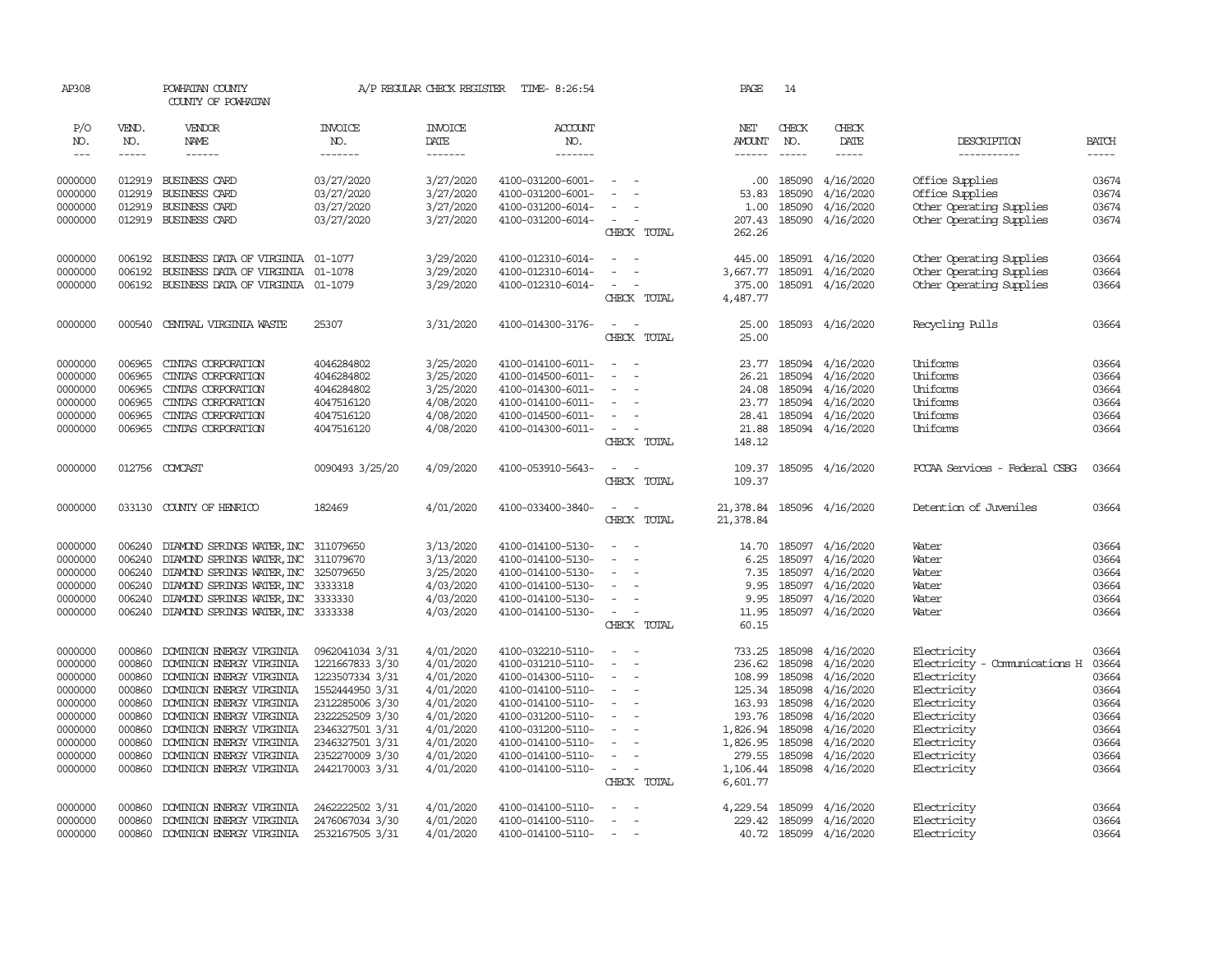| AP308         |              | POWHATAN COUNTY<br>COUNTY OF POWHATAN     |                       | A/P REGULAR CHECK REGISTER | TIME- 8:26:54     |                                 | PAGE               | 15           |                             |                                     |              |
|---------------|--------------|-------------------------------------------|-----------------------|----------------------------|-------------------|---------------------------------|--------------------|--------------|-----------------------------|-------------------------------------|--------------|
| P/O<br>NO.    | VEND.<br>NO. | VENDOR<br>NAME                            | <b>INVOICE</b><br>NO. | <b>INVOICE</b><br>DATE     | ACCOUNT<br>NO.    |                                 | NET<br>AMOUNT      | CHECK<br>NO. | CHECK<br>DATE               | DESCRIPTION                         | <b>BATCH</b> |
| $\frac{1}{2}$ | -----        | ------                                    | -------               | -------                    | -------           |                                 |                    |              | -----                       | -----------                         | $- - - - -$  |
| 0000000       | 000860       | DOMINION ENERGY VIRGINIA                  | 2613832712 3/31       | 4/01/2020                  | 4100-022100-5110- | $\overline{\phantom{a}}$        | 118.29             | 185099       | 4/16/2020                   | Electricity                         | 03664        |
| 0000000       | 000860       | DOMINION ENERGY VIRGINIA                  | 2912605595 3/30       | 4/01/2020                  | 4100-014100-5110- |                                 | 119.51             | 185099       | 4/16/2020                   | Electricity                         | 03664        |
| 0000000       | 000860       | DOMINION ENERGY VIRGINIA                  | 2972120006 3/31       | 4/01/2020                  | 4100-014100-5110- |                                 | 1,160.99           | 185099       | 4/16/2020                   | Electricity                         | 03664        |
| 0000000       | 000860       | DOMINION ENERGY VIRGINIA                  | 3496131156 3/30       | 4/01/2020                  | 4100-014100-5110- | $\equiv$                        | 7.00               | 185099       | 4/16/2020                   | Electricity                         | 03664        |
| 0000000       | 000860       | DOMINION ENERGY VIRGINIA                  | 3853612319 3/31       | 4/01/2020                  | 4100-014100-5110- | $\sim$<br>CHECK TOTAL           | 134.72<br>6,040.19 | 185099       | 4/16/2020                   | Electricity                         | 03664        |
|               |              |                                           |                       |                            |                   |                                 |                    |              |                             |                                     |              |
| 0000000       | 000860       | DOMINION ENERGY VIRGINIA                  | 4062035391 3/30       | 4/01/2020                  | 4100-031210-5110- | $\sim$                          | 40.38              | 185100       | 4/16/2020                   | Electricity - Comunications H       | 03664        |
| 0000000       | 000860       | DOMINION ENERGY VIRGINIA                  | 4165680929 3/31       | 4/02/2020                  | 4100-031210-5110- | $\equiv$                        | 125.85             | 185100       | 4/16/2020                   | Electricity - Comunications H 03664 |              |
| 0000000       | 000860       | DOMINION ENERGY VIRGINIA                  | 4691491015 3/31       | 4/01/2020                  | 4100-014600-5110- | $\sim$                          | 56.80              | 185100       | 4/16/2020                   | Electricity                         | 03664        |
| 0000000       | 000860       | DOMINION ENERGY VIRGINIA                  | 5080654493 3/31       | 4/02/2020                  | 4100-031210-5110- | $\equiv$                        | 251.04             | 185100       | 4/16/2020                   | Electricity - Comunications H 03664 |              |
| 0000000       | 000860       | DOMINION ENERGY VIRGINIA                  | 5420366014 3/31       | 4/01/2020                  | 4100-014100-5110- | $\equiv$                        | 140.50             | 185100       | 4/16/2020                   | Electricity                         | 03664        |
| 0000000       | 000860       | DOMINION ENERGY VIRGINIA                  | 6211789810 3/30       | 4/01/2020                  | 4100-031210-5110- |                                 | 119.47             | 185100       | 4/16/2020                   | Electricity - Comunications H 03664 |              |
| 0000000       | 000860       | DOMINION ENERGY VIRGINIA                  | 7765134072 3/26       | 3/27/2020                  | 4100-014100-5110- | $\sim$                          |                    |              | 647.67 185100 4/16/2020     | Electricity                         | 03664        |
| 0000000       | 000860       | DOMINION ENERGY VIRGINIA                  | 8009370571 3/31       | 4/02/2020                  | 4100-031210-5110- | $\overline{\phantom{a}}$        | 32.32              | 185100       | 4/16/2020                   | Electricity - Comunications H       | 03664        |
|               |              |                                           |                       |                            |                   | CHECK TOTAL                     | 1,414.03           |              |                             |                                     |              |
| 0000000       | 000860       | DOMINION ENERGY VIRGINIA                  | 8971069334 3/30       | 4/01/2020                  | 4100-014300-5110- | $\sim$                          | 14.55              |              | 185101 4/16/2020            | Electricity                         | 03664        |
|               |              |                                           |                       |                            |                   | CHECK TOTAL                     | 14.55              |              |                             |                                     |              |
| 0000000       |              | 007997 FEATHERSTON, LARRY M.              | 4 TREES REMOVED       | 4/09/2020                  | 4100-014500-3190- | $\sim$<br>$\sim$                | 2,910.00           |              | 185103 4/16/2020            | Grounds Maintenance                 | 03664        |
|               |              |                                           |                       |                            |                   | CHECK TOTAL                     | 2,910.00           |              |                             |                                     |              |
| 0000000       | 000338       | FIRE PROTECTION EQUIP. CO 00074361        |                       | 3/05/2020                  | 4100-032200-6011- | $\equiv$                        | 639.20             |              | 185104 4/16/2020            | Protective Gear/Uniforms            | 03664        |
| 0000000       | 000338       | FIRE PROTECTION EQUIP. CO                 | 00074518              | 3/24/2020                  | 4100-032200-3320- |                                 | 5,932.20           |              | 185104 4/16/2020            | Maintenance & Service Contract      | 03664        |
| 0000000       | 000338       | FIRE PROTECTION EQUIP. CO 00074525        |                       | 3/31/2020                  | 4100-032200-6010- |                                 | 86.50              |              | 185104 4/16/2020            | Breathing Apparatus                 | 03664        |
| 0000000       | 000338       | FIRE PROTECTION EQUIP. CO 00074542        |                       | 3/27/2020                  | 4100-032200-6010- |                                 | 3,521.40           |              | 185104 4/16/2020            | Breathing Apparatus                 | 03664        |
| 0000000       |              | 000338 FIRE PROTECTION EQUIP. CO 00074543 |                       | 3/27/2020                  | 4100-032200-6010- | $\overline{\phantom{a}}$        | 1,173.80           |              | 185104 4/16/2020            | Breathing Apparatus                 | 03664        |
|               |              |                                           |                       |                            |                   | CHECK TOTAL                     | 11,353.10          |              |                             |                                     |              |
| 0000000       |              | 010916 FIRST WITNESS SECURITY             | IN-3091               | 2/10/2020                  | 4100-032220-3310- | $\sim$<br>$\sim$                | 342.50             |              | 185105 4/16/2020            | Repairs & Maintenance               | 03664        |
|               |              |                                           |                       |                            |                   | CHECK TOTAL                     | 342.50             |              |                             |                                     |              |
|               |              |                                           |                       |                            |                   |                                 |                    |              |                             |                                     |              |
| 0000000       |              | 012905 GALLS, LLC                         | 015372426             | 3/20/2020                  | 4100-031200-6011- | $\sim$<br>$\sim$<br>CHECK TOTAL | 54.95<br>54.95     |              | 185106 4/16/2020            | Uniforms                            | 03664        |
|               |              |                                           |                       |                            |                   |                                 |                    |              |                             |                                     |              |
| 0000000       |              | 000570 GOOCHLAND-POWHATAN                 | 4TH QTR FY20          | 4/02/2020                  | 4100-052100-5699- | $\sim$                          | 69,657.50          |              | 185107 4/16/2020            | County Contribution-CSB             | 03664        |
|               |              |                                           |                       |                            |                   | CHECK TOTAL                     | 69,657.50          |              |                             |                                     |              |
| 0000000       | 009627       | IMAGEIREND, INC                           | 121690                | 4/01/2020                  | 4100-032200-3320- | $\sim$<br>$\sim$                |                    |              | 10, 264.21 185110 4/16/2020 | Maintenance & Service Contract      | 03664        |
|               |              |                                           |                       |                            |                   | CHECK TOTAL                     | 10,264.21          |              |                             |                                     |              |
| 0000000       | 000120       | <b>JAMES RIVER AIR</b>                    | S158925               | 3/23/2020                  | 4100-032210-3310- |                                 | 718.76             |              | 185111 4/16/2020            | Repairs & Maintenance               | 03664        |
| 0000000       | 000120       | <b>JAMES RIVER AIR</b>                    | S159061               | 3/23/2020                  | 4100-014100-3310- | $\overline{\phantom{a}}$        | 526.76             |              | 185111 4/16/2020            | Repairs & Maintenance               | 03664        |
| 0000000       | 000120       | JAMES RIVER AIR                           | S159062               | 3/23/2020                  | 4100-014100-3310- | $\sim$                          |                    |              | 474.76 185111 4/16/2020     | Repairs & Maintenance               | 03664        |
|               |              |                                           |                       |                            |                   | CHECK TOTAL                     | 1,720.28           |              |                             |                                     |              |
| 0000000       |              | 006629 LANDSCAPE SUPPLY, INC.             | 0753918-IN            | 4/06/2020                  | 4100-014600-3310- | $\sim$<br>$\sim$                |                    |              | 262.50 185112 4/16/2020     | Repairs and Maintenance             | 03664        |
|               |              |                                           |                       |                            |                   | CHECK TOTAL                     | 262.50             |              |                             |                                     |              |
|               |              |                                           |                       |                            |                   |                                 |                    |              |                             |                                     |              |
| 0000000       |              | 000166 LUCK STONE CORP.                   | 101199788             | 3/16/2020                  | 4100-014600-3310- | $\sim$                          |                    |              | 996.00 185113 4/16/2020     | Repairs and Maintenance             | 03664        |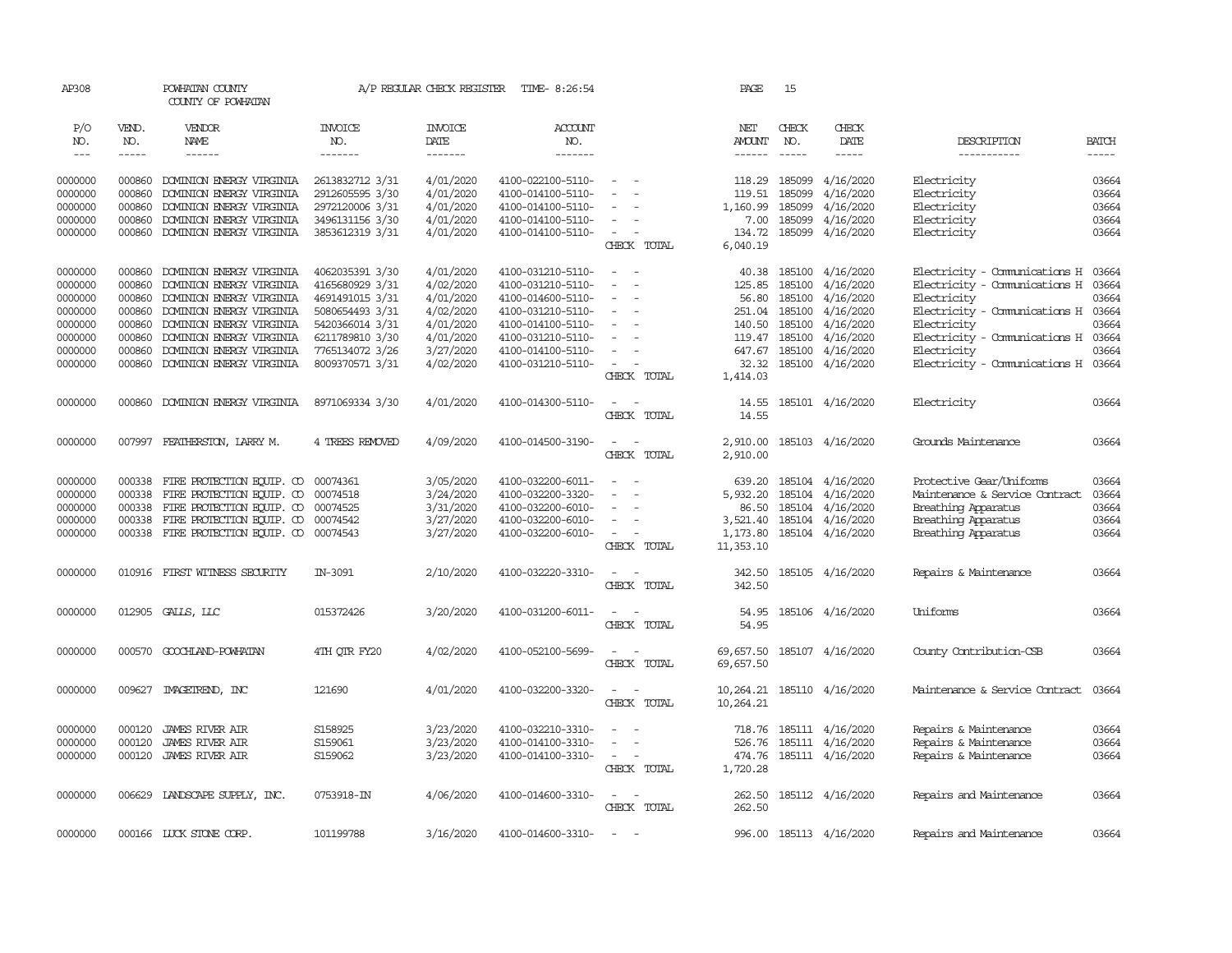| AP308                       |                       | POWHATAN COUNTY<br>COUNTY OF POWHATAN |                                  | A/P REGULAR CHECK REGISTER        | TIME- 8:26:54                    |                                                                            | PAGE                    | 16                                                                                                                                                                                                                                                                                                                                                                                                           |                                      |                                      |                             |
|-----------------------------|-----------------------|---------------------------------------|----------------------------------|-----------------------------------|----------------------------------|----------------------------------------------------------------------------|-------------------------|--------------------------------------------------------------------------------------------------------------------------------------------------------------------------------------------------------------------------------------------------------------------------------------------------------------------------------------------------------------------------------------------------------------|--------------------------------------|--------------------------------------|-----------------------------|
| P/O<br>NO.<br>$\frac{1}{2}$ | VEND.<br>NO.<br>----- | VENDOR<br>NAME<br>------              | <b>INVOICE</b><br>NO.<br>------- | <b>INVOICE</b><br>DATE<br>------- | <b>ACCOUNT</b><br>NO.<br>------- |                                                                            | NET<br>AMOUNT<br>------ | CHECK<br>NO.<br>$\frac{1}{2} \frac{1}{2} \frac{1}{2} \frac{1}{2} \frac{1}{2} \frac{1}{2} \frac{1}{2} \frac{1}{2} \frac{1}{2} \frac{1}{2} \frac{1}{2} \frac{1}{2} \frac{1}{2} \frac{1}{2} \frac{1}{2} \frac{1}{2} \frac{1}{2} \frac{1}{2} \frac{1}{2} \frac{1}{2} \frac{1}{2} \frac{1}{2} \frac{1}{2} \frac{1}{2} \frac{1}{2} \frac{1}{2} \frac{1}{2} \frac{1}{2} \frac{1}{2} \frac{1}{2} \frac{1}{2} \frac{$ | CHECK<br>DATE<br>-----               | DESCRIPTION<br>-----------           | <b>BATCH</b><br>$- - - - -$ |
| 0000000                     | 000166                | LUCK STONE CORP.                      | 101199950                        | 3/31/2020                         | 4100-014600-3310-                | $\sim$<br>CHECK TOTAL                                                      | 286.37<br>1,282.37      |                                                                                                                                                                                                                                                                                                                                                                                                              | 185113 4/16/2020                     | Repairs and Maintenance              | 03664                       |
| 0000000                     | 010290                | MCINTOSH, A. CHRISTIAN                | HVAC CLASSES                     | 4/01/2020                         | 4100-014100-5540-                | $\sim$<br>$\overline{\phantom{a}}$<br>$\equiv$<br>$\overline{\phantom{a}}$ | 78.00                   |                                                                                                                                                                                                                                                                                                                                                                                                              | 185114 4/16/2020<br>185114 4/16/2020 | Conferences & Training               | 03664<br>03664              |
| 0000000                     | 010290                | MCINTOSH, A. CHRISTIAN                | 2020 RENEWAL                     | 4/01/2020                         | 4100-014100-5810-                | CHECK TOTAL                                                                | 115.00<br>193.00        |                                                                                                                                                                                                                                                                                                                                                                                                              |                                      | Dues/Association Memberships         |                             |
| 0000000                     |                       | 010924 MITCHELL PEST                  | 130614                           | 3/03/2020                         | 4100-035100-3320-                | $\overline{a}$<br>CHECK TOTAL                                              | 65.00<br>65.00          |                                                                                                                                                                                                                                                                                                                                                                                                              | 185115 4/16/2020                     | Landscaping - Animal Control         | 03664                       |
| 0000000                     | 006610                | MO-JOHNS SANITATION                   | 126460                           | 4/01/2020                         | 4100-014600-3311-                | $\overline{\phantom{a}}$                                                   | 103.00                  |                                                                                                                                                                                                                                                                                                                                                                                                              | 185116 4/16/2020                     | Portable Bathrooms                   | 03664                       |
| 0000000                     | 006610                | MO-JOHNS SANITATION                   | 126461                           | 4/01/2020                         | 4100-014600-3311-                |                                                                            | 231.00                  |                                                                                                                                                                                                                                                                                                                                                                                                              | 185116 4/16/2020                     | Portable Bathrooms                   | 03664                       |
| 0000000                     | 006610                | MO-JOHNS SANITATION                   | 126462                           | 4/01/2020                         | 4100-014600-3311-                |                                                                            | 103.00                  |                                                                                                                                                                                                                                                                                                                                                                                                              | 185116 4/16/2020                     | Portable Bathrooms                   | 03664                       |
| 0000000                     |                       | 006610 MO-JOHNS SANITATION            | 126463                           | 4/01/2020                         | 4100-014600-3311-                | $\overline{\phantom{a}}$                                                   |                         | 228.00 185116                                                                                                                                                                                                                                                                                                                                                                                                | 4/16/2020                            | Portable Bathrooms                   | 03664                       |
| 0000000                     | 006610                | MO-JOHNS SANITATION                   | 126464                           | 4/01/2020                         | 4100-014600-3311-                | $\overline{\phantom{a}}$                                                   | 103.00                  | 185116                                                                                                                                                                                                                                                                                                                                                                                                       | 4/16/2020                            | Portable Bathrooms                   | 03664                       |
| 0000000                     | 006610                | MO-JOHNS SANITATION                   | 126465                           | 4/01/2020                         | 4100-014600-3311-                |                                                                            | 128.00                  | 185116                                                                                                                                                                                                                                                                                                                                                                                                       | 4/16/2020                            | Portable Bathrooms                   | 03664                       |
| 0000000                     | 006610                | MO-JOHNS SANITATION                   | 126466                           | 4/01/2020                         | 4100-014600-3311-                | $\equiv$                                                                   | 103.00                  |                                                                                                                                                                                                                                                                                                                                                                                                              | 185116 4/16/2020                     | Portable Bathrooms                   | 03664                       |
| 0000000                     | 006610                | MO-JOHNS SANITATION                   | 126467                           | 4/01/2020                         | 4100-014600-3311-                |                                                                            | 103.00                  |                                                                                                                                                                                                                                                                                                                                                                                                              | 185116 4/16/2020                     | Portable Bathrooms                   | 03664                       |
| 0000000                     | 006610                | MO-JOHNS SANITATION                   | 126468                           | 4/01/2020                         | 4100-014600-3311-                | $\equiv$                                                                   | 103.00                  |                                                                                                                                                                                                                                                                                                                                                                                                              | 185116 4/16/2020                     | Portable Bathrooms                   | 03664                       |
| 0000000                     |                       | 006610 MO-JOHNS SANITATION            | 126469                           | 4/01/2020                         | 4100-014600-3311-                |                                                                            | 103.00                  |                                                                                                                                                                                                                                                                                                                                                                                                              | 185116 4/16/2020                     | Portable Bathrooms                   | 03664                       |
|                             |                       |                                       |                                  |                                   |                                  | CHECK TOTAL                                                                | 1,308.00                |                                                                                                                                                                                                                                                                                                                                                                                                              |                                      |                                      |                             |
| 0000000                     | 006610                | MO-JOHNS SANITATION                   | 126470                           | 4/01/2020                         | 4100-014600-3311-                |                                                                            | 103.00                  |                                                                                                                                                                                                                                                                                                                                                                                                              | 185117 4/16/2020                     | Portable Bathrooms                   | 03664                       |
| 0000000                     | 006610                | MO-JOHNS SANITATION                   | 126471                           | 4/01/2020                         | 4100-014600-3311-                | $\overline{\phantom{a}}$                                                   | 128.00                  |                                                                                                                                                                                                                                                                                                                                                                                                              | 185117 4/16/2020                     | Portable Bathrooms                   | 03664                       |
| 0000000                     | 006610                | MO-JOHNS SANITATION                   | 126472                           | 4/01/2020                         | 4100-014600-3311-                | $\sim$                                                                     | 103.00                  |                                                                                                                                                                                                                                                                                                                                                                                                              | 185117 4/16/2020                     | Portable Bathrooms                   | 03664                       |
|                             |                       |                                       |                                  |                                   |                                  | CHECK TOTAL                                                                | 334.00                  |                                                                                                                                                                                                                                                                                                                                                                                                              |                                      |                                      |                             |
| 0000000                     |                       | 000750 MONACAN SOIL & WATER           | 2019-20 2ND PMT                  | 4/09/2020                         | 4100-081200-0050-                | $\sim$<br>$\sim$<br>CHECK TOTAL                                            | 22,000.00<br>22,000.00  |                                                                                                                                                                                                                                                                                                                                                                                                              | 185118 4/16/2020                     | MSWCD:Agricultural Support Ser       | 03664                       |
| 0000000                     |                       | 007297 NAFECO, INC.                   | 1031656                          | 3/27/2020                         | 4100-032200-3310-                | $\sim$<br>$\sim$<br>CHECK TOTAL                                            | 59.95<br>59.95          |                                                                                                                                                                                                                                                                                                                                                                                                              | 185119 4/16/2020                     | Equipment Repair                     | 03665                       |
| 0000000                     |                       | 011215 PASI, T. QUINN                 | REIMB 04/07/20                   | 4/07/2020                         | 4100-031200-6001-                | $\overline{\phantom{a}}$<br>$\sim$<br>CHECK TOTAL                          | 47.35<br>47.35          |                                                                                                                                                                                                                                                                                                                                                                                                              | 185120 4/16/2020                     | Office Supplies                      | 03665                       |
| 0000000                     | 001250                | POWHATAN AUTO & TRACTOR               | 591055                           | 3/26/2020                         | 4100-014500-3319-                |                                                                            | 30.61                   |                                                                                                                                                                                                                                                                                                                                                                                                              | 185121 4/16/2020                     | Equipment Repairs and Maintena       | 03665                       |
| 0000000                     | 001250                | POWHATAN AUTO & TRACTOR               | 591326                           | 3/30/2020                         | 4100-014500-3319-                | $\sim$ $ \sim$                                                             | 85.99                   |                                                                                                                                                                                                                                                                                                                                                                                                              | 185121 4/16/2020                     | Equipment Repairs and Maintena 03665 |                             |
|                             |                       |                                       |                                  |                                   |                                  | CHECK TOTAL                                                                | 116.60                  |                                                                                                                                                                                                                                                                                                                                                                                                              |                                      |                                      |                             |
| 0000000                     | 006928                | POWHATAN COUNTY DEPT. OF              | REIMB LLOYD                      | 4/09/2020                         | 4100-053910-5643-                | $\sim$<br>$\sim$ $-$<br>CHECK TOTAL                                        | 145.71                  |                                                                                                                                                                                                                                                                                                                                                                                                              | 145.71 185122 4/16/2020              | PCCAA Services - Federal CSBG        | 03665                       |
| 0000000                     | 008294                | POWHATAN COUNTY PUBLIC                | BUILDING 01/20                   | 1/31/2020                         | 4100-034100-6009-                | $\sim$                                                                     | 58.39                   | 185123                                                                                                                                                                                                                                                                                                                                                                                                       | 4/16/2020                            | Auto Parts/Repairs                   | 03667                       |
| 0000000                     | 008294                | POWHATAN COUNTY PUBLIC                | F&R 01/2020                      | 1/31/2020                         | 4100-032200-6009-                | $\equiv$<br>$\overline{\phantom{a}}$                                       | 4,283.73                | 185123                                                                                                                                                                                                                                                                                                                                                                                                       | 4/16/2020                            | Auto Repairs and Parts               | 03667                       |
| 0000000                     | 008294                | POWHATAN COUNTY PUBLIC                | FACIL 01/2020                    | 1/31/2020                         | 4100-014500-6009-                | $\sim$                                                                     | 149.42                  | 185123                                                                                                                                                                                                                                                                                                                                                                                                       | 4/16/2020                            | Auto Parts & Repairs                 | 03667                       |
| 0000000                     | 008294                | POWHATAN COUNTY PUBLIC                | FACIL 01/2020                    |                                   | 4100-014500-6009-                |                                                                            | 46.00                   | 185123                                                                                                                                                                                                                                                                                                                                                                                                       | 4/16/2020                            | Auto Parts & Repairs                 | 03667                       |
|                             |                       |                                       |                                  | 1/31/2020                         |                                  |                                                                            |                         |                                                                                                                                                                                                                                                                                                                                                                                                              |                                      |                                      |                             |
| 0000000                     | 008294                | POWHATAN COUNTY PUBLIC                | FACIL 01/2020                    | 1/31/2020                         | 4100-014100-6009-                |                                                                            | 722.28                  | 185123                                                                                                                                                                                                                                                                                                                                                                                                       | 4/16/2020                            | Auto Parts & Repairs                 | 03667                       |
| 0000000                     | 008294                | POWHATAN COUNTY PUBLIC                | FACIL 01/2020                    | 1/31/2020                         | 4100-014500-6009-                |                                                                            | 20.00                   | 185123                                                                                                                                                                                                                                                                                                                                                                                                       | 4/16/2020                            | Auto Parts & Repairs                 | 03667                       |
| 0000000                     | 008294                | POWHATAN COUNTY PUBLIC                | FACIL 01/2020                    | 1/31/2020                         | 4100-014500-6009-                | $\equiv$                                                                   | 20.00                   | 185123                                                                                                                                                                                                                                                                                                                                                                                                       | 4/16/2020                            | Auto Parts & Repairs                 | 03667                       |
| 0000000                     | 008294                | POWHATAN COUNTY PUBLIC                | FACIL 01/2020                    | 1/31/2020                         | 4100-014500-6009-                |                                                                            | 149.08                  |                                                                                                                                                                                                                                                                                                                                                                                                              | 185123 4/16/2020                     | Auto Parts & Repairs                 | 03667                       |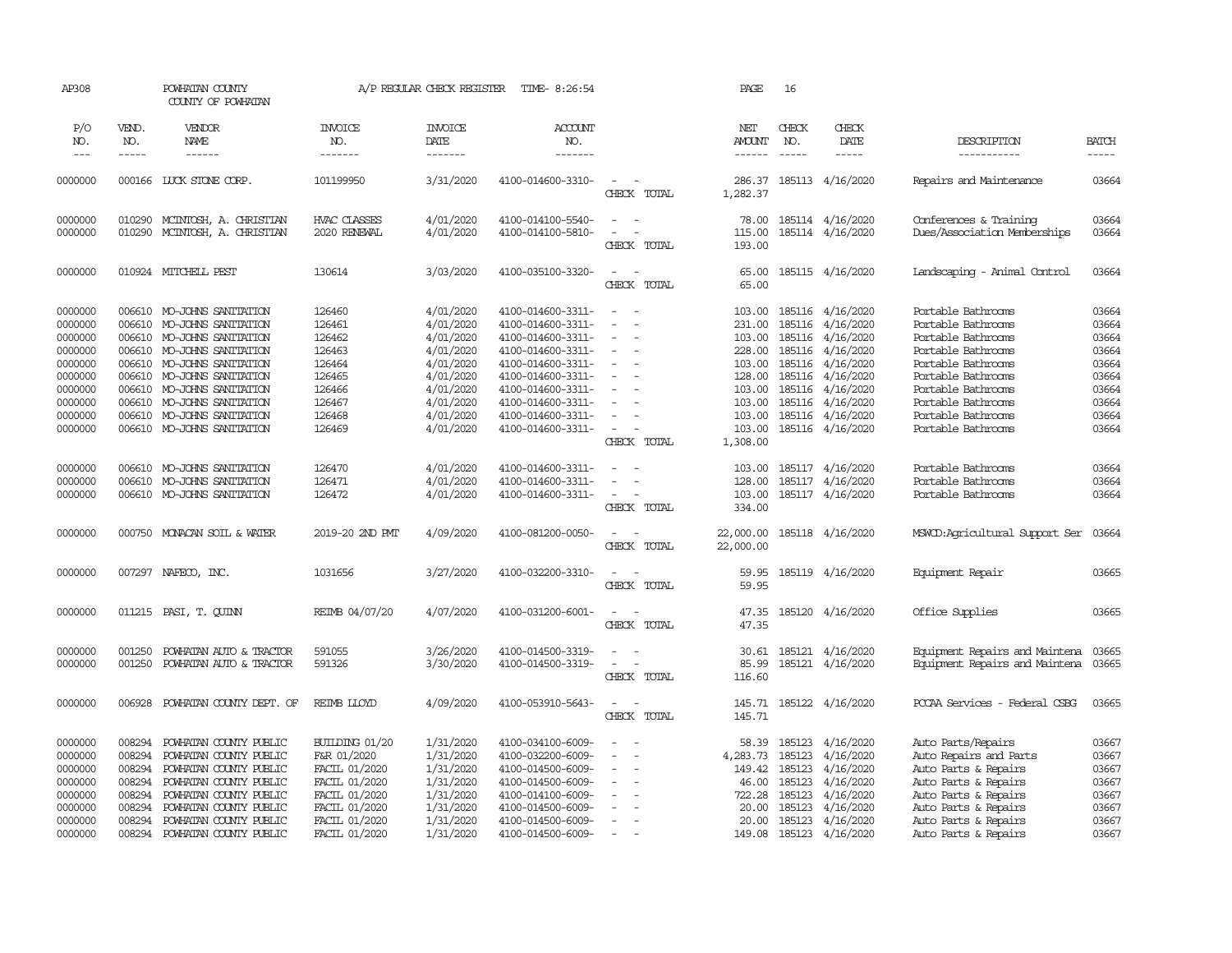| AP308   |             | POWHATAN COUNTY<br>COUNTY OF POWHATAN            |                 | A/P REGULAR CHECK REGISTER | TIME- 8:26:54     |                                    |             | PAGE          | 17            |                         |                                |              |
|---------|-------------|--------------------------------------------------|-----------------|----------------------------|-------------------|------------------------------------|-------------|---------------|---------------|-------------------------|--------------------------------|--------------|
| P/O     | VEND.       | VENDOR                                           | <b>INVOICE</b>  | <b>INVOICE</b>             | <b>ACCOUNT</b>    |                                    |             | NET           | CHECK         | CHECK                   |                                |              |
| NO.     | NO.         | NAME                                             | NO.             | DATE                       | NO.               |                                    |             | AMOUNT        | NO.           | DATE                    | DESCRIPTION                    | <b>BATCH</b> |
| $---$   | $- - - - -$ | $- - - - - -$                                    | -------         | $- - - - - - -$            | --------          |                                    |             | $- - - - - -$ | $\frac{1}{2}$ | -----                   | -----------                    | $- - - - -$  |
| 0000000 | 008294      | POWHATAN COUNTY PUBLIC                           | FACIL 01/2020   | 1/31/2020                  | 4100-014100-6009- |                                    |             | 20.00         | 185123        | 4/16/2020               | Auto Parts & Repairs           | 03667        |
| 0000000 | 008294      | POWHATAN COUNTY PUBLIC                           | PLANING 01/20   | 1/31/2020                  | 4100-081100-6009- |                                    |             | 461.80        | 185123        | 4/16/2020               | Auto Parts/Repair              | 03667        |
| 0000000 | 008294      | POWHATAN COUNTY PUBLIC                           | SHERIFF 01/2020 | 1/31/2020                  | 4100-035100-6009- |                                    |             | 20.00         | 185123        | 4/16/2020               | Auto Parts/Repairs             | 03667        |
| 0000000 | 008294      | POWHATAN COUNTY PUBLIC                           | SHERIFF 01/2020 | 1/31/2020                  | 4100-031200-6008- | $\equiv$                           |             | 1,288.01      | 185123        | 4/16/2020               | Gas/Grease/Oil                 | 03667        |
| 0000000 | 008294      | POWHATAN COUNTY PUBLIC                           | SHERIFF 01/2020 | 1/31/2020                  | 4100-031200-6009- | $\overline{\phantom{a}}$           |             | 11,201.13     | 185123        | 4/16/2020               | Auto Parts/Repairs             | 03667        |
|         |             |                                                  |                 |                            |                   |                                    | CHECK TOTAL | 18,439.84     |               |                         |                                |              |
|         |             |                                                  |                 |                            |                   |                                    |             |               |               |                         |                                |              |
| 0000000 | 012064      | POWHATAN COUNTY TREASURER 113 01/06-03/02        |                 | 3/20/2020                  | 4100-032220-5130- | $\sim$                             |             | 305.62        |               | 185124 4/16/2020        | Water                          | 03665        |
| 0000000 | 012064      | POWHATAN COUNTY TREASURER                        | 113 01/06-03/02 | 3/20/2020                  | 4100-032220-5140- | $\equiv$                           |             | 348.25        | 185124        | 4/16/2020               | Sewer                          | 03665        |
| 0000000 | 012064      | POWHATAN COUNTY TREASURER 150 01/03-03/02        |                 | 3/20/2020                  | 4100-032200-5140- |                                    |             |               |               | 264.77 185124 4/16/2020 | Sewer                          | 03665        |
| 0000000 | 012064      | POWHATAN COUNTY TREASURER 152 01/03-03/02        |                 | 3/20/2020                  | 4100-014100-5140- | $\overline{\phantom{a}}$           |             |               |               | 139.65 185124 4/16/2020 | Sewer                          | 03665        |
| 0000000 | 012064      | POWHATAN COUNTY TREASURER 153 01/03-03/03        |                 | 3/20/2020                  | 4100-032210-5140- | $\equiv$                           |             |               | 144.87 185124 | 4/16/2020               | Sewer                          | 03665        |
| 0000000 | 012064      | POWHATAN COUNTY TREASURER 161 01/03-03/02        |                 | 3/20/2020                  | 4100-031200-5140- |                                    |             |               |               | 227.01 185124 4/16/2020 | Sewer                          | 03665        |
| 0000000 | 012064      | POWHATAN COUNTY TREASURER 161 01/03-03/02        |                 | 3/20/2020                  | 4100-014100-5140- | $\overline{\phantom{a}}$           |             |               |               | 227.00 185124 4/16/2020 | Sewer                          | 03665        |
| 0000000 |             | 012064 POWHATAN COUNTY TREASURER 162 01/03-03/02 |                 | 3/20/2020                  | 4100-031200-5140- |                                    |             | 58.22         |               | 185124 4/16/2020        | Sewer                          | 03665        |
| 0000000 | 012064      | POWHATAN COUNTY TREASURER 162 01/03-03/02        |                 | 3/20/2020                  | 4100-014100-5140- | $\equiv$                           |             | 58.21         |               | 185124 4/16/2020        | Sewer                          | 03665        |
| 0000000 | 012064      | POWHATAN COUNTY TREASURER 193 01/03-03/03        |                 | 3/20/2020                  | 4100-014100-5140- | $\equiv$                           |             | 130.48        |               | 185124 4/16/2020        | Sewer                          | 03665        |
| 0000000 |             | 012064 POWHATAN COUNTY TREASURER 94 01/03-03/03  |                 | 3/20/2020                  | 4100-014100-5140- | $\overline{\phantom{a}}$           |             | 236.54        |               | 185124 4/16/2020        | Sewer                          | 03665        |
|         |             |                                                  |                 |                            |                   |                                    | CHECK TOTAL | 2,140.62      |               |                         |                                |              |
|         |             |                                                  |                 |                            |                   |                                    |             |               |               |                         |                                |              |
| 0000000 |             | 000620 R. C. GOODWIN & SONS, INC                 | 0898605         | 3/27/2020                  | 4100-032200-3310- | $\sim$<br>$\overline{\phantom{a}}$ |             |               |               | 36.00 185125 4/16/2020  | Equipment Repair               | 03665        |
| 0000000 |             | 000620 R.C. GOODWYN & SONS, INC                  | 0898761         | 3/27/2020                  | 4100-014500-3190- | ÷                                  |             | 17.97         |               | 185125 4/16/2020        | Grounds Maintenance            | 03665        |
| 0000000 |             | 000620 R. C. GOODWIN & SONS, INC 0899153         |                 | 3/31/2020                  | 4100-032200-3310- | $\sim$<br>$\sim$                   |             | 38.74         |               | 185125 4/16/2020        | Equipment Repair               | 03665        |
|         |             |                                                  |                 |                            |                   |                                    | CHECK TOTAL | 92.71         |               |                         |                                |              |
| 0000000 |             | 007325 RICHMOND OXYGEN CO.                       | 334852          | 3/31/2020                  | 4100-032200-3320- | $\overline{\phantom{a}}$<br>$\sim$ |             | 277.50        |               | 185126 4/16/2020        | Maintenance & Service Contract | 03665        |
|         |             |                                                  |                 |                            |                   |                                    | CHECK TOTAL | 277.50        |               |                         |                                |              |
|         |             |                                                  |                 |                            |                   |                                    |             |               |               |                         |                                |              |
| 0000000 |             | 012509 RICHMOND SUBURBAN NEWS                    | 6045767 3/20    | 3/29/2020                  | 4100-012320-3600- | $\overline{\phantom{a}}$           |             | 317.50        |               | 185127 4/16/2020        | Advertising                    | 03665        |
|         |             |                                                  |                 |                            |                   |                                    | CHECK TOTAL | 317.50        |               |                         |                                |              |
|         |             |                                                  |                 |                            |                   |                                    |             |               |               |                         |                                |              |
| 0000000 |             | 007062 RUIHERFORD JANITOR SUPPLY 1151392         |                 | 4/02/2020                  | 4100-032200-6001- | $\overline{\phantom{a}}$<br>$\sim$ |             | 410.00        |               | 185128 4/16/2020        | Stationery/Office Supplies     | 03665        |
|         |             |                                                  |                 |                            |                   |                                    | CHECK TOTAL | 410.00        |               |                         |                                |              |
| 0000000 | 011800      | SCHARDEIN, BRET                                  | MILEABE OCT-DEC | 4/08/2020                  | 4100-081500-5510- | $\sim$<br>$\sim$                   |             | 405.54        |               | 185129 4/16/2020        | Travel/Mileage/Parking/Tolls   | 03665        |
|         |             |                                                  |                 |                            |                   | $\overline{\phantom{a}}$<br>$\sim$ |             |               |               |                         |                                |              |
| 0000000 | 011800      | SCHARDEIN, BRET                                  | MILEAGE JAN-MAR | 4/08/2020                  | 4100-081500-5510- |                                    |             | 444.48        |               | 185129 4/16/2020        | Travel/Mileage/Parking/Tolls   | 03665        |
|         |             |                                                  |                 |                            |                   |                                    | CHECK TOTAL | 850.02        |               |                         |                                |              |
| 0000000 | 008654      | SEAY'S TOWING                                    | 484IEV 3/7/20   | 3/07/2020                  | 4100-032200-6009- | $\sim$<br>$\sim$                   |             | 350.00        |               | 185130 4/16/2020        | Auto Repairs and Parts         | 03665        |
|         |             |                                                  |                 |                            |                   |                                    | CHECK TOTAL | 350.00        |               |                         |                                |              |
|         |             |                                                  |                 |                            |                   |                                    |             |               |               |                         |                                |              |
| 0000000 |             | 006593 SHEEHY FORD                               | NOHB175965      | 3/23/2020                  | 4100-031200-6009- | $\sim$<br>$\sim$                   |             | 4,205.00      |               | 185131 4/16/2020        | Auto Parts/Repairs             | 03665        |
|         |             |                                                  |                 |                            |                   |                                    | CHECK TOTAL | 4,205.00      |               |                         |                                |              |
|         |             |                                                  |                 |                            |                   |                                    |             |               |               |                         |                                |              |
| 0000000 |             | 012104 SHELDON, GREGORY R.                       | 8951679         | 4/09/2020                  | 4100-021200-3150- | $\sim$<br>$\sim$                   |             | 240.00        |               | 185132 4/16/2020        | Outside Counsel                | 03665        |
|         |             |                                                  |                 |                            |                   |                                    | CHECK TOTAL | 240.00        |               |                         |                                |              |
|         |             |                                                  |                 |                            |                   |                                    |             |               |               |                         |                                |              |
| 0000000 | 001320      | SOUTHERN POLICE                                  | 202369          | 4/07/2020                  | 4100-031200-6011- | $\sim$ $ -$                        |             | 920.00        |               | 185133 4/16/2020        | Uniforms                       | 03665        |
|         |             |                                                  |                 |                            |                   |                                    | CHECK TOTAL | 920.00        |               |                         |                                |              |
|         |             |                                                  |                 |                            |                   |                                    |             |               |               |                         |                                |              |
| 0000000 |             | 006594 SOUTHSIDE ELECTRIC COOP                   | 63504004 3/08   | 3/12/2020                  | 4100-035100-5110- | $\sim$                             |             |               |               | 788.83 185134 4/16/2020 | Electricity                    | 03665        |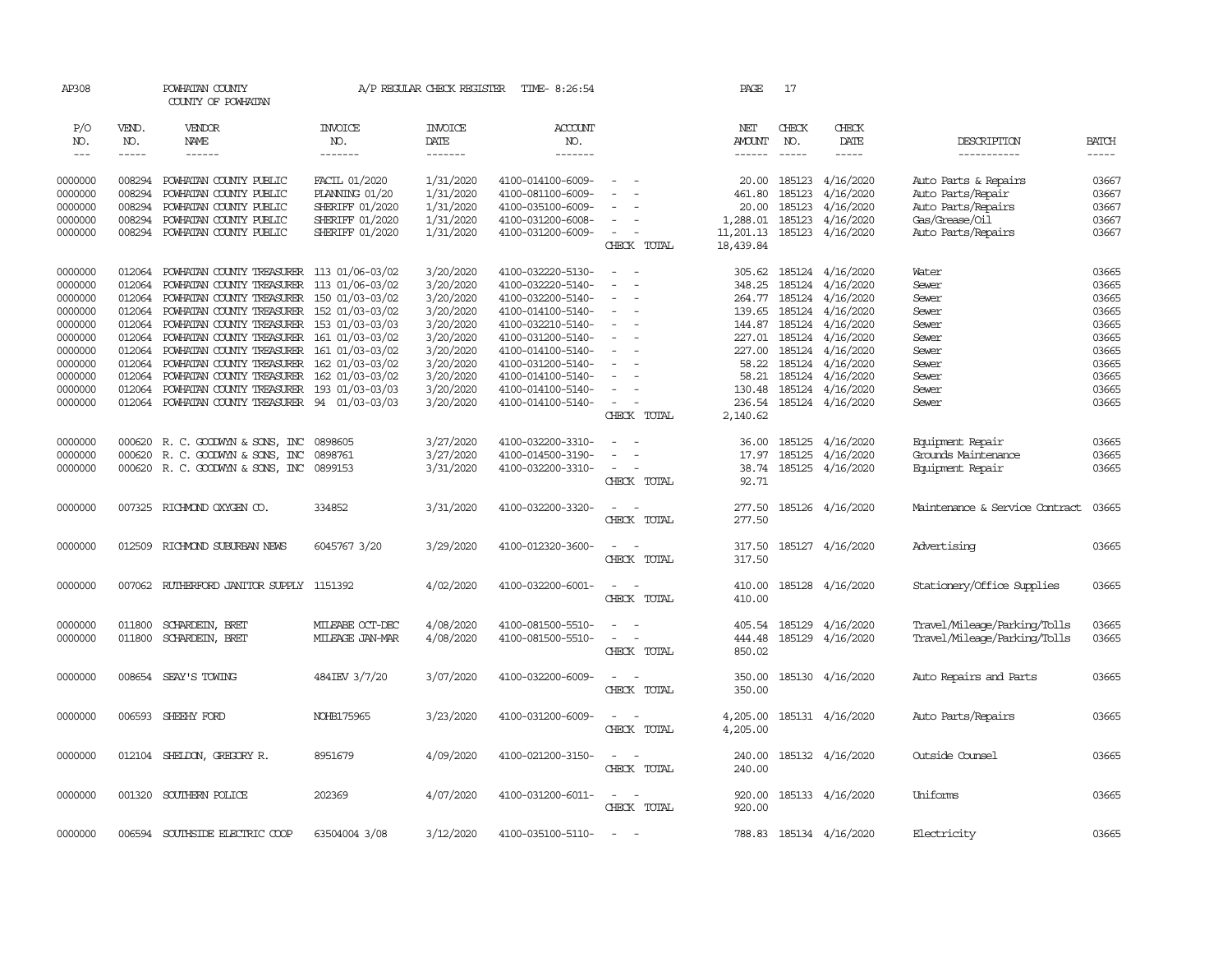| AP308         |              | POWHATAN COUNTY<br>COUNTY OF POWHATAN |                       | A/P REGULAR CHECK REGISTER | TIME- 8:26:54     |                                    | PAGE                 | 18           |                           |                                |              |
|---------------|--------------|---------------------------------------|-----------------------|----------------------------|-------------------|------------------------------------|----------------------|--------------|---------------------------|--------------------------------|--------------|
| P/O<br>NO.    | VEND.<br>NO. | VENDOR<br>NAME                        | <b>INVOICE</b><br>NO. | <b>INVOICE</b><br>DATE     | ACCOUNT<br>NO.    |                                    | NET<br><b>AMOUNT</b> | CHECK<br>NO. | CHECK<br>DATE             | DESCRIPTION                    | <b>BATCH</b> |
| $\frac{1}{2}$ | $- - - - -$  | $- - - - - -$                         | -------               | -------                    | -------           |                                    |                      |              | $- - - - -$               | -----------                    | $- - - - -$  |
| 0000000       | 006594       | SOUTHSIDE ELECTRIC COOP               | 63504005 3/08         | 3/12/2020                  | 4100-031210-5110- | $\sim$                             |                      |              | 105.12 185134 4/16/2020   | Electricity - Comunications H  | 03665        |
| 0000000       | 006594       | SOUTHSIDE ELECTRIC COOP               | 63504006 3/08         | 3/12/2020                  | 4100-014600-5110- | $\equiv$                           | 494.53               | 185134       | 4/16/2020                 | Electricity                    | 03665        |
| 0000000       | 006594       | SOUTHSIDE ELECTRIC COOP               | 63504009 3/08         | 3/12/2020                  | 4100-014600-5110- |                                    | 3,729.13             | 185134       | 4/16/2020                 | Electricity                    | 03665        |
| 0000000       | 006594       | SOUTHSIDE ELECTRIC COOP               | 63504010 3/08         | 3/12/2020                  | 4100-014600-5110- |                                    | 358.86               |              | 185134 4/16/2020          | Electricity                    | 03665        |
| 0000000       | 006594       | SOUTHSIDE ELECTRIC COOP               | 63504011 3/08         | 3/12/2020                  | 4100-014100-5110- | $\sim$<br>CHECK TOTAL              | 250.01<br>5,726.48   |              | 185134 4/16/2020          | Electricity                    | 03665        |
| 0000000       | 001940       | STANDBY SYSTEMS, INC.                 | 03200562              | 3/30/2020                  | 4100-014100-3320- | $\sim$                             | 153.00               | 185135       | 4/16/2020                 | Maintenance & Service Contract | 03665        |
| 0000000       | 001940       | STANDBY SYSTEMS, INC.                 | 03200602              | 3/31/2020                  | 4100-014100-3320- | $\sim$                             | 153.00               | 185135       | 4/16/2020                 | Maintenance & Service Contract | 03665        |
| 0000000       | 001940       | STANDBY SYSTEMS, INC.                 | 03200611              | 3/31/2020                  | 4100-032200-3320- | $\sim$<br>$\sim$                   | 153.00               |              | 185135 4/16/2020          | Maintenance & Service Contract | 03665        |
|               |              |                                       |                       |                            |                   | CHECK TOTAL                        | 459.00               |              |                           |                                |              |
| 0000000       | 013065       | STAPLES INC                           | 7306151507-0-1        | 3/19/2020                  | 4100-034100-6001- | $\equiv$                           | 131.11               |              | 185136 4/16/2020          | Office Supplies                | 03665        |
| 0000000       | 013065       | STAPLES INC                           | 7306496231-0-1        | 3/27/2020                  | 4100-034100-6001- | $\overline{\phantom{a}}$           | 54.18                |              | 185136 4/16/2020          | Office Supplies                | 03665        |
| 0000000       |              | 013065 STAPLES INC                    | 7306496498-0-1        | 3/27/2020                  | 4100-034100-6001- | $\equiv$                           | 54.18                |              | 185136 4/16/2020          | Office Supplies                | 03665        |
|               |              |                                       |                       |                            |                   | CHECK TOTAL                        | 239.47               |              |                           |                                |              |
| 0000000       |              | 011188 TECH FIRE & SAFETY             | 1688                  | 4/04/2020                  | 4100-032200-6011- | $\sim$<br>$\sim$                   | 318.40               |              | 185138 4/16/2020          | Protective Gear/Uniforms       | 03665        |
|               |              |                                       |                       |                            |                   | CHECK TOTAL                        | 318.40               |              |                           |                                |              |
| 0000000       | 006506       | THYSSENKRUPP ELEVATOR                 | 3005166246            | 4/01/2020                  | 4100-014100-3320- | $\sim$<br>$\sim$                   |                      |              | 1,648.34 185139 4/16/2020 | Maintenance & Service Contract | 03665        |
|               |              |                                       |                       |                            |                   | CHECK TOTAL                        | 1,648.34             |              |                           |                                |              |
| 0000000       | 008565       | TRACTOR SUPPLY CREDIT                 | 100514670             | 3/11/2020                  | 4100-035100-6022- |                                    | 135.92               |              | 185140 4/16/2020          | Dog Food/Supplies              | 03665        |
| 0000000       | 008565       | TRACTOR SUPPLY CREDIT                 | 100515542             | 3/20/2020                  | 4100-031200-6022- |                                    | 69.98                | 185140       | 4/16/2020                 | Dog Food & Supplies K9         | 03665        |
| 0000000       | 008565       | TRACTOR SUPPLY CREDIT                 | 200794254             | 3/13/2020                  | 4100-031200-6022- | $\equiv$                           | 61.99                |              | 185140 4/16/2020          | Dog Food & Supplies K9         | 03665        |
| 0000000       | 008565       | TRACTOR SUPPLY CREDIT                 | 200795811             | 3/17/2020                  | 4100-035100-6022- | $\sim$<br>$\overline{\phantom{a}}$ | 20.97                | 185140       | 4/16/2020                 | Dog Food/Supplies              | 03665        |
|               |              |                                       |                       |                            |                   | CHECK TOTAL                        | 288.86               |              |                           |                                |              |
| 0000000       | 011193       | VERIZON                               | 867318708 3/27        | 3/27/2020                  | 4100-031210-5232- | $\overline{\phantom{a}}$           | 105.40               |              | 185142 4/16/2020          | Wireline 911                   | 03665        |
| 0000000       | 011193       | VERIZON                               | 878401797 4/20        | 3/27/2020                  | 4100-022100-5230- | $\equiv$                           | 56.39                |              | 185142 4/16/2020          | Telephone Services             | 03665        |
| 0000000       | 011193       | VERIZON                               | 921422421 3/24        | 3/24/2020                  | 4100-032220-5230- | $\sim$<br>CHECK TOTAL              | 96.98<br>258.77      |              | 185142 4/16/2020          | Telephone System               | 03665        |
| 0000000       |              | 013390 VERIZON                        | M55049170620085       | 3/25/2020                  | 4100-031210-5232- | $\sim$ $ \sim$                     | 816.53               |              | 185143 4/16/2020          | Wireline 911                   | 03665        |
|               |              |                                       |                       |                            |                   | CHECK TOTAL                        | 816.53               |              |                           |                                |              |
| 0000000       | 008327       | VIRGINIA EQUINE PLLC                  | 10015835 REDO         | 3/12/2020                  | 4100-035100-3110- |                                    | 300.00               |              | 185144 4/16/2020          | Professional Health Services   | 03665        |
| 0000000       | 008327       | VIRGINIA EQUINE PLLC                  | 10015857 REDO         | 3/16/2020                  | 4100-035100-3110- |                                    | 1,475.00             |              | 185144 4/16/2020          | Professional Health Services   | 03665        |
| 0000000       |              | 008327 VIRGINIA EQUINE PLLC           | 322687                | 4/07/2020                  | 4100-035100-3110- | $\sim$                             | 600.00               |              | 185144 4/16/2020          | Professional Health Services   | 03665        |
|               |              |                                       |                       |                            |                   | CHECK TOTAL                        | 2,375.00             |              |                           |                                |              |
| 0000000       | 009768       | WAMPLER EANES APPRAISAL               | $09 - 20$             | 1/03/2020                  | 100-000200-0009-  | $\equiv$<br>$\sim$                 | 23,028.85            |              | 185145 4/16/2020          | Retainage Payable              | 03665        |
| 0000000       | 009768       | WAMPLER EANES APPRAISAL               | 88 PERMITS            | 3/05/2020                  | 4100-012320-3160- | $\sim$<br>$\overline{\phantom{a}}$ | 3,080.00             |              | 185145 4/16/2020          | Reassessment Services          | 03665        |
|               |              |                                       |                       |                            |                   | CHECK TOTAL                        | 26,108.85            |              |                           |                                |              |
| 0000000       | 001680       | WASTE MANAGEMENT OF                   | 3427915-2424-8        | 4/01/2020                  | 4100-014300-3175- | $\sim$                             | 298.98               |              | 185146 4/16/2020          | Waste Disposal                 | 03665        |
|               |              |                                       |                       |                            |                   | CHECK TOTAL                        | 298.98               |              |                           |                                |              |
|               |              |                                       |                       |                            |                   |                                    |                      |              |                           |                                |              |
| 0000000       |              | 012458 WIMMER, WILLIE                 | 1507                  | 4/06/2020                  | 4100-032200-6009- |                                    | 2,736.98             |              | 185147 4/16/2020          | Auto Repairs and Parts         | 03665        |
|               |              |                                       |                       |                            |                   | CHECK TOTAL                        | 2,736.98             |              |                           |                                |              |
|               |              |                                       |                       |                            |                   |                                    |                      |              |                           |                                |              |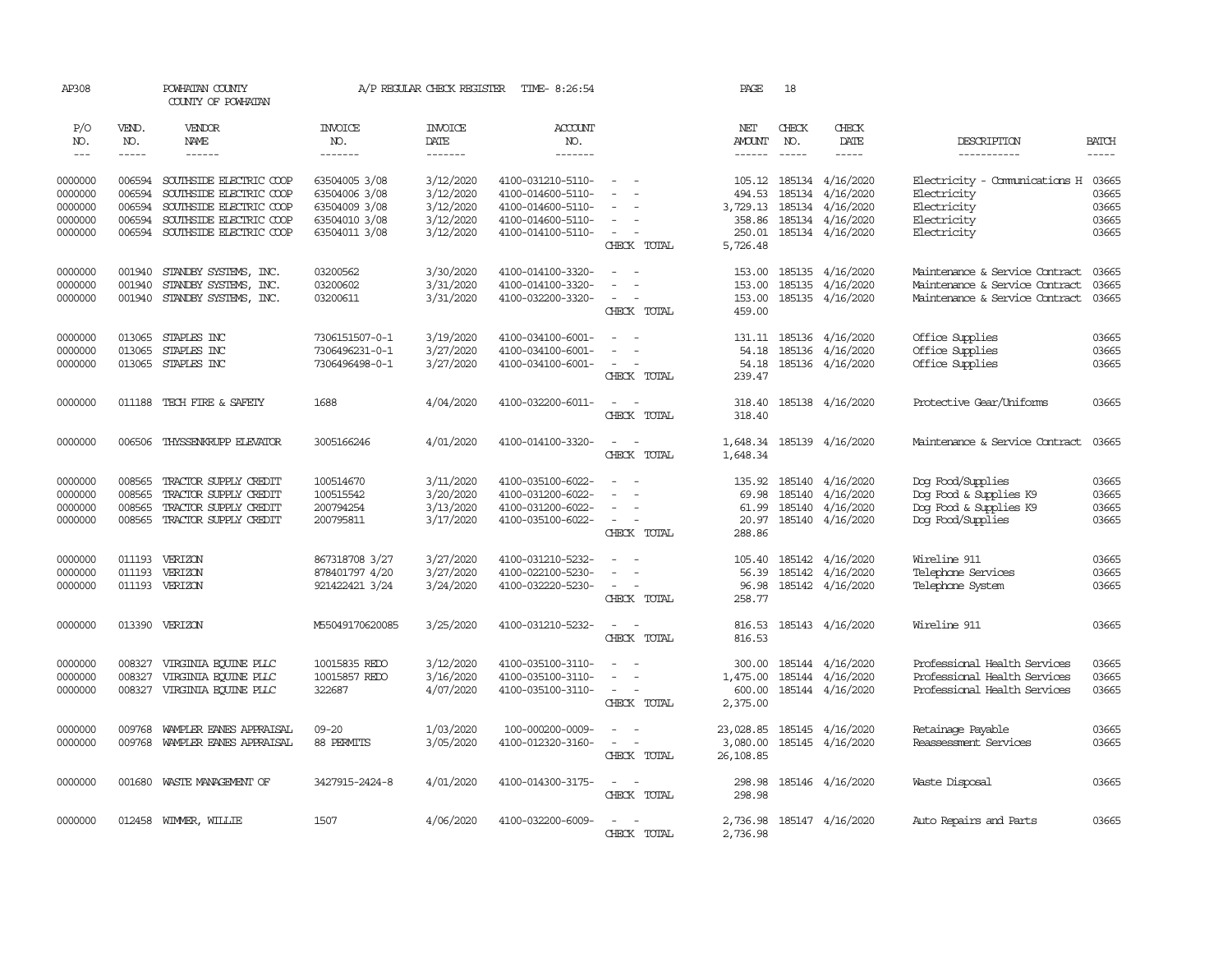| AP308        |                      | POWHATAN COUNTY<br>COUNTY OF POWHATAN |                | A/P REGULAR CHECK REGISTER | TIME- 8:26:54          |                                                                                                              | PAGE                    | 19                   |                         |                                |                             |
|--------------|----------------------|---------------------------------------|----------------|----------------------------|------------------------|--------------------------------------------------------------------------------------------------------------|-------------------------|----------------------|-------------------------|--------------------------------|-----------------------------|
| P/O          | VEND.                | VENDOR                                | <b>INVOICE</b> | <b>INVOICE</b>             | ACCOUNT                |                                                                                                              | NET                     | CHECK                | CHECK                   |                                |                             |
| NO.<br>$---$ | NO.<br>$\frac{1}{2}$ | NAME<br>$- - - - - -$                 | NO.<br>------- | DATE<br>$- - - - - - -$    | NO.<br>$- - - - - - -$ |                                                                                                              | AMOUNT<br>$- - - - - -$ | NO.<br>$\frac{1}{2}$ | DATE<br>-----           | DESCRIPTION<br>-----------     | <b>BATCH</b><br>$- - - - -$ |
|              |                      |                                       |                |                            |                        |                                                                                                              |                         |                      |                         |                                |                             |
| 0000000      |                      | 006175 ADAMS OIL COMPANY, INC.        | 34767          | 3/04/2020                  | 4100-014500-6008-      | $\equiv$                                                                                                     | 352.50                  |                      | 185148 4/23/2020        | Gas/Grease/Oil                 | 03668                       |
|              |                      |                                       |                |                            |                        | CHECK TOTAL                                                                                                  | 352.50                  |                      |                         |                                |                             |
| 0000000      | 012849               | AQUA VIRGINIA                         | 10076275 3/20  | 4/07/2020                  | 4100-014100-5130-      | $\frac{1}{2} \left( \frac{1}{2} \right) \left( \frac{1}{2} \right) = \frac{1}{2} \left( \frac{1}{2} \right)$ |                         |                      | 124.48 185150 4/23/2020 | Water                          | 03668                       |
| 0000000      | 012849               | AQUA VIRGINIA                         | 14060698 3/20  | 4/07/2020                  | 4100-014100-5130-      |                                                                                                              | 22.69                   | 185150               | 4/23/2020               | Water                          | 03668                       |
| 0000000      | 012849               | ACUA VIRGINIA                         | 14072756 3/20  | 4/07/2020                  | 4100-014600-5130-      |                                                                                                              | 17.62                   | 185150               | 4/23/2020               | Water - Field Irrigation       | 03668                       |
| 0000000      | 012849               | AQUA VIRGINIA                         | 15015408 3/20  | 4/07/2020                  | 4100-014600-5130-      | $\equiv$                                                                                                     | 17.62                   | 185150               | 4/23/2020               | Water - Field Irrigation       | 03668                       |
| 0000000      | 012849               | AQUA VIRGINIA                         | 56628066 3/20  | 4/07/2020                  | 4100-014100-5130-      | $\sim$                                                                                                       | 23.20                   | 185150               | 4/23/2020               | Water                          | 03668                       |
| 0000000      | 012849               | ACUA VIRGINIA                         | 56629538 3/20  | 4/07/2020                  | 4100-014100-5130-      | $\equiv$                                                                                                     | 149.83                  | 185150               | 4/23/2020               | Water                          | 03668                       |
| 0000000      | 012849               | AQUA VIRGINIA                         | 56630272 3/20  | 4/07/2020                  | 4100-014100-5130-      |                                                                                                              | 101.07                  | 185150               | 4/23/2020               | Water                          | 03668                       |
| 0000000      | 012849               | AQUA VIRGINIA                         | 56630273 3/20  | 4/07/2020                  | 4100-073100-5130-      | $\overline{\phantom{a}}$                                                                                     | 49.87                   | 185150               | 4/23/2020               | Water                          | 03668                       |
| 0000000      | 012849               | AQUA VIRGINIA                         | 9056751 3/20   | 4/07/2020                  | 4100-014100-5130-      | $\sim$                                                                                                       | 58.49                   | 185150               | 4/23/2020               | Water                          | 03668                       |
| 0000000      |                      | 012849 AQUA VIRGINIA                  | 9056752 3/20   | 4/07/2020                  | 4100-014100-5130-      | $\sim$<br>$\sim$                                                                                             | 37.19                   |                      | 185150 4/23/2020        | Water                          | 03668                       |
|              |                      |                                       |                |                            |                        | CHECK TOTAL                                                                                                  | 602.06                  |                      |                         |                                |                             |
| 0000000      | 012849               | AQUA VIRGINIA                         | 9056760 3/20   | 4/07/2020                  | 4100-032210-5130-      | $\sim$                                                                                                       | 67.61                   |                      | 185151 4/23/2020        | Water                          | 03668                       |
| 0000000      | 012849               | AOUA VIRGINIA                         | 9062821 3/20   | 4/07/2020                  | 4100-014600-5130-      |                                                                                                              |                         |                      | 93.64 185151 4/23/2020  | Water - Field Irrigation       | 03668                       |
| 0000000      | 012849               | AQUA VIRGINIA                         | 9062838 3/20   | 4/07/2020                  | 4100-031200-5130-      | $\equiv$                                                                                                     |                         |                      | 97.73 185151 4/23/2020  | Water                          | 03668                       |
| 0000000      | 012849               | AQUA VIRGINIA                         | 9062838 3/20   | 4/07/2020                  | 4100-014100-5130-      | $\equiv$                                                                                                     | 97.73                   | 185151               | 4/23/2020               | Water                          | 03668                       |
| 0000000      | 012849               | AQUA VIRGINIA                         | 9062840 3/20   | 4/07/2020                  | 4100-014600-5130-      |                                                                                                              | 109.27                  |                      | 185151 4/23/2020        | Water - Field Irrigation       | 03668                       |
| 0000000      | 012849               | ACUA VIRGINIA                         | 9071915 3/20   | 4/07/2020                  | 4100-014100-5130-      | $\equiv$                                                                                                     | 17.62                   |                      | 185151 4/23/2020        | Water                          | 03668                       |
| 0000000      | 012849               | AOUA VIRGINIA                         | 9072586 3/20   | 4/07/2020                  | 4100-022100-5130-      | $\sim$                                                                                                       | 26.75                   |                      | 185151 4/23/2020        | Water                          | 03668                       |
|              |                      |                                       |                |                            |                        | CHECK TOTAL                                                                                                  | 510.35                  |                      |                         |                                |                             |
| 0000000      | 000660               | BAI MUNICIPAL SOFTWARE                | 20200402006    | 4/02/2020                  | 4100-012510-3321-      | $\sim$<br>$\sim$                                                                                             | 12,776.00               |                      | 185152 4/23/2020        | AS400 Service Contracts        | 03668                       |
|              |                      |                                       |                |                            |                        | CHECK TOTAL                                                                                                  | 12,776.00               |                      |                         |                                |                             |
|              |                      |                                       |                |                            |                        |                                                                                                              |                         |                      |                         |                                |                             |
| 0000000      | 007941               | BAKER & TAYLOR                        | H44416670      | 3/06/2020                  | 4100-073100-6012-      | $\sim$                                                                                                       | 8.83                    |                      | 185153 4/23/2020        | Books & Subscriptions          | 03668                       |
| 0000000      | 007941               | BAKER & TAYLOR                        | 5016062161     | 3/02/2020                  | 4100-073100-6012-      | $\sim$                                                                                                       | 531.94                  | 185153               | 4/23/2020               | Books & Subscriptions          | 03668                       |
| 0000000      |                      | 007941 BAKER & TAYLOR                 | 5016077437     | 3/09/2020                  | 4100-073100-6012-      | $\sim$ $ \sim$                                                                                               | 690.75                  |                      | 185153 4/23/2020        | Books & Subscriptions          | 03668                       |
|              |                      |                                       |                |                            |                        | CHECK TOTAL                                                                                                  | 1,231.52                |                      |                         |                                |                             |
| 0000000      | 013328               | BLACKSTONE AUDIO, INC                 | 1168518        | 3/27/2020                  | 4100-073100-6012-      | $\sim$                                                                                                       | 30.94                   |                      | 185156 4/23/2020        | Books & Subscriptions          | 03668                       |
|              |                      |                                       |                |                            |                        | CHECK TOTAL                                                                                                  | 30.94                   |                      |                         |                                |                             |
| 0000000      | 006655               | BLOSSMAN GAS COMPANIES                | 9731715        | 4/07/2020                  | 4100-032200-5120-      | $\sim$                                                                                                       | 421.93                  | 185157               | 4/23/2020               | Apparatus Fuel                 | 03668                       |
| 0000000      | 006655               | BLOSSMAN GAS COMPANIES,               | 9802000        | 4/07/2020                  | 4100-014500-6008-      |                                                                                                              |                         | 30.41 185157         | 4/23/2020               | Gas/Grease/Oil                 | 03668                       |
| 0000000      | 006655               | BLOSSMAN GAS COMPANIES,               | 9851781        | 4/14/2020                  | 4100-014500-6008-      | $\sim$                                                                                                       | 6.96                    |                      | 185157 4/23/2020        | Gas/Grease/Oil                 | 03668                       |
|              |                      |                                       |                |                            |                        | CHECK TOTAL                                                                                                  | 459.30                  |                      |                         |                                |                             |
|              |                      |                                       |                |                            |                        |                                                                                                              |                         |                      |                         |                                |                             |
| 0000000      | 009984               | BRAME SPECIALITY CO., INC.            | 7516837        | 4/28/2020                  | 4100-014100-6005-      | $\sim$ $\sim$<br>CHECK TOTAL                                                                                 | 23.61                   |                      | 23.61 185159 4/23/2020  | Cleaning Supplies              | 03668                       |
|              |                      |                                       |                |                            |                        |                                                                                                              |                         |                      |                         |                                |                             |
| 0000000      |                      | 012301 CAROLINA RECORDING             | 289908         | 4/01/2020                  | 4100-031210-3320-      | $\sim$<br>$\sim$                                                                                             | 9,870.00                |                      | 185161 4/23/2020        | Maintenance and Service Contra | 03668                       |
|              |                      |                                       |                |                            |                        | CHECK TOTAL                                                                                                  | 9,870.00                |                      |                         |                                |                             |
| 0000000      | 000540               | CENTRAL VIRGINIA WASTE                | 25072          | 1/16/2020                  | 4100-014600-3185-      |                                                                                                              | 298.79                  |                      | 185163 4/23/2020        | Trash Removal                  | 03668                       |
| 0000000      | 000540               | CENTRAL VIRGINIA WASTE                | 25072          | 1/16/2020                  | 4100-014100-3185-      |                                                                                                              | 170.71                  | 185163               | 4/23/2020               | Trash Removal                  | 03668                       |
| 0000000      | 000540               | CENTRAL VIRGINIA WASTE                | 25072          | 1/16/2020                  | 4100-035100-3185-      |                                                                                                              | 21.34                   | 185163               | 4/23/2020               | Trash Removal                  | 03668                       |
| 0000000      | 000540               | CENTRAL VIRGINIA WASTE                | 25072          | 1/16/2020                  | 4100-073100-3185-      | $\overline{\phantom{a}}$                                                                                     | 42.67                   |                      | 185163 4/23/2020        | Trash Removal                  | 03668                       |
| 0000000      | 000540               | CENTRAL VIRGINIA WASTE                | 25072          | 1/16/2020                  | 4100-032210-3185-      | $\equiv$                                                                                                     |                         |                      | 21.34 185163 4/23/2020  | Trash Removal                  | 03668                       |
|              |                      |                                       |                |                            |                        |                                                                                                              |                         |                      |                         |                                |                             |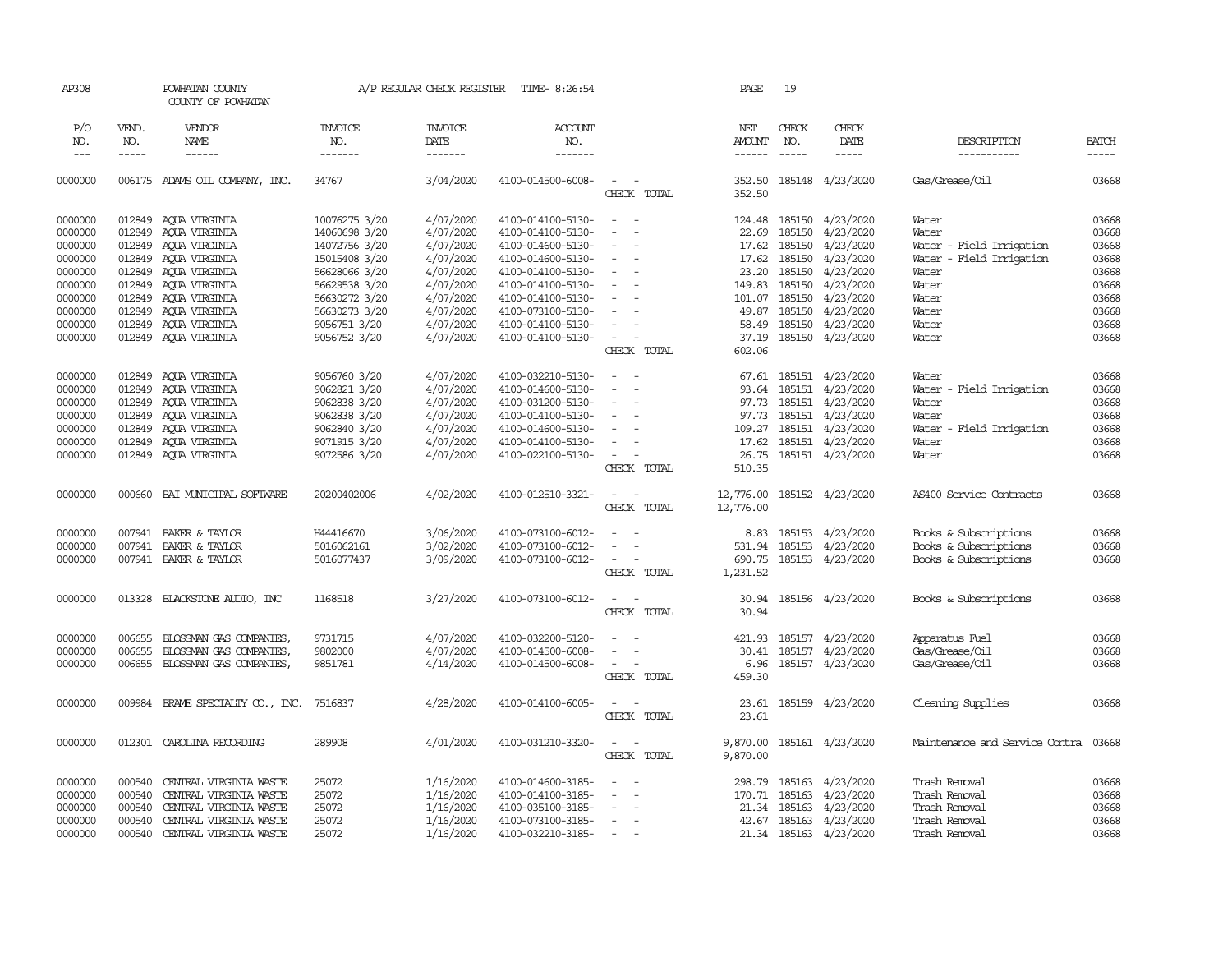| AP308   |               | POWHATAN COUNTY<br>COUNTY OF POWHATAN       |                 | A/P REGULAR CHECK REGISTER | TIME- 8:26:54     |                          | PAGE          | 20            |                           |                                      |              |
|---------|---------------|---------------------------------------------|-----------------|----------------------------|-------------------|--------------------------|---------------|---------------|---------------------------|--------------------------------------|--------------|
| P/O     | VEND.         | VENDOR                                      | <b>INVOICE</b>  | <b>INVOICE</b>             | ACCOUNT           |                          | NET           | CHECK         | CHECK                     |                                      |              |
| NO.     | NO.           | NAME                                        | NO.             | DATE                       | NO.               |                          | AMOUNT        | NO.           | DATE                      | DESCRIPTION                          | <b>BATCH</b> |
| $---$   | $\frac{1}{2}$ | $- - - - - -$                               | -------         | $- - - - - - -$            | $- - - - - - -$   |                          | $- - - - - -$ | $\frac{1}{2}$ | $- - - - -$               | -----------                          |              |
| 0000000 | 000540        | CENTRAL VIRGINIA WASTE                      | 25072           | 1/16/2020                  | 4100-032220-3185- | $\sim$ $ \sim$           |               |               | 21.34 185163 4/23/2020    | Trash Removal                        | 03668        |
| 0000000 | 000540        | CENTRAL VIRGINIA WASTE                      | 25323           | 4/15/2020                  | 4100-014300-3175- |                          | 20,548.68     | 185163        | 4/23/2020                 | Waste Disposal                       | 03668        |
| 0000000 | 000540        | CENTRAL VIRGINIA WASTE                      |                 |                            | 4100-014600-3185- |                          |               | 185163        | 4/23/2020                 | Trash Removal                        | 03668        |
|         |               |                                             | 25352           | 4/15/2020                  |                   |                          | 597.49        |               |                           |                                      |              |
| 0000000 | 000540        | CENTRAL VIRGINIA WASTE                      | 25352           | 4/15/2020                  | 4100-014100-3185- | $\equiv$                 |               |               | 170.71 185163 4/23/2020   | Trash Removal                        | 03668        |
| 0000000 | 000540        | CENTRAL VIRGINIA WASTE                      | 25352           | 4/15/2020                  | 4100-035100-3185- | $\sim$                   |               | 21.34 185163  | 4/23/2020                 | Trash Removal                        | 03668        |
| 0000000 | 000540        | CENTRAL VIRGINIA WASTE                      | 25352           | 4/15/2020                  | 4100-073100-3185- |                          | 42.67         |               | 185163 4/23/2020          | Trash Removal                        | 03668        |
| 0000000 | 000540        | CENTRAL VIRGINIA WASTE                      | 25352           | 4/15/2020                  | 4100-032210-3185- |                          |               |               | 21.34 185163 4/23/2020    | Trash Removal                        | 03668        |
| 0000000 | 000540        | CENTRAL VIRGINIA WASTE                      | 25352           | 4/15/2020                  | 4100-032220-3185- | $\overline{\phantom{a}}$ | 21.34         |               | 185163 4/23/2020          | Trash Removal                        | 03668        |
|         |               |                                             |                 |                            |                   | CHECK TOTAL              | 21,999.76     |               |                           |                                      |              |
| 0000000 | 006965        | CINIAS CORPORATION                          | 4048079683      | 4/15/2020                  | 4100-014100-6011- | $\sim$                   | 23.77         | 185165        | 4/23/2020                 | Uniforms                             | 03668        |
| 0000000 | 006965        | CINIAS CORPORATION                          | 4048079683      | 4/15/2020                  | 4100-014500-6011- | $\sim$                   | 28.41         | 185165        | 4/23/2020                 | Uniforms                             | 03668        |
| 0000000 | 006965        | CINIAS CORPORATION                          | 4048079683      | 4/15/2020                  | 4100-014300-6011- | $\sim$<br>$\sim$         | 21.88         |               | 185165 4/23/2020          | Uniforms                             | 03668        |
|         |               |                                             |                 |                            |                   | CHECK TOTAL              | 74.06         |               |                           |                                      |              |
|         |               |                                             |                 |                            |                   |                          |               |               |                           |                                      |              |
| 0000000 | 011021        | COALITION OF CHURCHES                       | 4TH QTR MOU     | 3/25/2020                  | 4100-053910-5643- | $\sim$<br>$\sim$         | 3,750.00      |               | 185166 4/23/2020          | PCCAA Services - Federal CSBG        | 03677        |
|         |               |                                             |                 |                            |                   | CHECK TOTAL              | 3,750.00      |               |                           |                                      |              |
|         |               |                                             |                 |                            |                   |                          |               |               |                           |                                      |              |
| 0000000 | 001760        | COURTOIS SIGNS, GRAPHICS,                   | 18470           | 3/10/2020                  | 4100-014500-3190- | $\sim$<br>$\sim$         | 59.90         |               | 185168 4/23/2020          | Grounds Maintenance                  | 03668        |
|         |               |                                             |                 |                            |                   | CHECK TOTAL              | 59.90         |               |                           |                                      |              |
| 0000000 | 013290        | CROWN CASTLE INTERNATIONA 31204483          |                 | 5/01/2020                  | 4100-031210-5421- | $\sim$                   | 1,026.13      |               | 185169 4/23/2020          | Rent - Towers                        | 03668        |
| 0000000 | 013290        | CROWN CASTLE INTERNATIONA 31246481          |                 | 5/01/2020                  | 4100-031210-5421- |                          | 2,000.00      |               | 185169 4/23/2020          | Rent - Towers                        | 03668        |
|         |               |                                             |                 |                            |                   | CHECK TOTAL              | 3,026.13      |               |                           |                                      |              |
|         |               |                                             |                 |                            |                   |                          |               |               |                           |                                      |              |
| 0000000 | 012107 DCJS   |                                             | 122014          | 4/16/2020                  | 4100-031200-6014- |                          | 1,838.25      |               | 185170 4/23/2020          | Other Operating Supplies             | 03670        |
|         |               |                                             |                 |                            |                   | CHECK TOTAL              | 1,838.25      |               |                           |                                      |              |
| 0000000 |               | 007392 DEEP CREEK VOLUNTEER                 | FY20 3RD OTR    | 4/14/2020                  | 4100-032200-5425- | $\sim$                   |               |               | 2,758.35 185171 4/23/2020 | Rent - Fire Companies                | 03668        |
|         |               |                                             |                 |                            |                   | CHECK TOTAL              | 2,758.35      |               |                           |                                      |              |
|         |               |                                             |                 |                            |                   |                          |               |               |                           |                                      |              |
| 0000000 | 006240        | DIAMOND SPRINGS WATER, INC 311079699        |                 | 3/13/2020                  | 4100-031200-5130- | $\sim$                   |               |               | 20.97 185172 4/23/2020    | Water                                | 03668        |
| 0000000 | 006240        | DIAMOND SPRINGS WATER, INC 311079760        |                 | 3/13/2020                  | 4100-034100-6001- |                          | 15.30         |               | 185172 4/23/2020          | Office Supplies                      | 03668        |
| 0000000 | 006240        | DIAMOND SPRINGS WATER, INC 325079699        |                 | 3/25/2020                  | 4100-031200-5130- |                          | 13.98         |               | 185172 4/23/2020          | Water                                | 03668        |
| 0000000 |               | 006240 DIAMOND SPRINGS WATER, INC 325079760 |                 | 3/25/2020                  | 4100-034100-6001- | $\sim$                   |               |               | 15.30 185172 4/23/2020    | Office Supplies                      | 03668        |
|         |               |                                             |                 |                            |                   | CHECK TOTAL              | 65.55         |               |                           |                                      |              |
| 0000000 | 008787 DW     |                                             | 202009100754    | 3/31/2020                  | 4100-012410-3320- | $\sim$<br>$\sim$         | 2,400.00      |               | 185173 4/23/2020          | Maintenance & Service Contract       | 03668        |
|         |               |                                             |                 |                            |                   | CHECK TOTAL              | 2,400.00      |               |                           |                                      |              |
|         |               |                                             |                 |                            |                   |                          |               |               |                           |                                      |              |
| 0000000 |               | 000860 DOMINION ENERGY VIRGINIA             | 6024003557 3/31 | 4/02/2020                  | 4100-014100-5110- | $\sim$ $ \sim$           | 19.98         |               | 185174 4/23/2020          | Electricity                          | 03668        |
|         |               |                                             |                 |                            |                   | CHECK TOTAL              | 19.98         |               |                           |                                      |              |
| 0000000 |               | 001910 DUNN GAS COMPANY                     | 80985           | 4/08/2020                  | 4100-014100-5120- | $\sim$<br>$\sim$         |               |               | 1,601.02 185175 4/23/2020 | Fuel                                 | 03668        |
|         |               |                                             |                 |                            |                   | CHECK TOTAL              | 1,601.02      |               |                           |                                      |              |
|         |               |                                             |                 |                            |                   |                          |               |               |                           |                                      |              |
| 0000000 | 011224        | ELECTRONIC SYSTEMS, INC.                    | IN1556242       | 3/30/2020                  | 4100-081100-3320- | $\overline{\phantom{a}}$ |               |               | 64.36 185176 4/23/2020    | Maintenance & Service Contract 03668 |              |
| 0000000 | 011224        | ELECTRONIC SYSTEMS, INC.                    | IN1556242       | 3/30/2020                  | 4100-012310-3320- |                          | 8.84          |               | 185176 4/23/2020          | Maintenance & Service Contract 03668 |              |
| 0000000 | 011224        | ELECTRONIC SYSTEMS, INC.                    | IN1556242       | 3/30/2020                  | 4100-012320-6014- |                          | .91           | 185176        | 4/23/2020                 | Other Operating Supplies             | 03668        |
| 0000000 | 011224        | ELECTRONIC SYSTEMS, INC.                    | IN1556242       | 3/30/2020                  | 4100-081500-3320- | $\equiv$                 | 5.86          |               | 185176 4/23/2020          | Maintenance & Service Contract       | 03668        |
| 0000000 | 011224        | ELECTRONIC SYSTEMS, INC.                    | IN1556242       | 3/30/2020                  | 4100-034100-3320- |                          |               |               | 20.25 185176 4/23/2020    | Maintenance & Service Contract       | 03668        |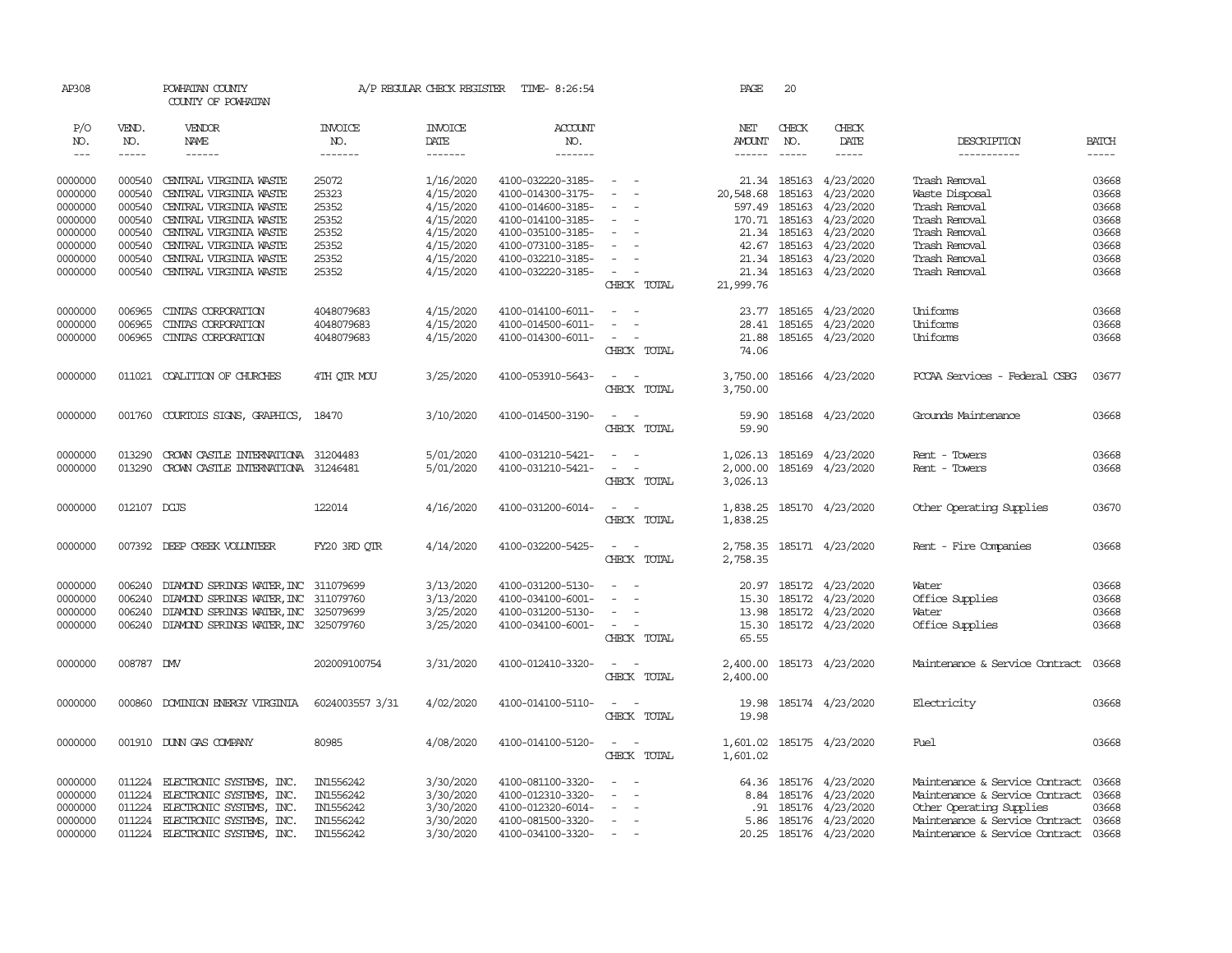| AP308                |                      | POWHATAN COUNTY<br>COUNTY OF POWHATAN |                 | A/P REGULAR CHECK REGISTER | TIME- 8:26:54     |                        | PAGE                           | 21                   |                     |                                |                               |
|----------------------|----------------------|---------------------------------------|-----------------|----------------------------|-------------------|------------------------|--------------------------------|----------------------|---------------------|--------------------------------|-------------------------------|
| P/O                  | VEND.                | VENDOR                                | <b>INVOICE</b>  | <b>INVOICE</b>             | ACCOUNT           |                        | NET                            | CHECK                | <b>CHECK</b>        |                                |                               |
| NO.<br>$\frac{1}{2}$ | NO.<br>$\frac{1}{2}$ | NAME<br>$- - - - - -$                 | NO.<br>-------  | DATE<br>-------            | NO.<br>--------   |                        | <b>AMOUNT</b><br>$- - - - - -$ | NO.<br>$\frac{1}{2}$ | DATE<br>$- - - - -$ | DESCRIPTION<br>-----------     | <b>BATCH</b><br>$\frac{1}{2}$ |
|                      |                      |                                       |                 |                            |                   |                        |                                |                      |                     |                                |                               |
| 0000000              |                      | 011224 ELECTRONIC SYSTEMS, INC.       | IN1556242       | 3/30/2020                  | 4100-012100-3320- | $\sim$                 | 28.70                          |                      | 185176 4/23/2020    | Maintenance & Service Contract | 03668                         |
| 0000000              | 011224               | ELECTRONIC SYSTEMS, INC.              | IN1556242       | 3/30/2020                  | 4100-011010-3320- | $\blacksquare$         | 21.66                          | 185176               | 4/23/2020           | Maintenance & Service Contract | 03668                         |
| 0000000              | 011224               | ELECTRONIC SYSTEMS, INC.              | IN1556242       | 3/30/2020                  | 4100-012200-3320- |                        | 66.49                          | 185176               | 4/23/2020           | Maintenance & Service Contract | 03668                         |
| 0000000              | 011224               | ELECTRONIC SYSTEMS, INC.              | IN1556242       | 3/30/2020                  | 4100-012510-3320- | $\sim$                 | 6.09                           | 185176               | 4/23/2020           | Maintenance & Service Contract | 03668                         |
| 0000000              | 011224               | ELECTRONIC SYSTEMS, INC.              | IN1556242       | 3/30/2020                  | 4100-031200-3320- | $\sim$                 | 275.53                         | 185176               | 4/23/2020           | Maintenance & Service Contract | 03668                         |
| 0000000              | 011224               | ELECTRONIC SYSTEMS, INC.              | IN1556242       | 3/30/2020                  | 4100-032200-3320- | $\equiv$               | 24.13                          |                      | 185176 4/23/2020    | Maintenance & Service Contract | 03668                         |
| 0000000              | 011224               | ELECTRONIC SYSTEMS, INC.              | IN1563425       | 4/10/2020                  | 4100-012100-3320- | $\sim$                 | 8.64                           |                      | 185176 4/23/2020    | Maintenance & Service Contract | 03668                         |
|                      |                      |                                       |                 |                            |                   | CHECK TOTAL            | 531.46                         |                      |                     |                                |                               |
| 0000000              |                      | 011563 FEEDING POWHATAN, INC.         | $C V I D-19$    | 4/13/2020                  | 4100-053910-5643- | $\sim$<br>$\sim$       | 20,000.00                      |                      | 185177 4/23/2020    | PCCAA Services - Federal CSBG  | 03668                         |
|                      |                      |                                       |                 |                            |                   | CHECK TOTAL            | 20,000.00                      |                      |                     |                                |                               |
|                      |                      |                                       |                 |                            |                   |                        |                                |                      |                     |                                |                               |
| 0000000              |                      | 008132 FESCO EMERGENCY SALES          | SL20-28601      | 3/31/2020                  | 4100-032200-6009- | $\sim$<br>$\sim$       | 2,323.54                       |                      | 185178 4/23/2020    | Auto Repairs and Parts         | 03668                         |
|                      |                      |                                       |                 |                            |                   | CHECK TOTAL            | 2,323.54                       |                      |                     |                                |                               |
| 0000000              |                      | 006666 FINE CREEK FIRE DEPT           | FY20 3RD QTR    | 4/14/2020                  | 4100-032200-5425- | $\sim$ $\sim$          | 3,278.00                       |                      | 185179 4/23/2020    | Rent - Fire Companies          | 03668                         |
|                      |                      |                                       |                 |                            |                   | CHECK TOTAL            | 3,278.00                       |                      |                     |                                |                               |
|                      |                      |                                       |                 |                            |                   |                        |                                |                      |                     |                                |                               |
| 0000000              |                      | 013007 GANNETT FLEMING INC            | 066450.01*93098 | 4/09/2020                  | 4100-012520-3330- | $\sim$ $\sim$          | 940.80                         |                      | 185180 4/23/2020    | GIS Services                   | 03668                         |
|                      |                      |                                       |                 |                            |                   | CHECK TOTAL            | 940.80                         |                      |                     |                                |                               |
| 0000000              |                      | 006763 GREENBERG AND ASSOCIATES,      | 4519            | 4/13/2020                  | 4100-031200-3110- | $\sim$ $\sim$          | 1,350.00                       |                      | 185185 4/23/2020    | Professional Health Services   | 03668                         |
|                      |                      |                                       |                 |                            |                   | CHECK TOTAL            | 1,350.00                       |                      |                     |                                |                               |
|                      |                      |                                       |                 |                            |                   |                        |                                |                      |                     |                                |                               |
| 0000000              |                      | 005075 GREENE, FLOYD, JR.             | 22              | 4/16/2020                  | 4100-031210-3320- | $\sim$ $\sim$          | 135.00                         |                      | 185186 4/23/2020    | Maintenance and Service Contra | 03668                         |
|                      |                      |                                       |                 |                            |                   | CHECK TOTAL            | 135.00                         |                      |                     |                                |                               |
|                      |                      |                                       |                 |                            |                   |                        |                                |                      |                     |                                |                               |
| 0000000              |                      | 011391 HALEY FORD                     | 44428515        | 4/09/2020                  | 4100-031200-6009- | $\sim$<br>$\sim$       | 223.95                         |                      | 185187 4/23/2020    | Auto Parts/Repairs             | 03668                         |
|                      |                      |                                       |                 |                            |                   | CHECK TOTAL            | 223.95                         |                      |                     |                                |                               |
| 0000000              | 006626               | HUGUENOT VOLUNTEER FIRE               | $4/20$ TRAINING | 4/06/2020                  | 4100-032200-5815- | $\equiv$               | 959.96                         |                      | 185188 4/23/2020    | Training/Seminars              | 03668                         |
| 0000000              | 006626               | HUGUENOT VOLUNIEER FIRE               | $4/20$ TRAINING | 4/06/2020                  | 4100-032200-5815- |                        | 294.00                         |                      | 185188 4/23/2020    | Training/Seminars              | 03668                         |
|                      |                      |                                       |                 |                            |                   | CHECK TOTAL            | 1,253.96                       |                      |                     |                                |                               |
|                      |                      |                                       |                 |                            |                   |                        |                                |                      |                     |                                |                               |
| 0000000              | 010755               | <b>INOVATIVE TURF</b>                 | 4596            | 4/06/2020                  | 4100-014600-3320- | $\sim$<br>$\sim$       | 1,580.95                       |                      | 185189 4/23/2020    | Maintenance/Service Contracts  | 03668                         |
|                      |                      |                                       |                 |                            |                   | CHECK TOTAL            | 1,580.95                       |                      |                     |                                |                               |
|                      |                      |                                       |                 |                            |                   | $\sim$<br>$\sim$       |                                |                      |                     |                                |                               |
| 0000000              |                      | 000157 KORMAN SIGNS, INC.             | 341404          | 4/10/2020                  | 4100-081100-6021- | CHECK TOTAL            | 779.28<br>779.28               |                      | 185191 4/23/2020    | Street Signs                   | 03668                         |
|                      |                      |                                       |                 |                            |                   |                        |                                |                      |                     |                                |                               |
| 0000000              |                      | 006672 MACON FIRE DEPARIMENT          | FY20 3RD OTR    | 4/14/2020                  | 4100-032200-5425- | $\equiv$               | 2,492.00                       |                      | 185192 4/23/2020    | Rent - Fire Companies          | 03668                         |
|                      |                      |                                       |                 |                            |                   | CHECK TOTAL            | 2,492.00                       |                      |                     |                                |                               |
|                      |                      |                                       |                 |                            |                   |                        |                                |                      |                     |                                |                               |
| 0000000              | 012400               | MANING, CHRISTOPHER                   | HVAC RENEWAL    | 3/23/2020                  | 4100-014100-5810- | $\sim$                 | 115.00                         |                      | 185193 4/23/2020    | Dues/Association Memberships   | 03668                         |
| 0000000              | 012400               | MANING, CHRISTOPHER                   | 3HR HVAC CE     | 3/23/2020                  | 4100-014100-5540- | $\equiv$<br>$\sim$ $-$ | 39.00                          |                      | 185193 4/23/2020    | Conferences & Training         | 03668                         |
|                      |                      |                                       |                 |                            |                   | CHECK TOTAL            | 154.00                         |                      |                     |                                |                               |
| 0000000              | 009552               | MANSFIELD OIL COMPANY                 | SOLCD-586326    | 4/14/2020                  | 4100-032200-5120- | $\equiv$               | 46.74                          |                      | 185194 4/23/2020    | Apparatus Fuel                 | 03668                         |
| 0000000              | 009552               | MANSFIELD OIL COMPANY                 | SOLCD-592406    | 4/15/2020                  | 4100-032200-5120- |                        | 36.94                          |                      | 185194 4/23/2020    | Apparatus Fuel                 | 03668                         |
|                      |                      |                                       |                 |                            |                   | CHECK TOTAL            | 83.68                          |                      |                     |                                |                               |
|                      |                      |                                       |                 |                            |                   |                        |                                |                      |                     |                                |                               |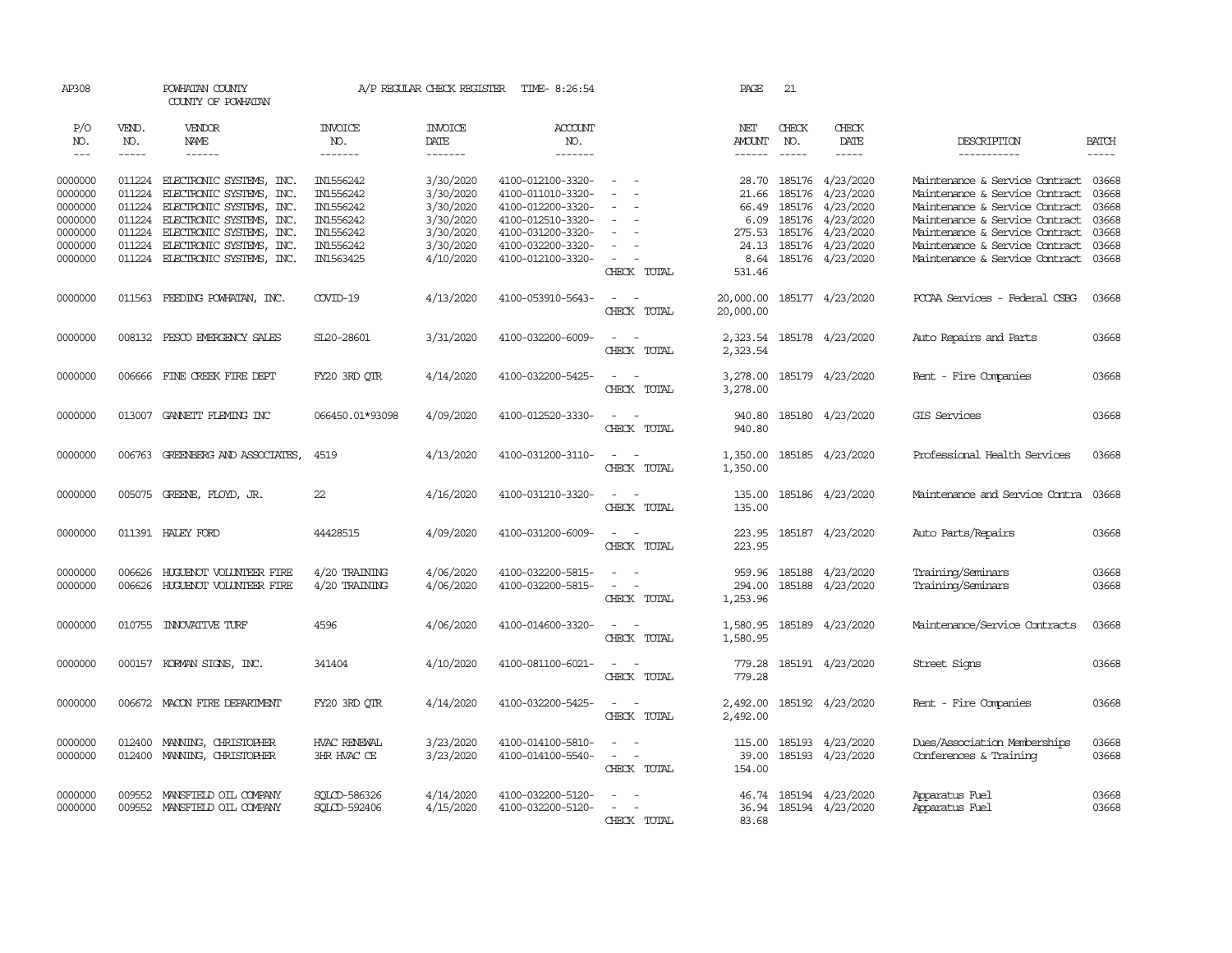| AP308                                                                                                      |                                                                                                  | POWHATAN COUNTY<br>COUNTY OF POWHATAN                                                                                                                                                                                                                            |                                                                      | A/P REGULAR CHECK REGISTER                                                                                                     | TIME- 8:26:54                                                                                                                                                                                                  |                                                                                                           | PAGE                                                                                                          | 22                                                                           |                                                                                                                                              |                                                                                                                                                                                   |                                                                                        |
|------------------------------------------------------------------------------------------------------------|--------------------------------------------------------------------------------------------------|------------------------------------------------------------------------------------------------------------------------------------------------------------------------------------------------------------------------------------------------------------------|----------------------------------------------------------------------|--------------------------------------------------------------------------------------------------------------------------------|----------------------------------------------------------------------------------------------------------------------------------------------------------------------------------------------------------------|-----------------------------------------------------------------------------------------------------------|---------------------------------------------------------------------------------------------------------------|------------------------------------------------------------------------------|----------------------------------------------------------------------------------------------------------------------------------------------|-----------------------------------------------------------------------------------------------------------------------------------------------------------------------------------|----------------------------------------------------------------------------------------|
| P/O<br>NO.<br>$\frac{1}{2}$                                                                                | VEND.<br>NO.<br>-----                                                                            | VENDOR<br>NAME<br>------                                                                                                                                                                                                                                         | <b>INVOICE</b><br>NO.<br>-------                                     | <b>INVOICE</b><br>DATE<br>-------                                                                                              | <b>ACCOUNT</b><br>NO.<br>-------                                                                                                                                                                               |                                                                                                           | NET<br><b>AMOUNT</b>                                                                                          | CHECK<br>NO.<br>$- - - - -$                                                  | CHECK<br>DATE<br>-----                                                                                                                       | DESCRIPTION<br>-----------                                                                                                                                                        | <b>BATCH</b>                                                                           |
| 0000000                                                                                                    |                                                                                                  | 006146 MCCLELLAN, WENDY SUSAN                                                                                                                                                                                                                                    | MARCH COALITION                                                      | 3/12/2020                                                                                                                      | 4100-031710-5510-                                                                                                                                                                                              | $\overline{\phantom{a}}$<br>CHECK TOTAL                                                                   | 71.53<br>71.53                                                                                                |                                                                              | 185195 4/23/2020                                                                                                                             | Travel/Mileage/Parking/Tolls                                                                                                                                                      | 03668                                                                                  |
| 0000000<br>0000000<br>0000000<br>0000000<br>0000000<br>0000000<br>0000000                                  | 012274<br>012274<br>012274                                                                       | 012274 MITEL CLOUD SERVICES, INC<br>MITEL CLOUD SERVICES, INC<br>MITEL CLOUD SERVICES, INC<br>012274 MITEL CLOUD SERVICES, INC<br>012274 MITEL CLOUD SERVICES, INC<br>MITEL CLOUD SERVICES, INC<br>012274 MITEL CLOUD SERVICES, INC 33697246                     | 33697246<br>33697246<br>33697246<br>33697246<br>33697246<br>33697246 | 4/05/2020<br>4/05/2020<br>4/05/2020<br>4/05/2020<br>4/05/2020<br>4/05/2020<br>4/05/2020                                        | 4100-021100-5230-<br>4100-031200-5230-<br>4100-012410-5230-<br>4100-012520-5230-<br>4100-021100-5230-<br>4100-034100-5230-<br>4100-031200-5230-                                                                | $\sim$<br>$\sim$<br>$\overline{\phantom{a}}$<br>CHECK TOTAL                                               | 5.51<br>5.51<br>5.51<br>5.51<br>5.51<br>5.51<br>38.57                                                         | 5.51 185196<br>185196<br>185196<br>185196<br>185196<br>185196                | 4/23/2020<br>4/23/2020<br>4/23/2020<br>4/23/2020<br>4/23/2020<br>4/23/2020<br>185196 4/23/2020                                               | Telephone Services<br>Telephone Services<br>Telephone Services<br>Telephone Services<br>Telephone Services<br>Telephone Services<br>Telephone Services                            | 03668<br>03668<br>03668<br>03668<br>03668<br>03668<br>03668                            |
| 0000000                                                                                                    |                                                                                                  | 013487 N TEK 5, LLC                                                                                                                                                                                                                                              | $20 - 281$                                                           | 4/15/2020                                                                                                                      | 4100-081500-3600-                                                                                                                                                                                              | $\sim$<br>$\sim$<br>CHECK TOTAL                                                                           | 895.00<br>895.00                                                                                              |                                                                              | 185198 4/23/2020                                                                                                                             | Advertising                                                                                                                                                                       | 03669                                                                                  |
| 0000000<br>0000000<br>0000000                                                                              | 009281<br>009281<br>009281                                                                       | OVERDRIVE, INC.<br>OVERDRIVE, INC.<br>OVERDRIVE, INC.                                                                                                                                                                                                            | 013690020088039<br>01369CO20088214<br>01369DA20090742                | 4/06/2020<br>4/06/2020<br>4/07/2020                                                                                            | 4100-073100-6012-<br>4100-073100-6012-<br>4100-073100-6012-                                                                                                                                                    | $\overline{\phantom{a}}$<br>CHECK TOTAL                                                                   | 628.72<br>751.36<br>4.99<br>1,385.07                                                                          | 185201                                                                       | 185201 4/23/2020<br>4/23/2020<br>185201 4/23/2020                                                                                            | Books & Subscriptions<br>Books & Subscriptions<br>Books & Subscriptions                                                                                                           | 03669<br>03669<br>03669                                                                |
| 0000000                                                                                                    | 010456                                                                                           | POWHATAN CHAMBER OF                                                                                                                                                                                                                                              | 4951                                                                 | 4/13/2020                                                                                                                      | 4100-081500-3600-                                                                                                                                                                                              | $\sim$<br>$\sim$<br>CHECK TOTAL                                                                           | 410.12<br>410.12                                                                                              |                                                                              | 185202 4/23/2020                                                                                                                             | Advertising                                                                                                                                                                       | 03669                                                                                  |
| 0000000<br>0000000<br>0000000                                                                              | 006928<br>006928<br>006928                                                                       | POWHATAN COUNTY DEPT. OF<br>POWHATAN COUNTY DEPT. OF<br>POWHATAN COUNTY DEPT. OF                                                                                                                                                                                 | GAS -SENIOR GRO<br>GOOCHLAND PHAR<br>REIMB FOOD 4/14                 | 4/13/2020<br>4/20/2020<br>4/14/2020                                                                                            | 4100-053910-5643-<br>4100-053910-5643-<br>4100-053910-5643-                                                                                                                                                    | $\equiv$<br>CHECK TOTAL                                                                                   | 9.30<br>25.10<br>407.37<br>441.77                                                                             | 185203<br>185203<br>185203                                                   | 4/23/2020<br>4/23/2020<br>4/23/2020                                                                                                          | PCCAA Services - Federal CSBG<br>PCCAA Services - Federal CSBG<br>PCCAA Services - Federal CSBG                                                                                   | 03669<br>03669<br>03669                                                                |
| 0000000<br>0000000<br>0000000<br>0000000<br>0000000<br>0000000<br>0000000<br>0000000<br>0000000<br>0000000 | 012955<br>012955<br>012955<br>012955<br>012955<br>012955<br>012955<br>012955<br>012955<br>012955 | POWHATAN COUNTY PUBLIC<br>POWHATAN COUNTY PUBLIC<br>POWHATAN COUNTY PUBLIC<br>POWHATAN COUNTY PUBLIC<br>POWHATAN COUNTY PUBLIC<br>POWHATAN COUNTY PUBLIC<br>POWHATAN COUNTY PUBLIC<br>POWHATAN COUNTY PUBLIC<br>POWHATAN COUNTY PUBLIC<br>POWHATAN COUNTY PUBLIC | 134<br>134<br>134<br>134<br>134<br>134<br>134<br>134<br>134<br>134   | 3/31/2020<br>3/31/2020<br>3/31/2020<br>3/31/2020<br>3/31/2020<br>3/31/2020<br>3/31/2020<br>3/31/2020<br>3/31/2020<br>3/31/2020 | 4100-035100-6008-<br>4100-031200-6008-<br>4100-031210-6008-<br>4100-032200-5120-<br>4100-032200-5120-<br>4100-014500-6008-<br>4100-014100-6008-<br>4100-034100-6008-<br>4100-012510-6008-<br>4100-081100-6008- | $\sim$<br>$\overline{\phantom{a}}$<br>$\overline{\phantom{a}}$<br>$\overline{\phantom{a}}$<br>CHECK TOTAL | 344.66<br>8,719.61<br>13.99<br>4,994.67<br>88.64<br>518.06<br>474.13<br>240.47<br>19.68<br>96.39<br>15,510.30 | 185205<br>185205<br>185205<br>185205<br>185205<br>185205<br>185205<br>185205 | 185205 4/23/2020<br>4/23/2020<br>4/23/2020<br>4/23/2020<br>4/23/2020<br>4/23/2020<br>4/23/2020<br>4/23/2020<br>4/23/2020<br>185205 4/23/2020 | Gas/Grease/Oil<br>Gas/Grease/Oil<br>Gas/Greases/Oil<br>Apparatus Fuel<br>Apparatus Fuel<br>Gas/Grease/Oil<br>Gas/Grease/Oil<br>Gas/Grease/Oil<br>Gas/Grease/Oil<br>Gas/Grease/Oil | 03678<br>03678<br>03678<br>03678<br>03678<br>03678<br>03678<br>03678<br>03678<br>03678 |
| 0000000                                                                                                    | 006765                                                                                           | POWHATAN VOLUNTEER RESCUE FY20 3RD QTR                                                                                                                                                                                                                           |                                                                      | 4/14/2020                                                                                                                      | 4100-032200-5425-                                                                                                                                                                                              | $\equiv$<br>CHECK TOTAL                                                                                   | 4,300.50<br>4,300.50                                                                                          |                                                                              | 185206 4/23/2020                                                                                                                             | Rent - Fire Companies                                                                                                                                                             | 03669                                                                                  |
| 0000000                                                                                                    | 012509                                                                                           | RICHMOND SUBURBAN NEWS                                                                                                                                                                                                                                           | 3267848                                                              | 3/29/2020                                                                                                                      | 4100-011010-3600-                                                                                                                                                                                              | $\sim$<br>$\sim$<br>CHECK TOTAL                                                                           | 727.00<br>727.00                                                                                              |                                                                              | 185207 4/23/2020                                                                                                                             | Advertising                                                                                                                                                                       | 03669                                                                                  |
| 0000000                                                                                                    | 007062                                                                                           | RUTHERFORD JANITOR SUPPLY 1152832                                                                                                                                                                                                                                |                                                                      | 4/13/2020                                                                                                                      | 4100-032200-3310-                                                                                                                                                                                              | $\overline{\phantom{a}}$<br>$\sim$<br>CHECK TOTAL                                                         | 125.00<br>125.00                                                                                              |                                                                              | 185208 4/23/2020                                                                                                                             | Equipment Repair                                                                                                                                                                  | 03669                                                                                  |
| 0000000                                                                                                    |                                                                                                  | 006594 SOUTHSIDE ELECTRIC COOP                                                                                                                                                                                                                                   | 63504001 3/08                                                        | 3/12/2020                                                                                                                      | 4100-073100-5110-                                                                                                                                                                                              | $\sim$<br>CHECK TOTAL                                                                                     | 5,825.71                                                                                                      |                                                                              | 5,825.71 185211 4/23/2020                                                                                                                    | Electricity                                                                                                                                                                       | 03669                                                                                  |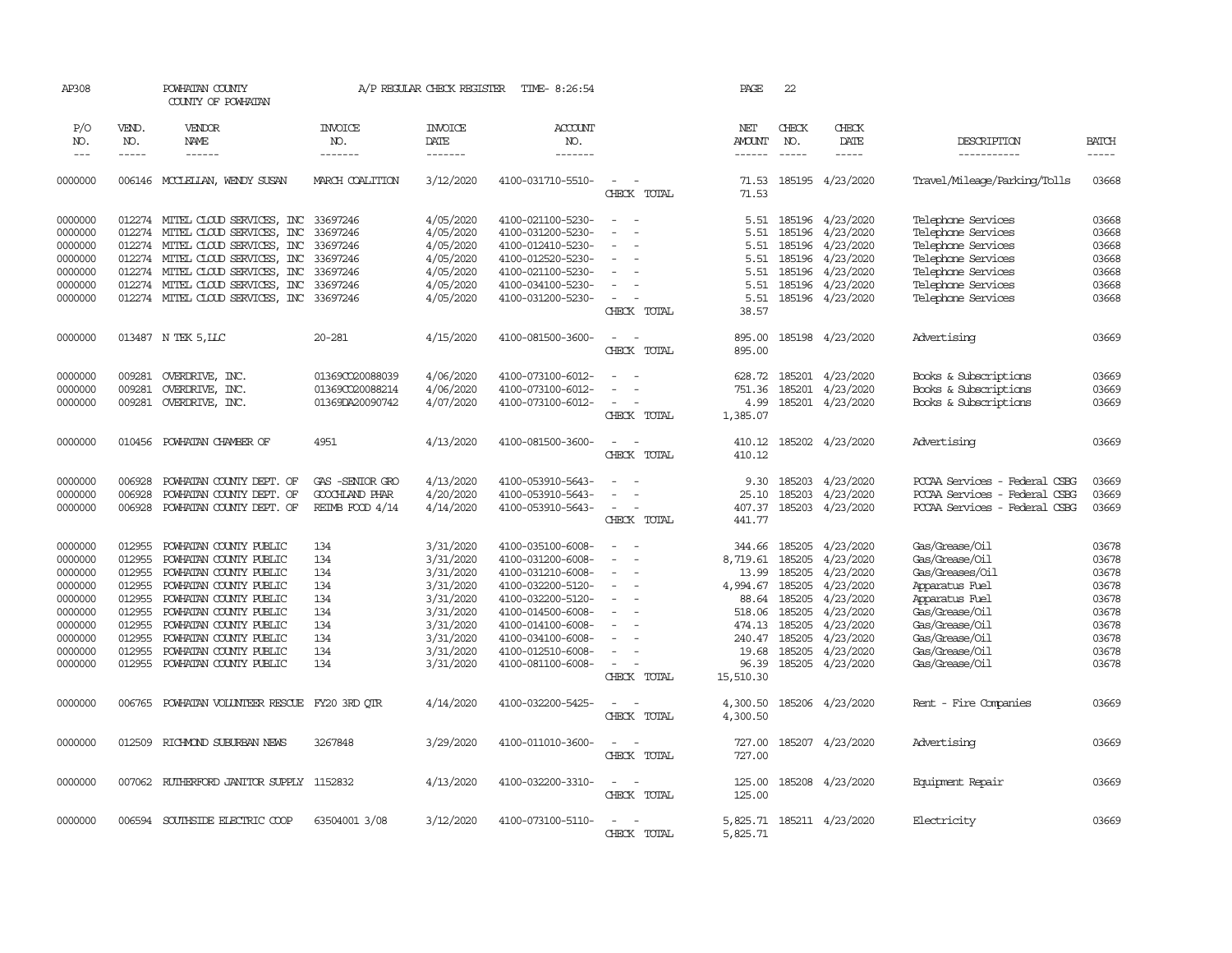| AP308              |                  | POWHATAN COUNTY<br>COUNTY OF POWHATAN |                          | A/P REGULAR CHECK REGISTER | TIME- 8:26:54                          |                                    | PAGE                    | 23               |                        |                                |                |
|--------------------|------------------|---------------------------------------|--------------------------|----------------------------|----------------------------------------|------------------------------------|-------------------------|------------------|------------------------|--------------------------------|----------------|
| P/O<br>NO.         | VEND.<br>NO.     | VENDOR<br>NAME                        | <b>INVOICE</b><br>NO.    | <b>INVOICE</b><br>DATE     | ACCOUNT<br>NO.                         |                                    | NET<br><b>AMOUNT</b>    | CHECK<br>NO.     | CHECK<br>DATE          | DESCRIPTION                    | <b>BATCH</b>   |
| $---$              | $- - - - -$      | $- - - - - -$                         | -------                  | --------                   | $- - - - - - -$                        |                                    | ------                  | $\frac{1}{2}$    | $- - - - -$            | -----------                    | $- - - - -$    |
| 0000000            | 013193           | STERLING NATIONAL BANK -              | 1149840 4/1              | 2/17/2020                  | 4100-095101-9180-                      | $\overline{\phantom{a}}$           | 33,884.00               | 185213           | 4/23/2020              | General Govt Principal         | 03679          |
| 0000000            | 013193           | STERLING NATIONAL BANK -              | 1149840 4/1              | 2/17/2020                  | 4100-095101-9181-                      |                                    | 109,005.13              | 185213           | 4/23/2020              | General Govt Interest          | 03679          |
| 0000000            | 013193           | STERLING NATIONAL BANK -              | 1149840 4/1              | 2/17/2020                  | 4100-095101-9200-                      | $\sim$                             | 6,116.00                | 185213           | 4/23/2020              | Schools - Principal            | 03679          |
| 0000000            | 013193           | STERLING NATIONAL BANK -              | 1149840 4/1              | 2/17/2020                  | 4100-095101-9201-                      | $\sim$<br>CHECK TOTAL              | 78,381.85<br>227,386.98 |                  | 185213 4/23/2020       | Schools - Interest             | 03679          |
| 0000000            |                  | 008346 SYCOM TECHNOLOGIES             | AT55406                  | 3/23/2020                  | 4100-012510-3320-                      | $\sim$<br>$\sim$<br>CHECK TOTAL    | 1,529.52<br>1,529.52    |                  | 185215 4/23/2020       | Maintenance & Service Contract | 03669          |
| 0000000            |                  | 013294 SYDNOR, LEON                   | BLDG 3/26-4/10           | 4/13/2020                  | 4100-032200-5815-                      | $\sim$ 100 $\sim$<br>CHECK TOTAL   | 864.00<br>864.00        |                  | 185216 4/23/2020       | Training/Seminars              | 03669          |
| 0000000            | 013486           | TEAM WENDY LLC                        | CD970019981              | 4/14/2020                  | 4100-031200-6011-                      | $\sim$                             | 3,769.88                |                  | 185217 4/23/2020       | Uniforms                       | 03669          |
| 0000000            |                  | 013486 TEAM WENDY LLC                 | CD970019981              | 4/14/2020                  | 4100-031200-6014-                      | $\sim$<br>$\overline{\phantom{a}}$ | 3,769.88                |                  | 185217 4/23/2020       | Other Operating Supplies       | 03669          |
|                    |                  |                                       |                          |                            |                                        | CHECK TOTAL                        | 7,539.76                |                  |                        |                                |                |
| 0000000            | 007450           | THOMSON REUTERS -                     | 842104683                | 4/01/2020                  | 4100-031200-3320-                      | $\sim$ $ -$                        | 307.45                  |                  | 185219 4/23/2020       | Maintenance & Service Contract | 03669          |
|                    |                  |                                       |                          |                            |                                        | CHECK TOTAL                        | 307.45                  |                  |                        |                                |                |
| 0000000            |                  | 000845 TOWN POLICE SUPPLY OF          | R83048                   | 4/01/2020                  | 4100-031200-6011-                      | $\sim$<br>$\sim$                   | 79.00                   |                  | 185221 4/23/2020       | Uniforms                       | 03669          |
|                    |                  |                                       |                          |                            |                                        | CHECK TOTAL                        | 79.00                   |                  |                        |                                |                |
| 0000000            | 012190           | TREASURER VIRGINIA TECH               | FY20 3RD OTR             | 4/03/2020                  | 4100-083500-3140-                      | $\sim$ $ \sim$                     | 19,368.54               |                  | 185222 4/23/2020       | Professional Services          | 03669          |
|                    |                  |                                       |                          |                            |                                        | CHECK TOTAL                        | 19,368.54               |                  |                        |                                |                |
| 0000000            |                  | 008125 U.S. BANK                      | 5710148                  | 4/06/2020                  | 4100-095101-9150-                      | $\sim$<br>$\sim$                   | 1,500.00                |                  | 185223 4/23/2020       | Bond Trustee Fees/Arbitrage    | 03669          |
|                    |                  |                                       |                          |                            |                                        | CHECK TOTAL                        | 1,500.00                |                  |                        |                                |                |
| 0000000            | 011729 VACAP     |                                       | 1385                     | 4/16/2020                  | 4100-053910-5643-                      | $\overline{\phantom{a}}$<br>$\sim$ | 671.00                  |                  | 185225 4/23/2020       | PCCAA Services - Federal CSBG  | 03669          |
|                    |                  |                                       |                          |                            |                                        | CHECK TOTAL                        | 671.00                  |                  |                        |                                |                |
| 0000000            |                  | 011193 VERIZON                        | 914891786 3/31           | 3/31/2020                  | 4100-021100-5230-                      | $\sim$<br>$\sim$                   | 57.70                   |                  | 185226 4/23/2020       | Telephone Services             | 03669          |
| 0000000            |                  | 011193 VERIZON                        | 990421450 3/22           | 3/22/2020                  | 4100-031210-5232-                      | $\sim$ $ \sim$                     | 198.75                  |                  | 185226 4/23/2020       | Wireline 911                   | 03669          |
|                    |                  |                                       |                          |                            |                                        | CHECK TOTAL                        | 256.45                  |                  |                        |                                |                |
| 0000000            | 013390           | VERIZON                               | 9851956920               | 4/06/2020                  | 100-000100-0006-                       | $\sim$                             | 68.76                   | 185227           | 4/23/2020              | Due from Other Agencies        | 03669          |
| 0000000            | 013390           | VERIZON                               | 9851956920               | 4/06/2020                  | 4100-012510-5260-                      |                                    | 40.01                   | 185227           | 4/23/2020              | Internet Usage                 | 03669          |
| 0000000            |                  | 013390 VERIZON                        | 9851956920               | 4/06/2020                  | 4100-035500-5260-                      | $\sim$<br>$\sim$                   | 40.01                   |                  | 185227 4/23/2020       | Internet                       | 03669          |
|                    |                  |                                       |                          |                            |                                        | CHECK TOTAL                        | 148.78                  |                  |                        |                                |                |
| 0000000            | 013459           | VERIZON                               | 9851626236               | 4/01/2020                  | 100-000100-0006-                       | $\sim$<br>$\sim$                   |                         |                  | 50.11 185228 4/23/2020 | Due from Other Agencies        | 03669          |
| 0000000            | 013459           | VERIZON                               | 9851626236               | 4/01/2020                  | 4100-012100-5250-                      | $\overline{\phantom{a}}$<br>$\sim$ | 1.76                    | 185228           | 4/23/2020              | Cell Phones<br>Cell Phones     | 03669          |
| 0000000<br>0000000 | 013459<br>013459 | VERIZON<br>VERIZON                    | 9851626236<br>9851626236 | 4/01/2020<br>4/01/2020     | 4100-012510-5250-<br>4100-012510-5270- |                                    | 442.57<br>40.01         | 185228<br>185228 | 4/23/2020<br>4/23/2020 | Network Service Connection     | 03669<br>03669 |
| 0000000            | 013459           | VERIZON                               | 9851626236               | 4/01/2020                  | 4100-014100-5250-                      | $\sim$<br>$\overline{\phantom{a}}$ | 893.75                  | 185228           | 4/23/2020              | Cell Phones                    | 03669          |
| 0000000            | 013459           | VERIZON                               | 9851626236               | 4/01/2020                  | 4100-031210-5250-                      | $\sim$                             | 411.52                  | 185228           | 4/23/2020              | CELL PHONES                    | 03669          |
| 0000000            | 013459           | VERIZON                               | 9851626236               | 4/01/2020                  | 4100-032200-5250-                      |                                    | 1,180.01                | 185228           | 4/23/2020              | Cell Phones                    | 03669          |
| 0000000            | 013459           | VERIZON                               | 9851626236               | 4/01/2020                  | 4100-031200-5250-                      |                                    | 1,613.07 185228         |                  | 4/23/2020              | Cell Phones                    | 03669          |
| 0000000            | 013459           | VERIZON                               | 9851626236               | 4/01/2020                  | 4100-033300-5250-                      |                                    | 16.17                   | 185228           | 4/23/2020              | Cell Phones                    | 03669          |
| 0000000            | 013459           | VERIZON                               | 9851626236               | 4/01/2020                  | 4100-034100-5250-                      | $\sim$                             | 241.35                  | 185228           | 4/23/2020              | Cell Phones                    | 03669          |
| 0000000            |                  | 013459 VERIZON                        | 9851626236               | 4/01/2020                  | 4100-035500-5250-                      | $\sim$                             | 121.58                  |                  | 185228 4/23/2020       | Cell Phones                    | 03669          |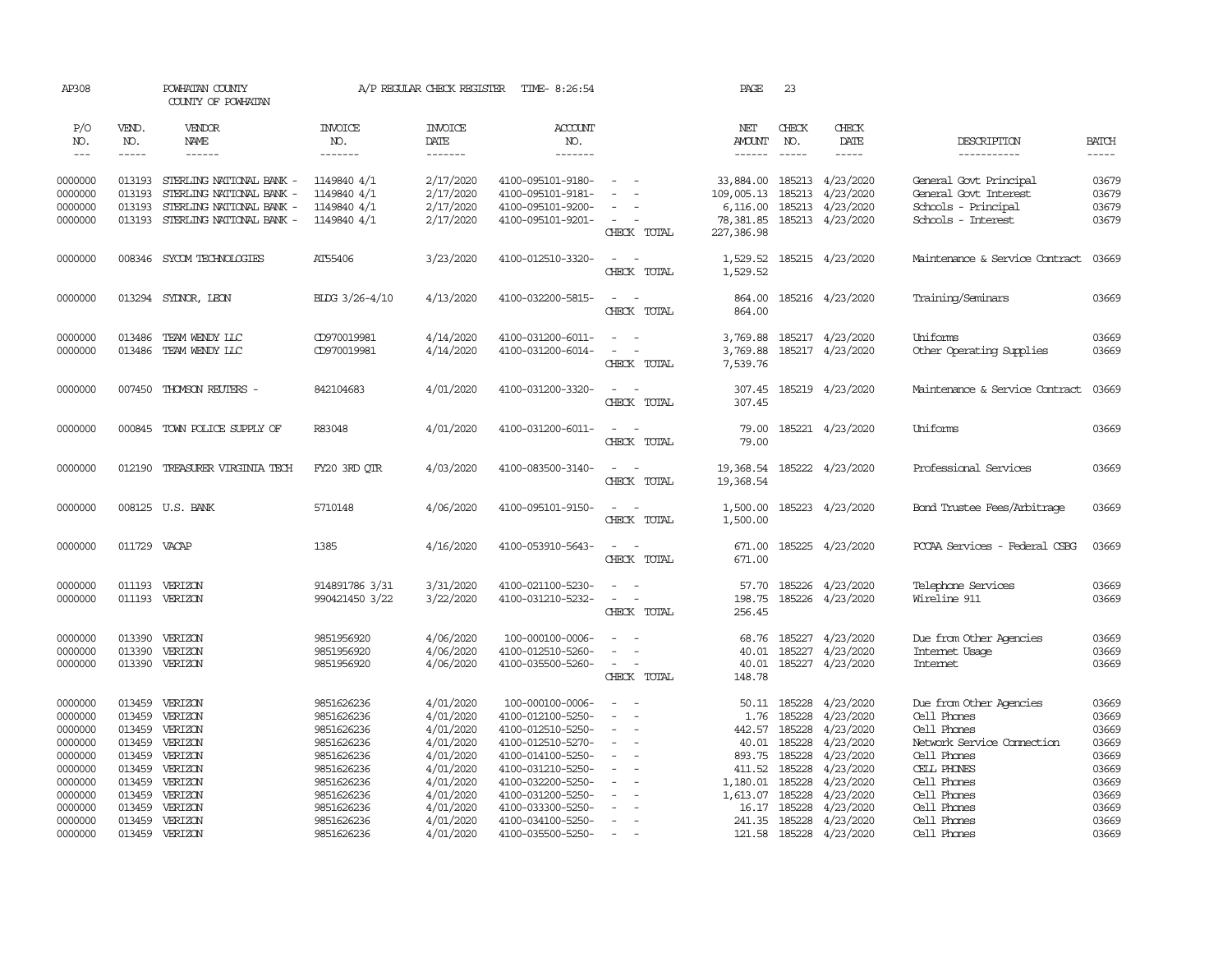| AP308                                                                                                                                                  |                                                                                                                                          | POWHATAN COUNTY<br>COUNTY OF POWHATAN                                                                                                                                                                                                                                                                                                                                                                |                                                                                                                                                                                    | A/P REGULAR CHECK REGISTER                                                                                                                                                         | TIME- 8:26:54                                                                                                                                                                                                                                                                                      |                                                                                  | PAGE                                                                                                                          | 24                                                                                                                                       |                                                                                                                                                                                    |                                                                                                                                                                                                                                                                                                                                                                                                                                                                 |                                                                                                                   |
|--------------------------------------------------------------------------------------------------------------------------------------------------------|------------------------------------------------------------------------------------------------------------------------------------------|------------------------------------------------------------------------------------------------------------------------------------------------------------------------------------------------------------------------------------------------------------------------------------------------------------------------------------------------------------------------------------------------------|------------------------------------------------------------------------------------------------------------------------------------------------------------------------------------|------------------------------------------------------------------------------------------------------------------------------------------------------------------------------------|----------------------------------------------------------------------------------------------------------------------------------------------------------------------------------------------------------------------------------------------------------------------------------------------------|----------------------------------------------------------------------------------|-------------------------------------------------------------------------------------------------------------------------------|------------------------------------------------------------------------------------------------------------------------------------------|------------------------------------------------------------------------------------------------------------------------------------------------------------------------------------|-----------------------------------------------------------------------------------------------------------------------------------------------------------------------------------------------------------------------------------------------------------------------------------------------------------------------------------------------------------------------------------------------------------------------------------------------------------------|-------------------------------------------------------------------------------------------------------------------|
| P/O<br>NO.<br>$---$                                                                                                                                    | VEND.<br>NO.<br>-----                                                                                                                    | VENDOR<br>NAME<br>------                                                                                                                                                                                                                                                                                                                                                                             | <b>INVOICE</b><br>NO.<br>-------                                                                                                                                                   | <b>INVOICE</b><br>DATE<br>-------                                                                                                                                                  | ACCOUNT<br>NO.<br>-------                                                                                                                                                                                                                                                                          |                                                                                  | NET<br><b>AMOUNT</b><br>$- - - - - -$                                                                                         | CHECK<br>NO.<br>$- - - - -$                                                                                                              | CHECK<br>DATE<br>$- - - - -$                                                                                                                                                       | DESCRIPTION<br>-----------                                                                                                                                                                                                                                                                                                                                                                                                                                      | BATCH<br>-----                                                                                                    |
| 0000000<br>0000000                                                                                                                                     | 013459<br>013459                                                                                                                         | VERIZON<br>VERIZON                                                                                                                                                                                                                                                                                                                                                                                   | 9851626236<br>9851626236                                                                                                                                                           | 4/01/2020<br>4/01/2020                                                                                                                                                             | 4100-071110-5250-<br>4100-081100-5250-                                                                                                                                                                                                                                                             | CHECK TOTAL                                                                      | 70.28<br>100.12<br>5,182.30                                                                                                   | 185228<br>185228                                                                                                                         | 4/23/2020<br>4/23/2020                                                                                                                                                             | Cell Phones<br>Cell Phones                                                                                                                                                                                                                                                                                                                                                                                                                                      | 03669<br>03669                                                                                                    |
| 0000000                                                                                                                                                | 009768                                                                                                                                   | WAMPLER EANES APPRAISAL                                                                                                                                                                                                                                                                                                                                                                              | $10 - 20$                                                                                                                                                                          | 4/08/2020                                                                                                                                                                          | 4100-012320-3160-                                                                                                                                                                                                                                                                                  | $\sim$<br>$\overline{\phantom{a}}$<br>CHECK TOTAL                                | 656.00<br>656.00                                                                                                              | 185229                                                                                                                                   | 4/23/2020                                                                                                                                                                          | Reassessment Services                                                                                                                                                                                                                                                                                                                                                                                                                                           | 03669                                                                                                             |
| 0000000                                                                                                                                                | 013480                                                                                                                                   | WARD, MADISON KENDALL                                                                                                                                                                                                                                                                                                                                                                                | FY20 FIRE AWARD                                                                                                                                                                    | 4/10/2020                                                                                                                                                                          | 4100-032200-6018-                                                                                                                                                                                                                                                                                  | $\overline{\phantom{a}}$<br>$\overline{\phantom{a}}$<br>CHECK TOTAL              | 588.71<br>588.71                                                                                                              |                                                                                                                                          | 185230 4/23/2020                                                                                                                                                                   | Volunteer Incentive Payments                                                                                                                                                                                                                                                                                                                                                                                                                                    | 03670                                                                                                             |
| 0000000                                                                                                                                                | 011698                                                                                                                                   | WESTWOOD PHARMACY                                                                                                                                                                                                                                                                                                                                                                                    | 24484                                                                                                                                                                              | 4/07/2020                                                                                                                                                                          | 4100-033400-3845-                                                                                                                                                                                                                                                                                  | $\overline{\phantom{a}}$<br>$\sim$<br>CHECK TOTAL                                | 68.89<br>68.89                                                                                                                |                                                                                                                                          | 185231 4/23/2020                                                                                                                                                                   | Detention of Adults - Health C                                                                                                                                                                                                                                                                                                                                                                                                                                  | 03669                                                                                                             |
| 0000000<br>0000000                                                                                                                                     | 010688<br>010688                                                                                                                         | A&B CLEANING SERVICE, INC.<br>A&B CLEANING SERVICE, INC.                                                                                                                                                                                                                                                                                                                                             | 32724<br>32724                                                                                                                                                                     | 4/17/2020<br>4/17/2020                                                                                                                                                             | 4100-014100-3180-<br>4100-014100-3180-                                                                                                                                                                                                                                                             | CHECK TOTAL                                                                      | 4,696.18<br>93.92<br>4,790.10                                                                                                 | 185250<br>185250                                                                                                                         | 4/29/2020<br>4/29/2020                                                                                                                                                             | Cleaning Service<br>Cleaning Service                                                                                                                                                                                                                                                                                                                                                                                                                            | 03680<br>03680                                                                                                    |
| 0000000                                                                                                                                                | 005025                                                                                                                                   | BENJ. FRANKLIN                                                                                                                                                                                                                                                                                                                                                                                       | 42167                                                                                                                                                                              | 4/09/2020                                                                                                                                                                          | 4100-031200-6001-                                                                                                                                                                                                                                                                                  | $\overline{\phantom{a}}$<br>$\sim$<br>CHECK TOTAL                                | 132.75<br>132.75                                                                                                              | 185253                                                                                                                                   | 4/29/2020                                                                                                                                                                          | Office Supplies                                                                                                                                                                                                                                                                                                                                                                                                                                                 | 03680                                                                                                             |
| 0000000<br>0000000<br>0000000                                                                                                                          | 006655<br>006655<br>006655                                                                                                               | BLOSSMAN GAS COMPANIES<br>BLOSSMAN GAS COMPANIES<br>BLOSSMAN GAS COMPANIES                                                                                                                                                                                                                                                                                                                           | 9798231<br>9851780<br>9890697                                                                                                                                                      | 4/01/2020<br>4/14/2020<br>4/20/2020                                                                                                                                                | 4100-014500-6008-<br>4100-014500-6008-<br>4100-014500-6008-                                                                                                                                                                                                                                        | $\equiv$<br>CHECK TOTAL                                                          | 6.00<br>13.57<br>7.67<br>27.24                                                                                                | 185254<br>185254<br>185254                                                                                                               | 4/29/2020<br>4/29/2020<br>4/29/2020                                                                                                                                                | Gas/Grease/Oil<br>Gas/Grease/Oil<br>Gas/Grease/Oil                                                                                                                                                                                                                                                                                                                                                                                                              | 03680<br>03680<br>03680                                                                                           |
| 0000000                                                                                                                                                | 000540                                                                                                                                   | CENTRAL VIRGINIA WASTE                                                                                                                                                                                                                                                                                                                                                                               | 25367                                                                                                                                                                              | 4/16/2020                                                                                                                                                                          | 4100-014300-3176-                                                                                                                                                                                                                                                                                  | $\sim$<br>$\sim$<br>CHECK TOTAL                                                  | 19,606.31<br>19,606.31                                                                                                        |                                                                                                                                          | 185256 4/29/2020                                                                                                                                                                   | Recycling Pulls                                                                                                                                                                                                                                                                                                                                                                                                                                                 | 03680                                                                                                             |
| 0000000                                                                                                                                                | 006965                                                                                                                                   | CINIAS CORPORATION                                                                                                                                                                                                                                                                                                                                                                                   | 1901066929                                                                                                                                                                         | 1/28/2020                                                                                                                                                                          | 4100-014300-6011-                                                                                                                                                                                                                                                                                  | $\sim$<br>$\overline{\phantom{a}}$<br>CHECK TOTAL                                | 55.96<br>55.96                                                                                                                |                                                                                                                                          | 185257 4/29/2020                                                                                                                                                                   | Uniforms                                                                                                                                                                                                                                                                                                                                                                                                                                                        | 03680                                                                                                             |
| 0000000                                                                                                                                                | 013491                                                                                                                                   | COMONWEALTH DRUG AND ALC 108                                                                                                                                                                                                                                                                                                                                                                         |                                                                                                                                                                                    | 4/02/2020                                                                                                                                                                          | 4100-012220-3141-                                                                                                                                                                                                                                                                                  | $\sim$<br>$\overline{\phantom{a}}$<br>CHECK TOTAL                                | 150.00<br>150.00                                                                                                              |                                                                                                                                          | 185258 4/29/2020                                                                                                                                                                   | Drug Testing                                                                                                                                                                                                                                                                                                                                                                                                                                                    | 03680                                                                                                             |
| 0000000<br>0000000<br>0000000<br>0000000<br>0000000<br>0000000<br>0000000<br>0000000<br>0000000<br>0000000<br>0000000<br>0000000<br>0000000<br>0000000 | 011224<br>011224<br>011224<br>011224<br>011224<br>011224<br>011224<br>011224<br>011224<br>011224<br>011224<br>011224<br>011224<br>011224 | ELECTRONIC SYSTEMS, INC.<br>ELECTRONIC SYSTEMS, INC.<br>ELECTRONIC SYSTEMS, INC.<br>ELECTRONIC SYSTEMS, INC.<br>ELECTRONIC SYSTEMS, INC.<br>ELECTRONIC SYSTEMS, INC.<br>ELECTRONIC SYSTEMS, INC.<br>ELECTRONIC SYSTEMS, INC.<br>ELECTRONIC SYSTEMS, INC.<br>ELECTRONIC SYSTEMS, INC.<br>ELECTRONIC SYSTEMS, INC.<br>ELECTRONIC SYSTEMS, INC.<br>ELECTRONIC SYSTEMS, INC.<br>ELECTRONIC SYSTEMS, INC. | IN1566525<br>IN1566525<br>IN1566525<br>IN1566525<br>IN1566525<br>IN1566525<br>IN1566525<br>IN1566525<br>IN1566525<br>IN1566525<br>IN1566525<br>IN1566525<br>IN1566525<br>IN1566525 | 4/15/2020<br>4/15/2020<br>4/15/2020<br>4/15/2020<br>4/15/2020<br>4/15/2020<br>4/15/2020<br>4/15/2020<br>4/15/2020<br>4/15/2020<br>4/15/2020<br>4/15/2020<br>4/15/2020<br>4/15/2020 | 4100-035100-3320-<br>4100-014300-3320-<br>4100-012100-3320-<br>4100-012310-3320-<br>4100-013200-3320-<br>4100-031210-3320-<br>4100-012200-3320-<br>4100-012220-3320-<br>4100-071110-3320-<br>4100-014100-3320-<br>4100-031200-3320-<br>4100-034100-3320-<br>4100-012410-3320-<br>4100-021600-8002- | $\overline{\phantom{m}}$<br>$\blacksquare$<br>$\overline{\phantom{a}}$<br>$\sim$ | 62.50<br>14.00<br>14.00<br>153.00<br>31.25<br>89.63<br>31.25<br>31.25<br>14.00<br>59.25<br>218.25<br>62.50<br>223.00<br>31.25 | 185261<br>185261<br>185261<br>185261<br>185261<br>185261<br>185261<br>185261<br>185261<br>185261<br>185261<br>185261<br>185261<br>185261 | 4/29/2020<br>4/29/2020<br>4/29/2020<br>4/29/2020<br>4/29/2020<br>4/29/2020<br>4/29/2020<br>4/29/2020<br>4/29/2020<br>4/29/2020<br>4/29/2020<br>4/29/2020<br>4/29/2020<br>4/29/2020 | Landscaping - Animal Control<br>Maintenance and Service Contra<br>Maintenance & Service Contract<br>Maintenance & Service Contract<br>Maintenance & Service Contract<br>Maintenance and Service Contra<br>Maintenance & Service Contract<br>Maintenance and service contra<br>General Maintenance<br>Maintenance & Service Contract<br>Maintenance & Service Contract<br>Maintenance & Service Contract<br>Maintenance & Service Contract 03680<br>Copier Lease | 03680<br>03680<br>03680<br>03680<br>03680<br>03680<br>03680<br>03680<br>03680<br>03680<br>03680<br>03680<br>03680 |
| 0000000                                                                                                                                                | 011224                                                                                                                                   | ELECTRONIC SYSTEMS, INC.                                                                                                                                                                                                                                                                                                                                                                             | IN1566525                                                                                                                                                                          | 4/15/2020                                                                                                                                                                          | 4100-022100-3320-                                                                                                                                                                                                                                                                                  | CHECK TOTAL                                                                      | 31.25<br>1,066.38                                                                                                             | 185261                                                                                                                                   | 4/29/2020                                                                                                                                                                          | Maintenance & Service Contract 03680                                                                                                                                                                                                                                                                                                                                                                                                                            |                                                                                                                   |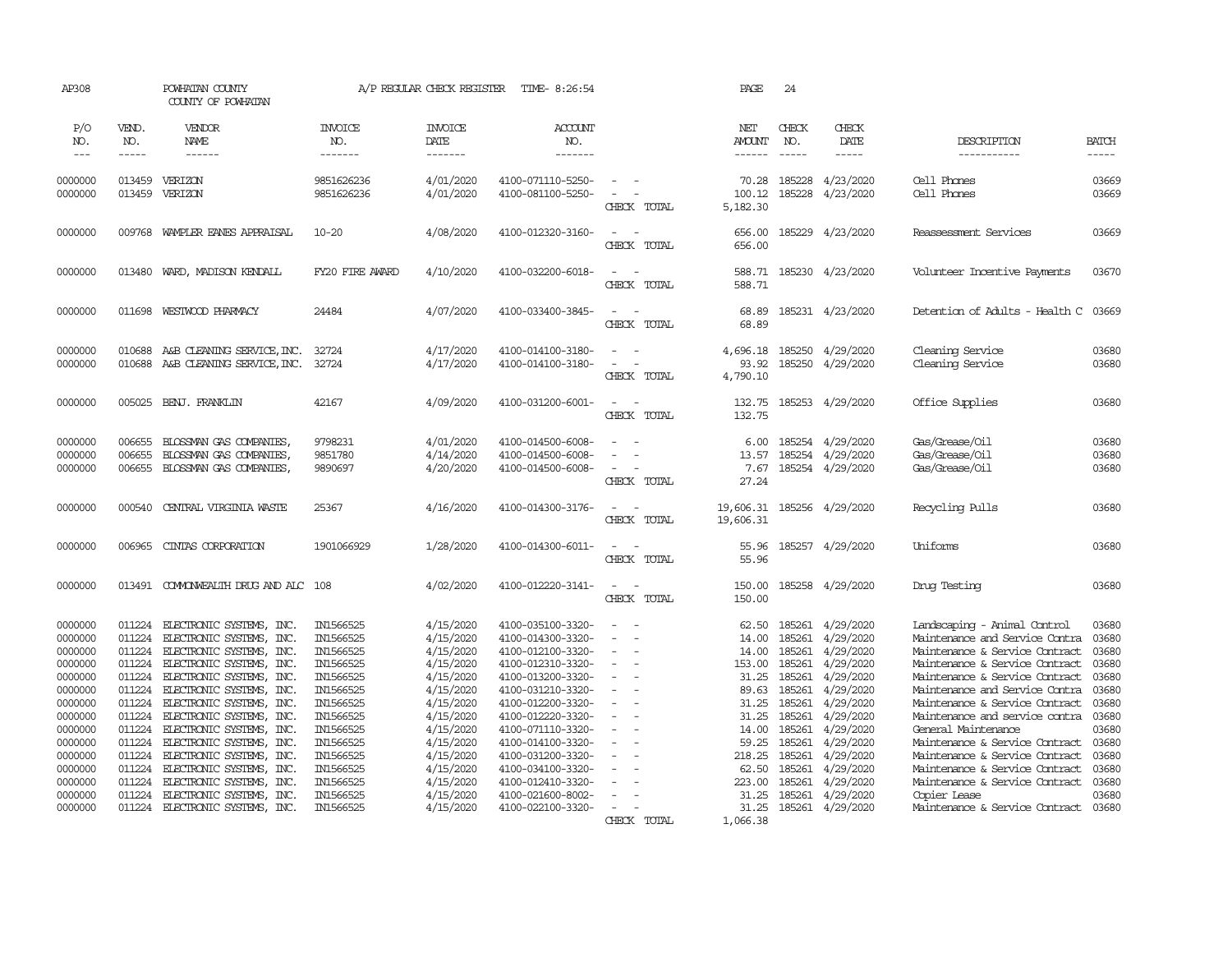| AP308                         |                             | POWHATAN COUNTY<br>COUNTY OF POWHATAN                             |                                  | A/P REGULAR CHECK REGISTER          | TIME- 8:26:54                                               |                                                                           | PAGE                                  | 25                            |                                                          |                                                                         |                             |
|-------------------------------|-----------------------------|-------------------------------------------------------------------|----------------------------------|-------------------------------------|-------------------------------------------------------------|---------------------------------------------------------------------------|---------------------------------------|-------------------------------|----------------------------------------------------------|-------------------------------------------------------------------------|-----------------------------|
| P/O<br>NO.<br>$---$           | VEND.<br>NO.<br>$- - - - -$ | VENDOR<br>NAME<br>------                                          | <b>INVOICE</b><br>NO.<br>------- | <b>INVOICE</b><br>DATE<br>-------   | ACCOUNT<br>NO.<br>-------                                   |                                                                           | NET<br><b>AMOUNT</b><br>$- - - - - -$ | CHECK<br>NO.<br>$\frac{1}{2}$ | CHECK<br>DATE<br>$- - - - -$                             | DESCRIPTION<br>-----------                                              | <b>BATCH</b><br>$- - - - -$ |
| 0000000<br>0000000<br>0000000 | 009093<br>009093<br>009093  | FARMVILLE WHOLESALE<br>FARMVILLE WHOLESALE<br>FARMVILLE WHOLESALE | 686668<br>686671<br>686688       | 4/03/2020<br>4/03/2020<br>4/03/2020 | 4100-014100-3310-<br>4100-014100-3310-<br>4100-014100-3310- | $\sim$<br>$\equiv$<br>$\sim$<br>$\sim$<br>CHECK TOTAL                     | 1,663.50<br>379.44<br>2,260.94        | 185262                        | 218.00 185262 4/29/2020<br>4/29/2020<br>185262 4/29/2020 | Repairs & Maintenance<br>Repairs & Maintenance<br>Repairs & Maintenance | 03680<br>03680<br>03680     |
| 0000000<br>0000000            |                             | 006522 FOOD LION<br>006522 FOOD LION                              | 2813611613327<br>2813611713331   | 4/14/2020<br>4/22/2020              | 4100-035100-6022-<br>4100-035100-6022-                      | $\sim$<br>$\sim$<br>$\overline{\phantom{a}}$<br>$\sim$ $-$<br>CHECK TOTAL | 8.85<br>97.80<br>106.65               |                               | 185263 4/29/2020<br>185263 4/29/2020                     | Dog Food/Supplies<br>Dog Food/Supplies                                  | 03680<br>03680              |
| 0000000<br>0000000            | 012905<br>012905            | GALLS, LLC<br>GALLS, LLC                                          | 015398983<br>015417604           | 4/20/2020<br>4/07/2020              | 4100-031200-6011-<br>4100-031200-6011-                      | $\sim$<br>$\equiv$<br>$\sim$<br>CHECK TOTAL                               | 226.00<br>152.38<br>378.38            |                               | 185264 4/29/2020<br>185264 4/29/2020                     | Uniforms<br>Uniforms                                                    | 03680<br>03680              |
| 0000000                       |                             | 006013 GRAINGER                                                   | 9497820929                       | 4/07/2020                           | 4100-014100-3310-                                           | $\sim$ $\sim$<br>CHECK TOTAL                                              | 121.65<br>121.65                      |                               | 185265 4/29/2020                                         | Repairs & Maintenance                                                   | 03680                       |
| 0000000<br>0000000            | 010709<br>010709            | HEARN, JR., DANIEL ALAN<br>HEARN, JR., DANIEL ALAN                | 2046<br>2046                     | 4/23/2020<br>4/23/2020              | 4100-021600-8101-<br>4100-014100-3310-                      | $\sim$<br>$\sim$ $-$<br>$\sim$ $ \sim$<br>CHECK TOTAL                     | 2,702.50<br>2,702.50<br>5,405.00      |                               | 185266 4/29/2020<br>185266 4/29/2020                     | Capital Outlay<br>Repairs & Maintenance                                 | 03680<br>03680              |
| 0000000                       |                             | 008675 HOLT, GEORGE                                               | AMERI SIC REIMB                  | 4/16/2020                           | 4100-032200-5815-                                           | $\sim$ $ \sim$<br>CHECK TOTAL                                             | 72.00<br>72.00                        |                               | 185267 4/29/2020                                         | Training/Seminars                                                       | 03680                       |
| 0000000                       | 000120                      | JAMES RIVER AIR                                                   | S158438                          | 3/13/2020                           | 4100-014100-3308-                                           | $\overline{a}$<br>$\sim$<br>CHECK TOTAL                                   | 384.00<br>384.00                      |                               | 185268 4/29/2020                                         | HVAC Service and Repairs                                                | 03680                       |
| 0000000                       |                             | 000166 LUCK STONE CORP.                                           | IV-101208988                     | 4/15/2020                           | 4100-014500-3190-                                           | $\sim$ $ \sim$<br>CHECK TOTAL                                             | 81.38<br>81.38                        |                               | 185269 4/29/2020                                         | Grounds Maintenance                                                     | 03680                       |
| 0000000                       |                             | 009552 MANSFIELD OIL COMPANY                                      | SOLCD-594838                     | 4/22/2020                           | 4100-032200-5120-                                           | $\sim$<br>$\sim$<br>CHECK TOTAL                                           | 61.14<br>61.14                        |                               | 185270 4/29/2020                                         | Apparatus Fuel                                                          | 03680                       |
| 0000000<br>0000000            | 001250<br>001250            | POWHATAN AUTO & TRACTOR<br>POWHATAN AUTO & TRACTOR                | 593365<br>593434                 | 4/15/2020<br>4/16/2020              | 4100-031200-6009-<br>4100-014500-6004-                      | $\sim$<br>$\sim$ $ \sim$<br>CHECK TOTAL                                   | 4.99<br>8.98<br>13.97                 |                               | 185271 4/29/2020<br>185271 4/29/2020                     | Auto Parts/Repairs<br>Tools and Equipment                               | 03681<br>03681              |
| 0000000<br>0000000            | 006928<br>006928            | POWHATAN COUNTY DEPT. OF<br>POWHATAN COUNTY DEPT. OF              | GROCERY COVID<br>OFFICE EQUIP    | 4/27/2020<br>4/23/2020              | 4100-053910-5643-<br>4100-053910-5643-                      | $\sim$<br>$\sim$<br>$\sim$<br>$\sim$ $-$<br>CHECK TOTAL                   | 593.78<br>523.10<br>1,116.88          |                               | 185272 4/29/2020<br>185272 4/29/2020                     | PCCAA Services - Federal CSBG<br>PCCAA Services - Federal CSBG          | 03681<br>03681              |
| 0000000                       | 005050                      | POWHATAN LOCK SERVICES                                            | 1897                             | 4/19/2020                           | 4100-031200-6014-                                           | $\sim$ $ \sim$<br>CHECK TOTAL                                             | 112.40                                |                               | 112.40 185273 4/29/2020                                  | Other Operating Supplies                                                | 03681                       |
| 0000000<br>0000000            | 007314                      | POWHATAN OVERHEAD DOORS,<br>007314 POWHATAN OVERHEAD DOORS,       | 9521<br>9522                     | 4/13/2020<br>4/13/2020              | 4100-032210-3320-<br>4100-032220-3320-                      | $\equiv$<br>$\sim$<br>$\sim$ $ -$<br>CHECK TOTAL                          | 430.00<br>450.00<br>880.00            |                               | 185274 4/29/2020<br>185274 4/29/2020                     | Maintenance & Service Contract<br>Maintenance & Service Contract        | 03681<br>03681              |
| 0000000                       |                             | 000620 R. C. GOODWYN & SONS, INC 0901290                          |                                  | 4/14/2020                           | 4100-031200-6014-                                           | $\sim$<br>$\sim$ $-$<br>CHECK TOTAL                                       | 186.98<br>186.98                      |                               | 185275 4/29/2020                                         | Other Operating Supplies                                                | 03681                       |
| 0000000                       |                             | 012865 RICHMOND PERFECT DESIGN                                    | 2020RPD070                       | 4/14/2020                           | 4100-031210-6011-                                           | $\sim$<br>$\sim$<br>CHECK TOTAL                                           | 961.00                                |                               | 961.00 185276 4/29/2020                                  | Uniforms - PPE                                                          | 03681                       |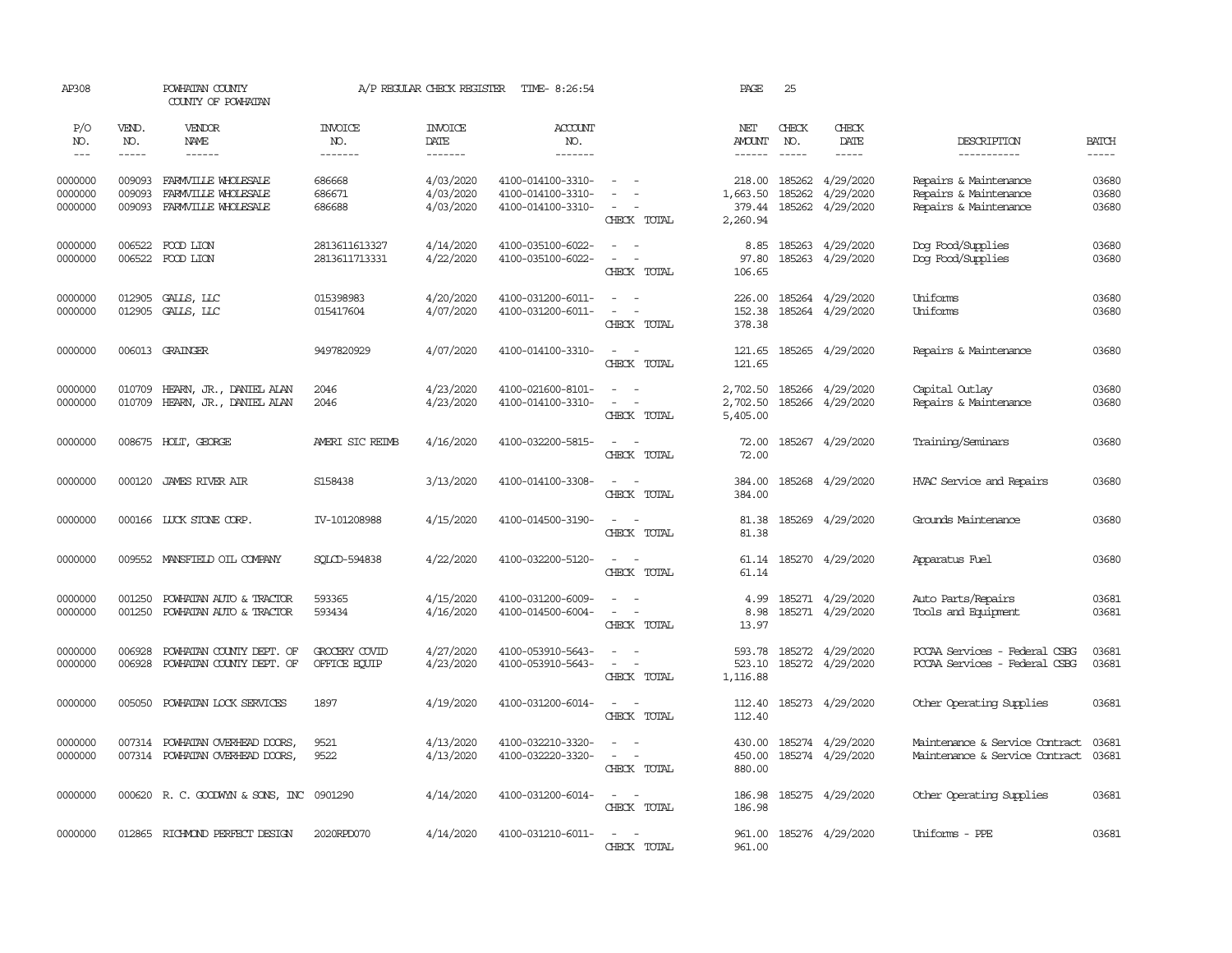| AP308                                                                                                                                                                                                                                                                                                                                                                                                      | POWHATAN COUNTY<br>COUNTY OF POWHATAN                    |                                                                                                                      | A/P REGULAR CHECK REGISTER                                                                           |                                                                              | PAGE                                                                                                                       | 26                                                                                                                                                                                                                                                                                                                                                                                                                                                                                                                     |                                                                   |                                                                                                                                                                                                                                                                                                                                                                                                              |                                                                                   |                                                                                                                                  |                                                    |
|------------------------------------------------------------------------------------------------------------------------------------------------------------------------------------------------------------------------------------------------------------------------------------------------------------------------------------------------------------------------------------------------------------|----------------------------------------------------------|----------------------------------------------------------------------------------------------------------------------|------------------------------------------------------------------------------------------------------|------------------------------------------------------------------------------|----------------------------------------------------------------------------------------------------------------------------|------------------------------------------------------------------------------------------------------------------------------------------------------------------------------------------------------------------------------------------------------------------------------------------------------------------------------------------------------------------------------------------------------------------------------------------------------------------------------------------------------------------------|-------------------------------------------------------------------|--------------------------------------------------------------------------------------------------------------------------------------------------------------------------------------------------------------------------------------------------------------------------------------------------------------------------------------------------------------------------------------------------------------|-----------------------------------------------------------------------------------|----------------------------------------------------------------------------------------------------------------------------------|----------------------------------------------------|
| P/O<br>NO.<br>$\frac{1}{2} \frac{1}{2} \frac{1}{2} \frac{1}{2} \frac{1}{2} \frac{1}{2} \frac{1}{2} \frac{1}{2} \frac{1}{2} \frac{1}{2} \frac{1}{2} \frac{1}{2} \frac{1}{2} \frac{1}{2} \frac{1}{2} \frac{1}{2} \frac{1}{2} \frac{1}{2} \frac{1}{2} \frac{1}{2} \frac{1}{2} \frac{1}{2} \frac{1}{2} \frac{1}{2} \frac{1}{2} \frac{1}{2} \frac{1}{2} \frac{1}{2} \frac{1}{2} \frac{1}{2} \frac{1}{2} \frac{$ | VEND.<br>NO.<br>$- - - - -$                              | VENDOR<br>NAME<br>------                                                                                             | <b>INVOICE</b><br>NO.<br>-------                                                                     | <b>INVOICE</b><br>DATE<br>-------                                            | <b>ACCOUNT</b><br>NO.<br>-------                                                                                           |                                                                                                                                                                                                                                                                                                                                                                                                                                                                                                                        | NET<br><b>AMOUNT</b><br>------                                    | CHECK<br>NO.<br>$\frac{1}{2} \frac{1}{2} \frac{1}{2} \frac{1}{2} \frac{1}{2} \frac{1}{2} \frac{1}{2} \frac{1}{2} \frac{1}{2} \frac{1}{2} \frac{1}{2} \frac{1}{2} \frac{1}{2} \frac{1}{2} \frac{1}{2} \frac{1}{2} \frac{1}{2} \frac{1}{2} \frac{1}{2} \frac{1}{2} \frac{1}{2} \frac{1}{2} \frac{1}{2} \frac{1}{2} \frac{1}{2} \frac{1}{2} \frac{1}{2} \frac{1}{2} \frac{1}{2} \frac{1}{2} \frac{1}{2} \frac{$ | CHECK<br>DATE<br>-----                                                            | DESCRIPTION<br>-----------                                                                                                       | <b>BATCH</b><br>-----                              |
| 0000000                                                                                                                                                                                                                                                                                                                                                                                                    | 009139                                                   | SEAY'S AUTO BODY &                                                                                                   | GMC 2500 4841EV                                                                                      | 4/24/2020                                                                    | 4100-032200-6009-                                                                                                          | CHECK TOTAL                                                                                                                                                                                                                                                                                                                                                                                                                                                                                                            | 2,023.03                                                          |                                                                                                                                                                                                                                                                                                                                                                                                              | 2,023.03 185277 4/29/2020                                                         | Auto Repairs and Parts                                                                                                           | 03681                                              |
| 0000000                                                                                                                                                                                                                                                                                                                                                                                                    | 001320                                                   | SOUTHERN POLICE                                                                                                      | 202187                                                                                               | 3/18/2020                                                                    | 4100-031200-6011-                                                                                                          | $\sim$<br>CHECK TOTAL                                                                                                                                                                                                                                                                                                                                                                                                                                                                                                  | 1,840.00<br>1,840.00                                              |                                                                                                                                                                                                                                                                                                                                                                                                              | 185278 4/29/2020                                                                  | Uniforms                                                                                                                         | 03681                                              |
| 0000000<br>0000000<br>0000000<br>0000000<br>0000000<br>0000000                                                                                                                                                                                                                                                                                                                                             | 011193<br>011193<br>011193<br>011193<br>011193           | VERIZON<br>VERIZON<br>VERIZON<br>VERIZON<br>VERIZON<br>011193 VERIZON                                                | 63108448 1/27<br>63108448 1/27<br>63108448 12/27<br>63108448 12/27<br>63108448 2/27<br>63108448 2/27 | 1/27/2020<br>1/27/2020<br>12/27/2020<br>12/27/2020<br>2/27/2020<br>2/27/2020 | 4100-031200-5230-<br>4100-031210-5230-<br>4100-031200-5230-<br>4100-031210-5230-<br>4100-031200-5230-<br>4100-031210-5230- | $ -$<br>$\sim$<br>$\frac{1}{2} \left( \frac{1}{2} \right) \left( \frac{1}{2} \right) = \frac{1}{2} \left( \frac{1}{2} \right)$<br>$\frac{1}{2} \left( \frac{1}{2} \right) \left( \frac{1}{2} \right) \left( \frac{1}{2} \right)$<br>$\overline{\phantom{a}}$<br>$\sim$<br>$\frac{1}{2} \left( \frac{1}{2} \right) \left( \frac{1}{2} \right) = \frac{1}{2} \left( \frac{1}{2} \right)$<br>CHECK TOTAL                                                                                                                  | 86.04<br>429.68<br>87.10<br>458.94<br>86.02<br>429.91<br>1,577.69 | 185282<br>185282<br>185282<br>185282<br>185282                                                                                                                                                                                                                                                                                                                                                               | 4/29/2020<br>4/29/2020<br>4/29/2020<br>4/29/2020<br>4/29/2020<br>185282 4/29/2020 | Telephone Services<br>Telephone Services<br>Telephone Services<br>Telephone Services<br>Telephone Services<br>Telephone Services | 03681<br>03681<br>03681<br>03681<br>03681<br>03681 |
| 0000000<br>0000000<br>0000000<br>0000000<br>0000000<br>0000000                                                                                                                                                                                                                                                                                                                                             | 011187<br>011187<br>011187<br>011187<br>011187<br>011187 | VERIZON BUSINESS<br>VERIZON BUSINESS<br>VERIZON BUSINESS<br>VERIZON BUSINESS<br>VERIZON BUSINESS<br>VERIZON BUSINESS | 63260867<br>63728453<br>64196588<br>63260867<br>63728453<br>64196588                                 | 2/10/2020<br>3/10/2020<br>4/10/2020<br>2/10/2020<br>3/10/2020<br>4/10/2020   | 100-000100-0006-<br>100-000100-0006-<br>100-000100-0006-<br>4100-012510-5240-<br>4100-012510-5240-<br>4100-012510-5240-    | $\sim$<br>$\sim$<br>$\sim$<br>$\frac{1}{2} \left( \frac{1}{2} \right) \left( \frac{1}{2} \right) = \frac{1}{2} \left( \frac{1}{2} \right)$<br>$\frac{1}{2} \left( \frac{1}{2} \right) \left( \frac{1}{2} \right) \left( \frac{1}{2} \right) \left( \frac{1}{2} \right)$<br>$\frac{1}{2} \left( \frac{1}{2} \right) \left( \frac{1}{2} \right) = \frac{1}{2} \left( \frac{1}{2} \right)$<br>$\frac{1}{2} \left( \frac{1}{2} \right) \left( \frac{1}{2} \right) = \frac{1}{2} \left( \frac{1}{2} \right)$<br>CHECK TOTAL | 5.35<br>6.14<br>3.30<br>24.29<br>24.04<br>20.40<br>83.52          | 185283<br>185283<br>185283<br>185283<br>185283<br>185283                                                                                                                                                                                                                                                                                                                                                     | 4/29/2020<br>4/29/2020<br>4/29/2020<br>4/29/2020<br>4/29/2020<br>4/29/2020        | Due from Other Agencies<br>Due from Other Agencies<br>Due from Other Agencies<br>Long Distance<br>Long Distance<br>Long Distance | 03681<br>03681<br>03681<br>03681<br>03681<br>03681 |
| 0000000<br>0000000                                                                                                                                                                                                                                                                                                                                                                                         | 013490<br>013490                                         | WHEELER, MICHAEL<br>WHEELER, MICHAEL                                                                                 | <b>COVID PURCHASE</b><br>COVID PURCHASE                                                              | 4/14/2020<br>4/14/2020                                                       | 4100-031200-6014-<br>4100-031200-6014-                                                                                     | $\overline{\phantom{a}}$<br>CHECK TOTAL                                                                                                                                                                                                                                                                                                                                                                                                                                                                                | 13.40<br>18.90<br>32.30                                           | 185285                                                                                                                                                                                                                                                                                                                                                                                                       | 4/29/2020<br>185285 4/29/2020                                                     | Other Operating Supplies<br>Other Operating Supplies                                                                             | 03681<br>03681                                     |
| 0000000                                                                                                                                                                                                                                                                                                                                                                                                    |                                                          | 012458 WIMMER, WILLIE                                                                                                | 1526                                                                                                 | 4/28/2020                                                                    | 4100-032200-6009-                                                                                                          | $\sim$<br>$\sim$<br>CHECK TOTAL                                                                                                                                                                                                                                                                                                                                                                                                                                                                                        | 255.00<br>255.00                                                  | 185286                                                                                                                                                                                                                                                                                                                                                                                                       | 4/29/2020                                                                         | Auto Repairs and Parts                                                                                                           | 03681                                              |
| 0000000                                                                                                                                                                                                                                                                                                                                                                                                    |                                                          | 013492 ZEE COMPANY, INC.                                                                                             | INV0139354                                                                                           | 4/20/2020                                                                    | 4100-014100-6005-                                                                                                          | $\sim$<br>CHECK TOTAL                                                                                                                                                                                                                                                                                                                                                                                                                                                                                                  | 1, 156.74 185287<br>1,156.74                                      |                                                                                                                                                                                                                                                                                                                                                                                                              | 4/29/2020                                                                         | Cleaning Supplies                                                                                                                | 03681                                              |
|                                                                                                                                                                                                                                                                                                                                                                                                            |                                                          |                                                                                                                      |                                                                                                      |                                                                              |                                                                                                                            | CHECK TYPE TOTAL                                                                                                                                                                                                                                                                                                                                                                                                                                                                                                       | 995, 441, 44                                                      |                                                                                                                                                                                                                                                                                                                                                                                                              |                                                                                   |                                                                                                                                  |                                                    |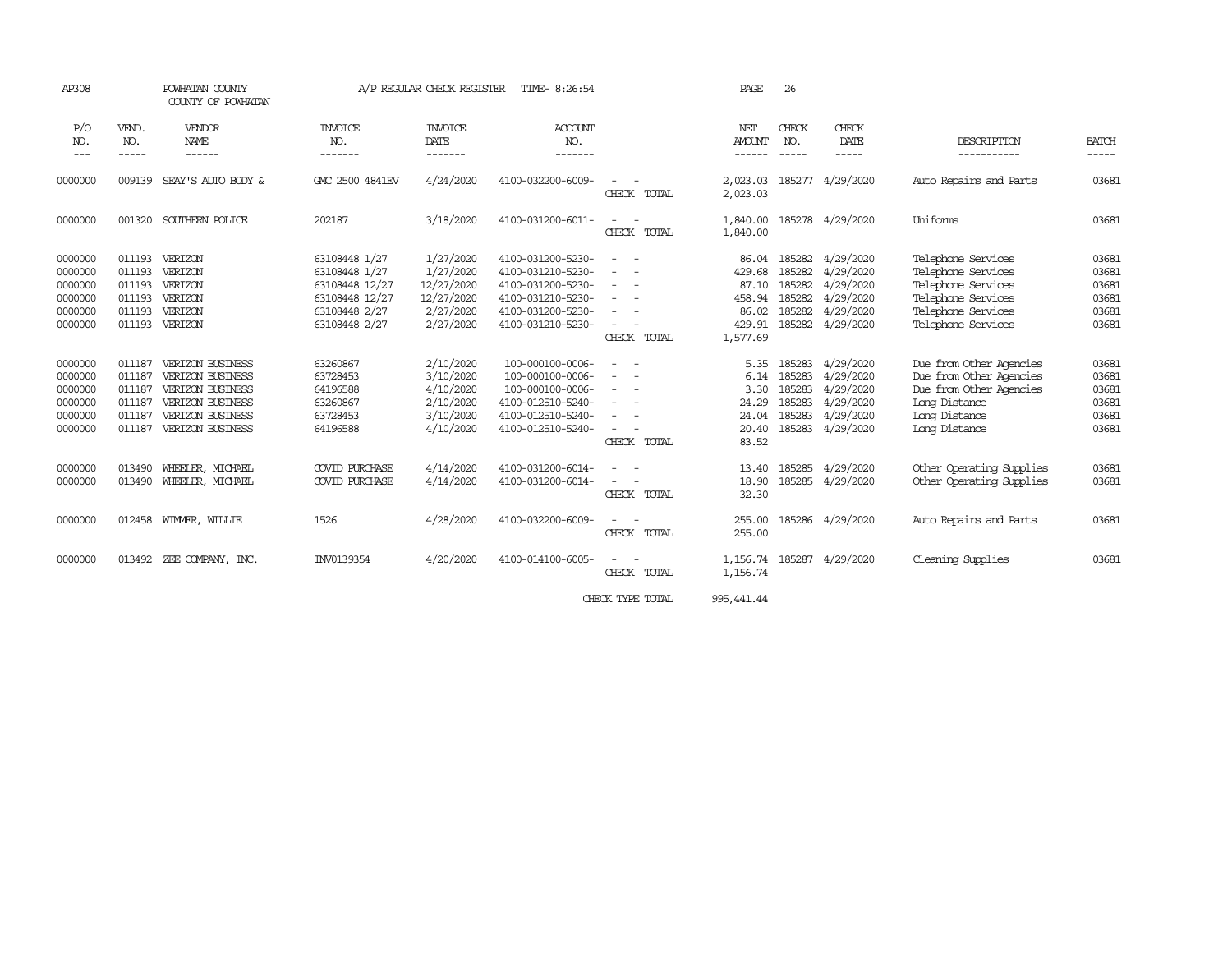| AP308                 | POWHATAN COUNTY<br>COUNTY OF POWHATAN |                                              | A/P VOID CHECK REGISTER<br>TIME- 8:26:54 |                                   |                                        | 27<br>PAGE                                                                                                                                |                                                                        |              |                        |                                                              |                       |  |
|-----------------------|---------------------------------------|----------------------------------------------|------------------------------------------|-----------------------------------|----------------------------------------|-------------------------------------------------------------------------------------------------------------------------------------------|------------------------------------------------------------------------|--------------|------------------------|--------------------------------------------------------------|-----------------------|--|
| P/O<br>NO.<br>$- - -$ | VEND.<br>NO.                          | VENDOR<br>NAME<br>------                     | <b>INVOICE</b><br>NO.<br>-------         | <b>INVOICE</b><br>DATE<br>------- | ACCOUNT<br>NO.<br>-------              |                                                                                                                                           | NET<br><b>AMOUNT</b>                                                   | CHECK<br>NO. | CHECK<br>DATE<br>.     | DESCRIPTION<br>.                                             | <b>BATCH</b><br>----- |  |
| 0000000               | 007809                                | COALITION OF HIGH GROWIH                     | 4TH OTR MOU                              | 3/25/2020                         | 4100-053910-5643-                      | CHECK TOTAL                                                                                                                               | 3,750.00-184949 4/02/2020<br>$3,750.00 -$                              |              |                        | PCCAA Services - Federal CSBG                                | 00498                 |  |
| 0000000               | 009077                                | REYNOLDS, SHIRLEY                            | 0090202004                               | 4/01/2020                         | 4100-031200-2310-                      | $\frac{1}{2} \left( \frac{1}{2} \right) \left( \frac{1}{2} \right) = \frac{1}{2} \left( \frac{1}{2} \right)$<br>CHECK TOTAL               | $96.00 -$                                                              |              | 96.00-184988 4/02/2020 | Medical Insurance                                            | 00499                 |  |
| 0000000<br>0000000    | 008327<br>008327                      | VIRGINIA EQUINE PLLC<br>VIRGINIA EQUINE PLLC | 10015835<br>10015857                     | 3/12/2020<br>3/16/2020            | 4100-035100-3110-<br>4100-035100-3110- | $\frac{1}{2} \left( \frac{1}{2} \right) \left( \frac{1}{2} \right) = \frac{1}{2} \left( \frac{1}{2} \right)$<br>$\sim$ $-$<br>CHECK TOTAL | 1,775.00-185006 4/02/2020<br>1,775.00-185006 4/02/2020<br>$3,550.00 -$ |              |                        | Professional Health Services<br>Professional Health Services | 00497<br>00497        |  |
|                       |                                       |                                              |                                          |                                   |                                        | CHECK TYPE TOTAL                                                                                                                          | $7,396.00 -$                                                           |              |                        |                                                              |                       |  |
|                       |                                       |                                              |                                          |                                   |                                        | FINAL TOTAL                                                                                                                               | 988,045.44                                                             |              |                        |                                                              |                       |  |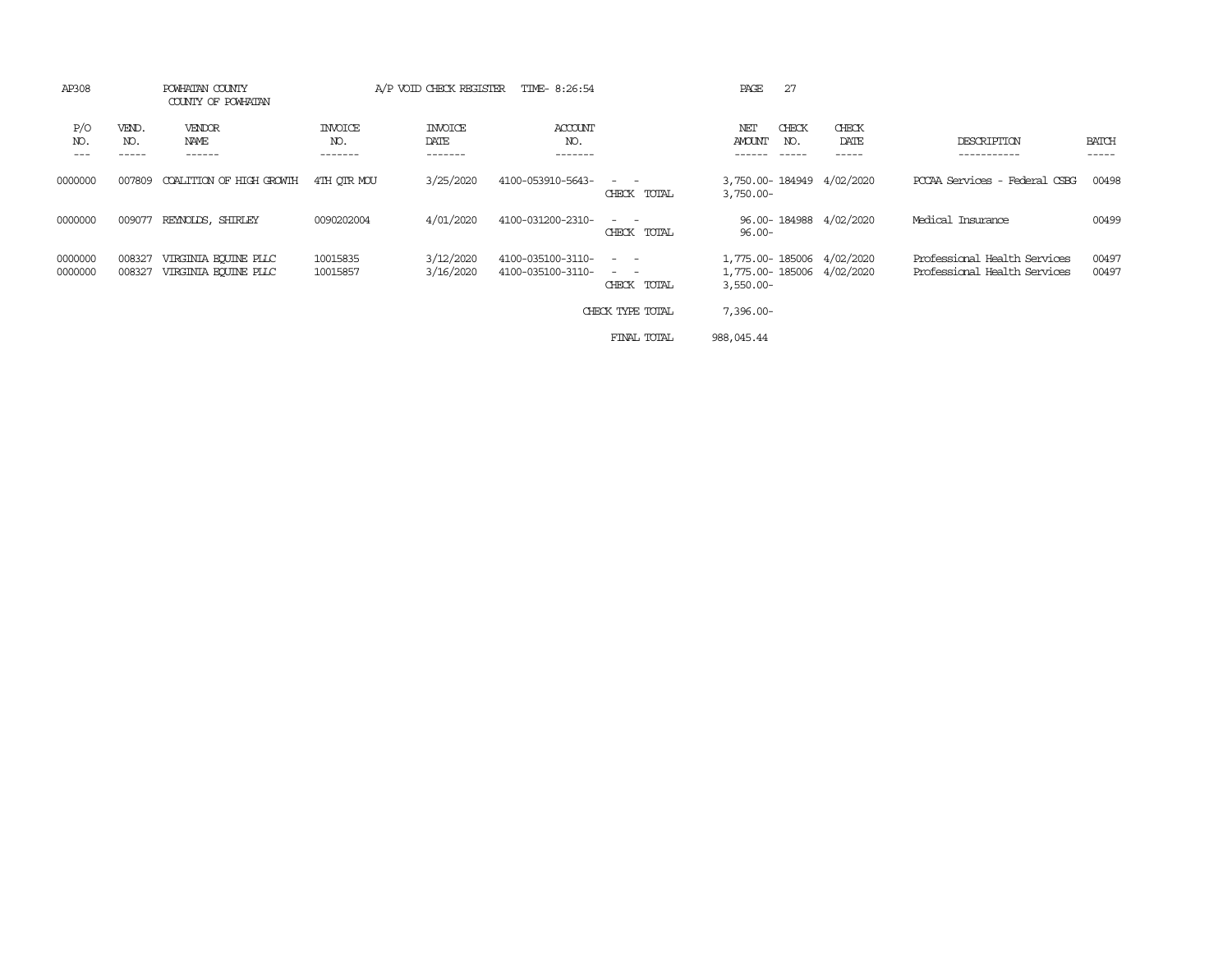| AP308                                                                     |                                                                    | POWHATAN COUNTY<br>COUNTY OF POWHATAN                                                                                                                                                     |                                                                    | A/P REGULAR CHECK REGISTER                                                              | TIME- 8:28:30                                                                                                                                   |                                                                                         | PAGE                                                                | 1                                                                  |                                                                                         |                                                                                                                                                                                                         |                                                             |
|---------------------------------------------------------------------------|--------------------------------------------------------------------|-------------------------------------------------------------------------------------------------------------------------------------------------------------------------------------------|--------------------------------------------------------------------|-----------------------------------------------------------------------------------------|-------------------------------------------------------------------------------------------------------------------------------------------------|-----------------------------------------------------------------------------------------|---------------------------------------------------------------------|--------------------------------------------------------------------|-----------------------------------------------------------------------------------------|---------------------------------------------------------------------------------------------------------------------------------------------------------------------------------------------------------|-------------------------------------------------------------|
| P/O<br>NO.<br>$---$                                                       | VEND.<br>NO.<br>$- - - - -$                                        | VENDOR<br>NAME<br>$- - - - - -$                                                                                                                                                           | <b>INVOICE</b><br>NO.<br>-------                                   | <b>INVOICE</b><br>DATE<br>-------                                                       | ACCOUNT<br>NO.<br>-------                                                                                                                       |                                                                                         | NET<br>AMOUNT<br>$- - - - - -$                                      | CHECK<br>NO.<br>$\frac{1}{2}$                                      | CHECK<br>DATE<br>$- - - - -$                                                            | DESCRIPTION<br>-----------                                                                                                                                                                              | <b>BATCH</b><br>-----                                       |
| 0000000                                                                   |                                                                    | 010565 A.D. DESIGNS                                                                                                                                                                       | 2153                                                               | 3/23/2020                                                                               | 4116-032203-0001-                                                                                                                               | $\sim$<br>$\sim$<br>CHECK TOTAL                                                         | 400.00<br>400.00                                                    |                                                                    | 184924 4/02/2020                                                                        | <b>JET</b> Program                                                                                                                                                                                      | 03656                                                       |
| 0000000<br>0000000<br>0000000                                             | 009183<br>009183<br>009183                                         | AIR, WATER & SOIL LABORA- V20002092<br>AIR, WATER & SOIL LABORA- V20002093<br>AIR, WATER & SOIL LABORA- V20002105                                                                         |                                                                    | 3/24/2020<br>3/24/2020<br>3/25/2020                                                     | 4501-043600-3142-<br>4501-043600-3142-<br>4501-043600-3142-                                                                                     | $\equiv$<br>$\sim$<br>$\sim$<br>$\sim$<br>CHECK TOTAL                                   | 111.80<br>133.60<br>81.20<br>326.60                                 |                                                                    | 184927 4/02/2020<br>184927 4/02/2020<br>184927 4/02/2020                                | Professional Services - Sewer<br>Professional Services - Sewer<br>Professional Services - Sewer                                                                                                         | 03656<br>03656<br>03656                                     |
| 0000000<br>0000000                                                        | 006655<br>006655                                                   | BLOSSMAN GAS COMPANIES,<br>BLOSSMAN GAS COMPANIES,                                                                                                                                        | 9647813<br>9647892                                                 | 3/24/2020<br>3/24/2020                                                                  | 4501-043600-5120-<br>4501-043600-5120-                                                                                                          | $\sim$<br>$\sim$<br>$\overline{\phantom{a}}$<br>$\sim$<br>CHECK TOTAL                   | 55.60<br>195.25<br>250.85                                           |                                                                    | 184936 4/02/2020<br>184936 4/02/2020                                                    | Fuel (htg)<br>Fuel (htg)                                                                                                                                                                                | 03656<br>03656                                              |
| 0000000<br>0000000                                                        | 013210<br>013210                                                   | BRONSON CONTRACTORS LLC<br>BRONSON CONTRACTORS LLC                                                                                                                                        | 0132020<br>0142020                                                 | 3/20/2020<br>3/20/2020                                                                  | 4301-062100-8304-<br>4301-062100-8304-                                                                                                          | $\sim$<br>$\sim$<br>CHECK TOTAL                                                         | 14,800.00<br>14,750.00<br>29,550.00                                 |                                                                    | 184941 4/02/2020<br>184941 4/02/2020                                                    | PMS Repurpose<br>PMS Repurpose                                                                                                                                                                          | 03658<br>03658                                              |
| 0000000<br>0000000<br>0000000<br>0000000<br>0000000<br>0000000<br>0000000 | 008686<br>008686<br>008686<br>008686<br>008686<br>008686<br>008686 | $C.W. WILLIANS & O.$ , INC.<br>C.W. WILLIAMS & CO., INC.<br>$C.W. WILLIANS & CD., INC.C.W. WILLIANS & CD., INC.C.W. WILLIANS & O., INC.C.W. WILLIANS & O., INC.C.W. WILLIAMS & CO., INC.$ | 626352<br>626427<br>626429<br>626434<br>626462<br>626494<br>626499 | 3/13/2020<br>3/18/2020<br>3/18/2020<br>3/18/2020<br>3/18/2020<br>3/20/2020<br>3/20/2020 | 4301-012400-8301-<br>4301-012400-8301-<br>4301-012400-8301-<br>4301-012400-8301-<br>4301-012400-8301-<br>4301-012400-8301-<br>4301-012400-8301- | $\overline{\phantom{a}}$<br>$\equiv$<br>$\sim$<br>$\equiv$<br>$\equiv$                  | 358.76<br>627.67<br>585.73<br>595.56<br>1,466.04<br>443.21<br>50.19 | 184944<br>184944<br>184944<br>184944<br>184944<br>184944<br>184944 | 4/02/2020<br>4/02/2020<br>4/02/2020<br>4/02/2020<br>4/02/2020<br>4/02/2020<br>4/02/2020 | Fire Department Equipment<br>Fire Department Equipment<br>Fire Department Equipment<br>Fire Department Equipment<br>Fire Department Equipment<br>Fire Department Equipment<br>Fire Department Equipment | 03656<br>03656<br>03656<br>03656<br>03656<br>03656<br>03656 |
| 0000000<br>0000000                                                        | 008686<br>008686                                                   | C.W. WILLIAMS & CO., INC.<br>C.W. WILLIAMS & CO., INC.                                                                                                                                    | 626526<br>626644                                                   | 3/23/2020<br>3/25/2020                                                                  | 4301-012400-8301-<br>4301-012400-8301-                                                                                                          | $\overline{\phantom{a}}$<br>CHECK TOTAL                                                 | 188.00<br>115.06<br>4,430.22                                        | 184944                                                             | 4/02/2020<br>184944 4/02/2020                                                           | Fire Department Equipment<br>Fire Department Equipment                                                                                                                                                  | 03656<br>03656                                              |
| 0000000                                                                   | 008723                                                             | CAS SEVERN                                                                                                                                                                                | 435865                                                             | 2/29/2020                                                                               | 4301-012510-8309-                                                                                                                               | $\sim$ $\sim$<br>CHECK TOTAL                                                            | 1,496.15<br>1,496.15                                                |                                                                    | 184946 4/02/2020                                                                        | High Speed Connection                                                                                                                                                                                   | 03656                                                       |
| 0000000                                                                   | 012805                                                             | COMMONWEALTH SPECTRUM                                                                                                                                                                     | 03252020-01                                                        | 3/25/2020                                                                               | 4301-031200-6001-                                                                                                                               | $\sim$<br>$\sim$<br>CHECK TOTAL                                                         | 1,187.50<br>1,187.50                                                |                                                                    | 184951 4/02/2020                                                                        | Public Safety Radio System                                                                                                                                                                              | 03656                                                       |
| 0000000                                                                   | 000120                                                             | JAMES RIVER AIR                                                                                                                                                                           | C218974                                                            | 4/01/2020                                                                               | 4501-043600-3320-                                                                                                                               | $\sim$<br>$\overline{\phantom{a}}$<br>CHECK TOTAL                                       | 332.00<br>332.00                                                    |                                                                    | 184966 4/02/2020                                                                        | Maintenance and Svc Contracts                                                                                                                                                                           | 03656                                                       |
| 0000000                                                                   | 013457                                                             | LAWAN, VIRGINIA                                                                                                                                                                           | <b>REFUND</b>                                                      | 3/16/2020                                                                               | 3120-016050-0001-                                                                                                                               | $\sim$<br>$\sim$<br>CHECK TOTAL                                                         | 360.16<br>360.16                                                    |                                                                    | 184969 4/02/2020                                                                        | Fees for Rescue Transport Serv                                                                                                                                                                          | 03656                                                       |
| 0000000<br>0000000                                                        |                                                                    | 010924 MITCHELL PEST<br>010924 MITCHELL PEST                                                                                                                                              | 130616<br>131507                                                   | 3/03/2020<br>3/11/2020                                                                  | 4501-043600-3320-<br>4501-043600-3320-                                                                                                          | $\overline{\phantom{a}}$<br>$\sim$<br>$\sim$<br>$\overline{\phantom{a}}$<br>CHECK TOTAL | 95.00<br>95.00<br>190.00                                            |                                                                    | 184973 4/02/2020<br>184973 4/02/2020                                                    | Maintenance and Svc Contracts<br>Maintenance and Svc Contracts                                                                                                                                          | 03656<br>03656                                              |
| 0000000                                                                   |                                                                    | 007297 NAFECO, INC.                                                                                                                                                                       | 1029513                                                            | 3/16/2020                                                                               | 4301-012400-8301-                                                                                                                               | $\sim$<br>$\sim$<br>CHECK TOTAL                                                         | 21,959.00<br>21,959.00                                              |                                                                    | 184974 4/02/2020                                                                        | Fire Department Equipment                                                                                                                                                                               | 03657                                                       |
| 0000000                                                                   | 012955                                                             | POWHATAN COUNTY PUBLIC                                                                                                                                                                    | 133                                                                | 3/23/2020                                                                               | 4501-043400-6008-                                                                                                                               | $\sim$<br>$\sim$<br>CHECK TOTAL                                                         | 200.86<br>200.86                                                    |                                                                    | 184984 4/02/2020                                                                        | Gas/Grease/Oil/Vehicle Repairs                                                                                                                                                                          | 03659                                                       |
| 0000000                                                                   |                                                                    | 000620 R.C. GOODWYN & SONS, INC 0896229                                                                                                                                                   |                                                                    | 3/10/2020                                                                               | 4301-012400-8301-                                                                                                                               | $ -$<br>CHECK TOTAL                                                                     | 109.00<br>109.00                                                    |                                                                    | 184986 4/02/2020                                                                        | Fire Department Equipment                                                                                                                                                                               | 03657                                                       |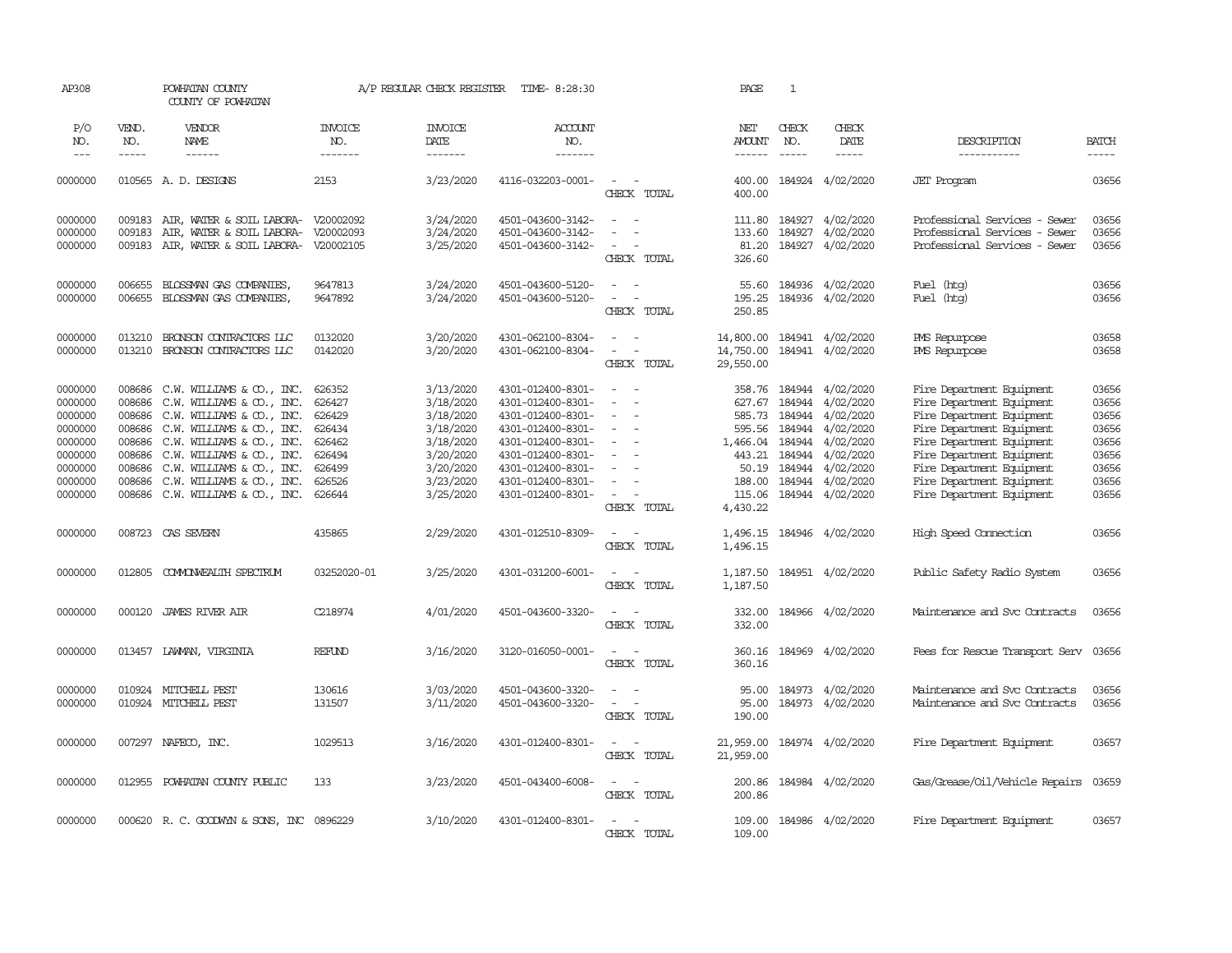| AP308                       |                       | POWHATAN COUNTY<br>COUNTY OF POWHATAN                                      |                                  |                                          | A/P REGULAR CHECK REGISTER TIME-8:28:30 |                                                                            | PAGE                                      | 2                           |                               |                                                                |                       |
|-----------------------------|-----------------------|----------------------------------------------------------------------------|----------------------------------|------------------------------------------|-----------------------------------------|----------------------------------------------------------------------------|-------------------------------------------|-----------------------------|-------------------------------|----------------------------------------------------------------|-----------------------|
| P/O<br>NO.<br>$\frac{1}{2}$ | VEND.<br>NO.<br>----- | VENDOR<br>NAME<br>------                                                   | <b>INVOICE</b><br>NO.<br>------- | <b>INVOICE</b><br><b>DATE</b><br>------- | <b>ACCOUNT</b><br>NO.<br>--------       |                                                                            | NET<br>AMOUNT<br>$- - - - - -$            | CHECK<br>NO.<br>$- - - - -$ | CHECK<br>DATE<br>$- - - - -$  | DESCRIPTION<br>-----------                                     | <b>BATCH</b><br>----- |
| 0000000                     |                       | 009450 SPEC (SLUDGE PROCESS                                                | 2021603-PCU                      | 3/24/2020                                | 4501-043600-6016-                       | $\omega_{\rm{max}}$ and $\omega_{\rm{max}}$                                |                                           |                             | 2,422.50 184993 4/02/2020     | Chemicals                                                      | 03657                 |
|                             |                       |                                                                            |                                  |                                          |                                         | CHECK TOTAL                                                                | 2,422.50                                  |                             |                               |                                                                |                       |
| 0000000                     |                       | 012407 UTILITY SERVICE CO. INC.                                            | 496276                           | 12/18/2019                               | 4502-044000-0001-                       | $\mathcal{L}_{\text{max}}$ , and $\mathcal{L}_{\text{max}}$<br>CHECK TOTAL | 22,246.00<br>22,246.00                    |                             | 185002 4/02/2020              | Flat Rock Elevated Tank Mixing 03657                           |                       |
| 0000000                     |                       | 011767 VILLAGE BUILDING COMPANY, 128                                       |                                  | 3/16/2020                                | 4301-062100-8304-                       | $\sim$ $ -$<br>CHECK TOTAL                                                 | 24,484.00<br>24,484.00                    |                             | 185005 4/02/2020              | PMS Repurpose                                                  | 03657                 |
| 0000000<br>0000000          | 009183<br>009183      | AIR, WATER & SOIL LABORA- V20002177<br>AIR, WATER & SOIL LABORA- V20002246 |                                  | 3/27/2020                                | 4501-043600-3142-<br>4501-043600-3142-  | $\omega_{\rm{max}}$ and                                                    | 40.00<br>133.60                           | 185012<br>185012            | 4/09/2020<br>4/09/2020        | Professional Services - Sewer<br>Professional Services - Sewer | 03661<br>03661        |
| 0000000                     | 009183                | AIR, WATER & SOIL LABORA- V20002247                                        |                                  | 3/31/2020<br>3/31/2020                   | 4501-043600-3142-                       |                                                                            | 111.80                                    | 185012                      | 4/09/2020                     | Professional Services - Sewer                                  | 03661                 |
| 0000000                     |                       | 009183 AIR, WATER & SOIL LABORA- V20002320                                 |                                  | 4/02/2020                                | 4501-043500-3140-                       | $\sim$ $ -$<br>CHECK TOTAL                                                 | 40.00<br>325.40                           |                             | 185012 4/09/2020              | Professional Services - Water                                  | 03661                 |
| 0000000                     | 006655                | BLOSSMAN GAS COMPANIES,                                                    | 9711135                          | 3/31/2020                                | 4501-043600-5120-                       | $\sim$ $ \sim$                                                             | 104.38                                    |                             | 185015 4/09/2020              | Fuel (htg)                                                     | 03661                 |
|                             |                       |                                                                            |                                  |                                          |                                         | CHECK TOTAL                                                                | 104.38                                    |                             |                               |                                                                |                       |
| 0000000                     |                       | 007831 BOCZAR, CHRISTINE                                                   | REIMB 4/1/2020                   | 4/01/2020                                | 4116-031212-6015-                       | $\sim 100$ km s $^{-1}$<br>CHECK TOTAL                                     | 47.45<br>47.45                            |                             | 185016 4/09/2020              | Ancillary Expenses                                             | 03661                 |
| 0000000                     | 007296                | BOUND TREE MEDICAL, LLC                                                    | 83553442                         | 3/23/2020                                | 4120-032301-6013-                       | $\sim$ $\sim$                                                              | 200.00                                    |                             | 185017 4/09/2020              | Medical Supplies                                               | 03661                 |
| 0000000                     |                       | 007296 BOUND TREE MEDICAL, LLC                                             | 83559374                         | 3/25/2020                                | 4120-032301-6013-                       | $\sim$ $ \sim$<br>CHECK TOTAL                                              | 200.00<br>400.00                          |                             | 185017 4/09/2020              | Medical Supplies                                               | 03661                 |
| 0000000                     | 013210                | BRONSON CONTRACTORS LLC                                                    | 0152020                          | 3/27/2020                                | 4301-062100-8304-                       | $\sim$ $ \sim$                                                             | 4,750.00                                  | 185020                      | 4/09/2020                     | PMS Repurpose                                                  | 03661                 |
| 0000000<br>0000000          | 013210<br>013210      | BRONSON CONTRACTORS LLC<br>BRONSON CONTRACTORS LLC                         | 0162020                          | 3/27/2020                                | 4301-062100-8304-                       | $\sim$                                                                     | 800.00                                    | 185020                      | 4/09/2020<br>185020 4/09/2020 | PMS Repurpose                                                  | 03661                 |
|                             |                       |                                                                            | 0182020                          | 4/01/2020                                | 4301-062100-8304-                       | $\sim$ $ -$<br>CHECK TOTAL                                                 | 1,000.00<br>6,550.00                      |                             |                               | PMS Repurpose                                                  | 03661                 |
| 0000000                     | 000540                | CENTRAL VIRGINIA WASTE                                                     | 25280                            | 3/23/2020                                | 4501-043400-3185-                       | $\sim$ $\sim$<br>CHECK TOTAL                                               | 64.01<br>64.01                            |                             | 185022 4/09/2020              | Trash Removal                                                  | 03661                 |
| 0000000                     | 006965                | CINIAS CORPORATION                                                         | 4046901163                       | 4/01/2020                                | 4501-043400-6011-                       | $\sim$<br>$\sim$ $-$                                                       | 14.64                                     |                             | 185024 4/09/2020              | Uniforms                                                       | 03661                 |
|                             |                       |                                                                            |                                  |                                          |                                         | CHECK TOTAL                                                                | 14.64                                     |                             |                               |                                                                |                       |
| 0000000                     |                       | 013298 COMPUTER CABLING &                                                  | 111201A                          | 3/03/2020                                | 4301-031200-6001-                       | $\sim$ $ -$<br>CHECK TOTAL                                                 | 14, 101. 18<br>14, 101. 18                |                             | 185028 4/09/2020              | Public Safety Radio System                                     | 03661                 |
| 0000000                     |                       | 006510 EMERGENCY SERVICES                                                  | 408                              | 3/31/2020                                | 4120-032300-3110-                       | $\omega_{\rm{max}}$ and $\omega_{\rm{max}}$                                | 31,632.00                                 |                             | 185032 4/09/2020              | Contract Services-Daytime Cove 03661                           |                       |
|                             |                       |                                                                            |                                  |                                          |                                         | CHECK TOTAL                                                                | 31,632.00                                 |                             |                               |                                                                |                       |
| 0000000                     |                       | 008294 POWHATAN COUNTY PUBLIC                                              | UTIL 02/2020                     | 2/27/2020                                | 4501-043400-6008-                       | $\sim$ 10 $\sim$ 10 $\sim$<br>CHECK TOTAL                                  | 157.51                                    |                             | 157.51 185050 4/09/2020       | Gas/Grease/Oil/Vehicle Repairs 03666                           |                       |
| 0000000                     |                       | 000620 R. C. GOODWIN & SONS, INC                                           | 0898109                          | 3/24/2020                                | 4301-062100-8304-                       | $\sim$ $-$<br>$\sim$<br>$\omega_{\rm{max}}$                                |                                           |                             | 37.99 185056 4/09/2020        | PMS Repurpose                                                  | 03662<br>03662        |
| 0000000                     |                       | 000620 R. C. GOODWYN & SONS, INC 0898290                                   |                                  | 3/25/2020                                | 4301-012400-8301-                       | CHECK TOTAL                                                                | 143.57                                    |                             | 105.58 185056 4/09/2020       | Fire Department Equipment                                      |                       |
| 0000000                     |                       | 007745 ROOF SYSTEMS OF VA, INC.                                            | 1902606                          | 3/19/2020                                | 301-000200-0008-                        |                                                                            |                                           |                             | 17,270.00-185058 4/09/2020    | Retainages Payable                                             | 03662                 |
| 0000000                     |                       | 007745 ROOF SYSTEMS OF VA, INC.                                            | 1902606                          | 3/19/2020                                | 4301-062100-8304-                       | $\sim$ $ \sim$<br>CHECK TOTAL                                              | 124,100.00 185058 4/09/2020<br>106,830.00 |                             |                               | PMS Repurpose                                                  | 03662                 |
|                             |                       |                                                                            |                                  |                                          |                                         |                                                                            |                                           |                             |                               |                                                                |                       |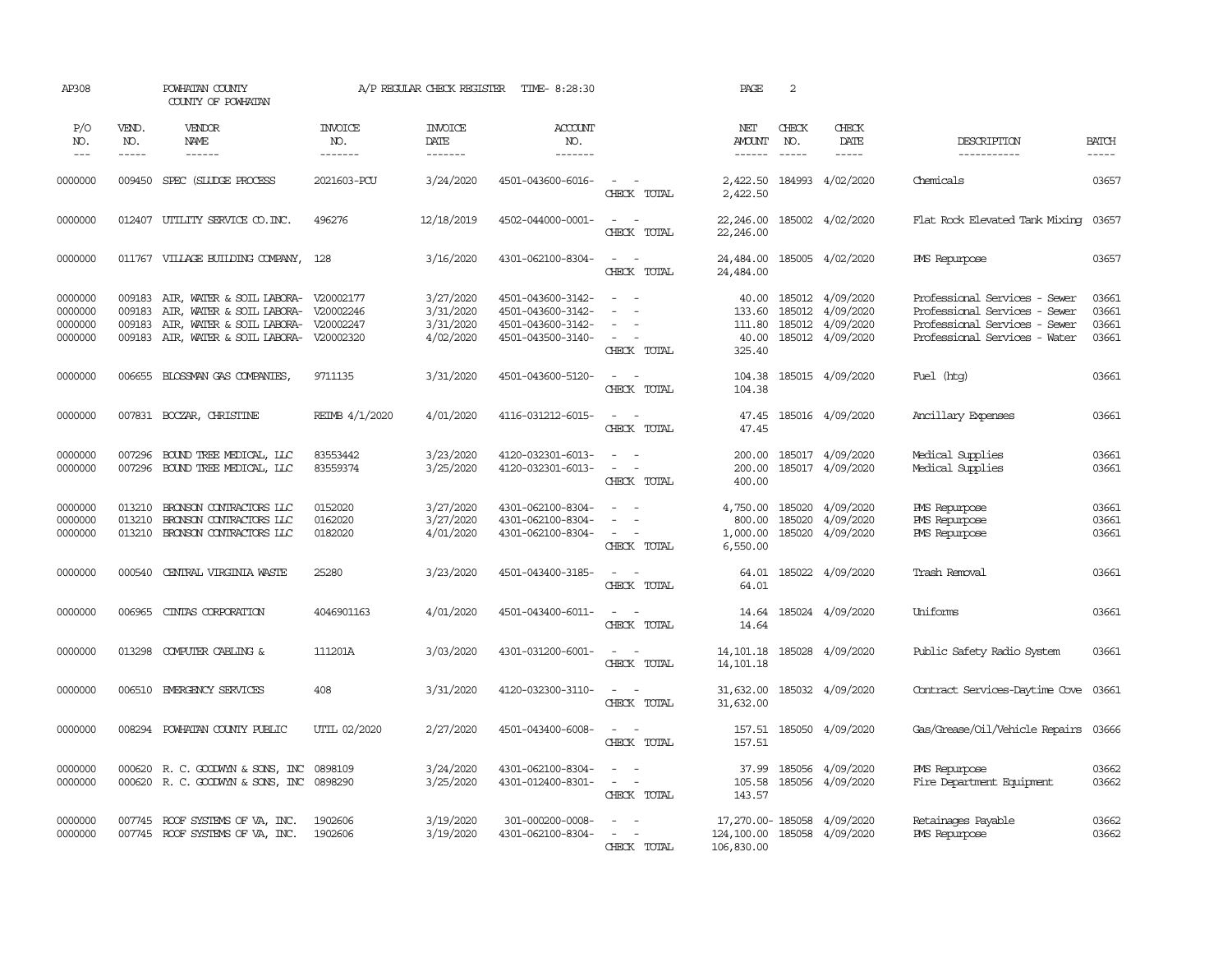| AP308                                                          |                                                | POWHATAN COUNTY<br>COUNTY OF POWHATAN                                                                                                                                                       |                                                               | A/P REGULAR CHECK REGISTER                                                 | TIME- 8:28:30                                                                                                              |                                                                | PAGE                                                           | 3                                              |                                                                                   |                                                                                                                                                                                                    |                                                    |
|----------------------------------------------------------------|------------------------------------------------|---------------------------------------------------------------------------------------------------------------------------------------------------------------------------------------------|---------------------------------------------------------------|----------------------------------------------------------------------------|----------------------------------------------------------------------------------------------------------------------------|----------------------------------------------------------------|----------------------------------------------------------------|------------------------------------------------|-----------------------------------------------------------------------------------|----------------------------------------------------------------------------------------------------------------------------------------------------------------------------------------------------|----------------------------------------------------|
| P/O<br>NO.                                                     | VEND.<br>NO.                                   | VENDOR<br>NAME                                                                                                                                                                              | <b>INVOICE</b><br>NO.                                         | <b>INVOICE</b><br>DATE                                                     | ACCOUNT<br>NO.                                                                                                             |                                                                | NET<br><b>AMOUNT</b>                                           | CHECK<br>NO.                                   | CHECK<br>DATE                                                                     | DESCRIPTION                                                                                                                                                                                        | <b>BATCH</b>                                       |
| $---$                                                          | $- - - - -$                                    | $- - - - - -$                                                                                                                                                                               | -------                                                       | --------                                                                   | --------                                                                                                                   |                                                                | $- - - - - -$                                                  | $\frac{1}{2}$                                  | -----                                                                             | -----------                                                                                                                                                                                        | -----                                              |
| 0000000                                                        | 000823                                         | STAMIE E. LYTTLE CO.                                                                                                                                                                        | 19914032520                                                   | 3/31/2020                                                                  | 4301-014100-0001-                                                                                                          | $\overline{\phantom{a}}$<br>CHECK TOTAL                        | 8,800.00<br>8,800.00                                           | 185061                                         | 4/09/2020                                                                         | Skaops Road Office Renovations                                                                                                                                                                     | 03662                                              |
| 0000000                                                        |                                                | 007450 THOMSON REUTERS -                                                                                                                                                                    | 842085190                                                     | 4/01/2020                                                                  | 4116-021100-6012-                                                                                                          | $\sim$<br>$\overline{\phantom{a}}$<br>CHECK TOTAL              | 462.90<br>462.90                                               |                                                | 185065 4/09/2020                                                                  | Law Library Expenses                                                                                                                                                                               | 03662                                              |
| 0000000<br>0000000                                             | 007415                                         | VIRGINIA UTILITY<br>007415 VIRGINIA UTILITY                                                                                                                                                 | 03200356<br>03200356                                          | 3/31/2020<br>3/31/2020                                                     | 4501-043500-3140-<br>4501-043600-3142-                                                                                     | $\sim$<br>$\sim$<br>$\sim$<br>CHECK TOTAL                      | 25.72<br>25.73<br>51.45                                        |                                                | 185071 4/09/2020<br>185071 4/09/2020                                              | Professional Services - Water<br>Professional Services - Sewer                                                                                                                                     | 03662<br>03662                                     |
| 0000000                                                        |                                                | 011181 WELLS FARGO FINANCIAL                                                                                                                                                                | 5009695506                                                    | 3/19/2020                                                                  | 4501-043400-3320-                                                                                                          | $\sim$<br>. —<br>CHECK TOTAL                                   | 257.09<br>257.09                                               |                                                | 185073 4/09/2020                                                                  | Maintenance and Service Contra                                                                                                                                                                     | 03662                                              |
| 0000000                                                        |                                                | 012458 WIMMER, WILLIE                                                                                                                                                                       | 1505                                                          | 4/02/2020                                                                  | 4301-012400-8301-                                                                                                          | $\equiv$<br>- -<br>CHECK TOTAL                                 | 1,801.85<br>1,801.85                                           |                                                | 185075 4/09/2020                                                                  | Fire Department Equipment                                                                                                                                                                          | 03662                                              |
| 0000000<br>0000000<br>0000000<br>0000000<br>0000000<br>0000000 | 009183<br>009183<br>009183<br>009183<br>009183 | AIR, WATER & SOIL LABORA-<br>AIR, WATER & SOIL LABORA-<br>AIR, WATER & SOIL LABORA- V20002403<br>AIR, WATER & SOIL LABORA-<br>AIR, WATER & SOIL LABORA-<br>009183 AIR, WATER & SOIL LABORA- | V20002340<br>V20002341<br>V20002404<br>V20002454<br>V20002455 | 4/03/2020<br>4/03/2020<br>4/07/2020<br>4/07/2020<br>4/09/2020<br>4/09/2020 | 4501-043600-3142-<br>4501-043600-3142-<br>4501-043600-3142-<br>4501-043600-3142-<br>4501-043600-3142-<br>4501-043600-3142- | $\overline{\phantom{a}}$<br>$\sim$<br>$\equiv$<br>CHECK TOTAL  | 40.00<br>40.00<br>111.80<br>133.60<br>40.00<br>40.00<br>405.40 | 185079<br>185079<br>185079<br>185079<br>185079 | 4/16/2020<br>4/16/2020<br>4/16/2020<br>4/16/2020<br>4/16/2020<br>185079 4/16/2020 | Professional Services - Sewer<br>Professional Services - Sewer<br>Professional Services - Sewer<br>Professional Services - Sewer<br>Professional Services - Sewer<br>Professional Services - Sewer | 03664<br>03664<br>03664<br>03664<br>03664<br>03664 |
| 0000000<br>0000000<br>0000000                                  | 008668<br>008668<br>008668                     | BANK OF AMERICA<br>BANK OF AMERICA<br>BANK OF AMERICA                                                                                                                                       | 04/01/2020<br>04/01/2020<br>04/01/2020                        | 4/01/2020<br>4/01/2020<br>4/01/2020                                        | 4116-035500-0008-<br>4120-032301-6013-<br>4120-032301-6013-                                                                | $\sim$<br>$\sim$<br>$\sim$                                     | 207.63<br>179.91                                               | 185080<br>185080<br>59.97-185080               | 4/16/2020<br>4/16/2020<br>4/16/2020                                               | Emerg Perform Grant<br>Medical Supplies<br>Medical Supplies                                                                                                                                        | 03676<br>03676<br>03676                            |
| 0000000<br>0000000<br>0000000<br>0000000                       | 008668<br>008668<br>008668<br>008668           | BANK OF AMERICA<br>BANK OF AMERICA<br>BANK OF AMERICA<br>BANK OF AMERICA                                                                                                                    | 04/01/2020<br>04/01/2020<br>04/01/2020<br>04/01/2020          | 4/01/2020<br>4/01/2020<br>4/01/2020<br>4/01/2020                           | 4301-014100-0001-<br>4301-031200-6001-<br>4301-032200-0005-<br>4501-043400-6014-                                           | $\sim$<br>$\overline{\phantom{a}}$<br>$\overline{\phantom{a}}$ | 325.00<br>199.99<br>302.33 185080<br>677.70                    | 185080<br>185080<br>185080                     | 4/16/2020<br>4/16/2020<br>4/16/2020<br>4/16/2020                                  | Skaops Road Office Renovations<br>Public Safety Radio System<br>CAD System<br>Other Operating Supplies                                                                                             | 03676<br>03676<br>03676<br>03676                   |
| 0000000<br>0000000<br>0000000<br>0000000                       | 008668<br>008668<br>008668<br>008668           | BANK OF AMERICA<br>BANK OF AMERICA<br>BANK OF AMERICA<br>BANK OF AMERICA                                                                                                                    | 04/01/2020<br>04/01/2020<br>04/01/2020                        | 4/01/2020<br>4/01/2020<br>4/01/2020<br>4/01/2020                           | 4501-043400-6100-<br>4501-043400-6100-<br>4501-043400-6100-<br>4501-043600-3310-                                           |                                                                | 89.45<br>168.96<br>293.46<br>35.76                             | 185080<br>185080<br>185080<br>185080           | 4/16/2020<br>4/16/2020<br>4/16/2020                                               | Personal Protective Equipment<br>Personal Protective Equipment<br>Personal Protective Equipment                                                                                                    | 03676<br>03676<br>03676<br>03676                   |
| 0000000<br>0000000<br>0000000                                  | 008668<br>008668<br>008668                     | BANK OF AMERICA<br>BANK OF AMERICA<br>BANK OF AMERICA                                                                                                                                       | 04/01/2020<br>04/01/2020<br>04/01/2020<br>04/01/2020          | 4/01/2020<br>4/01/2020<br>4/01/2020                                        | 4501-043600-3310-<br>4501-043400-5540-<br>4501-043400-5540-                                                                | $\sim$<br>÷,                                                   | 458.41<br>356.00<br>151.82- 185080                             | 185080<br>185080                               | 4/16/2020<br>4/16/2020<br>4/16/2020<br>4/16/2020                                  | Repairs and Maintenance<br>Repairs and Maintenance<br>Conferences & Training<br>Conferences & Training                                                                                             | 03676<br>03676<br>03676                            |
| 0000000<br>0000000<br>0000000                                  | 008668<br>008668<br>008668                     | BANK OF AMERICA<br>BANK OF AMERICA<br>BANK OF AMERICA                                                                                                                                       | 04/01/2020<br>04/01/2020<br>04/01/2020                        | 4/01/2020<br>4/01/2020<br>4/01/2020                                        | 4501-043400-5540-<br>4501-043600-6016-<br>4501-043400-5540-                                                                | ÷.                                                             | 210.00<br>962.50<br>225.00                                     | 185080<br>185080<br>185080                     | 4/16/2020<br>4/16/2020<br>4/16/2020                                               | Conferences & Training<br>Chemicals<br>Conferences & Training                                                                                                                                      | 03676<br>03676<br>03676                            |
| 0000000                                                        | 008668                                         | BANK OF AMERICA                                                                                                                                                                             | 04/01/2020                                                    | 4/01/2020                                                                  | 4501-043600-6016-                                                                                                          | $\sim$<br>CHECK TOTAL                                          | 4,749.89<br>9,230.20                                           | 185080                                         | 4/16/2020                                                                         | Chemicals                                                                                                                                                                                          | 03676                                              |
| 0000000                                                        |                                                | 013152 BERRYDUNN                                                                                                                                                                            | 389824                                                        | 4/06/2020                                                                  | 4301-012510-0003-                                                                                                          | $\overline{\phantom{a}}$<br>CHECK TOTAL                        | 955.00<br>955.00                                               |                                                | 185081 4/16/2020                                                                  | ERP Replacement                                                                                                                                                                                    | 03664                                              |
| 0000000                                                        |                                                | 008713 BLUE RIDGE RESCUE                                                                                                                                                                    | 48599                                                         | 4/01/2020                                                                  | 4301-012400-8301-                                                                                                          | $\sim$<br>$\overline{\phantom{a}}$<br>CHECK TOTAL              | 48,172.50<br>48,172.50                                         |                                                | 185083 4/16/2020                                                                  | Fire Department Equipment                                                                                                                                                                          | 03664                                              |
| 0000000                                                        |                                                | 009991 BMS DIRECT                                                                                                                                                                           | 143165                                                        | 3/31/2020                                                                  | 4501-043400-5210-                                                                                                          | $\overline{a}$<br>. —<br><b>CHFLCK</b><br><b>TOTAL</b>         | 119.84                                                         |                                                | 119.84 185084 4/16/2020                                                           | Postage                                                                                                                                                                                            | 03664                                              |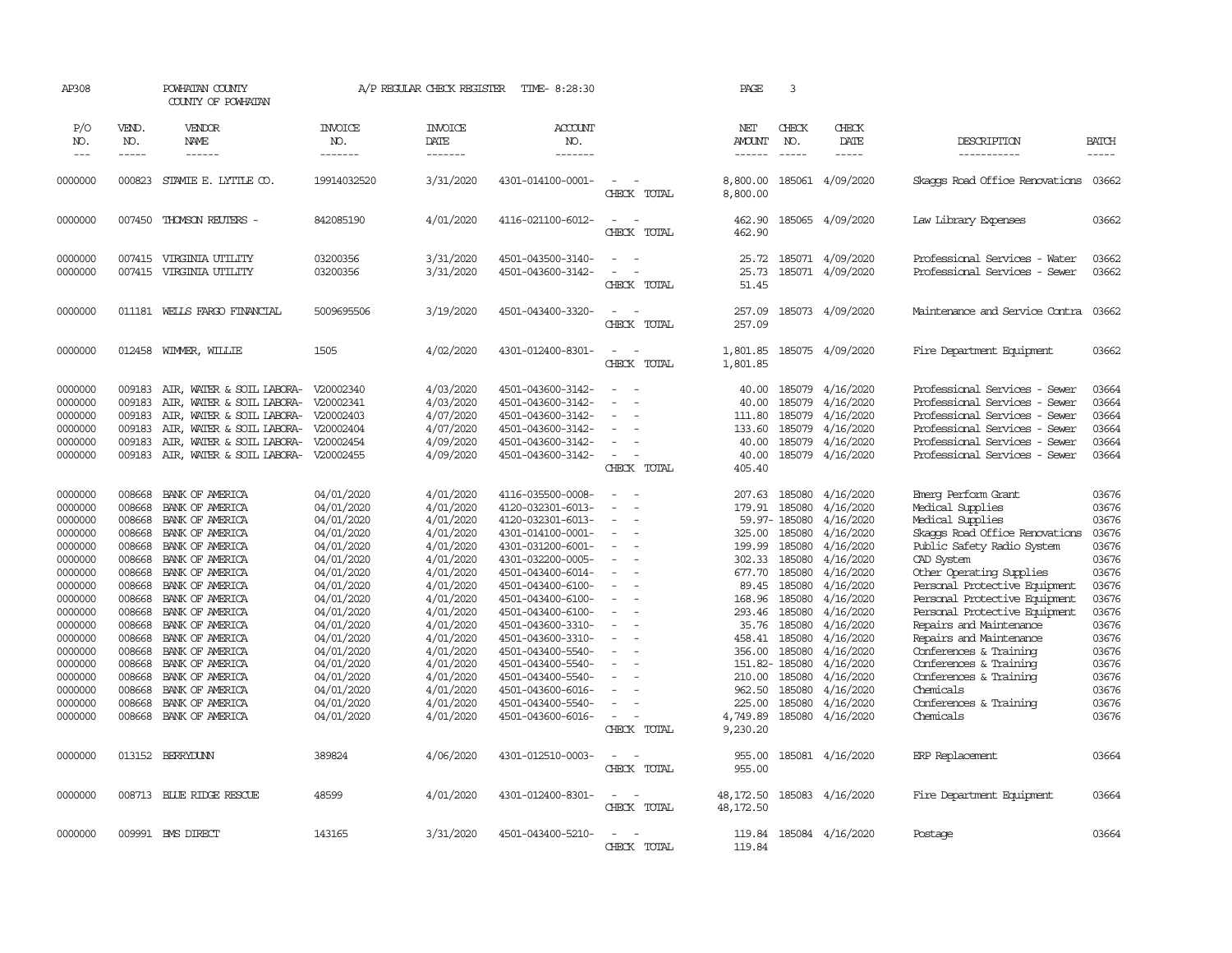| AP308               |                       | POWHATAN COUNTY<br>COUNTY OF POWHATAN                |                                    | A/P REGULAR CHECK REGISTER        | TIME- 8:28:30                            |                                                                | PAGE                 | $\overline{4}$                |                                       |                                          |                             |
|---------------------|-----------------------|------------------------------------------------------|------------------------------------|-----------------------------------|------------------------------------------|----------------------------------------------------------------|----------------------|-------------------------------|---------------------------------------|------------------------------------------|-----------------------------|
| P/O<br>NO.<br>$---$ | VEND.<br>NO.<br>----- | VENDOR<br>NAME<br>$- - - - - -$                      | <b>INVOICE</b><br>NO.<br>-------   | <b>INVOICE</b><br>DATE<br>------- | <b>ACCOUNT</b><br>NO.<br>$- - - - - - -$ |                                                                | NET<br>AMOUNT        | CHECK<br>NO.<br>$\frac{1}{2}$ | CHECK<br>DATE<br>$- - - - -$          | DESCRIPTION<br>-----------               | <b>BATCH</b><br>$- - - - -$ |
| 0000000             | 007296                | BOUND TREE MEDICAL, LLC                              | 83562164                           | 3/26/2020                         | 4120-032301-6013-                        | $\sim$                                                         | 1,056.41 185085      |                               | 4/16/2020                             | Medical Supplies                         | 03664                       |
| 0000000             | 007296                | BOUND TREE MEDICAL, LLC                              | 83567106                           | 3/30/2020                         | 4120-032301-6013-                        |                                                                | 906.31               | 185085                        | 4/16/2020                             | Medical Supplies                         | 03664                       |
| 0000000             | 007296                | BOUND TREE MEDICAL, LLC                              | 83570283                           | 3/31/2020                         | 4120-032301-6013-                        |                                                                | 40.50                | 185085                        | 4/16/2020                             | Medical Supplies                         | 03664                       |
| 0000000             |                       | 007296 BOUND TREE MEDICAL, LLC                       | 83574211                           | 4/02/2020                         | 4120-032301-6013-                        | $\sim$                                                         | 131.88               |                               | 185085 4/16/2020                      | Medical Supplies                         | 03664                       |
|                     |                       |                                                      |                                    |                                   |                                          | CHECK TOTAL                                                    | 2,135.10             |                               |                                       |                                          |                             |
| 0000000             | 011439                | BUSINESS CARD                                        | 03/27/2020                         | 3/27/2020                         | 4116-031201-5540-                        | $\sim$                                                         | 539.98               |                               | 185087 4/16/2020                      | Triad Expenses                           | 03672                       |
| 0000000             | 011439                | BUSINESS CARD                                        | 03/27/2020                         | 3/27/2020                         | 4116-031201-5540-                        | $\sim$<br>$\overline{\phantom{a}}$                             |                      | 929.14 185087                 | 4/16/2020                             | Triad Expenses                           | 03672                       |
| 0000000             | 011439                | BUSINESS CARD                                        | 03/27/2020                         | 3/27/2020                         | 4116-031201-5540-                        | $\equiv$                                                       | 929.14               | 185087                        | 4/16/2020                             | Triad Expenses                           | 03672                       |
| 0000000             |                       | 011439 BUSINESS CARD                                 | 03/27/2020                         | 3/27/2020                         | 4116-031212-6015-                        | $\overline{\phantom{a}}$<br>$\sim$                             |                      |                               | 111.23 185087 4/16/2020               | Ancillary Expenses                       | 03672                       |
|                     |                       |                                                      |                                    |                                   |                                          | CHECK TOTAL                                                    | 2,509.49             |                               |                                       |                                          |                             |
| 0000000             |                       | 011610 BUSINESS CARD                                 | 03/27/2020                         | 3/27/2020                         | 4116-031212-6015-                        | $\sim$                                                         | 50.12                | 185088                        | 4/16/2020                             | Ancillary Expenses                       | 03675                       |
| 0000000             | 011610                | <b>BUSINESS CARD</b>                                 | 03/27/2020                         | 3/27/2020                         | 4116-031212-6015-                        |                                                                | 39.65                | 185088                        | 4/16/2020                             | Ancillary Expenses                       | 03675                       |
| 0000000             |                       | 011610 BUSINESS CARD                                 | 03/27/2020                         | 3/27/2020                         | 4116-031212-6015-                        | $\sim$                                                         |                      |                               | 46.54 185088 4/16/2020                | Ancillary Expenses                       | 03675                       |
|                     |                       |                                                      |                                    |                                   |                                          | CHECK TOTAL                                                    | 136.31               |                               |                                       |                                          |                             |
|                     |                       |                                                      |                                    |                                   |                                          |                                                                |                      |                               |                                       |                                          |                             |
| 0000000<br>0000000  |                       | 011611 BUSINESS CARD<br>011611 BUSINESS CARD         | 03/27/2020<br>03/27/2020           | 3/27/2020<br>3/27/2020            | 4116-031212-6015-<br>4116-031212-6015-   | $\overline{\phantom{a}}$<br>$\sim$                             |                      | 58.85 185089                  | $.00$ 185089 $4/16/2020$<br>4/16/2020 | Ancillary Expenses<br>Ancillary Expenses | 03673<br>03673              |
| 0000000             |                       | 011611 BUSINESS CARD                                 | 03/27/2020                         | 3/27/2020                         | 4116-031212-6015-                        |                                                                | 109.39               | 185089                        | 4/16/2020                             | Ancillary Expenses                       | 03673                       |
| 0000000             |                       | 011611 BUSINESS CARD                                 | 03/27/2020                         | 3/27/2020                         | 4116-031201-5540-                        |                                                                | 200.00               | 185089                        | 4/16/2020                             | Triad Expenses                           | 03673                       |
| 0000000             |                       | 011611 BUSINESS CARD                                 | 03/27/2020                         | 3/27/2020                         | 4116-031212-6015-                        | $\sim$                                                         |                      | 421.20 185089                 | 4/16/2020                             | Ancillary Expenses                       | 03673                       |
|                     |                       |                                                      |                                    |                                   |                                          | CHECK TOTAL                                                    | 789.44               |                               |                                       |                                          |                             |
| 0000000             | 008686                | C.W. WILLIAMS & CO., INC.                            | 626736                             | 3/31/2020                         | 4301-012400-8301-                        | $\overline{\phantom{a}}$<br>$\sim$                             | 417.71               |                               | 185092 4/16/2020                      | Fire Department Equipment                | 03664                       |
| 0000000             | 008686                | C.W. WILLIAMS & CO., INC.                            | 626738                             | 3/31/2020                         | 4301-012400-8301-                        | $\sim$<br>$\sim$ $-$                                           | 957.93               |                               | 185092 4/16/2020                      | Fire Department Equipment                | 03664                       |
|                     |                       |                                                      |                                    |                                   |                                          | CHECK TOTAL                                                    | 1,375.64             |                               |                                       |                                          |                             |
|                     |                       |                                                      |                                    |                                   |                                          | $ -$                                                           |                      |                               |                                       | Uniforms                                 |                             |
| 0000000<br>0000000  | 006965<br>006965      | CINIAS CORPORATION<br>CINIAS CORPORATION             | 4046284802<br>4047516120           | 3/25/2020<br>4/08/2020            | 4501-043400-6011-<br>4501-043400-6011-   | $\sim$<br>$\sim$                                               | 14.64<br>14.64       |                               | 185094 4/16/2020<br>185094 4/16/2020  | Uniforms                                 | 03664<br>03664              |
|                     |                       |                                                      |                                    |                                   |                                          | CHECK TOTAL                                                    | 29.28                |                               |                                       |                                          |                             |
|                     |                       |                                                      |                                    |                                   |                                          |                                                                |                      |                               |                                       |                                          |                             |
| 0000000             | 000860                | DOMINION ENERGY VIRGINIA                             | 0998223150 3/31                    | 4/01/2020                         | 4501-043600-5110-                        | $\overline{\phantom{a}}$<br>$\sim$                             | 120.93               |                               | 185098 4/16/2020                      | Electricity                              | 03664                       |
|                     |                       |                                                      |                                    |                                   |                                          | CHECK TOTAL                                                    | 120.93               |                               |                                       |                                          |                             |
| 0000000             | 000860                | DOMINION ENERGY VIRGINIA                             | 2907028530 3/30                    | 4/01/2020                         | 4501-043400-5110-                        | $ -$                                                           | 46.19                | 185099                        | 4/16/2020                             | Electricity                              | 03664                       |
| 0000000             | 000860                | DOMINION ENERGY VIRGINIA                             | 3085476897 3/31                    | 4/01/2020                         | 4501-043600-5110-                        | $\sim$ $\sim$                                                  | 138.70               | 185099                        | 4/16/2020                             | Electricity                              | 03664                       |
|                     |                       |                                                      |                                    |                                   |                                          | CHECK TOTAL                                                    | 184.89               |                               |                                       |                                          |                             |
|                     |                       |                                                      |                                    |                                   |                                          |                                                                |                      |                               |                                       |                                          |                             |
| 0000000<br>0000000  | 000860<br>000860      | DOMINION ENERGY VIRGINIA<br>DOMINION ENERGY VIRGINIA | 6656300552 4/01<br>7897055856 4/01 | 4/01/2020<br>4/01/2020            | 4501-043500-5110-<br>4501-043600-5110-   | $\overline{\phantom{a}}$<br>$\sim$<br>$\overline{\phantom{a}}$ | 318.33               |                               | 185100 4/16/2020                      | Electricity<br>Electricity               | 03664<br>03664              |
|                     |                       |                                                      |                                    |                                   |                                          | CHECK TOTAL                                                    | 2,395.00<br>2,713.33 |                               | 185100 4/16/2020                      |                                          |                             |
|                     |                       |                                                      |                                    |                                   |                                          |                                                                |                      |                               |                                       |                                          |                             |
| 0000000             | 000860                | DOMINION ENERGY VIRGINIA                             | 9052426195 4/01                    | 4/01/2020                         | 4501-043600-5110-                        | $\sim$<br>$\sim$                                               | 86.08                |                               | 185101 4/16/2020                      | Electricity                              | 03664                       |
|                     |                       |                                                      |                                    |                                   |                                          | CHECK TOTAL                                                    | 86.08                |                               |                                       |                                          |                             |
| 0000000             |                       | 009639 EMS MANAGEMENT &                              | 038866                             | 3/31/2020                         | 4120-032300-5845-                        | $\sim$ $ \sim$                                                 |                      |                               | 2,674.11 185102 4/16/2020             | EMS Transport Third Party Bill 03664     |                             |
|                     |                       |                                                      |                                    |                                   |                                          | CHECK TOTAL                                                    | 2,674.11             |                               |                                       |                                          |                             |
|                     |                       |                                                      |                                    |                                   |                                          |                                                                |                      |                               |                                       |                                          |                             |
| 0000000             |                       | 012357 GOODWIN TRUCKING SERVICES 1889                |                                    | 4/01/2020                         | 4301-062100-8304-                        | $\sim$                                                         |                      |                               | 50.00 185108 4/16/2020                | PMS Repurpose                            | 03664                       |
|                     |                       |                                                      |                                    |                                   |                                          | CHECK TOTAL                                                    | 50.00                |                               |                                       |                                          |                             |
|                     |                       |                                                      |                                    |                                   |                                          |                                                                |                      |                               |                                       |                                          |                             |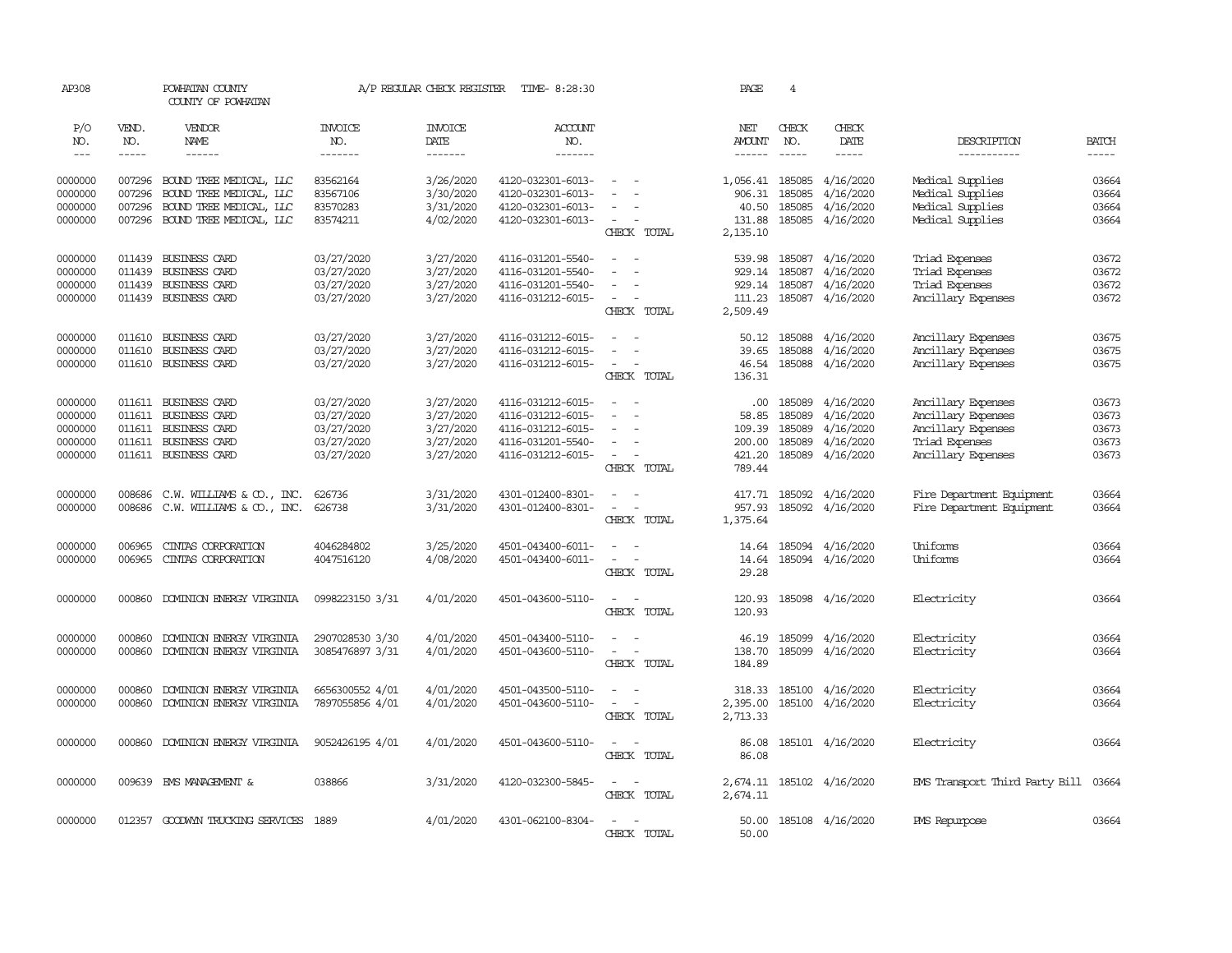| AP308                                    |                            | POWHATAN COUNTY<br>COUNTY OF POWHATAN                                                           |                                      | A/P REGULAR CHECK REGISTER                       | TIME- 8:28:30                                                                    |                                                                            | PAGE                                        | 5            |                                                                                                                                                                                                                                                                                |                                                                              |                                  |
|------------------------------------------|----------------------------|-------------------------------------------------------------------------------------------------|--------------------------------------|--------------------------------------------------|----------------------------------------------------------------------------------|----------------------------------------------------------------------------|---------------------------------------------|--------------|--------------------------------------------------------------------------------------------------------------------------------------------------------------------------------------------------------------------------------------------------------------------------------|------------------------------------------------------------------------------|----------------------------------|
| P/O<br>NO.<br>$\frac{1}{2}$              | VEND.<br>NO.<br>-----      | VENDOR<br>NAME                                                                                  | <b>INVOICE</b><br>NO.<br>-------     | <b>INVOICE</b><br>DATE<br>-------                | ACCOUNT<br>NO.<br>$- - - - - - -$                                                |                                                                            | NET<br><b>AMOUNT</b>                        | CHECK<br>NO. | CHECK<br>DATE<br>$\begin{tabular}{ccccc} \multicolumn{2}{c }{\multicolumn{2}{c }{\multicolumn{2}{c }{\multicolumn{2}{c}}{\hspace{-2.2cm}}}} \multicolumn{2}{c }{\multicolumn{2}{c }{\hspace{-2.2cm}}\hline \multicolumn{2}{c }{\hspace{-2.2cm}}}} \end{tabular} \end{tabular}$ | DESCRIPTION<br>-----------                                                   | <b>BATCH</b><br>$- - - - -$      |
| 0000000                                  |                            | 013085 HARRIS CORPORATION                                                                       | S000010053                           | 3/20/2020                                        | 4301-031200-6001-                                                                | $\sim$ $ \sim$<br>CHECK TOTAL                                              | 22,886.10<br>22,886.10                      |              | 185109 4/16/2020                                                                                                                                                                                                                                                               | Public Safety Radio System                                                   | 03664                            |
| 0000000                                  |                            | 008294 POWHATAN COUNTY PUBLIC                                                                   | UTIL 01/2020                         | 1/31/2020                                        | 4501-043400-6008-                                                                | $\sim$<br>$\sim$<br>CHECK TOTAL                                            | 73.00<br>73.00                              |              | 185123 4/16/2020                                                                                                                                                                                                                                                               | Gas/Grease/Oil/Vehicle Repairs                                               | 03667                            |
| 0000000<br>0000000<br>0000000<br>0000000 | 007325<br>007325<br>007325 | 007325 RICHMOND OXYGEN CO.<br>RICHMOND OXYGEN CO.<br>RICHMOND OXYGEN CO.<br>RICHMOND OXYGEN CO. | 333393<br>333394<br>333786<br>333787 | 3/11/2020<br>3/11/2020<br>3/25/2020<br>3/25/2020 | 4120-032301-6013-<br>4120-032301-6013-<br>4120-032301-6013-<br>4120-032301-6013- | $\sim$ 100 $\sim$<br>$\overline{\phantom{a}}$<br>$\sim$<br>CHECK TOTAL     | 55.00<br>120.00<br>24.00<br>55.00<br>254.00 |              | 185126 4/16/2020<br>185126 4/16/2020<br>185126 4/16/2020<br>185126 4/16/2020                                                                                                                                                                                                   | Medical Supplies<br>Medical Supplies<br>Medical Supplies<br>Medical Supplies | 03665<br>03665<br>03665<br>03665 |
| 0000000<br>0000000                       | 006594<br>006594           | SOUTHSIDE ELECTRIC COOP<br>SOUTHSIDE ELECTRIC COOP                                              | 63504003 03/08<br>63504013 03/08     | 3/12/2020<br>3/12/2020                           | 4501-043600-5110-<br>4501-043500-5110-                                           | $\sim$ $ \sim$<br>$\sim$<br>$\sim$ $-$<br>CHECK TOTAL                      | 553.48<br>5,092.19                          |              | 4,538.71 185134 4/16/2020<br>185134 4/16/2020                                                                                                                                                                                                                                  | Electricity<br>Electricity                                                   | 03665<br>03665                   |
| 0000000                                  |                            | 013435 STEARNS, CONRAD AND SCHMI 0374353                                                        |                                      | 3/31/2020                                        | 4301-014100-6010-                                                                | $\sim$ 100 $\sim$<br>CHECK TOTAL                                           | 3,280.00<br>3,280.00                        |              | 185137 4/16/2020                                                                                                                                                                                                                                                               | East Convenience Center                                                      | 03665                            |
| 0000000                                  | 012407                     | UITLITY SERVICE CO. INC.                                                                        | 505113                               | 4/01/2020                                        | 4502-044000-0001-                                                                | $\sim$<br>$\sim$<br>CHECK TOTAL                                            | 19,355.00<br>19,355.00                      |              | 185141 4/16/2020                                                                                                                                                                                                                                                               | Flat Rock Elevated Tank Mixing                                               | 03665                            |
| 0000000                                  |                            | 012458 WIMMER, WILLIE                                                                           | 1508                                 | 4/06/2020                                        | 4301-012400-8301-                                                                | $\sim$ $ -$<br>CHECK TOTAL                                                 | 1,595.09<br>1,595.09                        |              | 185147 4/16/2020                                                                                                                                                                                                                                                               | Fire Department Equipment                                                    | 03665                            |
| 0000000<br>0000000                       | 009183<br>009183           | AIR, WATER & SOIL LABORA- V20002570<br>AIR, WATER & SOIL LABORA- V20002615                      |                                      | 4/14/2020<br>4/15/2020                           | 4501-043600-3142-<br>4501-043500-3140-                                           | $\omega_{\rm{max}}$ and $\omega_{\rm{max}}$<br>$\sim$ $ -$<br>CHECK TOTAL  | 362.40<br>40.00<br>402.40                   |              | 185149 4/23/2020<br>185149 4/23/2020                                                                                                                                                                                                                                           | Professional Services - Sewer<br>Professional Services - Water               | 03668<br>03668                   |
| 0000000                                  |                            | 013152 BERRYDUNN                                                                                | 387948                               | 2/13/2020                                        | 4301-012510-0003-                                                                | $\sim$<br>$\sim$<br>CHECK TOTAL                                            | 14,460.00<br>14,460.00                      |              | 185155 4/23/2020                                                                                                                                                                                                                                                               | ERP Replacement                                                              | 03668                            |
| 0000000                                  |                            | 007296 BOUND TREE MEDICAL, LLC                                                                  | 83584417                             | 4/09/2020                                        | 4120-032301-6013-                                                                | $\sim$ $ -$<br>CHECK TOTAL                                                 | 934.64<br>934.64                            |              | 185158 4/23/2020                                                                                                                                                                                                                                                               | Medical Supplies                                                             | 03668                            |
| 0000000                                  |                            | 012149 BUCKLAND, JR., MARCUS R.                                                                 | 22 B                                 | 4/08/2020                                        | 4301-032200-0005-                                                                | $\mathcal{L}_{\text{max}}$ , and $\mathcal{L}_{\text{max}}$<br>CHECK TOTAL | 420.00                                      |              | 420.00 185160 4/23/2020                                                                                                                                                                                                                                                        | CAD System                                                                   | 03668                            |
| 0000000<br>0000000                       | 000540<br>000540           | CENTRAL VIRGINIA WASTE<br>CENTRAL VIRGINIA WASTE                                                | 25072<br>25352                       | 1/16/2020<br>4/15/2020                           | 4501-043400-3185-<br>4501-043400-3185-                                           | $\overline{\phantom{a}}$<br>$\sim$<br>$\sim$<br>$\sim$<br>CHECK TOTAL      | 64.01<br>128.02                             |              | 64.01 185163 4/23/2020<br>185163 4/23/2020                                                                                                                                                                                                                                     | Trash Removal<br>Trash Removal                                               | 03668<br>03668                   |
| 0000000                                  | 006965                     | CINTAS CORPORATION                                                                              | 4048079683                           | 4/15/2020                                        | 4501-043400-6011-                                                                | $\sim$ $ -$<br>CHECK TOTAL                                                 | 14.64<br>14.64                              |              | 185165 4/23/2020                                                                                                                                                                                                                                                               | Uniforms                                                                     | 03668                            |
| 0000000                                  |                            | 011224 ELECTRONIC SYSTEMS, INC.                                                                 | IN1556242                            | 3/30/2020                                        | 4501-043400-3320-                                                                | $\sim$ $ -$<br>CHECK TOTAL                                                 | 37.04<br>37.04                              |              | 185176 4/23/2020                                                                                                                                                                                                                                                               | Maintenance and Service Contra 03668                                         |                                  |
| 0000000                                  |                            | 006277 KEITH-FABRY REP AND SUPPL 244397                                                         |                                      | 4/09/2020                                        | 4301-014100-0001-                                                                | $\sim$ $  -$<br>CHECK TOTAL                                                | 235.26                                      |              | 235.26 185190 4/23/2020                                                                                                                                                                                                                                                        | Skaops Road Office Renovations 03668                                         |                                  |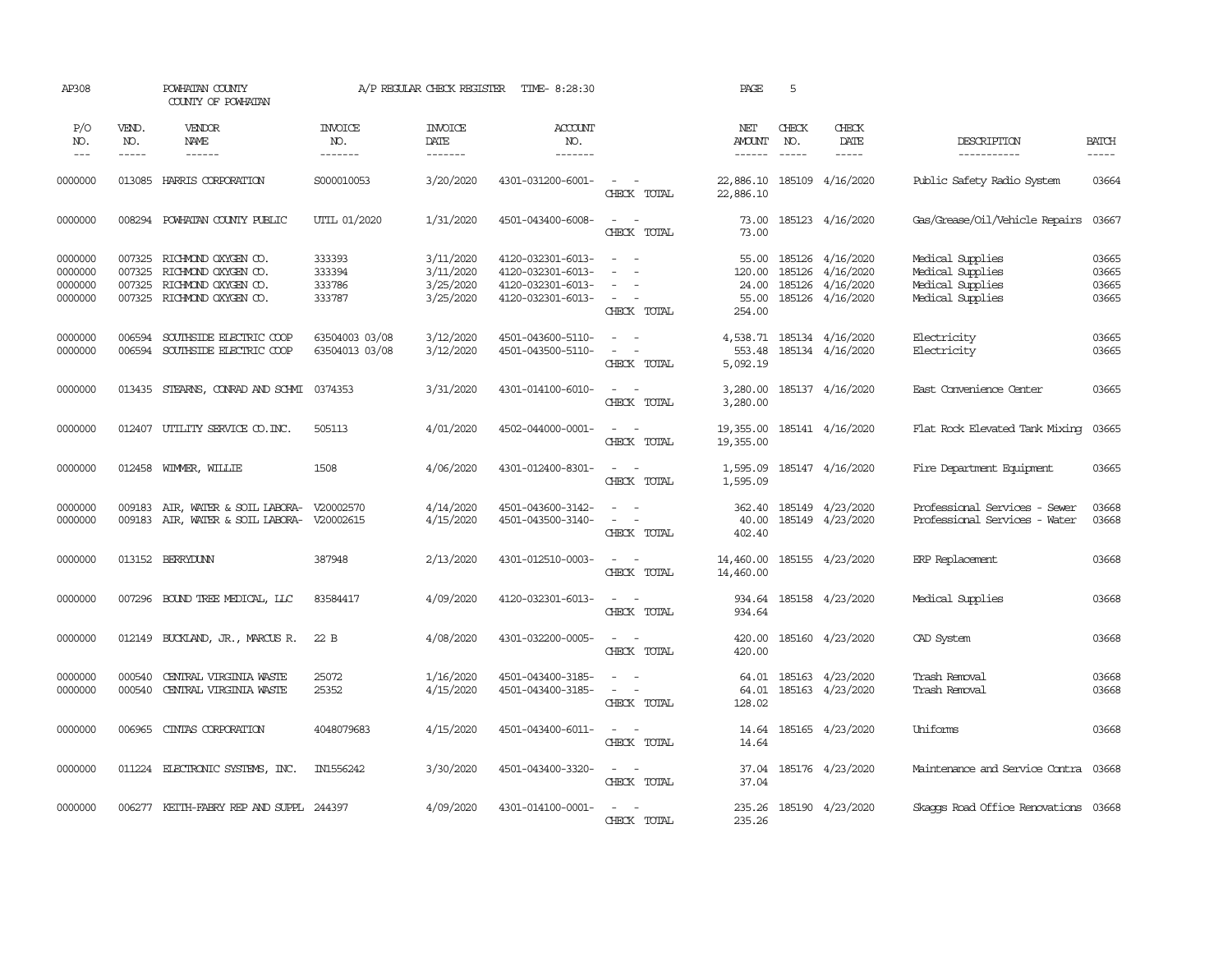| AP308                                                          |                                                | POWHATAN COUNTY<br>COUNTY OF POWHATAN                                                                                                                                                                                                         |                                  | A/P REGULAR CHECK REGISTER                                                 | TIME- 8:28:30                                                                                                              |                                                                                           | PAGE                                                  | 6                                    |                                                                                                |                                                                                                                                                                                                    |                                                    |
|----------------------------------------------------------------|------------------------------------------------|-----------------------------------------------------------------------------------------------------------------------------------------------------------------------------------------------------------------------------------------------|----------------------------------|----------------------------------------------------------------------------|----------------------------------------------------------------------------------------------------------------------------|-------------------------------------------------------------------------------------------|-------------------------------------------------------|--------------------------------------|------------------------------------------------------------------------------------------------|----------------------------------------------------------------------------------------------------------------------------------------------------------------------------------------------------|----------------------------------------------------|
| P/O<br>NO.<br>$\cdots$                                         | VEND.<br>NO.<br>$\frac{1}{2}$                  | VENDOR<br>NAME<br>$- - - - - -$                                                                                                                                                                                                               | <b>INVOICE</b><br>NO.<br>------- | <b>INVOICE</b><br>DATE<br>-------                                          | ACCOUNT<br>NO.<br>$- - - - - - -$                                                                                          |                                                                                           | NET<br><b>AMOUNT</b><br>$- - - - - -$                 | CHECK<br>NO.<br>$\cdots$             | <b>CHECK</b><br>DATE                                                                           | DESCRIPTION<br>-----------                                                                                                                                                                         | <b>BATCH</b><br>-----                              |
| 0000000                                                        |                                                | 012771 MOTOROLA SOLUTIONS, INC.                                                                                                                                                                                                               | 42217                            | 2/28/2020                                                                  | 4301-032200-0005-                                                                                                          | $\sim$ $-$<br>CHECK TOTAL                                                                 | 2,620.00                                              |                                      | 2,620.00 185197 4/23/2020                                                                      | CAD System                                                                                                                                                                                         | 03668                                              |
| 0000000                                                        |                                                | 007297 NAFECO, INC.                                                                                                                                                                                                                           | 1033316                          | 4/07/2020                                                                  | 4301-012400-8301-                                                                                                          | $\sim$ $ -$<br>CHECK TOTAL                                                                | 2,381.95<br>2,381.95                                  |                                      | 185199 4/23/2020                                                                               | Fire Department Equipment                                                                                                                                                                          | 03669                                              |
| 0000000                                                        |                                                | 011595 NOLAN, THOMAS P.                                                                                                                                                                                                                       | REIMB A SCHUMM                   | 4/15/2020                                                                  | 4116-031212-6015-                                                                                                          | $\sim$ $ \sim$<br>CHECK TOTAL                                                             | 128.00<br>128.00                                      |                                      | 185200 4/23/2020                                                                               | Ancillary Expenses                                                                                                                                                                                 | 03669                                              |
| 0000000                                                        | 012955                                         | POWHATAN COUNTY PUBLIC                                                                                                                                                                                                                        | 134                              | 3/31/2020                                                                  | 4501-043400-6008-                                                                                                          | $\sim$ $\sim$<br>CHECK TOTAL                                                              | 206.56<br>206.56                                      |                                      | 185205 4/23/2020                                                                               | Gas/Grease/Oil/Vehicle Repairs 03678                                                                                                                                                               |                                                    |
| 0000000                                                        |                                                | 013375 SIGN CRAFTERS, INC                                                                                                                                                                                                                     | 20 35878                         | 4/14/2020                                                                  | 4301-014100-0003-                                                                                                          | $\sim$<br>$\sim$<br>CHECK TOTAL                                                           | 2,774.94<br>2,774.94                                  |                                      | 185210 4/23/2020                                                                               | Courthouse Village Signs                                                                                                                                                                           | 03669                                              |
| 0000000                                                        | 011988                                         | SUMIT MEDIA LLC                                                                                                                                                                                                                               | 501401-3                         | 3/31/2020                                                                  | 4116-032200-0010-                                                                                                          | $\sim$<br>$\sim$ $-$<br>CHECK TOTAL                                                       | 99.00<br>99.00                                        |                                      | 185214 4/23/2020                                                                               | SAFER Expenses                                                                                                                                                                                     | 03669                                              |
| 0000000<br>0000000                                             | 013459<br>013459                               | VERIZON<br>VERIZON                                                                                                                                                                                                                            | 9851626236<br>9851626236         | 4/01/2020<br>4/01/2020                                                     | 4501-043400-5250-<br>4501-043400-5270-                                                                                     | $\equiv$<br>$\sim$ $ \sim$<br>CHECK TOTAL                                                 | 125.26<br>500.14<br>625.40                            | 185228                               | 185228 4/23/2020<br>4/23/2020                                                                  | Cell Phones<br>Network Service Connection                                                                                                                                                          | 03669<br>03669                                     |
| 0000000<br>0000000<br>0000000<br>0000000<br>0000000<br>0000000 | 009183<br>009183<br>009183<br>009183<br>009183 | 009183 AIR, WATER & SOIL LABORA- V20002650<br>AIR, WATER & SOIL LABORA- V20002651<br>AIR, WATER & SOIL LABORA- V20002708<br>AIR, WATER & SOIL LABORA- V20002709<br>AIR, WATER & SOIL LABORA- V20002811<br>AIR, WATER & SOIL LABORA- V20002820 |                                  | 4/16/2020<br>4/16/2020<br>4/20/2020<br>4/20/2020<br>4/23/2020<br>4/23/2020 | 4501-043600-3142-<br>4501-043600-3142-<br>4501-043600-3142-<br>4501-043600-3142-<br>4501-043600-3142-<br>4501-043600-3142- | $\sim$ $ \sim$<br>$\sim$<br>$\sim$<br>$\sim$<br>$\sim$<br>$\sim$<br>$\sim$<br>CHECK TOTAL | 40.00<br>111.80<br>133.60<br>40.00<br>76.40<br>441.80 | 185251<br>185251<br>185251<br>185251 | 40.00 185251 4/29/2020<br>4/29/2020<br>4/29/2020<br>4/29/2020<br>4/29/2020<br>185251 4/29/2020 | Professional Services - Sewer<br>Professional Services - Sewer<br>Professional Services - Sewer<br>Professional Services - Sewer<br>Professional Services - Sewer<br>Professional Services - Sewer | 03680<br>03680<br>03680<br>03680<br>03680<br>03680 |
| 0000000<br>0000000                                             | 012956                                         | BALZER AND ASSOCIATES, IN 8<br>012956 BALZER AND ASSOCIATES, IN 9                                                                                                                                                                             |                                  | 4/15/2020<br>4/15/2020                                                     | 4301-021100-0001-<br>4301-014100-0002-                                                                                     | $\sim$ $ \sim$<br>$\sim$ $ \sim$<br>CHECK TOTAL                                           | 1,018.20<br>1,651.64                                  |                                      | 633.44 185252 4/29/2020<br>185252 4/29/2020                                                    | Courthouse Expansion Parking<br>Courthouse and Village Lightin                                                                                                                                     | 03680<br>03680                                     |
| 0000000<br>0000000                                             | 008686                                         | $C.W. WILLIANS & CD., INC.008686 C.W. WILLIAMS & CO., INC.$                                                                                                                                                                                   | 627118<br>627124                 | 4/16/2020<br>4/16/2020                                                     | 4301-012400-8301-<br>4301-012400-8301-                                                                                     | $\sim$<br>$ -$<br>CHECK TOTAL                                                             | 151.97<br>685.70<br>837.67                            |                                      | 185255 4/29/2020<br>185255 4/29/2020                                                           | Fire Department Equipment<br>Fire Department Equipment                                                                                                                                             | 03680<br>03680                                     |
| 0000000<br>0000000                                             | 011389<br>011389                               | COSTEN FLOORS<br>COSTEN FLOORS                                                                                                                                                                                                                | CG007921<br>CG007922             | 4/13/2020<br>4/13/2020                                                     | 4301-062100-8304-<br>4301-062100-8304-                                                                                     | $\sim$<br>$\sim$<br>$\sim$ $ -$<br>CHECK TOTAL                                            | 6,818.00<br>21,170.00<br>27,988.00                    | 185259                               | 4/29/2020<br>185259 4/29/2020                                                                  | PMS Repurpose<br>PMS Repurpose                                                                                                                                                                     | 03680<br>03680                                     |
| 0000000                                                        | 013054 CTSI                                    |                                                                                                                                                                                                                                               | 36783CS                          | 4/09/2020                                                                  | 4301-014100-0004-                                                                                                          | $\sim$ $  -$<br>CHECK TOTAL                                                               | 225.87<br>225.87                                      |                                      | 185260 4/29/2020                                                                               | Security Enhancements                                                                                                                                                                              | 03680                                              |
| 0000000                                                        |                                                | 011224 ELECTRONIC SYSTEMS, INC.                                                                                                                                                                                                               | IN1566525                        | 4/15/2020                                                                  | 4501-043400-3320-                                                                                                          | $\sim$ 100 $\sim$<br>CHECK TOTAL                                                          | 45.25<br>45.25                                        |                                      | 185261 4/29/2020                                                                               | Maintenance and Service Contra 03680                                                                                                                                                               |                                                    |
| 0000000<br>0000000<br>0000000                                  | 000620<br>000620                               | R. C. GOODWYN & SONS, INC<br>R. C. GOODWYN & SONS, INC<br>000620 R. C. GOODWYN & SONS, INC 0901184                                                                                                                                            | 0899277<br>0899628               | 4/01/2020<br>4/03/2020<br>4/14/2020                                        | 4301-014100-0001-<br>4301-062100-8304-<br>4301-062100-8304-                                                                | $\sim$ $ \sim$<br>$\sim$<br>$\sim$<br>$\sim$<br>CHECK TOTAL                               | 17.57<br>13.07<br>61.61                               | 185275                               | 4/29/2020<br>185275 4/29/2020<br>30.97 185275 4/29/2020                                        | Skaops Road Office Renovations<br>PMS Repurpose<br>PMS Repurpose                                                                                                                                   | 03681<br>03681<br>03681                            |